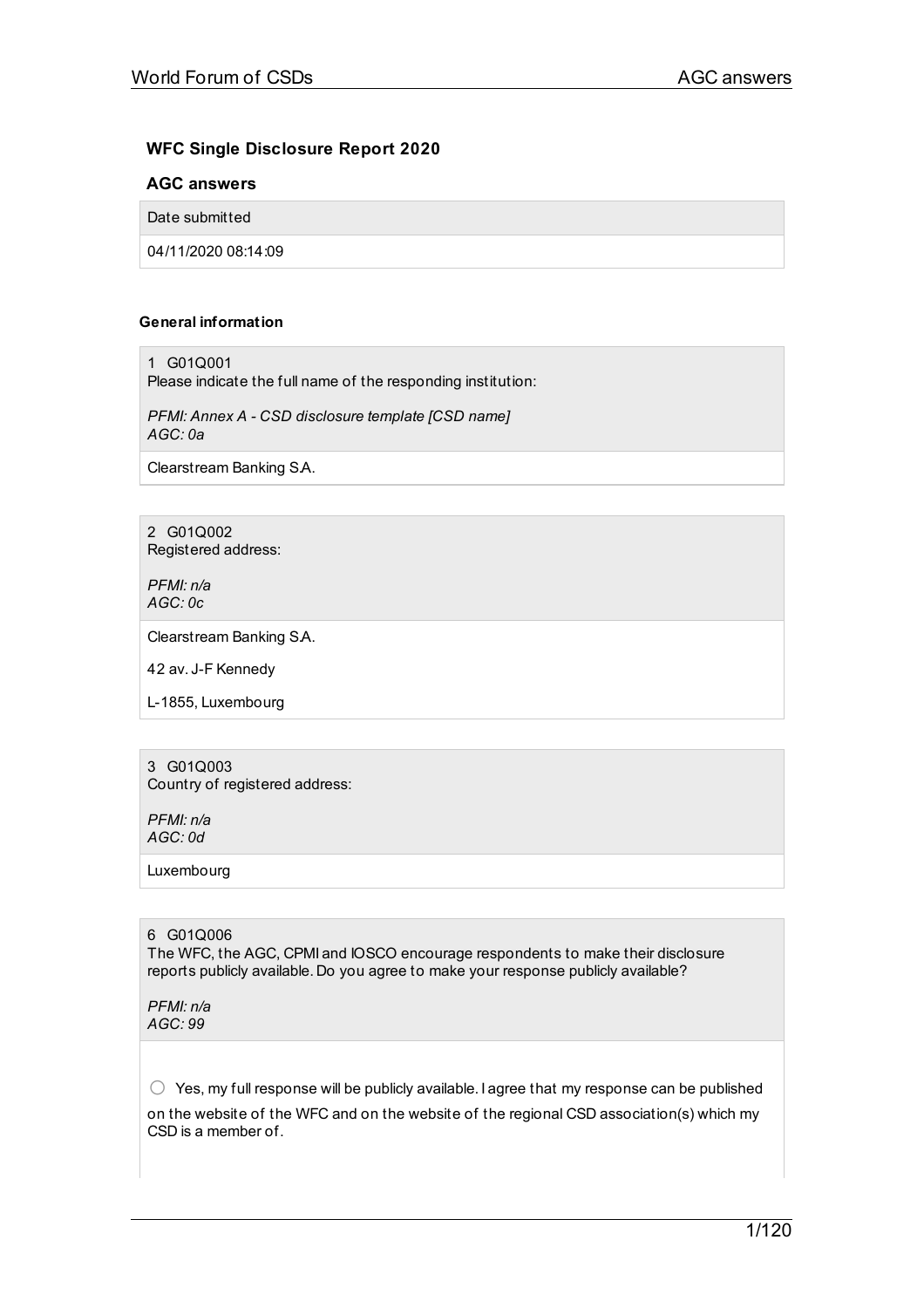● Yes, my response will be public, but only for my answers to AGC questions.

 $\bigcirc$  Yes, my response will be public, but only for my answers to PFMI questions.

 $\bigcirc$  No, I do not wish my response to be publicly available.

7 G01Q007 How will you be making your answers publicly available?

*PFMI: n/a AGC: 99a*

✓ Website

✓ Upon request

 $\triangledown$  OTHER: We will make the questionnaire available on the Clearstream website, www.clearstream.com

8 G01Q008

This disclosure can also be found at the following web address(es):

*PFMI: Annex A - CSD disclosure template [website URL] AGC: 99b*

www.clearstream.com

## 9 G01Q009

First and Last Name of the contact person:

*PFMI: Annex A - CSD disclosure template [contact details] AGC: 99c*

Andrea Polenta

10 G01Q009A Disclosure submission authorisation

 $\vee$  I hereby certify that I am authorised to submit this disclosure report on behalf of my institution.

11 G01Q010 Email address of the contact person:

*PFMI: Annex A - CSD disclosure template [contact details] AGC: 99h*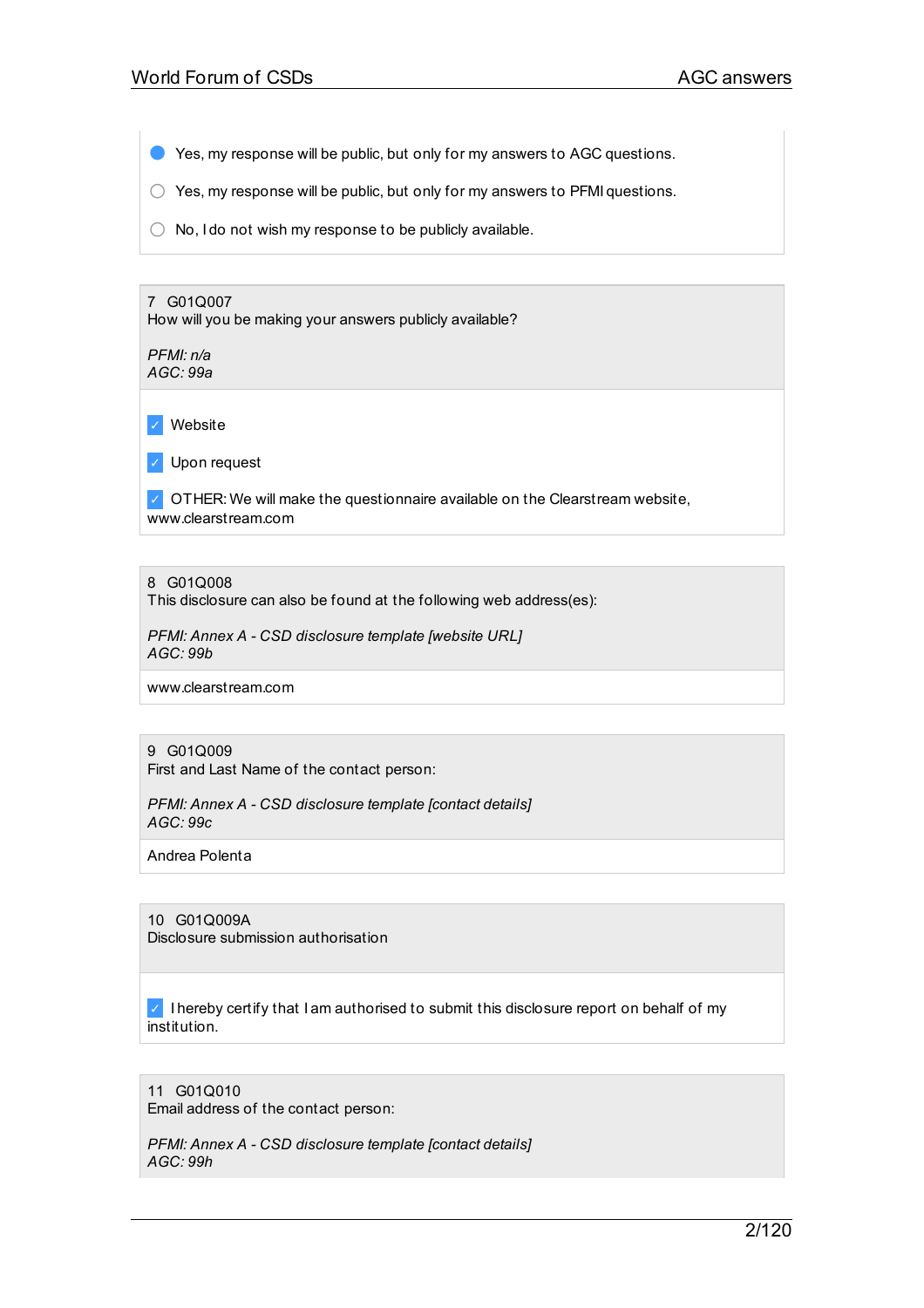andrea.polenta@clearstream.com

12 G01Q011

Telephone number (please include the international country code):

*PFMI: n/a AGC: 99e*

+325 243 3 65 81

13 G01Q012 How do you prefer to be contacted?

*PFMI: n/a AGC: 99d*

✓ Telephone

 $\Box$  Fax

 $\Box$  mail/air courier

✓ e-mail

14 G01Q013 Fax number

*PFMI: n/a AGC: 99f*

-

15 G01Q014 What is the preferred street address for mailing requests?

*PFMI: n/a AGC: 99g*

-

25 G01Q024 I am submitting up-to-date information in response to:

 $\vee$  The AGC questions and a report with only AGC answers will be generated

 $\Box$  The PFMI questions and a report with only PFMI answers will be generated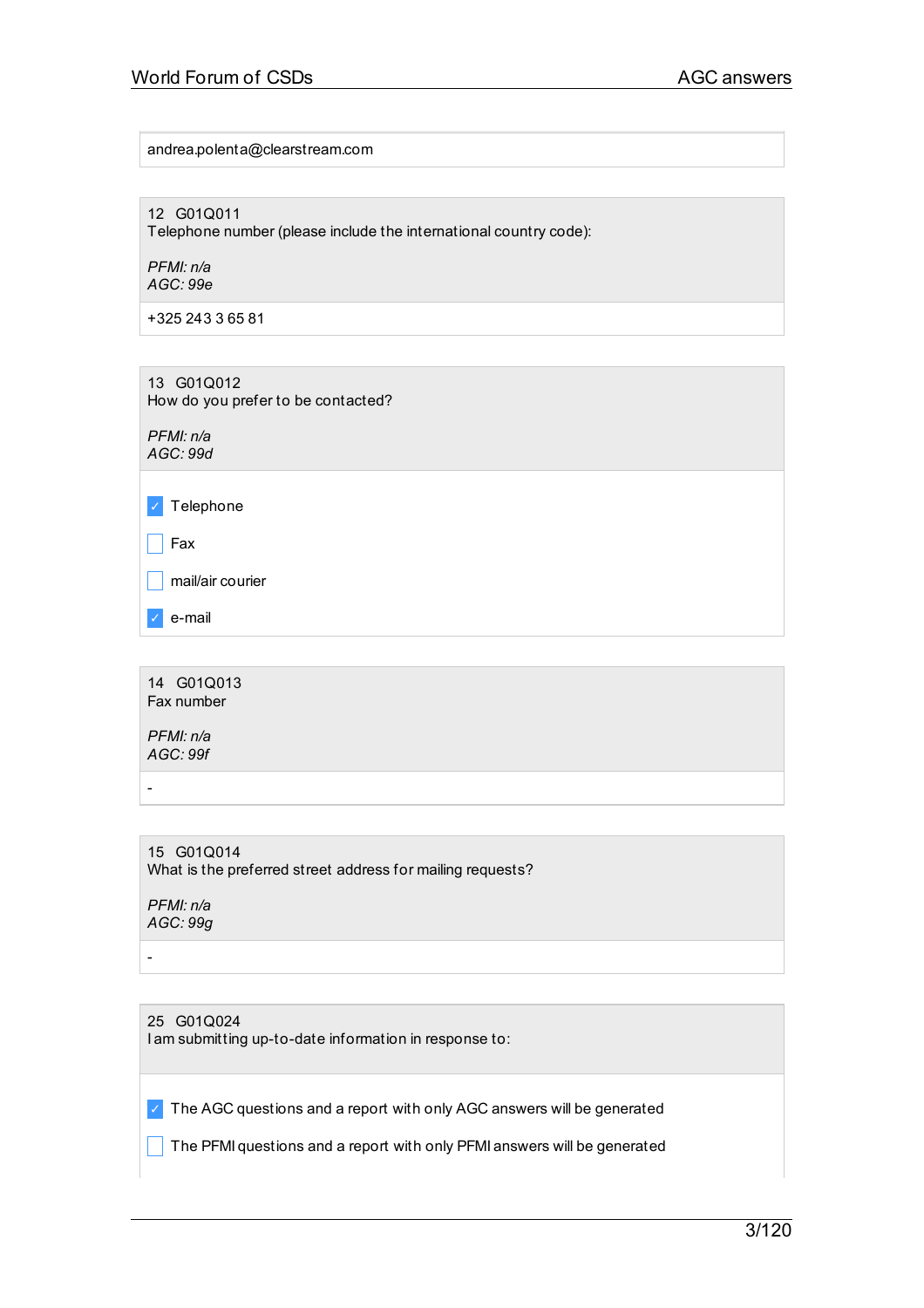Both the AGC and PFMI questions and a report with answers to both questionnaires will be generated

# **Legal Basis (PFMI Principle 1)**

27 G02Q002 Under what regulation or statute is the CSD established and governed?

*PFMI: n/a AGC: 7*

As Clearstream is located in Luxembourg, customers benefit from one of the most sophisticated legal protection in the financial industry. Clearstream as a credit institution is mainly subject to the Financial Sector Law and the Grand Ducal Regulation of 30 May 2018 relating to organisational requirements and rules of conduct in the financial sector, available online on the CSSF website: . The law sets forth the authorisation procedure and obligations of banks, operators of securities settlement systems and other professionals of the financial sector established in Luxembourg, including the prudential supervision regime to which they are subject.

Holding and safekeeping of assets is an activity regulated by the CSSF under the Financial Sector Law. The provision of custody services requires a license under this Law.

The transfer of securities is mainly governed by the Luxembourg Law of 1 August 2001 on the circulation of securities, as amended (the "Securities Law"). The provisions of the Securities Law apply to securities and other financial instruments in the widest sense of the word, materialised or dematerialised, in bearer or registered form, issued in Luxembourg or foreign countries, and whatever the form is in which they have been issued under their respective applicable law.According to the Securities Law, securities received for deposit or held by a depository without any indication of serial numbers or other individual identification elements are or are deemed to be fungible. Fungible securities are booked in accounts and may be transferred from one account to another by book entry.

Financial collateral arrangements are governed by the Luxembourg Law of 5 August 2005 on financial collateral arrangements, as amended, providing a state-of-the-art legal framework for implementation and enforcement of pledges, repos, nettings, transfer of title operations.

Clearstream as securities settlement system, is subject to the "Payment Services Law", which sets forth the authorisation procedure and settlement finality rules applicable to securities settlement systems. The Payment Services Law includes provisions that a transfer order can no longer be cancelled by a participant of a Luxembourg agreed settlement and payment system or challenged by any third party as from the moment such transfer order is introduced in the settlement system. The Payment Services Law furthermore specifies that the moment where the transfer order is assumed or considered to have been introduced in the settlement system is defined through the governing documents of such settlement system itself.

A Luxembourg Law dated 28 July 2014 on the immobilisation of bearer shares and units entered into force on 18 August 2014.As a general summary, this law sets up a mechanism of immobilisation for bearer shares and units with a depository. The aim of the law on the dematerialisation of the securities is to modernise Luxembourg securities law allowing Luxembourg public liability companies to issue securities on a dematerialised form.

Furthermore, Clearstream filled its final application for the Regulation (EU) no 909/2014 of 23 July 2014 (CSDR) license to the local regulator at the end of August 2020. For further details, please refer to the following website: https://www.clearstream.com/clearstream-en/aboutclearstream/regulation-1-/central-securities-depository-regulation-csdr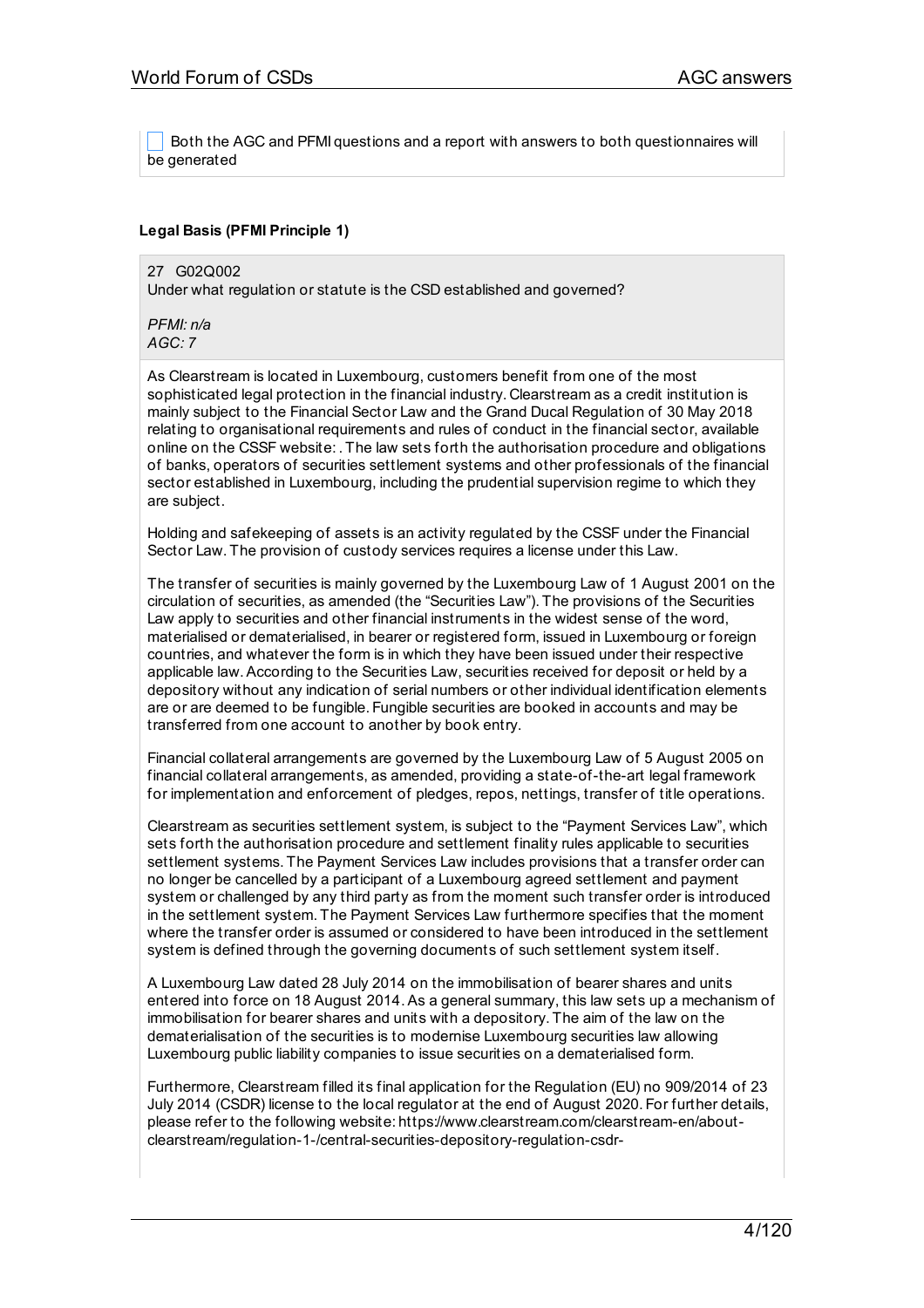Moreover, Clearstream sets out the high standard of care to which it holds itself in its General Terms and Conditions, which are available on our website at: https://www.clearstream.com/clearstream-en/keydocuments-1-/icsd-1-/general-terms-and-

conditions

28 G02Q003 Is the regulation or statute electronically available?

*PFMI: n/a AGC: 7a* Yes ○ No

### 29 G02Q004

If regulation or statute is electronically available, please supply web address(es) here or upload document(s).

*PFMI: n/a AGC: 7b*

The legal texts are available on the CSSF wesbite at www.cssf.lu. CBL's Geenral Terms and Conditions are available at: https://www.clearstream.com/clearstream-en/keydocuments-1- /icsd-1-/general-terms-and-conditions

30 G02Q005 filecount - Please supply document(s) here:

*PFMI: n/a AGC: 7c*

| cbl-gtcs-9-sep-2020-data.pdf (216KB) | General<br>Terms and<br>Conditions |  |
|--------------------------------------|------------------------------------|--|
|                                      |                                    |  |

### **Governance and ownership (PFMI Principle 2)**

45 G03Q002 What type of legal entity is the institution?

*PFMI: n/a AGC: 3*

 $\Box$  Public Company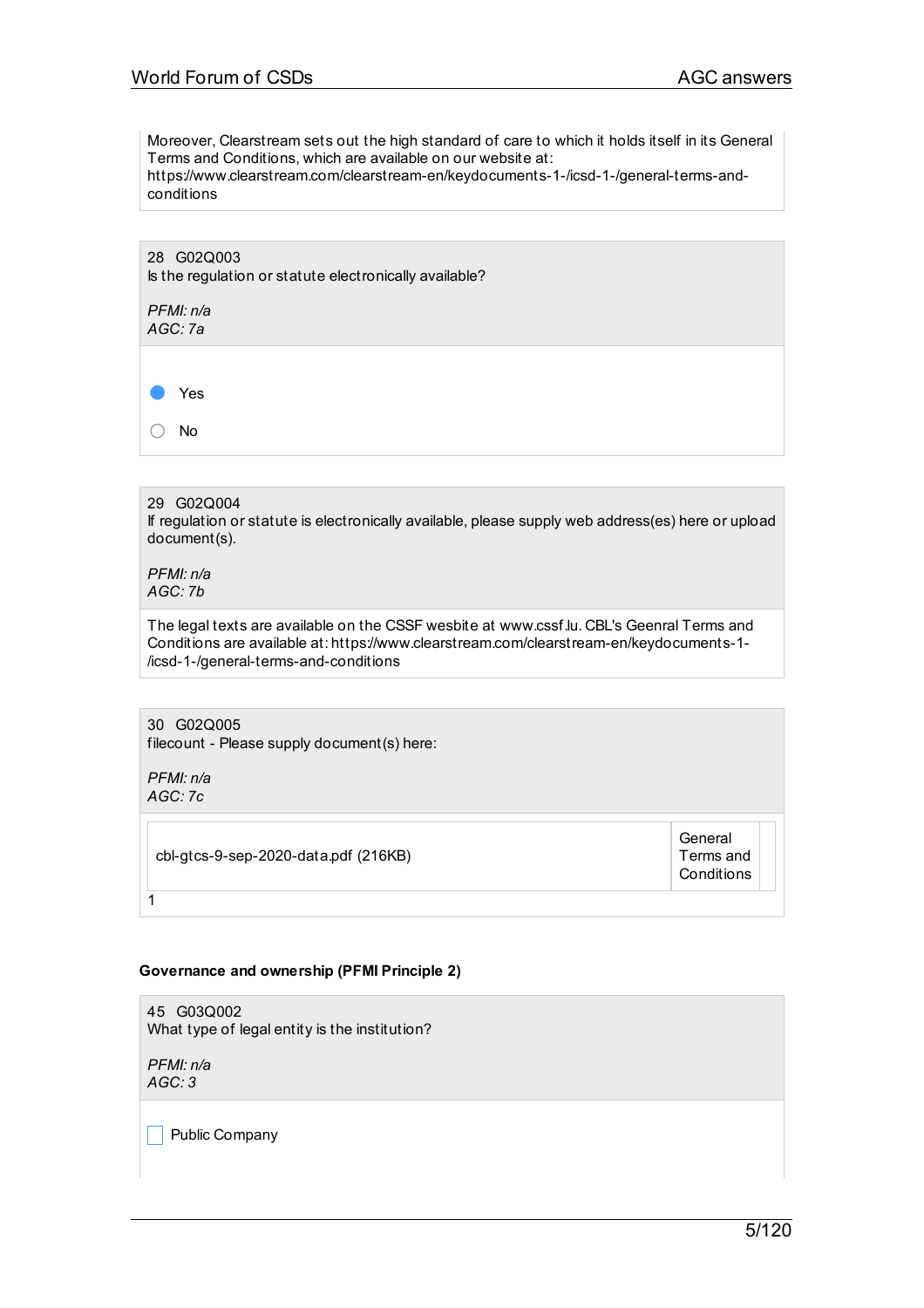✓ Private Company  $\Box$  Central Bank (or part thereof)  $\Box$  Stock Exchange (or part thereof) \_ OTHER: 46 G03Q003 Is the institution operated as a "for profit" or a "not for profit" organization?" *PFMI: n/a AGC: 4* ○ Not for profit ● For profit 47 G03Q004 Please provide the names of the owners and their ownership interest percentages.

*PFMI: n/a AGC: 5*

CBL is fully owned by Clearstream Holdings AG who itself is a wholly owned subsidiary of Deutsche Börse Group. Please further refer to: https://www.clearstream.com/clearstreamen/about-clearstream/company-governance/shareholding-structure

48 G03Q005 What is the date of establishment of the CSD?

*PFMI: n/a AGC: 6a*

28/09/1970

49 G03Q006 What is the date that the CSD's operations began?

*PFMI: n/a AGC: 6b*

28/09/1970

50 G03Q007

Are participants required to contribute capital to the CSD that would result in ownership of the CSD?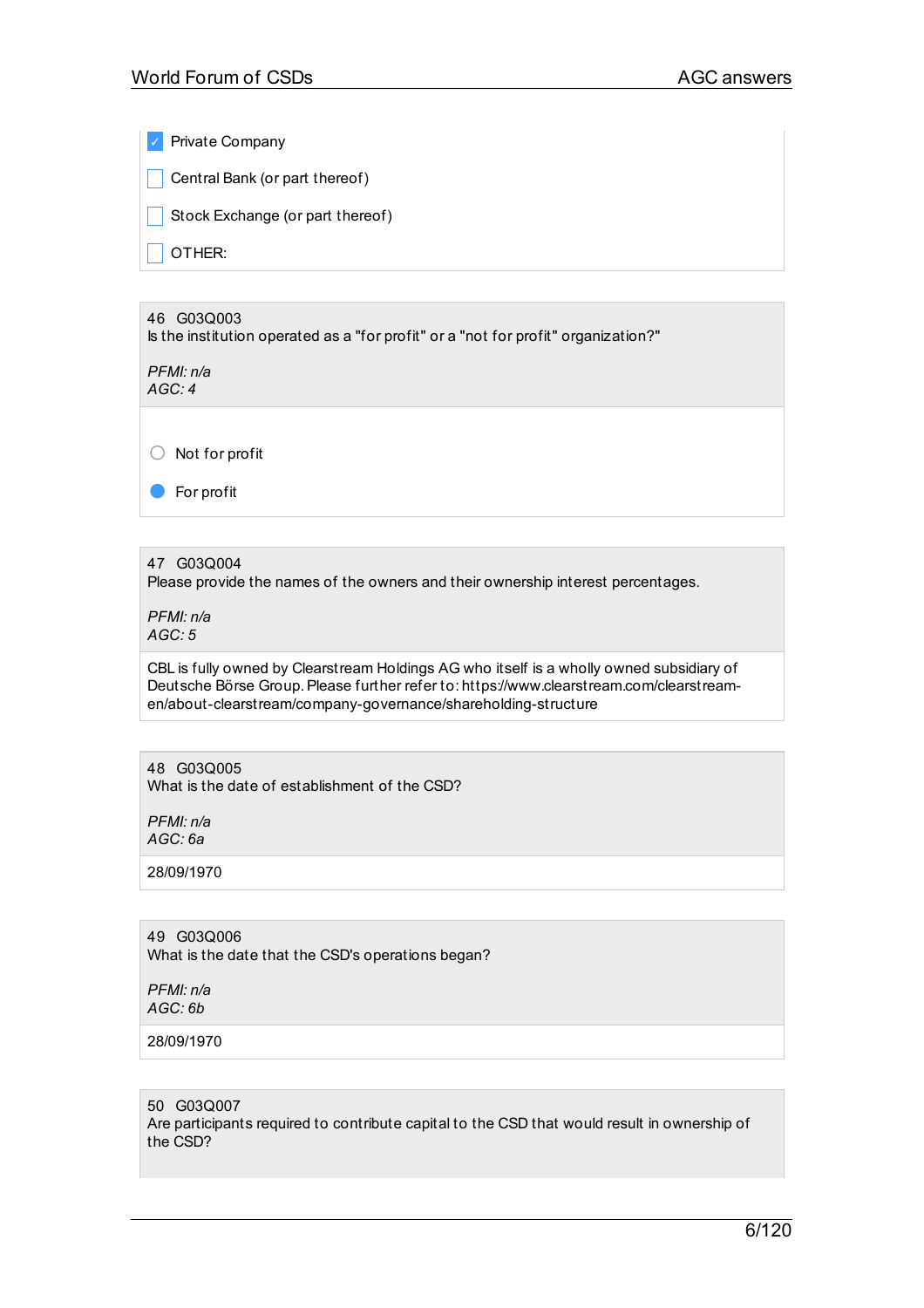| PFMI: n/a<br>AGC: 18 |  |  |
|----------------------|--|--|
| Not applicable<br>U  |  |  |
| No                   |  |  |
| Yes                  |  |  |

# 51 G03Q008

If yes, what fixed amount is required or what formula is used to determine the appropriate contribution level?

*PFMI: n/a AGC: 18a.*

# 59 G03Q016

What are the roles and responsibilities of the CSD's board of directors (or equivalent), and are they clearly specified? Please provide details of the structure and composition of your Board together with their industry experience and responsibilities in governing the CSD. What are the qualifications to become a board member?

*PFMI: Q.2.3.1 AGC: 7d*

The following link shows the current composition of the Executive Board: https://www.clearstream.com/clearstream-en/about-clearstream/companygovernance/executivemanagement

The members of the Supervisory Board are available at the following link: https://www.clearstream.com/clearstream-en/about-clearstream/companygovernance/supervisory-boards

Please find below the required profile and experience of supervisory board members (except staff representatives)

- Senior executive who is member of or reports to the management/executive board-level within his own institution;

- Widely experienced in different areas of capital markets, finance and international banking with a global reach and working experience outside of his home country;

- High ranking decision maker within his own institution;

- Objective, incisive and able to build a consensus decision within the Company's board;

- Able to commit time and energy to the role of member of the supervisory board;

- Able to conceptualise and contribute objectively to the development of the Company and its policies and be able to focus on the key issues affecting the business of the Company and its major subsidiaries;

Please refer further to the "Rules of Procedure for the Executive Board Clearstream Banking S.A." published in compliance with CSDR at: https://www.clearstream.com/clearstream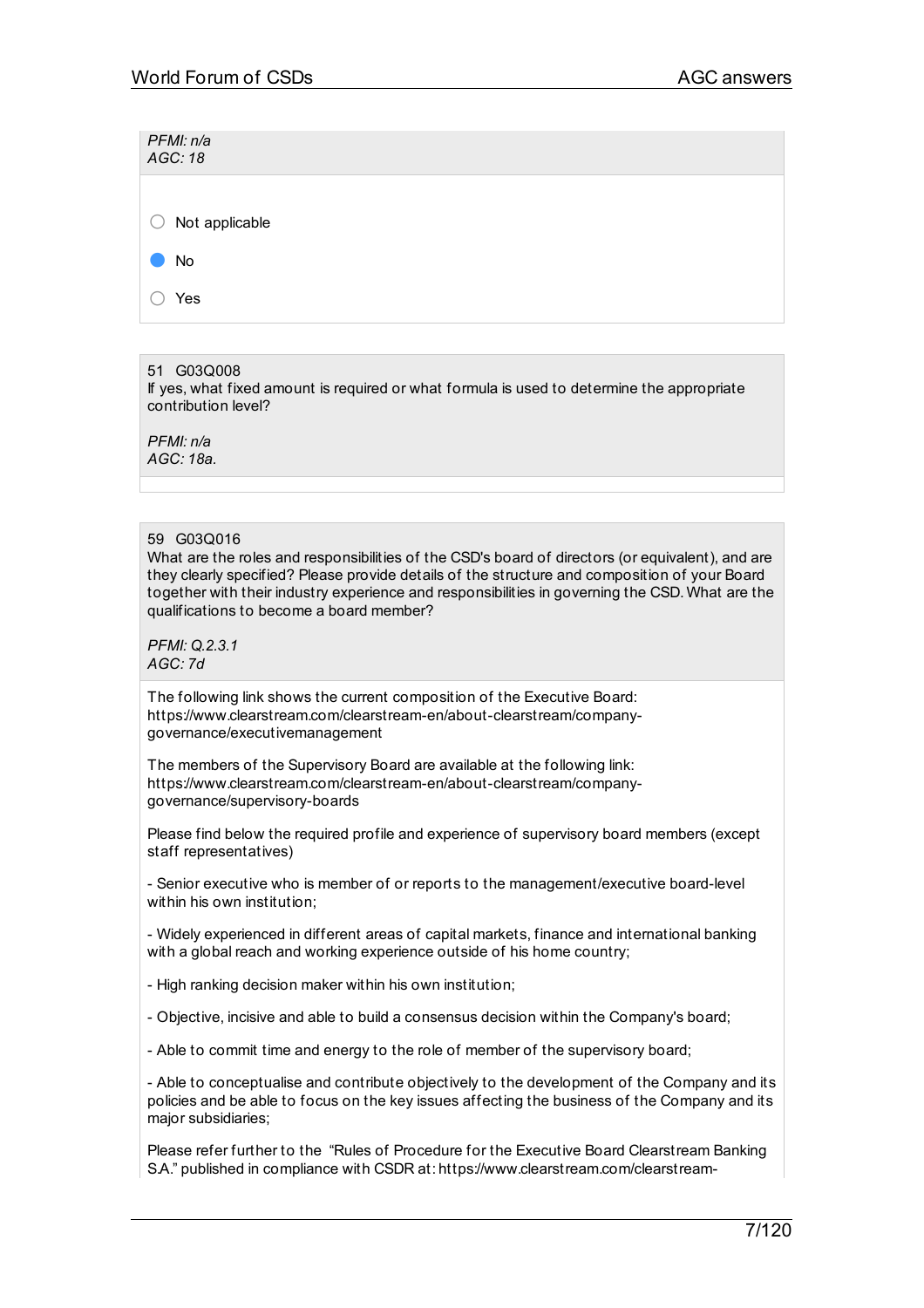en/about-clearstream/company-governance

61 G03Q018 What are the election procedures?

*PFMI: Q.2.3.2 AGC: 7e*

The members of the supervisory board are elected by the general meeting of shareholders for a period of six years and until their successors are elected provided, however, that any member of the supervisory board may be removed at any time by a resolution approved by a simple majority taken at a general meeting of shareholders. In the event of vacancy in the office of a member of the supervisory board because of death, resignation or otherwise, the remaining members of the supervisory board cannot fill any such vacancy but a general meeting of shareholders has to be called forthwith in order to fill any such vacancy.

62 G03Q019 What is the maximum length of time a board member can serve?

*PFMI: Q.2.3.2 AGC: 7f*

Members of the supervisory board shall be appointed for a period of no more than six years. They shall be eligible for reelection. Their appointments shall end immediately after the general meeting of shareholders which appoints their successors.Pending the holding of such general meeting of shareholders, the supervisory board may only pass resolutions of a conservatory or protective nature.

### 63 G03Q020

How are the voting powers distributed amongst the board members (i.e. does each board member have one vote or do certain members have additional voting power)?

*PFMI: Q.2.3.2 AGC: 7g*

The Chairman of the Supervisory Board is a primus inter pares and in case of a tie has a casting vote.

## 65 G03Q022

What are the procedures established to review the performance of the board as a whole and the performance of the individual board members? Who is responsible for regulating the board members?

*PFMI: Q.2.3.4 AGC: 7h*

The jurisdiction for CBL is Luxembourg and therefore the relationship with the Supervisory Board is subject to local Luxembourg law and European law.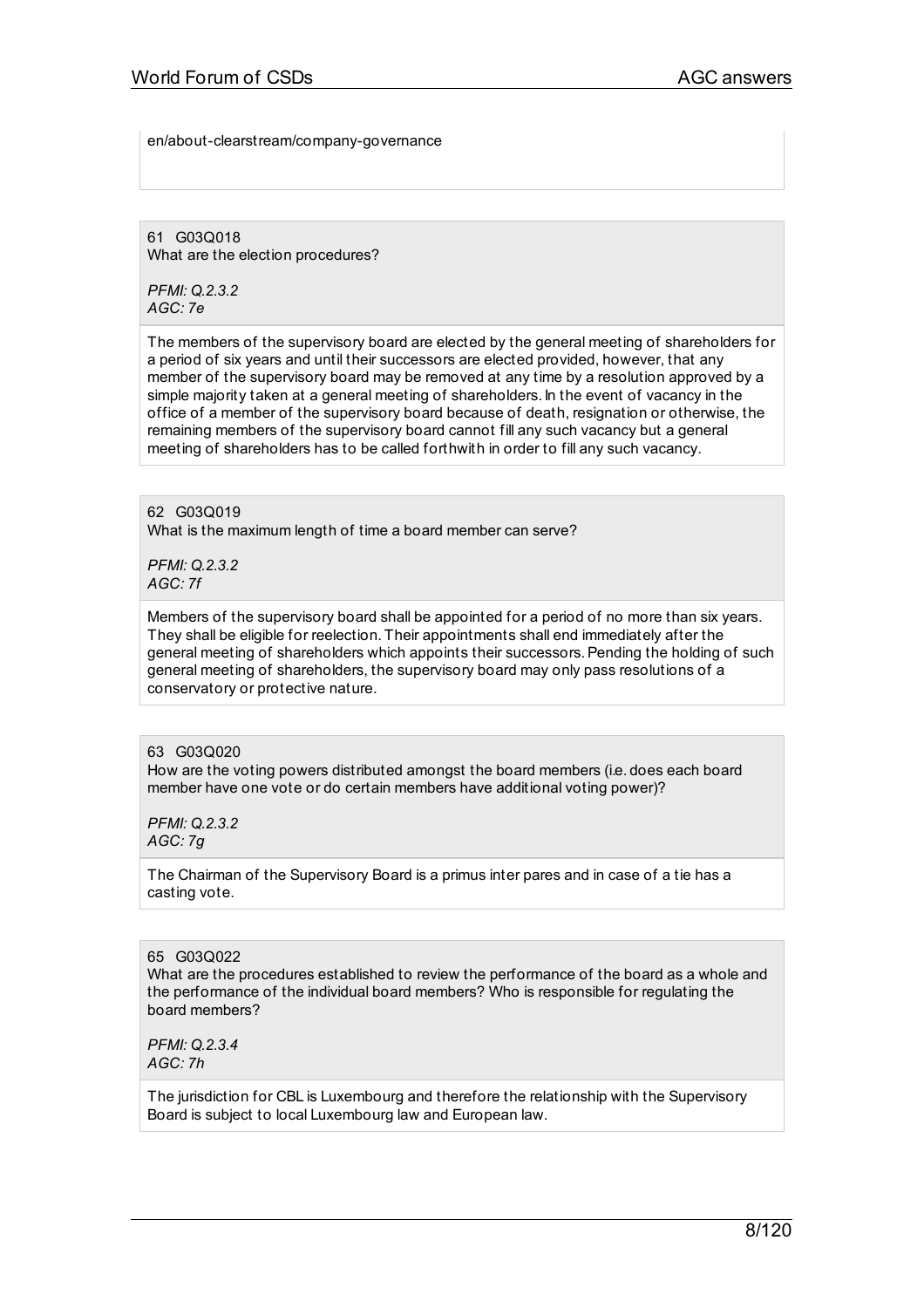# **Comprehensive risk management (PFMI Principle 3)**

88 G04Q003 Any direct damages or losses to participants caused by the CSD as a result of force majeure events, acts of God, or political events, etc.? *PFMI: Q.3.1.1 AGC: 66x.* ○ Not applicable

● No

○ Yes

89 G04Q004 If yes, please check all of the following that apply:

*PFMI: Q.3.1.1 AGC: 66y.*

 $\Box$  Financial limits are imposed on the amount of liability assumed by the CSD

 $\Box$  The CSD assumes liability for direct losses

 $\Box$  The CSD assumes liability for indirect or consequential losses

 $\overline{\phantom{a}}$  OTHER: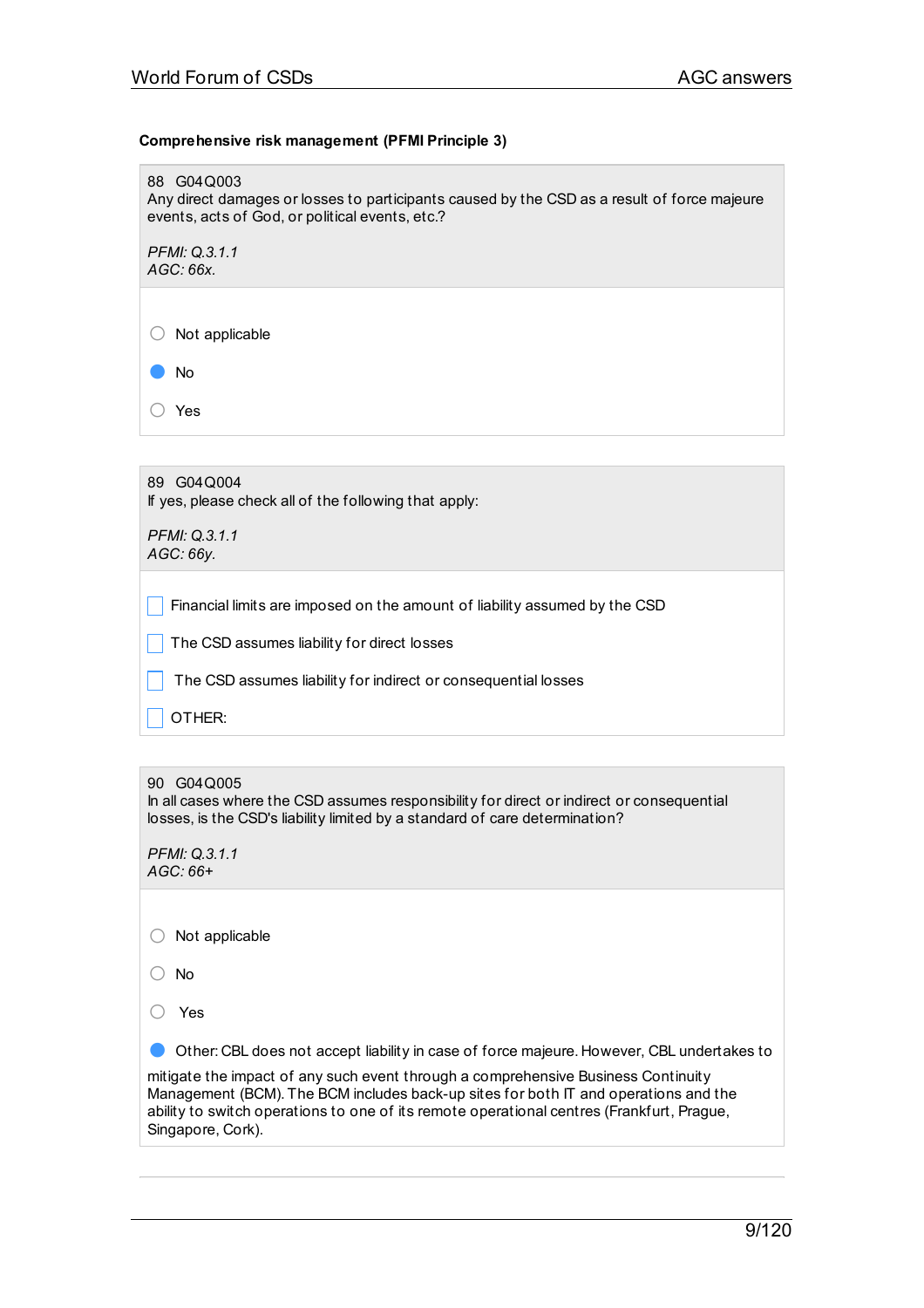91 G04Q006 Please define the standard of care applied:

*PFMI: Q.3.1.1 AGC: 66\**

# **Credit risk (PFMI Principle 4)**

121 G05Q011 Does the CSD have a guaranty fund independent of stock exchange or other market guarantees?

*PFMI: Q.4.3.1 AGC: 78*

○ Not applicable

● No

○ Yes

122 G05Q012 If yes, please respond to the following questions: What is the size of the fund? *PFMI: Q.4.3.1 AGC: 78a.*

123 G05Q013 How is the size of the fund determined?

*PFMI: Q.4.3.1 AGC: 78b.*

○ A fixed amount

○ By asset value

 $\bigcirc$  By participant volume

124 G05Q014 How is the fund financed?

*PFMI: Q.4.3.1 AGC: 78d.*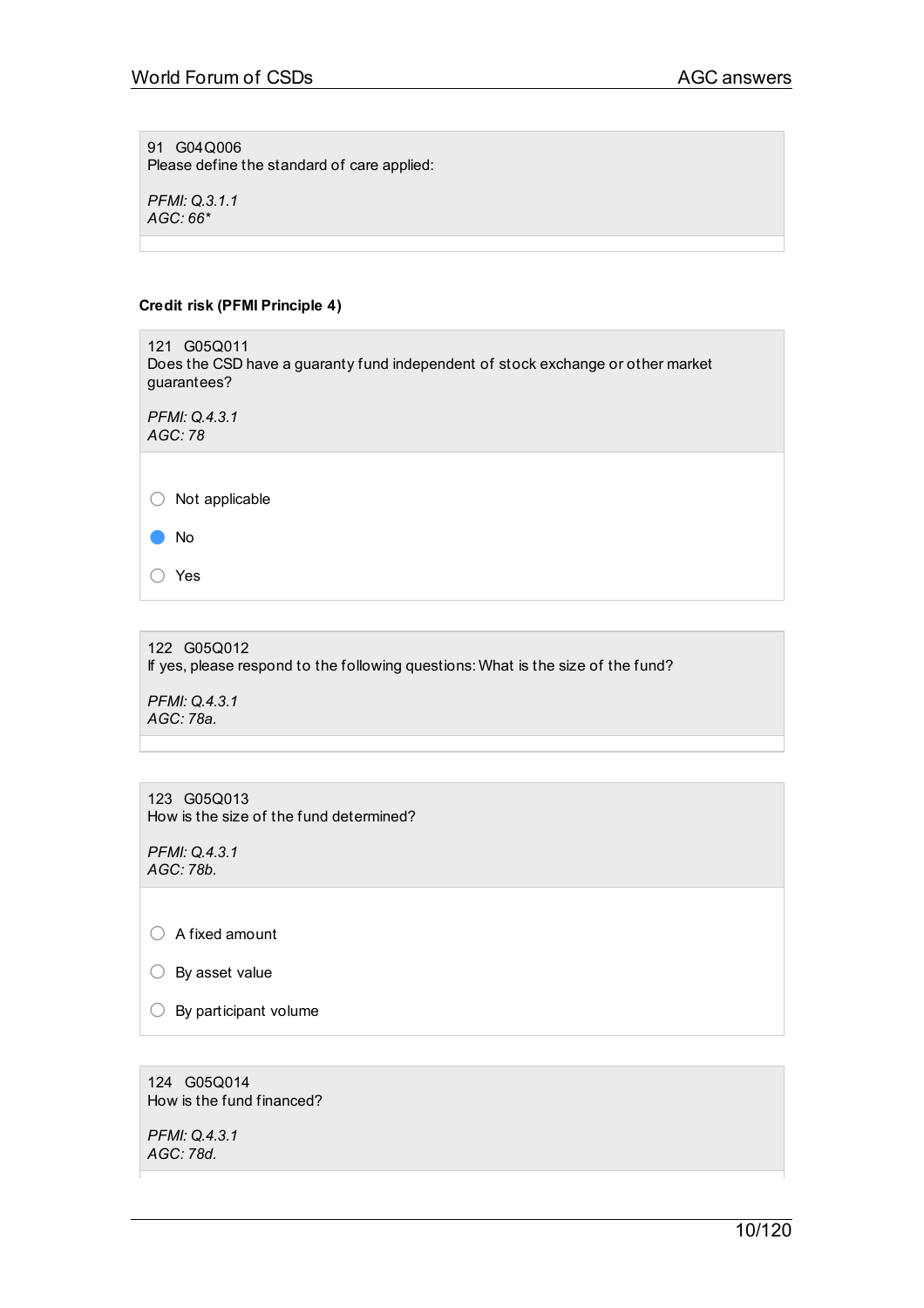○ Funding from retained earnings

○ Contributions from participants

○ Contributions from owner

125 G05Q015 If so, what is the amount or percentage per owner?

*PFMI: Q.4.3.1 AGC: 78e.*

126 G05Q016 If so, what is the amount or percentage per participant?

*PFMI: Q.4.3.1 AGC: 78f.*

127 G05Q017 Who is covered by the fund?

*PFMI: Q.4.3.1 AGC: 78h.*

Direct CSD participants only

 $\Box$  The beneficial owner also

 $\vert$  OTHER:

128 G05Q018 When is the guaranty fund used?

*PFMI: Q.4.3.1 AGC: 78j.*

 $\parallel$  When a broker defaults

 $\Box$  When a direct participant defaults

 $\Box$  OTHER:

131 G05Q021 Does the CSD have insurance to cover losses in the event of Default on settlement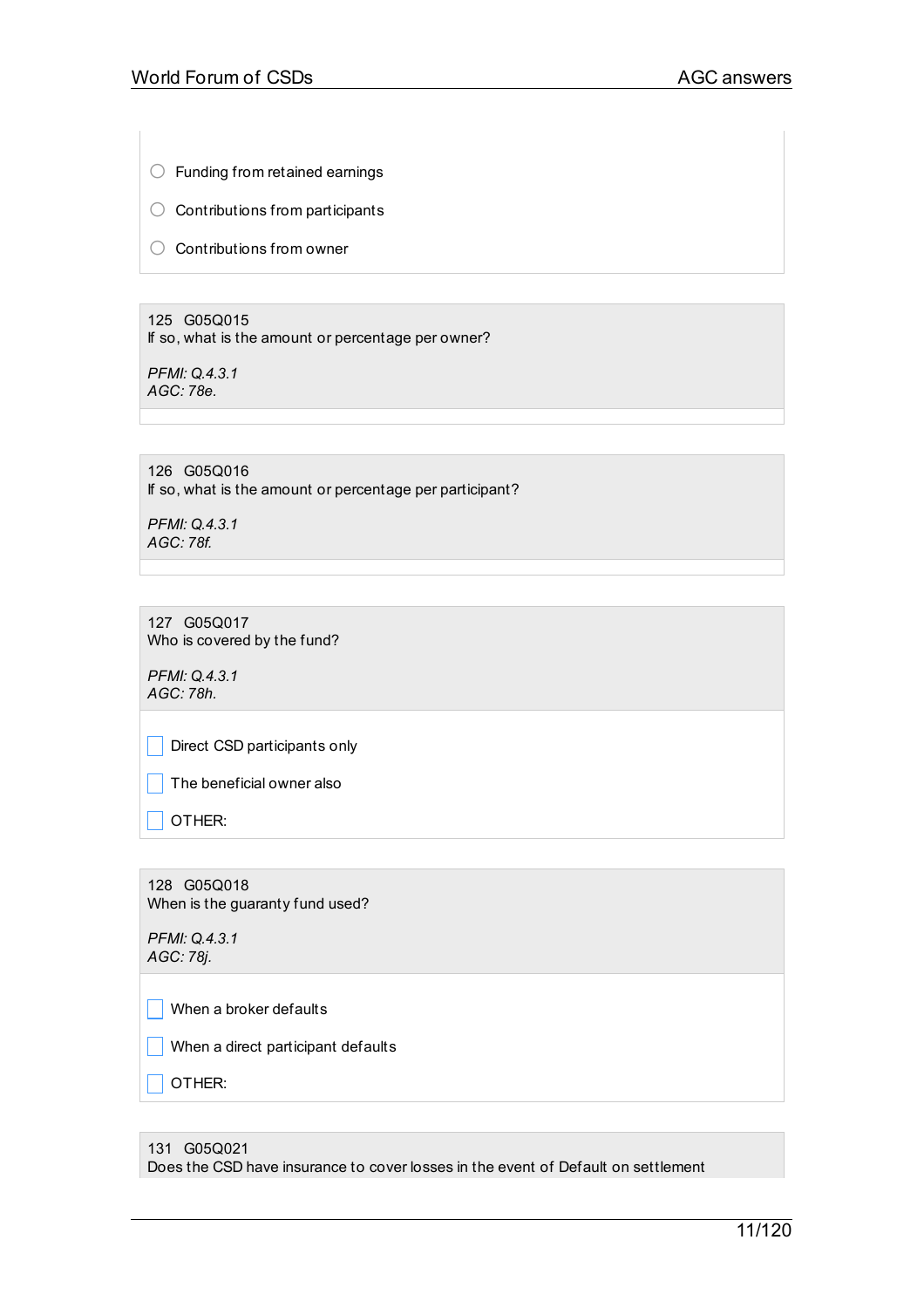commitments by the CSD or a participant?

*PFMI: Q.4.3.3 AGC: 91*

○ Not applicable

● No

○ Yes

132 G05Q022 What is the amount of the coverage?

*PFMI: Q.4.3.3 AGC: 91a*

133 G05Q023 What is the amount of the deductible?

*PFMI: Q.4.3.3 AGC: 91b*

134 G05Q024 Please explain other loss or default protections:

*PFMI: Q.4.3.3 AGC: 79a*

135 G05Q025

Does the CSD accept liability (independent of any insurance coverage) for the following:Any direct damages or losses to participants caused by the CSD in its capacity as a central counterparty?

*PFMI: Q.4.3.3 AGC: 66q.*

● Not applicable

○ No

○ Yes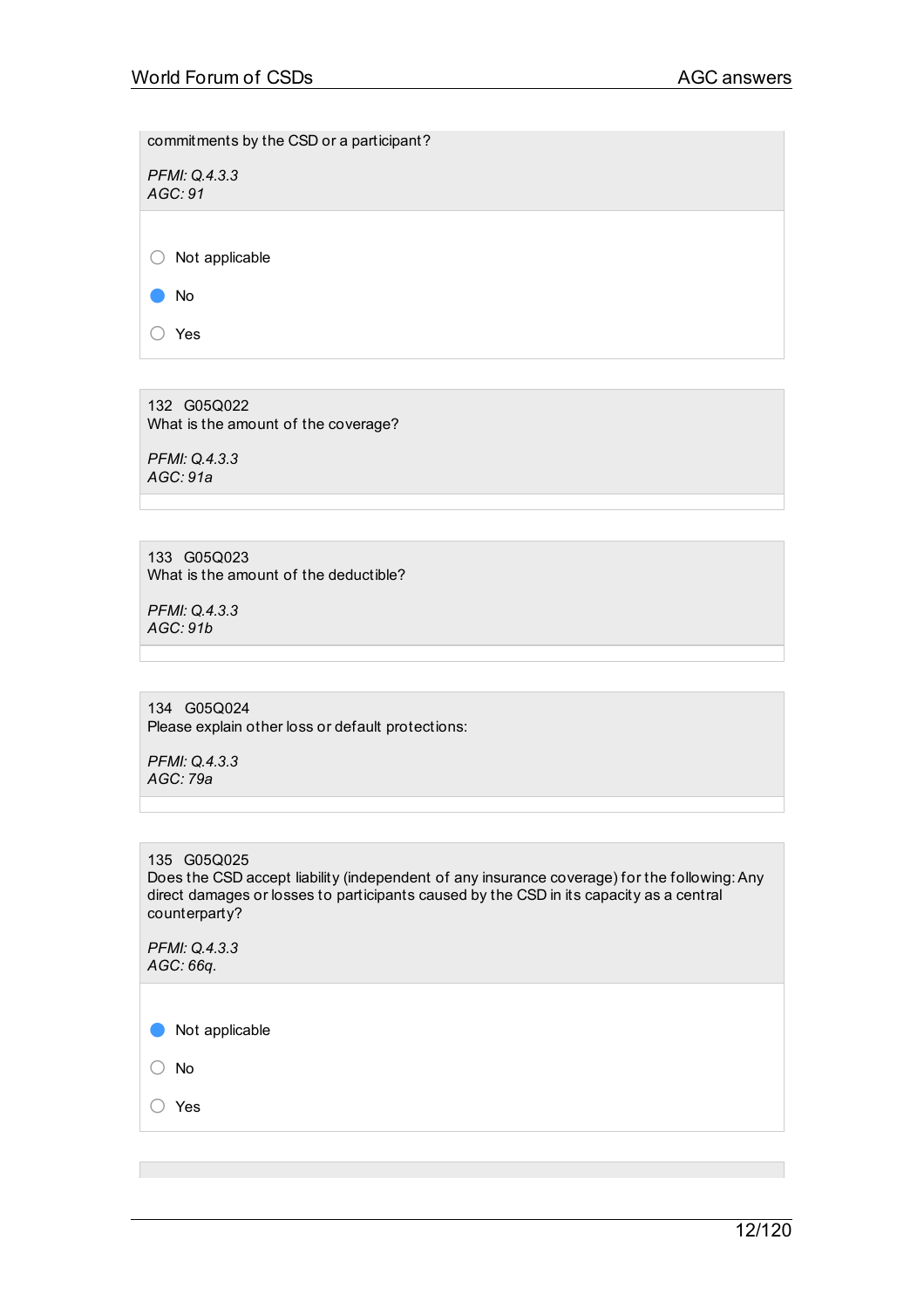136 G05Q026 If yes, please check all of the following that apply:

*PFMI: Q.4.3.3 AGC: 66r.*

Financial limits are imposed on the amount of liability assumed by the CSD

The CSD assumes liability for direct losses

The CSD assumes liability for indirect or consequential losses

\_ OTHER:

# **Collateral (PFMI Principle 5)**

#### 141 G06Q001

Summary narrative for PFMI Principle 5. Please provide a summary narrative disclosure with sufficient detail and context, as well as any other appropriate supplementary information, to enable readers to understand the CSD's approach to or method for observing the principle. Please use the following questions as guidance for the points of focus and level of detail it is expected to convey in the disclosure. Cross references to publicly available documents should be included, where relevant, to supplement the discussion.)

*PFMI: Annex A - CSD disclosure template - IV.P5 AGC: 35c*

CBL provides global securities financing services which are bundled under the Global Liquidity Hub. In addition to securities lending and borrowing it contains collateral management in cash, fixed income and equities. The Global Liquidity Hub's sophisticated collateral management system allows a high degree of flexibility, enabling a broad range of participants to implement individual service requirements.

CBL is constantly striving to extend the Global Liquidity Hub's reach through partnerships with electronic trading platforms, central counterparties (CCPs), central securities depositories (CSDs) and agent banks, so that customers can cover all their exposures from CBL. The Global Liquidity Hub manages collateral to cover all types of exposures in real time, across currencies, asset classes and time zones. Outsourcing collateral management to CBL as a neutral agent enables customers to focus on their core business, while benefiting from asset optimisation and full regulatory compliance.

CBL's ICSD customers can benefit from the full suite of Global Liquidity Hub services to make the most of their assets.

Triparty collateral services (CmaX)

• Triparty Collateral Management Service

Collateral refers to assets - cash or securities - pledged to back up a credit advance. Since financial transactions of almost any kind require some form of collateral, efficient collateral management has become essential for every customer. CBL ensures that customers make the most efficient use of the collateral they hold through the Triparty Collateral Management Service. This service frees customers from collateral management and administrative tasks from the moment a transaction takes place through to final settlement. CBL monitors the credit exposure and collateral coverage throughout the duration of a deal. CBL marks positions to market daily, calls for margin and provides comprehensive transaction and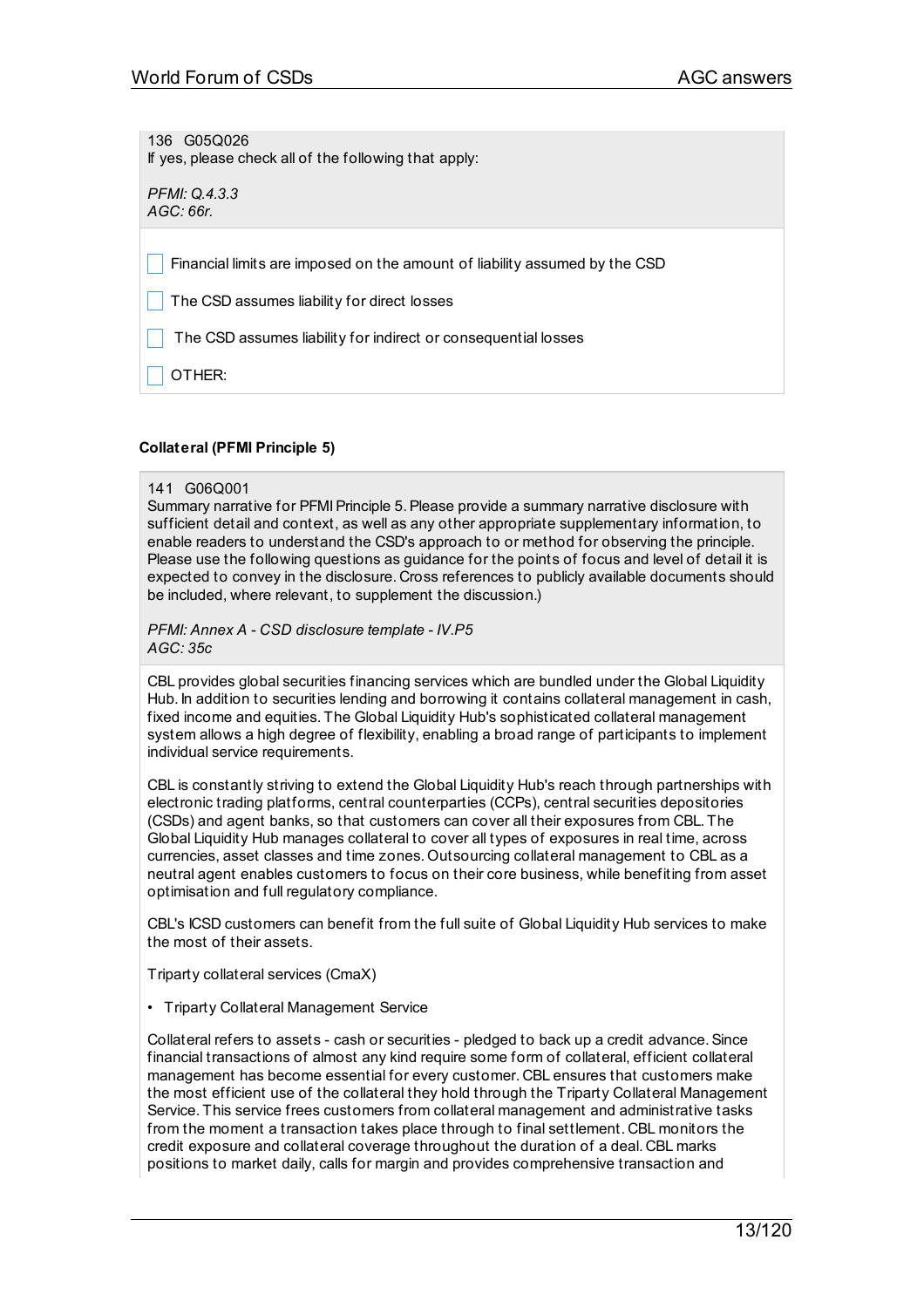settlement reports every day.

• Triparty Repo Service

Multi-currency repurchase agreements, known as "repos", are short-term money market instruments in which sellers ("collateral givers") offer fixed income financial instruments, for example, bonds, as collateral in exchange for a cash loan from buyers ("collateral receivers"). The Triparty Repo Service offered by CBL is designed to simplify the process of administering multi-currency repurchase agreements for both collateral giver and collateral receiver, and to reduce the operational risks associated with some types of repurchase agreements by offering a comprehensive delivery versus payment and securities safekeeping service. Collateral received in connection with a triparty repo agreement is monitored, reviewed and marked to market on a daily basis to ensure that collateral margin requirements are maintained.

• Triparty Securities Lending Service

CBL offers its Triparty Securities Lending Service for the settlement, valuation and collateralisation of bilateral securities lending transactions.

• Collateral pledge to central banks

CBL acts as an intermediary for international customers, allowing them to pledge assets in favour of various central banks mainly Banque centrale du Luxembourg, Deutsche Bundesbank and U.S. Federal Reserve.

• CCP margining

Regulators are pushing for an increasing number of trades to be cleared by CCPs. While this has the benefit of reducing counterparty risk, it also creates additional complexity, as each CCP has different clearing requirements.As a result, customers have to deal with a multitude of operational frameworks and collateral profiles.

As an experienced triparty collateral agent, CBL helps customers to make the most of their assets through an efficient use of collateral, thereby making expensive cash margins redundant. Thanks to partnerships with selected CCPs such as CME Clearing, Eurex Clearing, ICE Clear Europe, LCH Clearnet and Oslo Clearing ASA, CBL customers who are also clearing members can use the Global Liquidity Hub's full suite of automatic allocation, optimisation and substitution services for their exposures.

This margining service is part of CBL's wider efforts to give customers the best possible access to collateral locations around the world: both through strategic partnerships and by linking to globally fragmented exposure locations such as CCPs. Customers can use the Global Liquidity Hub to cover multiple exposure types: bilateral, central bank and CCP margining.

- OTC collateral services
- Bilateral collateral management solutions

OTC Collateral enables customers to cover all their derivative exposures from a single collateral pool out of the Global Liquidity Hub. The service covers all aspects of bilateral collateral management from CSA review and administration, mark-to-market, margining, dispute management and portfolio reconciliation to payment/settlement follow-up and reporting.

• Full triparty reuse

The collateral received from bilateral transactions under the OTC Collateral service can be readily reused within the triparty environment of the Global Liquidity Hub. The full range of triparty products is available for reuse, including triparty repo, GC Pooling, reinvestment in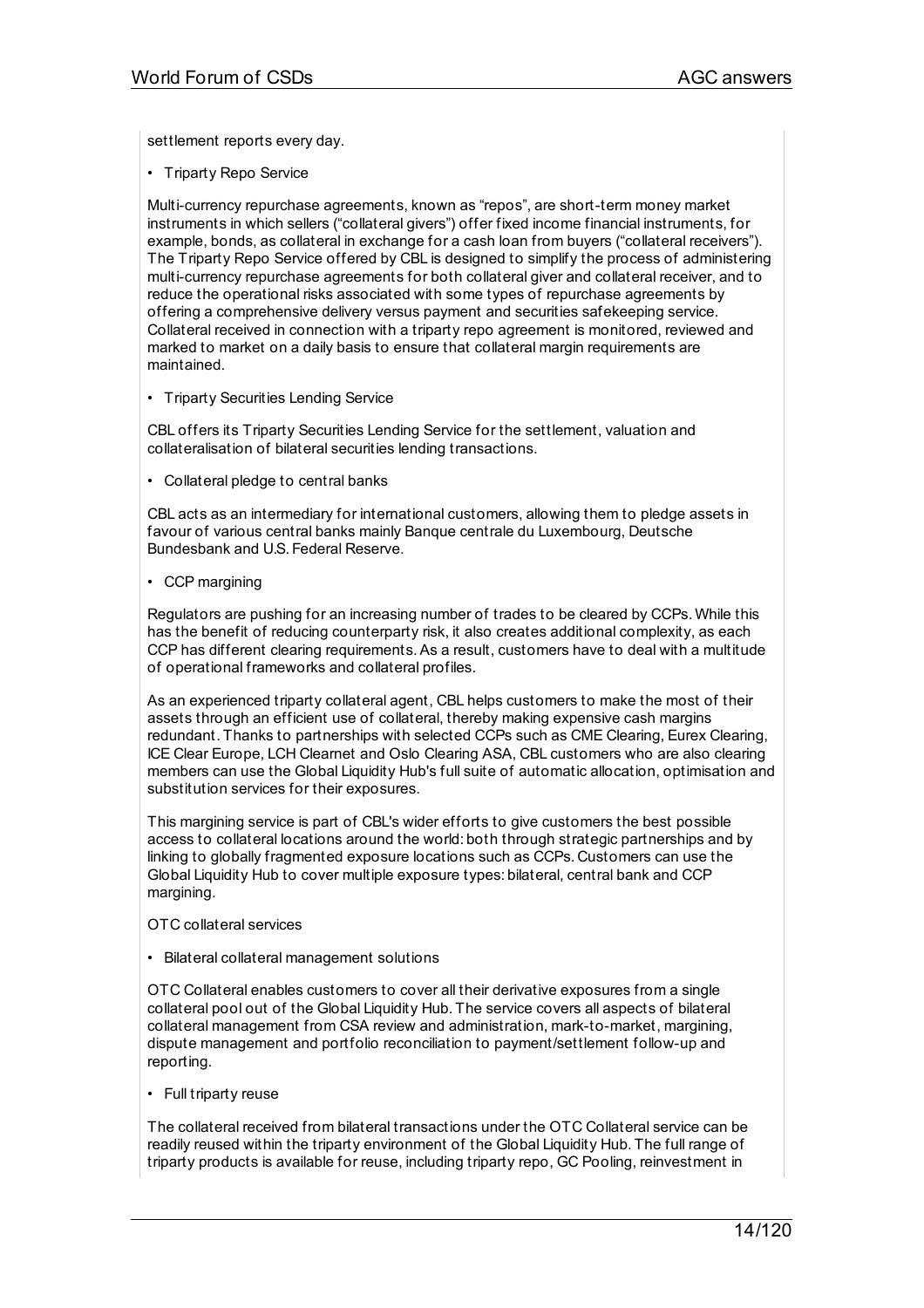money market funds for cash collateral and collateral transformation. Our collateral transformation services include OTC and centrally cleared repos, securities lending and pledges to central banks.

### **Liquidity risk (PFMI Principle 7)**

#### **Settlement finality (PFMI Principle 8)**

|  | Money settlements (PFMI Principle 9) |  |  |  |
|--|--------------------------------------|--|--|--|
|--|--------------------------------------|--|--|--|

217 G09Q003 Who accepts cash deposits (or makes payment credit accommodations) for CSD transactions? *PFMI: Q.9.1.1 AGC: 31*  $\Box$  CSD ✓ Central Bank ✓ Banks appointed by CSD  $\Box$  Neither or others (e.g. credit lines used)  $\vert$  Not applicable  $\Box$  OTHER:

# 218 G09Q004

Please indicate the name of the banks appointed by the CSD

*PFMI: Q.9.1.1 AGC: 31a*

Please find an exhaustive list of CBL's appointed banks in the Cash Timings Matrix, available at the following link: https://www.clearstream.com/clearstream-en/products-andservices/asset-types/cash/cash-timings-matrix-1290324

219 G09Q005 Who processes cash clearing (or draws on credit lines, if applicable) for CSD transactions? *PFMI: Q.9.1.1 AGC: 32* ✓ CSD

✓ Central Bank

✓ Banks appointed by the CSD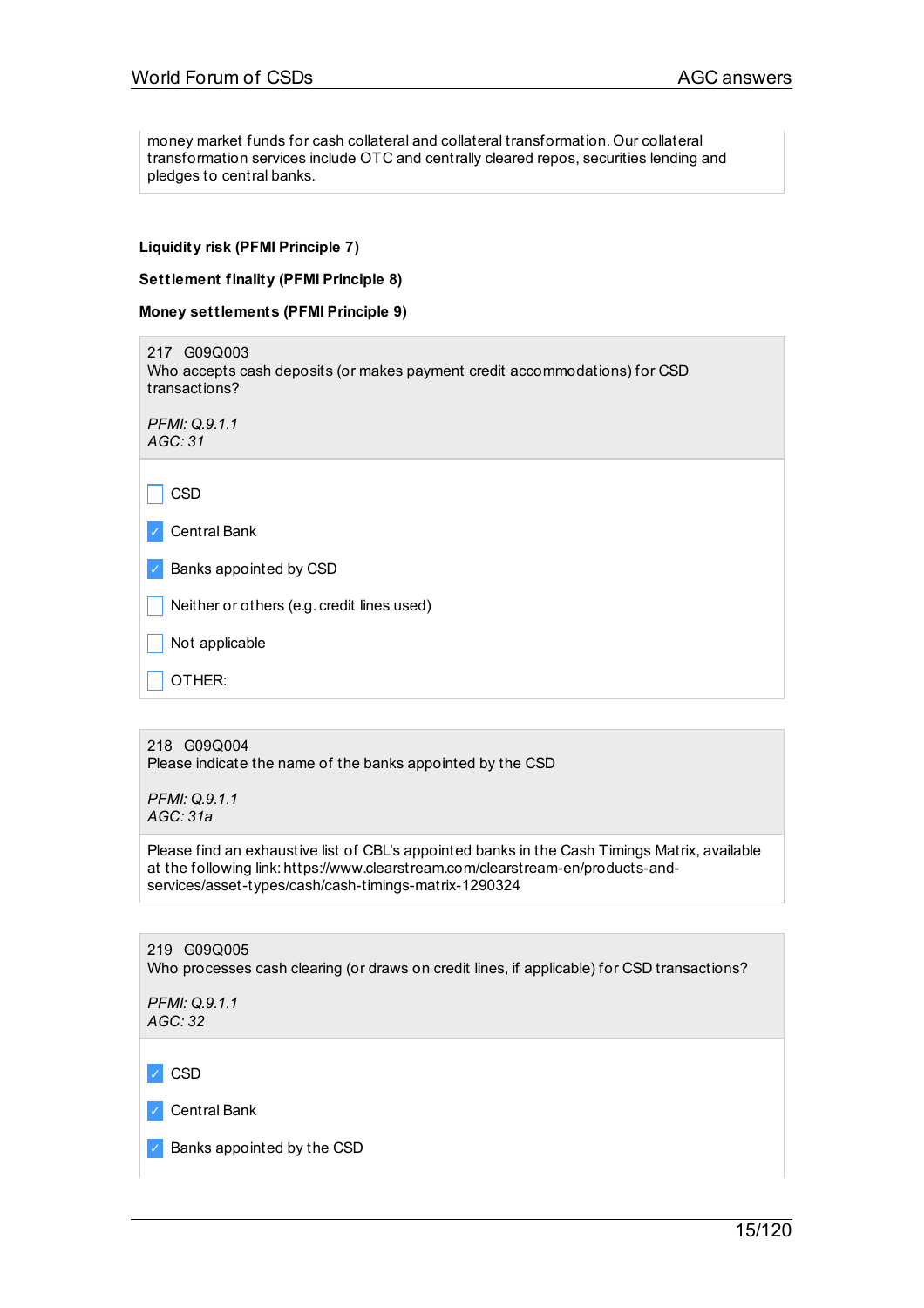Neither or others (e.g. credit lines used)

Not applicable

\_ OTHER:

220 G09Q006 Please name banks appointed by the CSD

*PFMI: Q.9.1.1 AGC: 32a*

Please find an exhaustive list of CBL's appointed banks in the Depository Listings page, available at the following link: https://www.clearstream.com/clearstream-en/products-andservices/market-coverage/depository-listings-1291442

Please find an exhaustive list of CBL's appointed banks in the Cash Timings Matrix, available at the following link: https://www.clearstream.com/clearstream-en/products-andservices/asset-types/cash/cash-timings-matrix-1290324

221 G09Q007

Who controls the movement of cash for cash deposits (or draws on credit lines, if applicable)?

*PFMI: Q.9.1.1 AGC: 33, 33b*

|  | w<br>۰, |
|--|---------|
|--|---------|

\_ Central Bank

|  | Banks appointed by CSD |
|--|------------------------|
|--|------------------------|

Neither or others (e.g. credit lines used)

Not applicable

\_ OTHER:

222 G09Q008 Please name banks appointed by the CSD

*PFMI: Q.9.1.1 AGC: 33a*

223 G09Q009 Who controls the movement of cash for cash clearing (or for draws on credit lines, if applicable)?

*PFMI: Q.9.1.1 AGC: 34*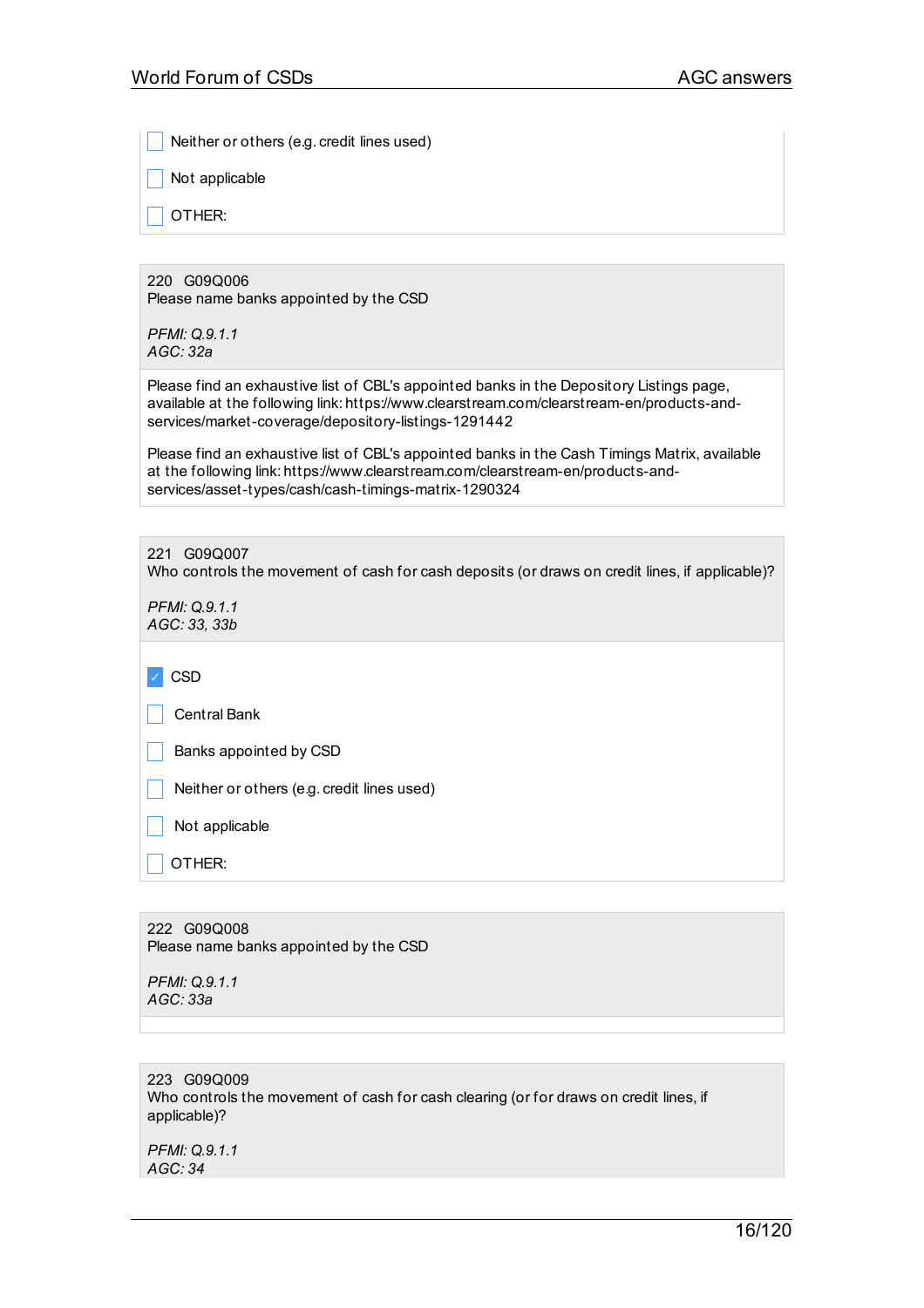✓ CSD Central Bank Banks appointed by CSD ✓ Neither or others (e.g. credit lines used) Not applicable  $\vert$  OTHER:

224 G09Q010 Please name banks appointed by CSD

*PFMI: Q.9.1.1 AGC: 34a*

# **Physical deliveries (PFMI Principle 10)**

239 G10Q005 How are eligible securities lodged in the CSD system?

*PFMI: Q.10.1.3 AGC: 57, 57a*

 $\Box$  A registered certificate in the name of the CSD is delivered to the CSD.

 $\angle$  A participant delivers the security with a valid transfer deed or stock power or other transfer document to the CSD which then effects registration.

 $\blacktriangleright$  A registrar re-registers the security in the name of the CSD.

 $\vert \vert$  Not applicable

 $\vee$  OTHER: In each of the 58 domestic markets and the international market, in which CBL provides settlement and safekeeping services, securities are lodged in accordance with the applicable law of the market in question.

240 G10Q006 When are securities lodged into the CSD reflected in a participant's CSD account?

*PFMI: Q.10.1.3 AGC: 58, 58a*

Securities are reflected in the participant's CSD account immediately upon delivery to the CSD.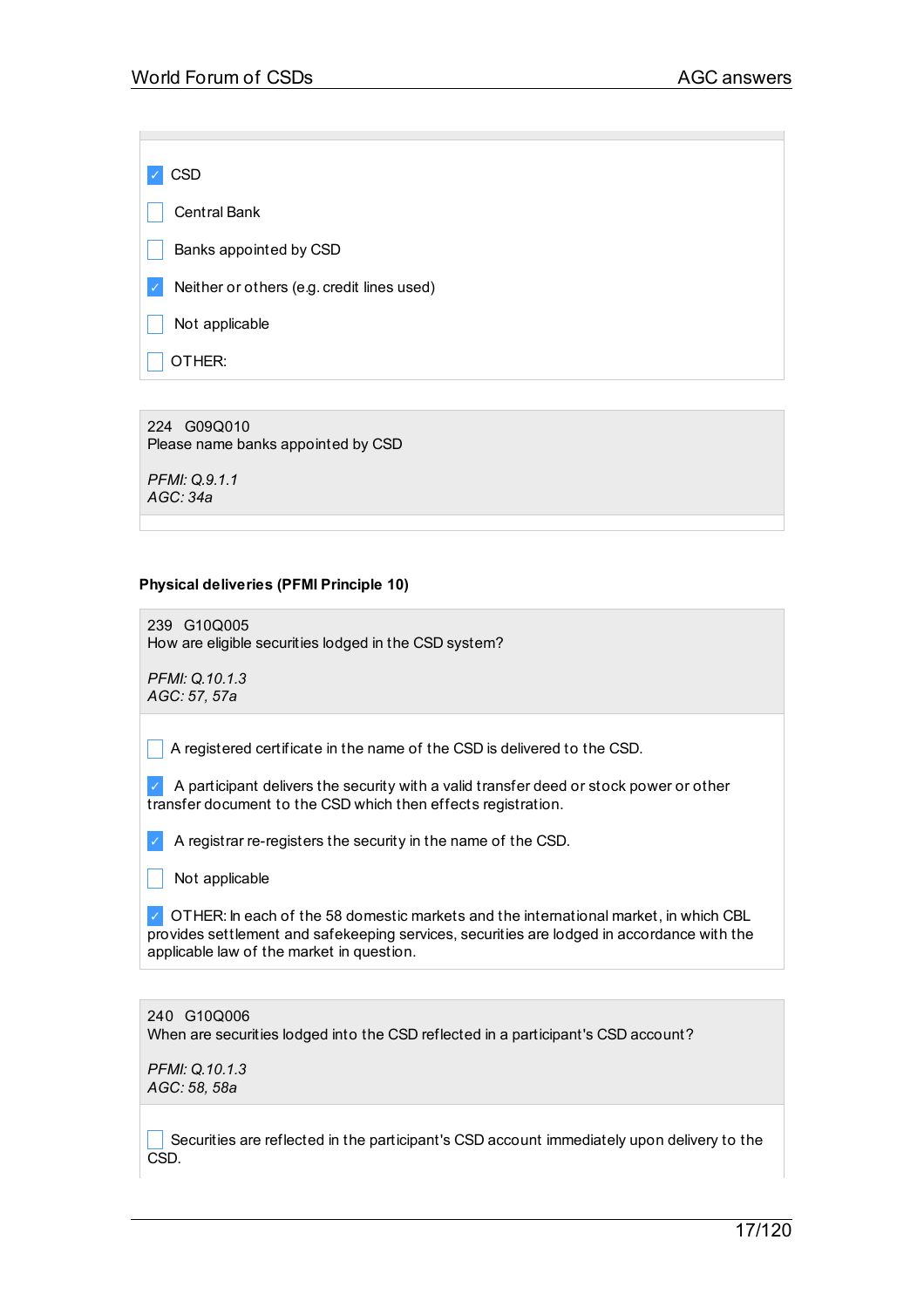Securities are re-registered prior to being reflected in the participant CSD account.

 $\Box$  Not applicable

✓ OTHER:Securities are reflected in the customer's account with CBL upon receipt of a settlement confirmation from CBL´s sub-custodian. The delivered securities are checked for 'good' delivery prior to the settlement confirmation being sent. In general this occurs on a same-day basis. If a re-registration is required, the customer's position will be blocked in CBL's books until re- registration has been completed and the sub-custodian has confirmed receipt to CBL accordingly. This process takes in general on average no more than 1-2 days.

241 G10Q007 How long does it usually take to lodge securities with the CSD?

*PFMI: Q.10.1.3 AGC: 59, 59b*

- More than <sup>4</sup> weeks
- $\bigcirc$  2 to 4 weeks
- $\bigcirc$  3 days to 1 week
- $\bigcirc$  1 to 2 days

● Other: Usually, 1 - 2 days. When physical registered securities are received by our depositories for a CBL beneficiary account a re-registration process will need to be conducted. The turnaround varies from market to market.

242 G10Q008 Please specify

*PFMI: Q.10.1.3 AGC: 59a*

243 G10Q009 During the process of lodging securities into the CSD, can the securities be traded?

*PFMI: Q.10.1.3 AGC: 60*

○ Not applicable

○ No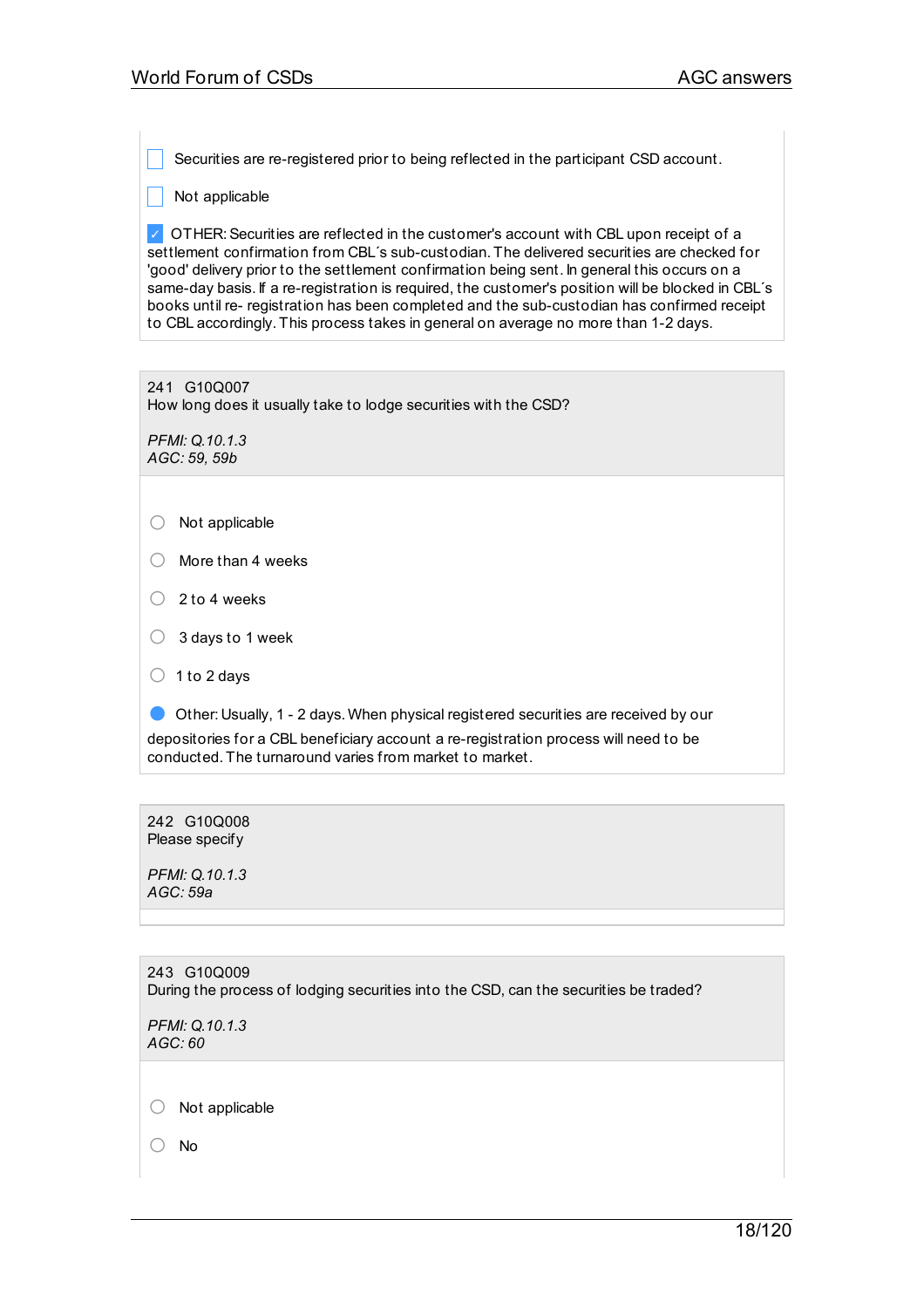○ Yes

● Other: CBL acts as settlement agent and therefore the trading of securities is outside its

purview. Whether securities may be traded or not while they are being 'lodged' depends on a number of factors including the local law governing the issuing company, the terms and conditions of the issue and so on.

# 244 G10Q010 During the process of lodging securities into the CSD, can the securities be settled? *PFMI: Q.10.1.3 AGC: 60a*

○ Not applicable

● No

○ Yes

#### 245 G10Q011 During the process of lodging securities into the CSD, can the securities have ownership transferred?

*PFMI: Q.10.1.3 AGC: 60b*

 $\bigcirc$  Not applicable

● No

○ Yes

# 246 G10Q012 If they cannot be traded, or if you answered other, please explain

*PFMI: Q.10.1.3 AGC: 60c*

# 247 G10Q013 If they cannot be settled, or if you answered other, please explain

*PFMI: Q.10.1.3 AGC: 60d*

Securities are not available until confirmation has been received from CBL's sub-custodian.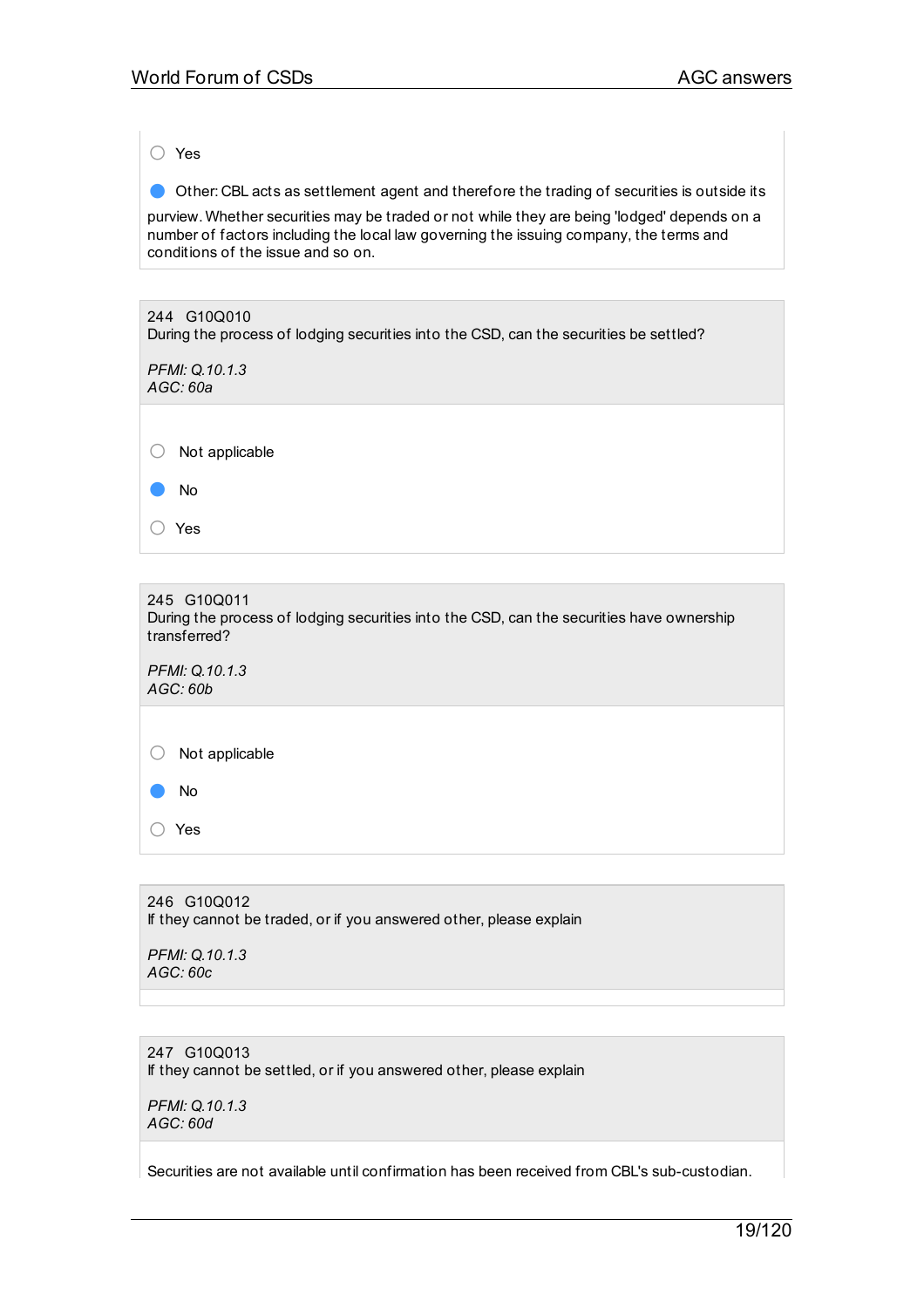248 G10Q014

If ownership cannot be transferred, or if you answered other, please explain

*PFMI: Q.10.1.3 AGC: 60e*

If registration needs to be conducted by agents, securities are not available until the re-registration process has been concluded and the depository confirms the receipt to CBL.

249 G10Q015 Are securities immediately available for delivery upon transfer to the CSD?

*PFMI: Q.10.1.3 AGC: 61, 61d*

○ Not applicable

○ No

○ Yes

● Other: If registration needs to be conducted by the sub-custodian, securities are not

available until the re-registration process has been concluded and the sub-custodian confirms the receipt to CBL. This process takes in general on average no more than 1-2 days.

250 G10Q016 If no:Securities are unavailable for

*PFMI: Q.10.1.3 AGC: 61a*

○ Not applicable

- More than <sup>4</sup> weeks
- $\bigcirc$  2 to 4 weeks
- $\bigcirc$  3 days to 1 week
- $\bigcirc$  1 to 2 days

251 G10Q017 If more than 4 weeks, please specify

*PFMI: Q.10.1.3 AGC: 61b*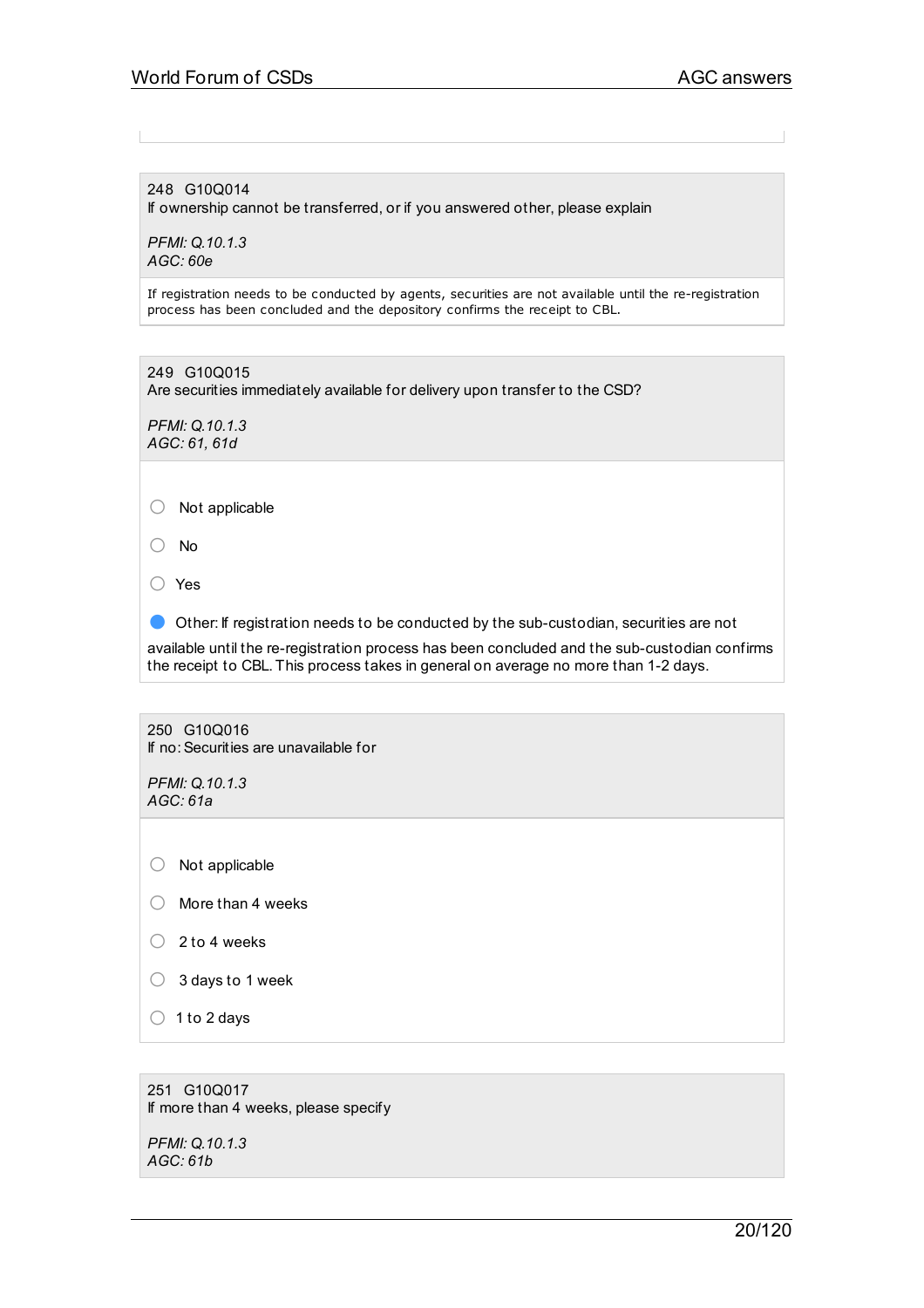252 G10Q018 If not applicable, please explain

*PFMI: Q.10.1.3 AGC: 61c*

253 G10Q019 What transfer process steps are involved when eligible securities are withdrawn from the CSD for safekeeping?

*PFMI: Q.10.1.3 AGC: 63, 63a*

○ Not applicable

 $\bigcirc$  Securities are transferred as is any physical delivery in the market.

○ Securities are re-certificated and delivered as bearer instruments.

 $\bigcirc$  Securities are re-certificated and re-registered into the name of the beneficia

 $\bigcirc$  Securities are re-registered into the name of the beneficial owner or a nominee.

● Other:All of the above may apply.Securities are debited from <sup>a</sup> customer's account and delivered in accordance with the customer's instructions and according to local market rules and regulations.

254 G10Q020

How long does it usually take to remove securities from the CSD?

*PFMI: Q.10.1.3 AGC: 64, 64b*

- Not applicable
- More than <sup>4</sup> weeks
- $\bigcirc$  2 to 4 weeks
- $\bigcirc$  3 days to 1 week
- $\bigcirc$  1 to 2 days

Other: Usually, 1 to 2 days. But, depending on the market, its time zone, the type of

instrument and the defined deadline for receiving customers' instructions, it is also possible to execute a delivery on the same day of receipt of the instruction, provided there is sufficient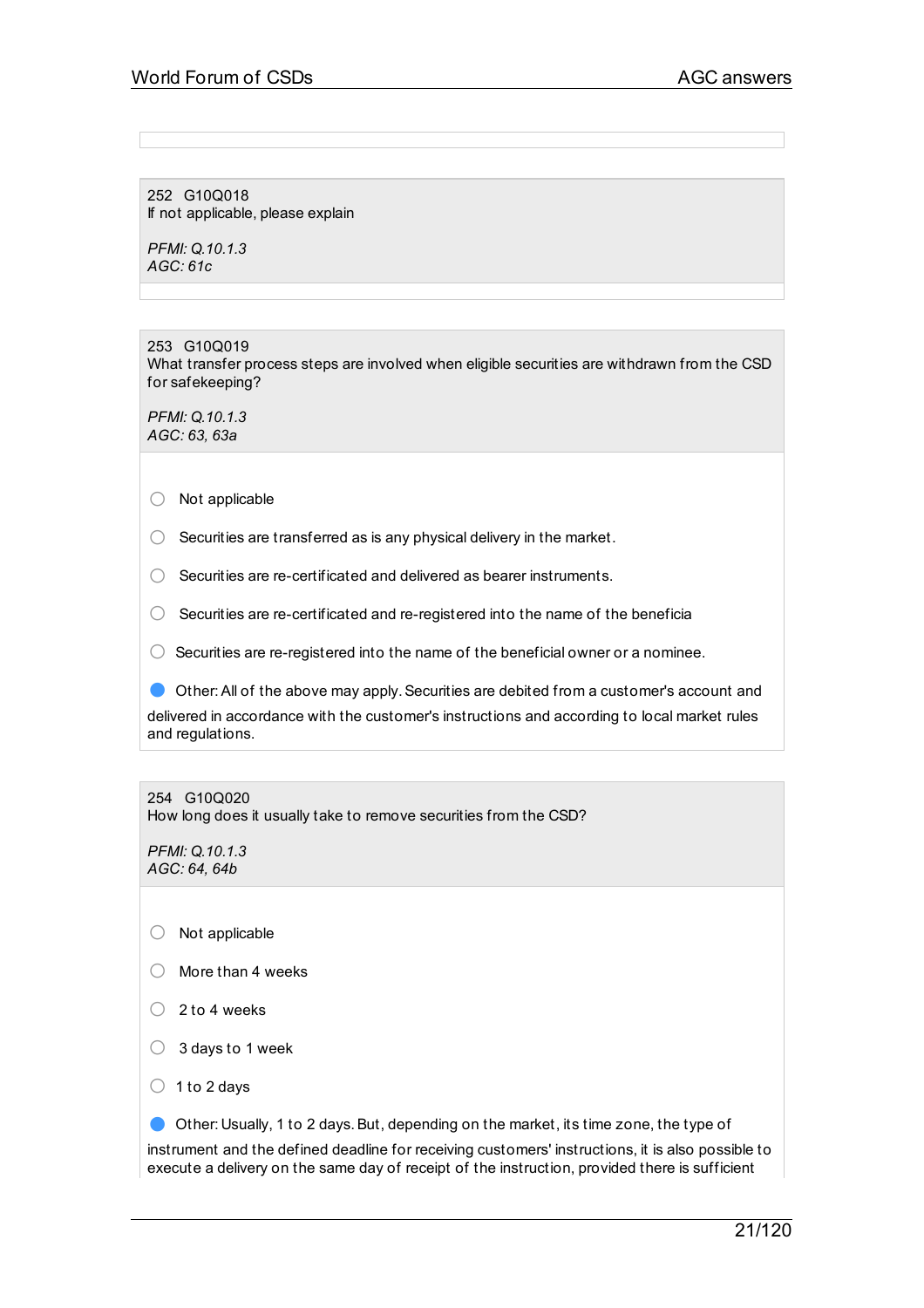provision of securities in the account.

255 G10Q021 If more than 4 weeks, please specify

*PFMI: Q.10.1.3 AGC: 64a*

256 G10Q022 While the securities are being removed from the CSD, can they be traded? (Choose one)

*PFMI: Q.10.1.3 AGC: 65a*

○ Yes

○ Not applicable

○ No

● Other: CBL acts as settlement agent and therefore the trading of securities is outside its

purview. Whether securities may be traded or not while they are being removed depends on a number of factors including the local law governing the issuing company, the terms and conditions of the issue and so on.

257 G10Q023 If they cannot be traded please explain

*PFMI: Q.10.1.3 AGC: 65b*

258 G10Q024 While the securities are being removed from the CSD, can they be settled? (Choose one)

*PFMI: Q.10.1.3 AGC: 65c*

○ Yes

○ Not applicable

● No

259 G10Q025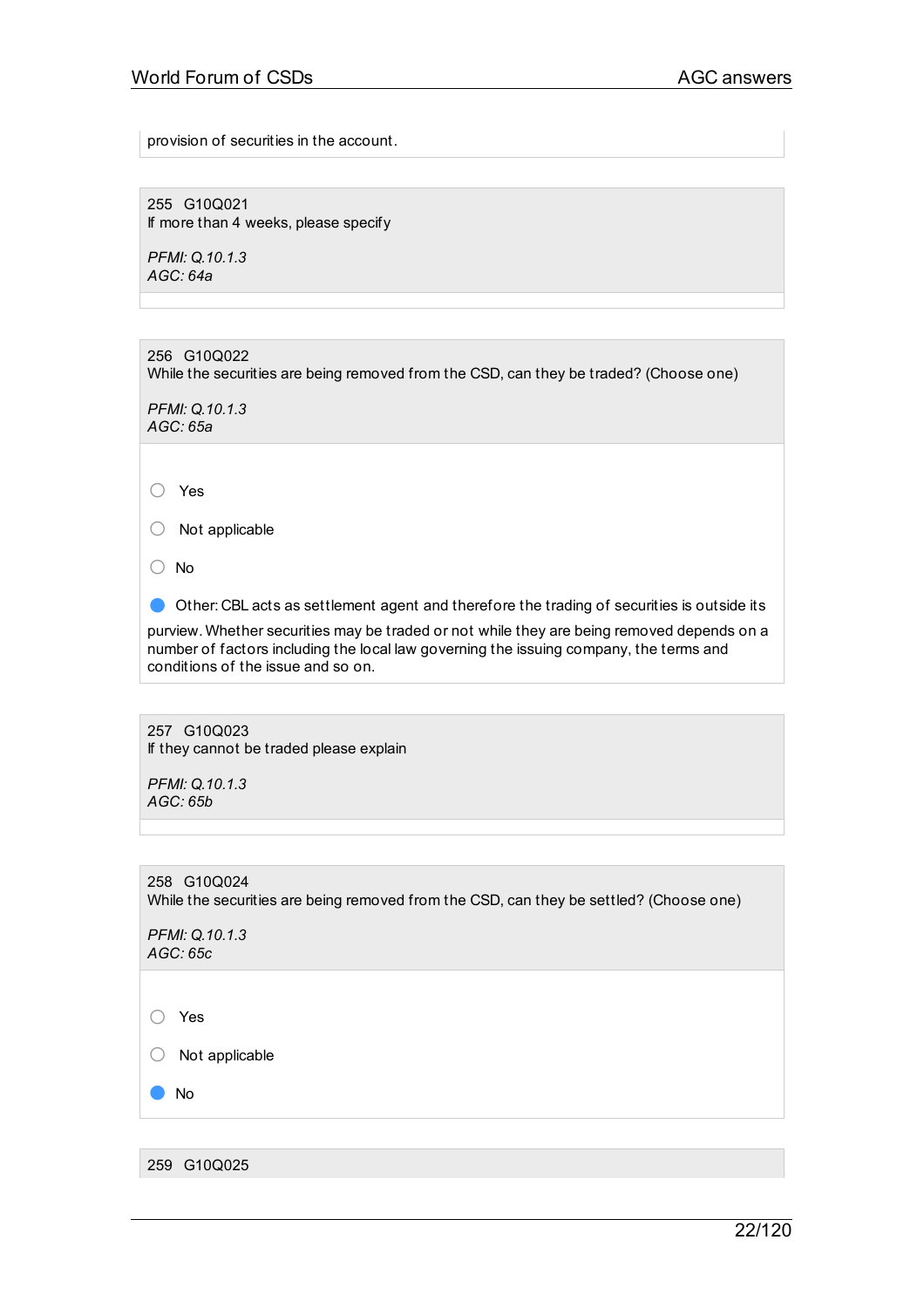If they cannot be settled, please explain

*PFMI: Q.10.1.3 AGC: 65d*

If registration needs to be conducted by agents, securities are not available until the reregistration process has been concluded and the depository confirms the receipt to CBL.

260 G10Q026 While the securities are being removed from the CSD, can they have ownership transferred? (Choose one)

*PFMI: Q.10.1.3 AGC: 65e*

○ Yes

○ Not applicable

○ No

● Other: Following the respective local market rules securities might be traded, but cannot

be settled while removing them from the depository. Ownership can be transferred depending on the agreement of the parties. Book entry transfers are not possible.

261 G10Q027 If ownership cannot be transferred, please explain

*PFMI: Q.10.1.3 AGC: 65f*

263 G10Q029 What are the vault security procedures for the safekeeping of physical paper?

*PFMI: Q.10.2.1 AGC: 75*

Not applicable, no vault is maintained

 $\Box$  Electronic keys or combinations

\_ Dual access control

\_ Visitor logs

 $\Box$  Vault counts

| Intrusion alarms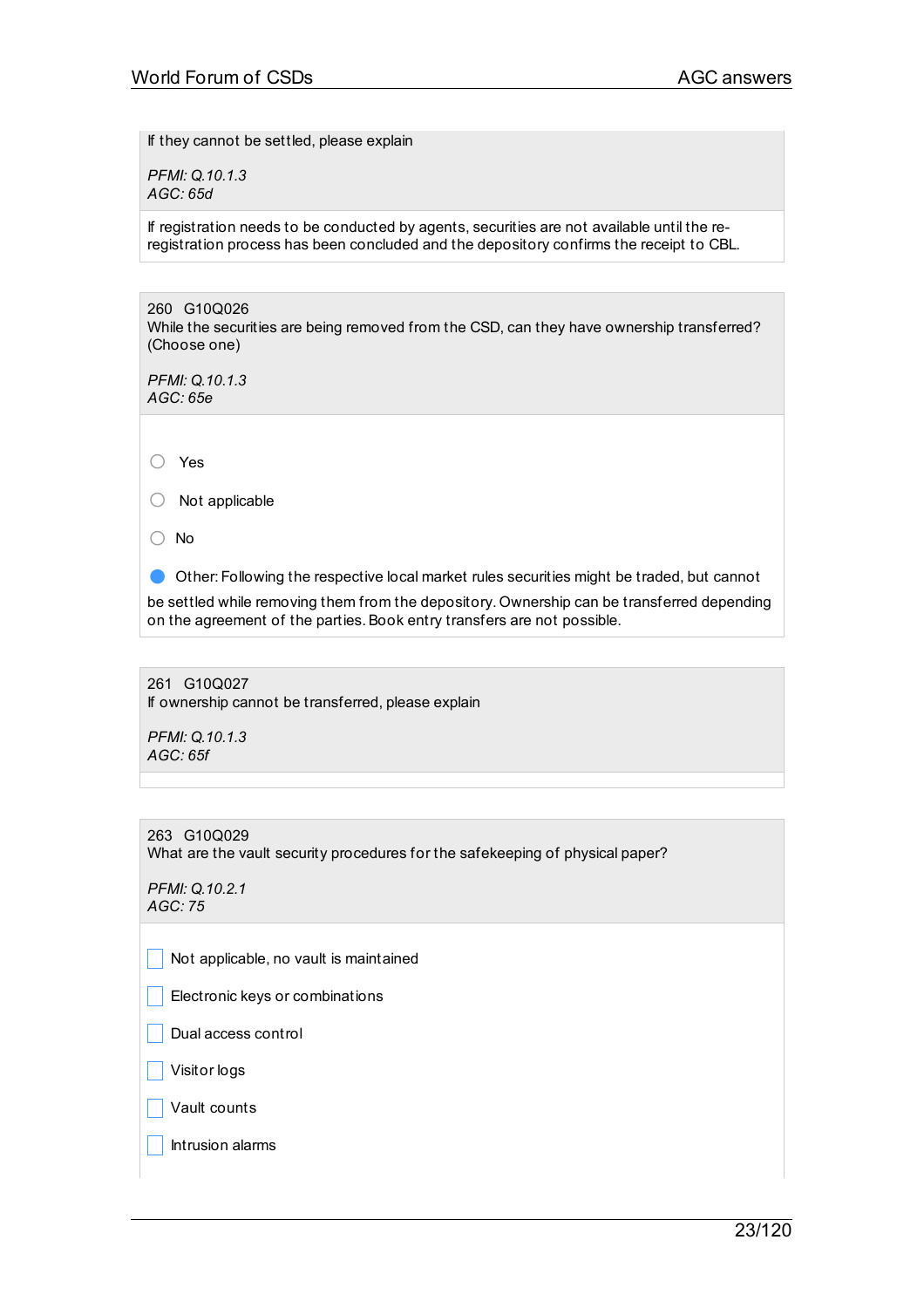Fire alarms

**Guards** 

✓ OTHER: CBL does not have own vaults but uses its depositories for the safekeeping of physical securities. Clearstream recommends its agents to maintain the vaults for qualifying securities (i.e. mainly global notes) as per the following guidelines:• a secure room • clear controls on who has access to the room, requiring access via dual ID cards (at correct staff level) or dual keys access (we see various systems in place for these) • room is a 6-sided box, i.e. not built on suspended floors or with 'flimsy' walls and suspended ceilings above • room is under CCTV surveillance • smoke/fire detection system • fire extinguisher system (newest vaults are gas rather than water)

264 G10Q030 Please indicate frequency of vault counts:

*PFMI: Q.10.2.1 AGC: 75a.*

265 G10Q031 Please explain:

*PFMI: Q.10.2.1 AGC: 75b*

CBL does not have own vaults but uses its depositories for the safekeeping of physical securities.

Clearstream recommends its agents to maintain the vaults for qualifying securities (i.e. mainly global notes) as per the following guidelines:

• a secure room

• clear controls on who has access to the room, requiring access via dual ID cards (at correct staff level) or dual keys access (we see various systems in place for these)

• room is a 6-sided box, i.e. not built on suspended floors or with 'flimsy' walls and suspended ceilings above

- room is under CCTV surveillance
- smoke/fire detection system
- fire extinguisher system (newest vaults are gas rather than water)

# **Central Securities Depositories (PFMI Principle 11)**

#### 271 G11Q002

CSD FUNCTIONALITY AND SERVICES, USE OF AGENTS. Certain functionalities and services reduce risk to an investor if provided in an efficient manner. The purpose of this section is to identify those functionalities that may potentially be offered by depositories and clearing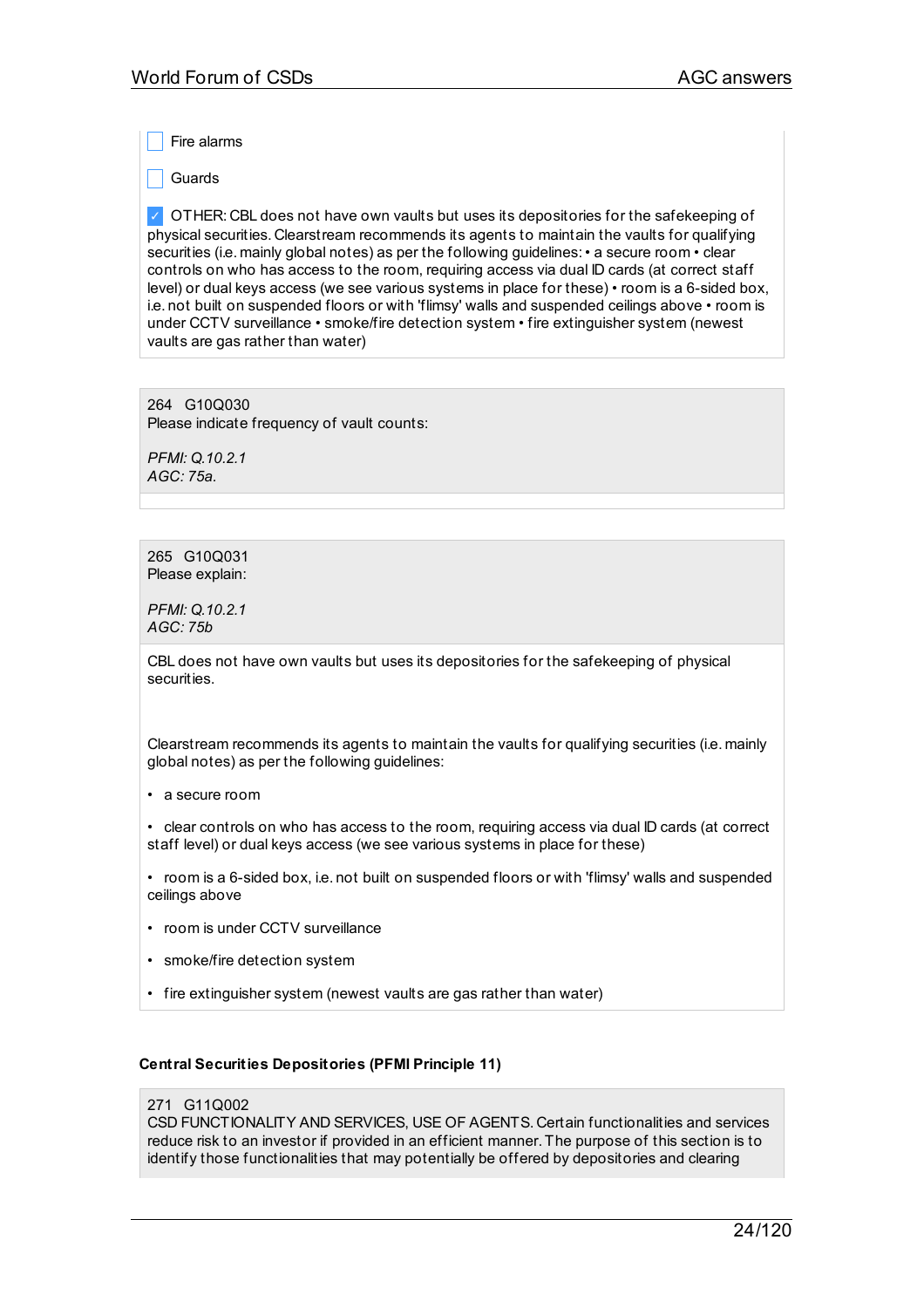systems around the world, and ascertain whether they are offered by your institution. For which of the following security types do you serve as a CSD or clearing system?

*PFMI: n/a AGC: 26*

✓ Government securities

✓ Equities

✓ Corporate bonds

✓ Corporate money market

 $\vert$  Not applicable

✓ OTHER:Please refer to answer 2b.

272 G11Q003 Please name the other security types:

*PFMI: n/a AGC: 26a.*

Please refer to answer 2b.

### 273 G11Q004

Is the use of the CSD in your market compulsory by law or compulsory by market practice for the settlement or safekeeping of all instrument types in your market (e.g. equities, government securities, corporate bonds, money market instruments, warrants, derivatives etc).

*PFMI: n/a AGC: 27, 27c*

|  | $\sqrt{\phantom{a}}$ Yes by law for settlement of all instrument types |
|--|------------------------------------------------------------------------|
|  |                                                                        |

 $\vert$  Yes by law for safekeeping of all instrument types

 $\blacksquare$  Yes by market practice for settlement of all instrument types

 $\Box$  Yes by market practice for safekeeping of all instrument types

 $\frac{1}{2}$  Yes by law for settlement, but not for all instrument types

 $\Box$  Yes by law for safekeeping, but not for all instrument type

 $\Box$  Yes by market practice for settlement, but not for all instrument types

 $\Box$  Yes by market practice for safekeeping, but not for all instrument types

✓ Neither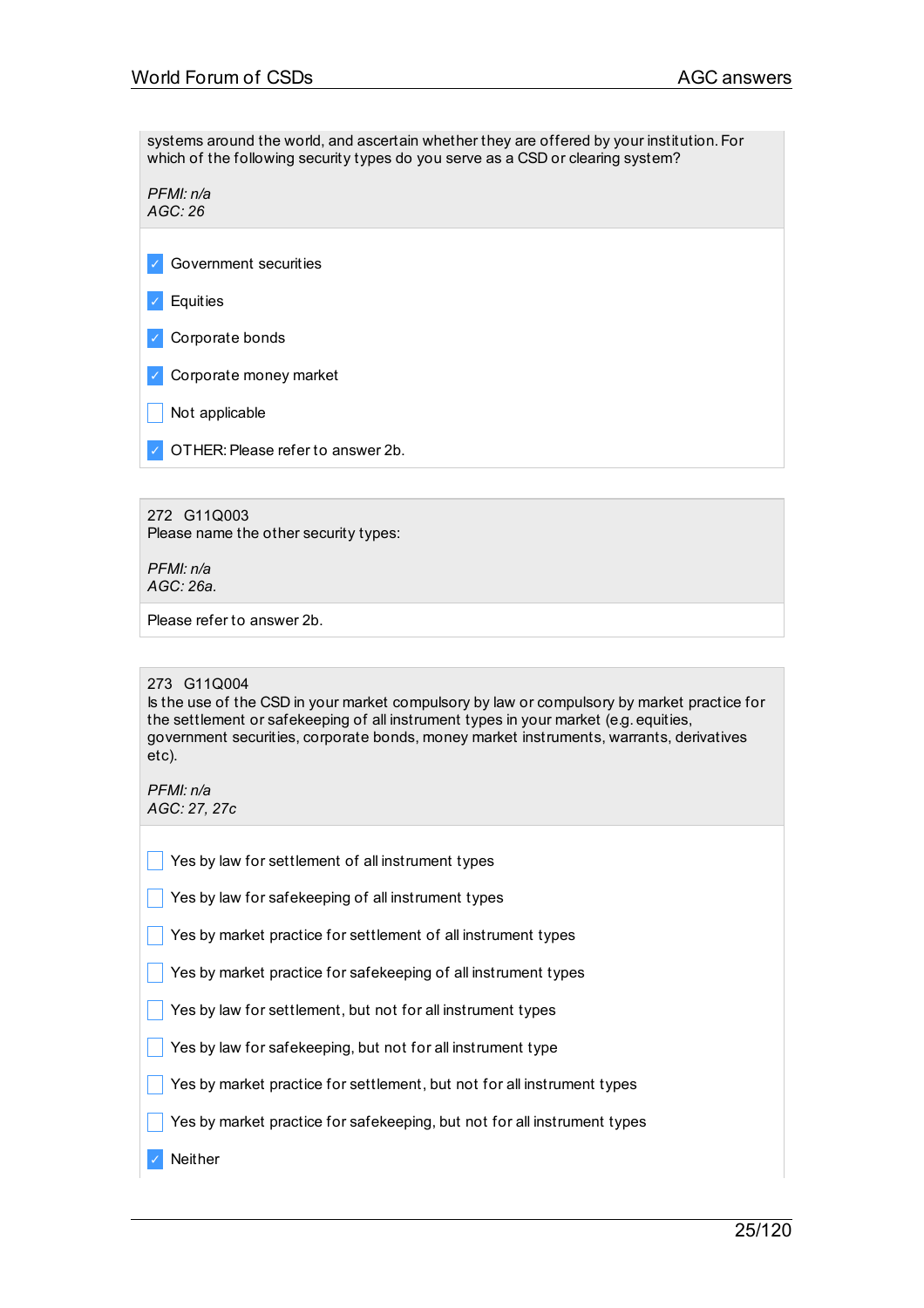✓ OTHER: The use of CBL as depository for the settlement and the safekeeping of all instrument types is neither compulsory by law nor by market practice.

274 G11Q005 Please list the instrument types for which it is not compulsory by law to:(i)settle in your CSD

*PFMI: n/a AGC: 27a. (i)*

275 G11Q006 (ii) safekeep in your CSD:

*PFMI: n/a AGC: 27a. (ii)*

276 G11Q007 Please list the instrument types for which it is not compulsory by market practice to: (i)settle in your CSD

*PFMI: n/a AGC: 27b. (i)*

277 G11Q008 (ii) safekeep in your CSD:

*PFMI: n/a AGC: 27b. (ii)*

### 278 G11Q009

Settlement and Safekeeping Percentages 28a Please list by instrument type the percentage of the total market in your jurisdiction (either volume or value) settled within your institution, exclusive of your links with third parties.

*PFMI: n/a AGC: 28 28a*

There are no official figures regarding market share for International Debt Securities as such but Network Management have a complete set of comparative statistics for

international securities (both debt and equities). These show CBL has approximately a 38% market share.

In the important segment of EUR denominated Eurobonds, CBL currently has a market share of approximately 50%. CBL has experienced a steady flow of new business wins over the last 18 months.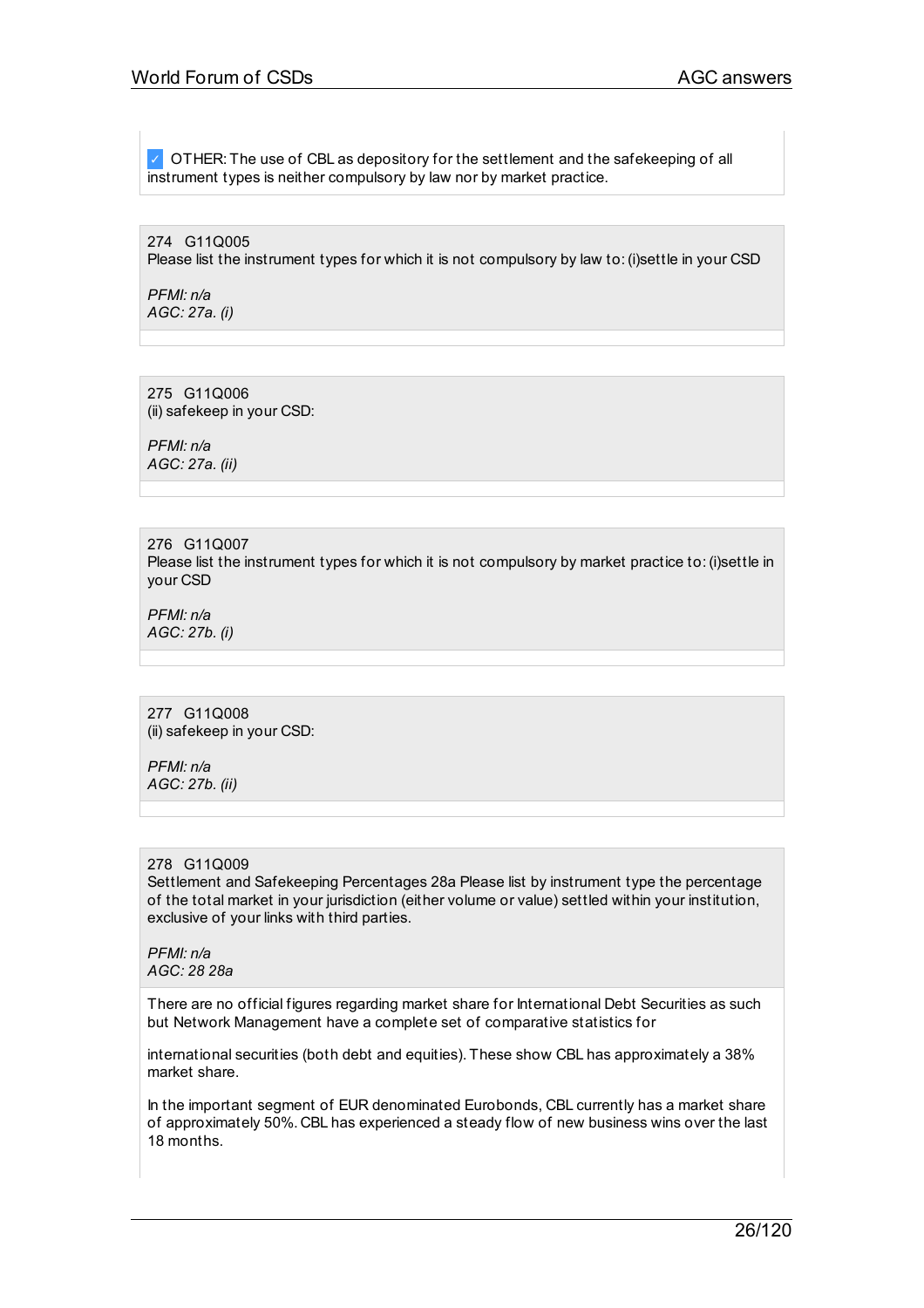In the 58 domestic markets, where we use a network of agent banks, CBL also has a significant market share.

279 G11Q010 Please list by instrument type the percentage of the total market in your jurisdiction (either volume or value) held in safekeeping within your institution.

*PFMI: n/a AGC: 28b.*

Please refer to our answer to question 28a.

281 G11Q012

In the event a participant's single or main account is blocked for any reason (e.g., insolvency, penalties, violations, liens), would securities held in any account or accounts on behalf of the participant's clients be accessible: By the participant's clients?

| PFMI: Q.11.1.1<br>AGC: 44a |                |
|----------------------------|----------------|
| O                          | Not applicable |
|                            | No             |
|                            | Yes            |

#### 282 G11Q013

If yes, please describe briefly how clients of participants would access their securities and whether there would be any delay in their ability to do so:

*PFMI: Q.11.1.1 AGC: 44b*

283 G11Q014 By the intervening authorities controlling insolvency or other proceedings?

| PFMI: Q.11.1.1 |
|----------------|
| AGC: 44d.      |

○ Not applicable

○ No

● Yes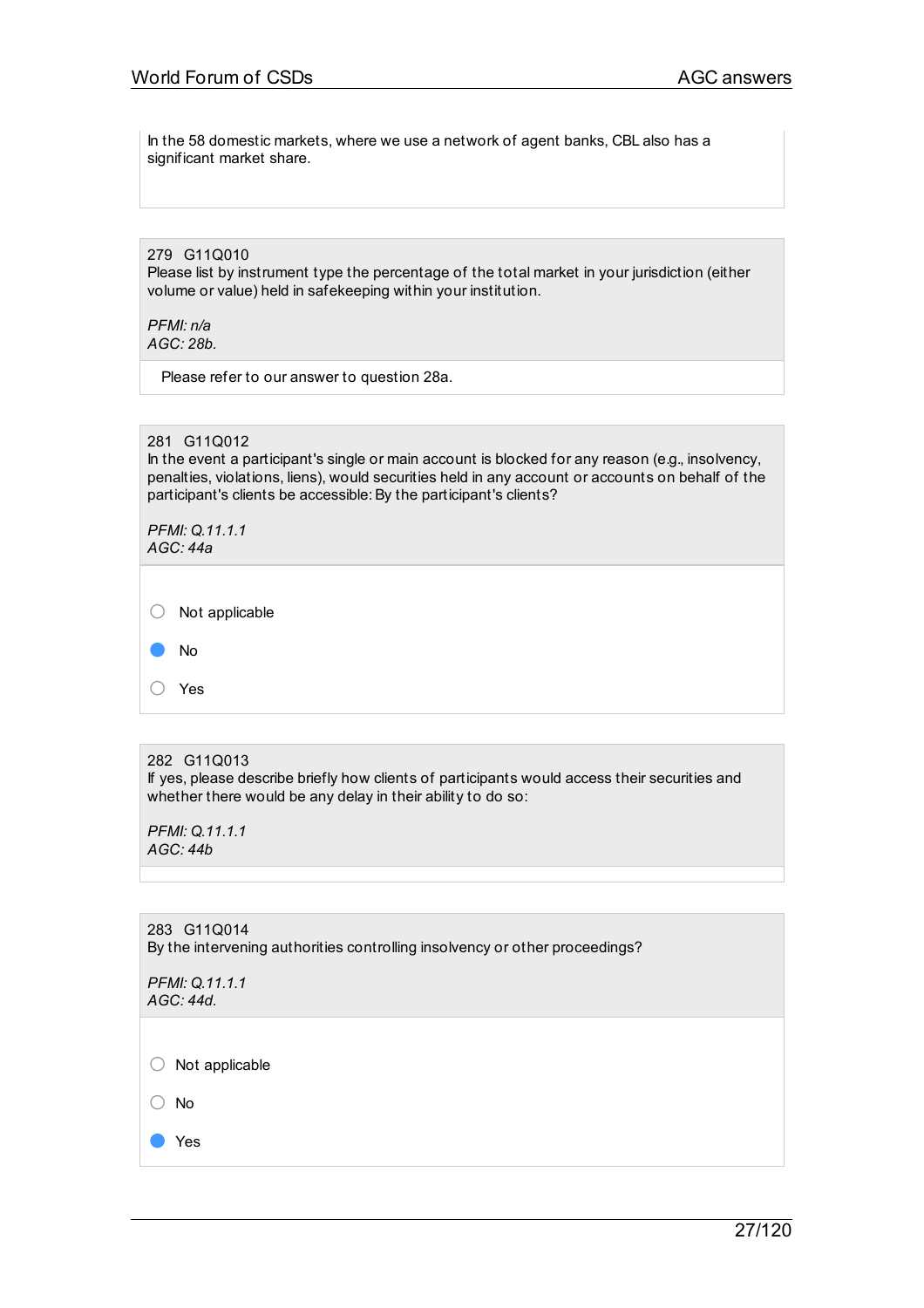284 G11Q015

If yes, please describe briefly under what conditions access would be granted to the intervening authorities:

*PFMI: Q.11.1.1 AGC: 44e.*

> Provided that CBL receives the necessary court documents and appointment of a bankruptcy manager, liquidator, and provided that any instructions received bear the necessary signature(s) of the liquidator(s), then CBL will accept and process their instructions. The process is done manually, which means the liquidator will not have any direct access to the customer's account.

285 G11Q016 By the participant's creditors?

*PFMI: Q.11.1.1 AGC: 44g, 44i*

 $\bigcirc$  Not applicable

● No

○ Yes

286 G11Q017 If yes, please describe briefly under what conditions access would be granted to the participant's creditors:

*PFMI: Q.11.1.1 AGC: 44h*

287 G11Q018 By the CSD's creditors?

*PFMI: Q.11.1.1 AGC: 44j.*

○ Not applicable

● No

○ Yes

288 G11Q019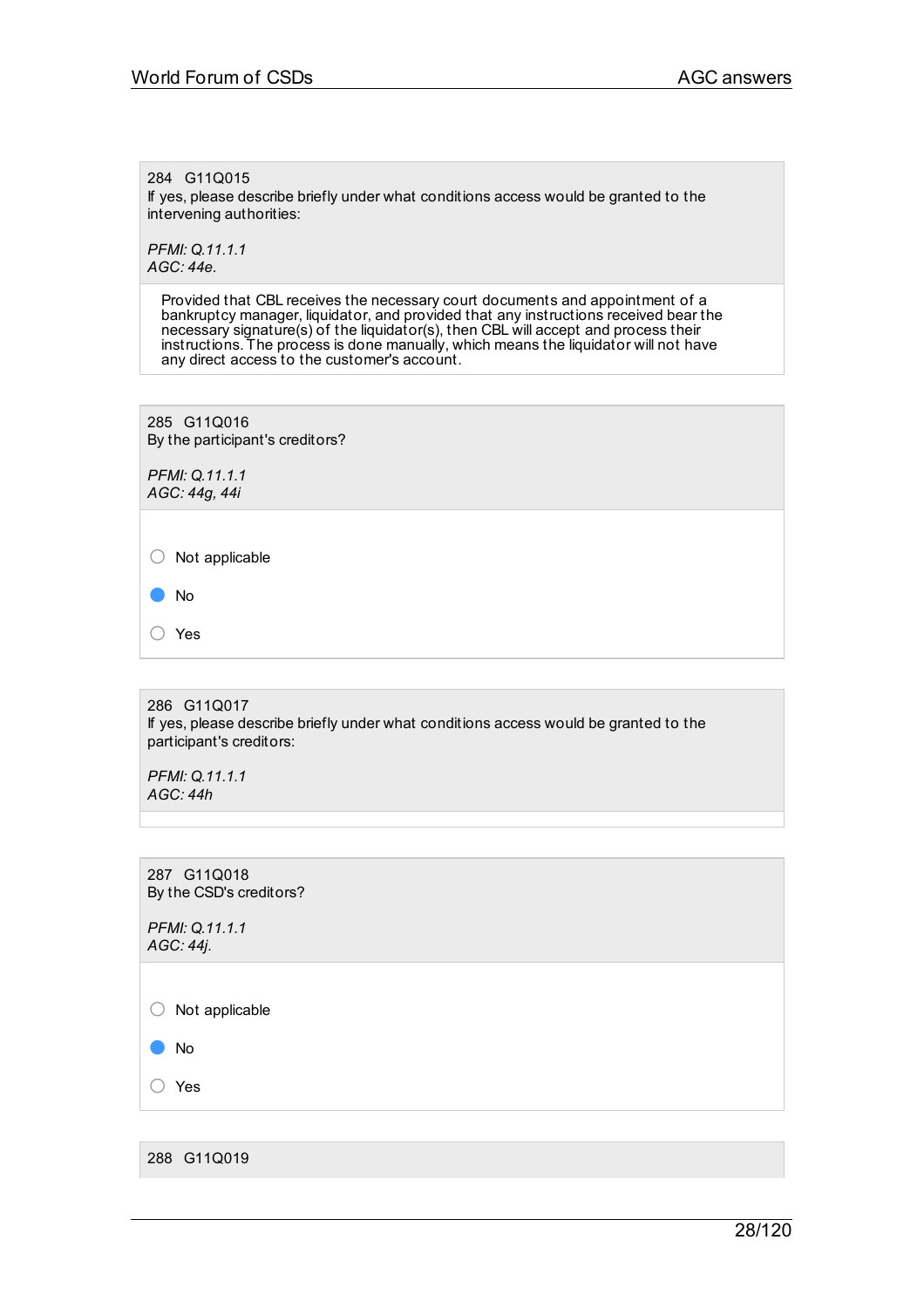If yes, please describe briefly under what conditions access would be granted to the CSD's creditors:

*PFMI: Q.11.1.1 AGC: 44k.*

289 G11Q020 What is your document and record retention policy for documents and records described above in this section?

*PFMI: Q.11.1.1 AGC: 47, 47a*

○ <sup>7</sup> years

 $\circ$  5 years

○ <sup>3</sup> years

○ <sup>1</sup> year

 $\bigcirc$  6 months or less

● Other:As required under Luxembourg law, CBL has the obligation to maintain records relating to services provided to customers for a period of ten years.

| 290 G11Q021<br>Does the law protect participant assets from claims and liabilities of the CSD? |                |  |  |  |
|------------------------------------------------------------------------------------------------|----------------|--|--|--|
| PFMI: Q.11.1.1<br>AGC: 54                                                                      |                |  |  |  |
|                                                                                                |                |  |  |  |
|                                                                                                | Not applicable |  |  |  |
|                                                                                                | No.            |  |  |  |
|                                                                                                | Yes            |  |  |  |

291 G11Q022 Can the CSD assess a lien on participant accounts? (A lien would entitle the CSD to take and hold or sell the securities of the participant in payment of a debt.)

*PFMI: Q.11.1.1 AGC: 55*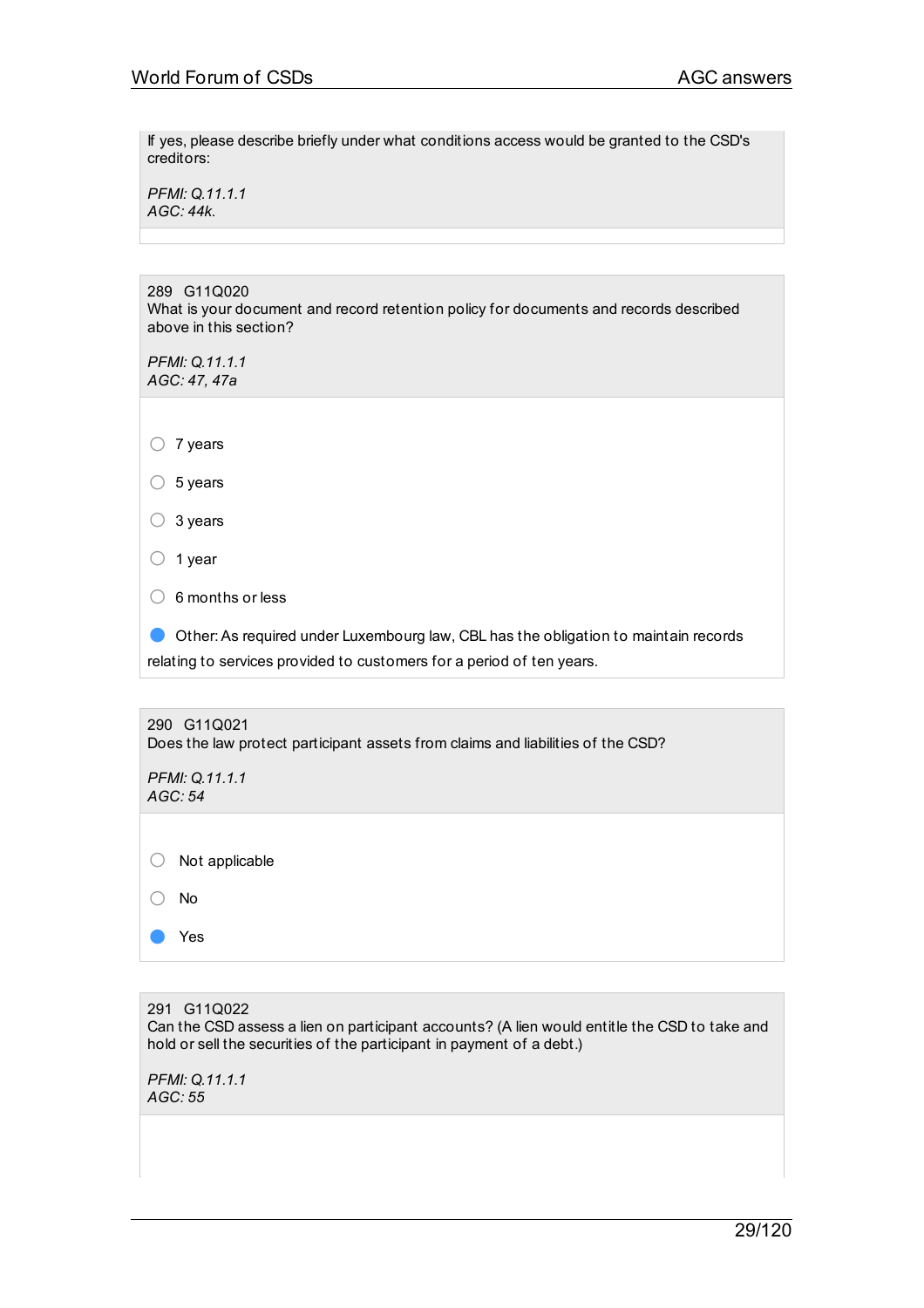Yes ○ No  $\bigcirc$  Not applicable

292 G11Q023 If yes, for what reasons are liens or similar claims imposed?

*PFMI: Q.11.1.1 AGC: 55a*

✓ Fees and expenses

✓ Collateralization of overdrafts

✓ To secure payment for purchased securities

 $\overline{\phantom{a}}$  OTHER:

293 G11Q024 Please describe:

*PFMI: Q.11.1.1 AGC: 55b*

| 294 G11Q025 |  |                                                             |  |
|-------------|--|-------------------------------------------------------------|--|
|             |  | Please indicate the limits of this lien as indicated below: |  |

*PFMI: Q.11.1.1 AGC: 55c*

 $\bigcirc$  The lien may extend to settled client positions

 $\bigcirc$  The lien is limited to securities in the course of purchase and sale transactio

 $\bigcirc$  The lien is limited to securities in the participant's proprietary account

● Other:According to the Article <sup>43</sup> of CBL's General Terms and Conditions (GTCs) CBL

shall have a general right of retention, with respect to any securities, funds and precious metals held by the customer within the CBL system, now or in the future, to secure the entire present or future obligations which the customer has or may subsequently have towards CBL, in consequence of the services rendered to it by CBL.Article 44 of CBL's GTCs sets forth that all customer assets (including in particular securities and cash) are pledged to secure the entire present or future obligations which the customer has, or may subsequently have, towards CBL in consequence of the services rendered to it by CBL and/or any credit extensions by CBL to the customer. However, CBL's customers must notify CBL in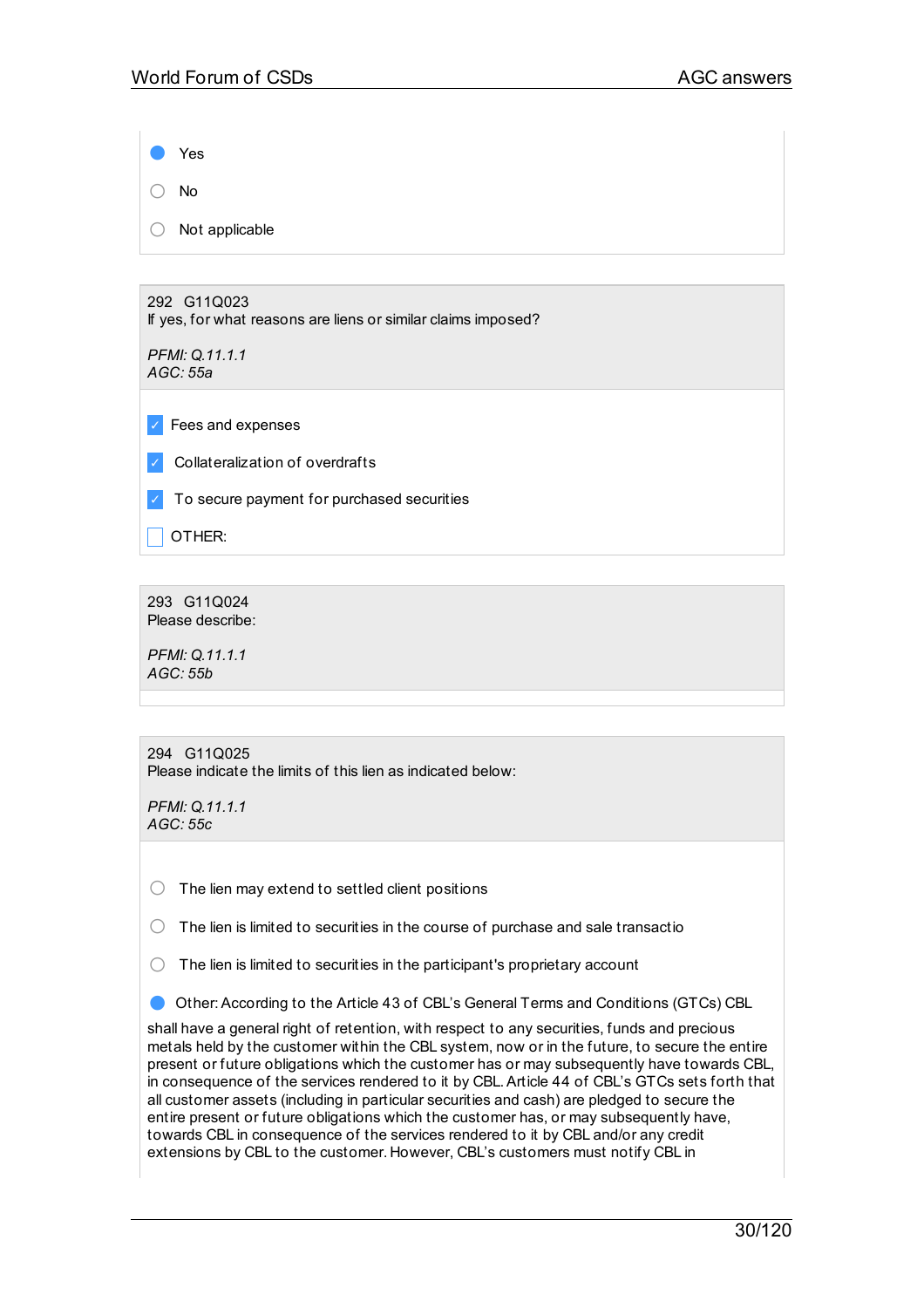accordance with article 45 of the GTCs if assets are held on behalf of a third party, in which case they may not be pledged. CBL's GTCs are available at https://www.clearstream.com/clearstream-en/keydocuments-1-/icsd-1-/general-terms-andconditions

295 G11Q026 Please explain:

*PFMI: Q.11.1.1 AGC: 55d*

296 G11Q027 If a lien is placed on a participant's account which has been designated for its clients, will the CSD select certain securities to be subject to the lien?

*PFMI: Q.11.1.1 AGC: 55e*

○ No

○ Yes

● Other: CBL's customers must notify CBL in accordance with article 45 of the GTCs if assets are held on behalf of a third party, which may consequently not be pledged.

297 G11Q028 If yes, please indicate whether:

*PFMI: Q.11.1.1 AGC: 55f*

 $\bigcirc$  The lien is placed on the securities with the greatest value in the account

 $\bigcirc$  The lien is placed on the most liquid securities in the account

298 G11Q029 Please explain:

*PFMI: Q.11.1.1 AGC: 55g*

299 G11Q030 If no, please indicate whether the entire account will be subject to the lien.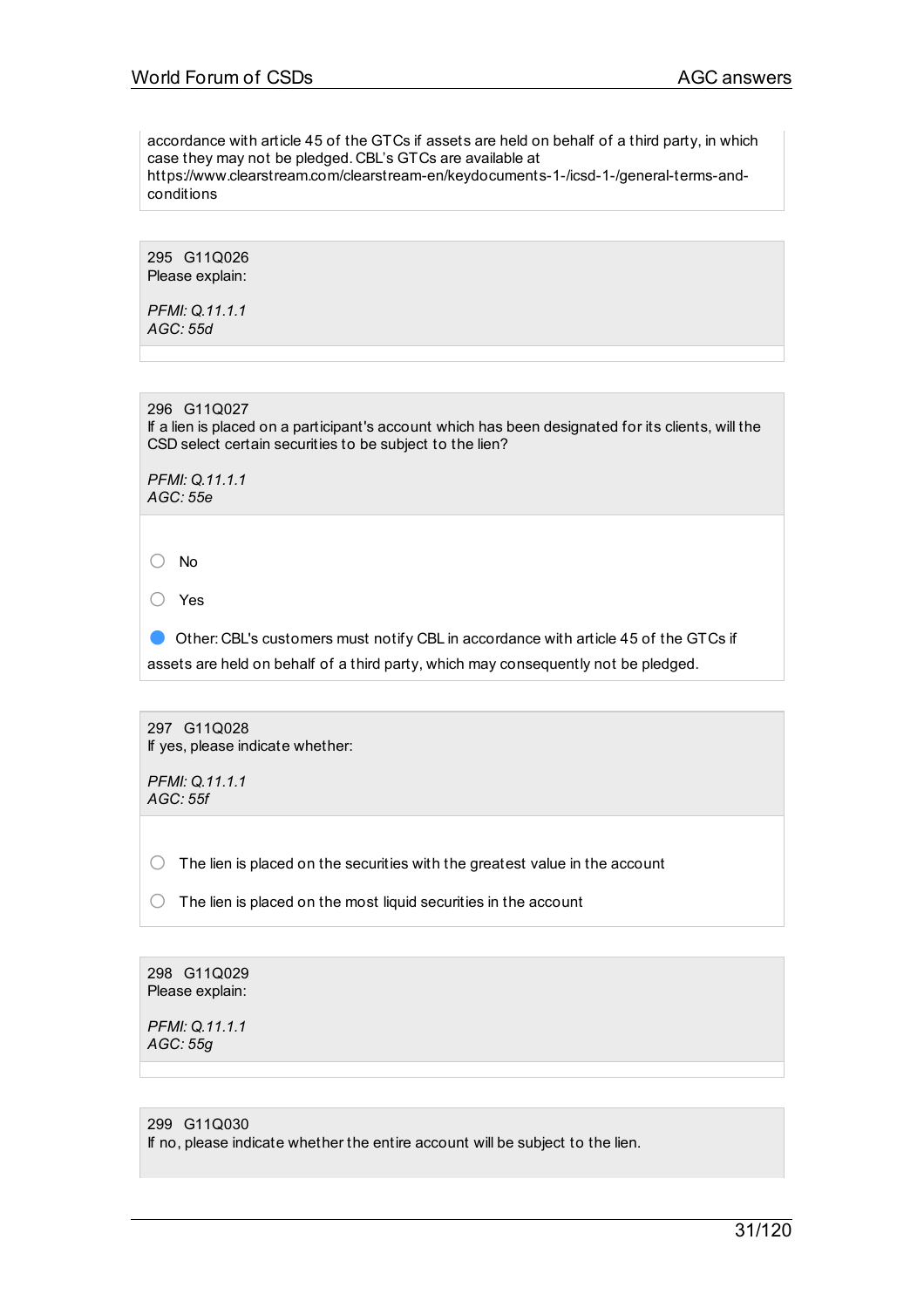| PFMI: Q.11.1.1<br>AGC: 55h |  |  |  |  |
|----------------------------|--|--|--|--|
| No                         |  |  |  |  |
| Yes                        |  |  |  |  |

| 300 G11Q031<br>For accounts designated as client accounts, do procedures exist to restrict the placement of<br>liens only to obligations arising from safe custody and administration of those accounts? |
|----------------------------------------------------------------------------------------------------------------------------------------------------------------------------------------------------------|
| PFMI: Q.11.1.1<br>AGC: 55j                                                                                                                                                                               |
|                                                                                                                                                                                                          |
| No                                                                                                                                                                                                       |
| Yes                                                                                                                                                                                                      |

301 G11Q032 If yes, are the restrictions accomplished by:

*PFMI: Q.11.1.1 AGC: 55k*

● Contract between the CSD and the participant

302 G11Q033 Please explain:

*PFMI: Q.11.1.1 AGC: 55l*

303 G11Q034 Transfer of Legal Ownership. Does the CSD have legal authority to transfer title to securities?

*PFMI: Q.11.1.1 AGC: 56, 56e*

○ Not applicable

○ No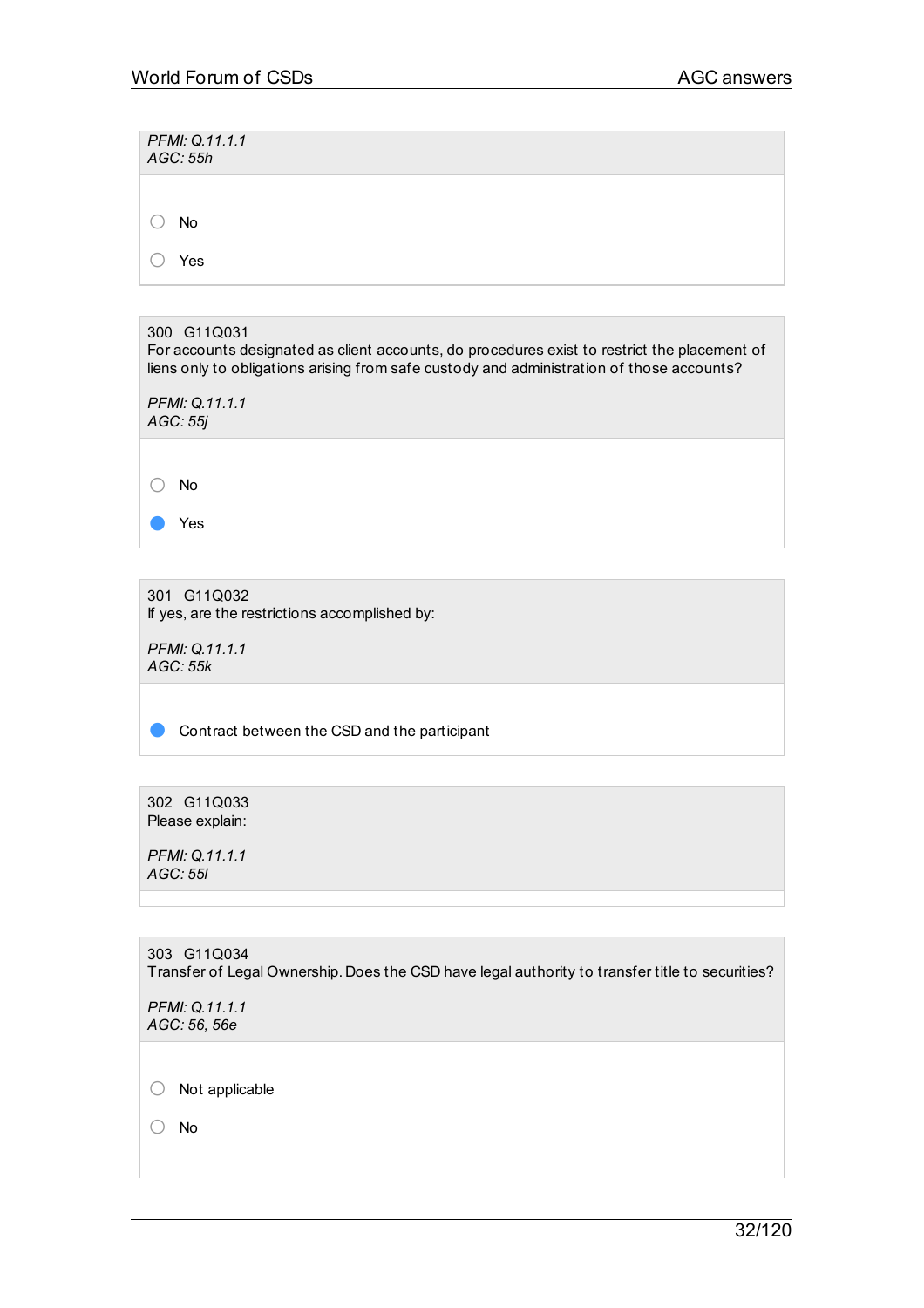○ Yes

● Other: CBL has no legal authority to transfer legal ownership in the processing of <sup>a</sup> book-

entry settlement instruction. The process of book-entry settlement evidences a modification in the ownership rights of the two counterparties to the transaction. The transfer of ownership or other entitlement is determined in the underlying convention between the parties. In case of existence of collateral under the form of a pledge granted pursuant to Luxembourg law in favour of CBL, CBL might in the event of a default of the pledgor and which default might no longer be 'cured' or otherwise remedied, either acquire or transfer ownership of such collateral to enforce its pledge in accordance with applicable law and the contractual arrangements of the parties.

# 304 G11Q035

When does title or entitlement to CSD securities pass between participants?

*PFMI: Q.11.1.1 AGC: 56a*

 $\bigcirc$  When the transaction is processed on an intra-day basis

○ When corresponding money or other consideration is transferred

 $\bigcirc$  At the end of the business day on which the transfer occurs

305 G11Q036 Please describe:

*PFMI: Q.11.1.1 AGC: 56b*

306 G11Q037 Where does title or entitlement to CSD securities pass between participants?

*PFMI: Q.11.1.1 AGC: 56c*

 $\bigcirc$  On the registrars books

○ On the CSD books

307 G11Q038 Please describe:

*PFMI: Q.11.1.1 AGC: 56d*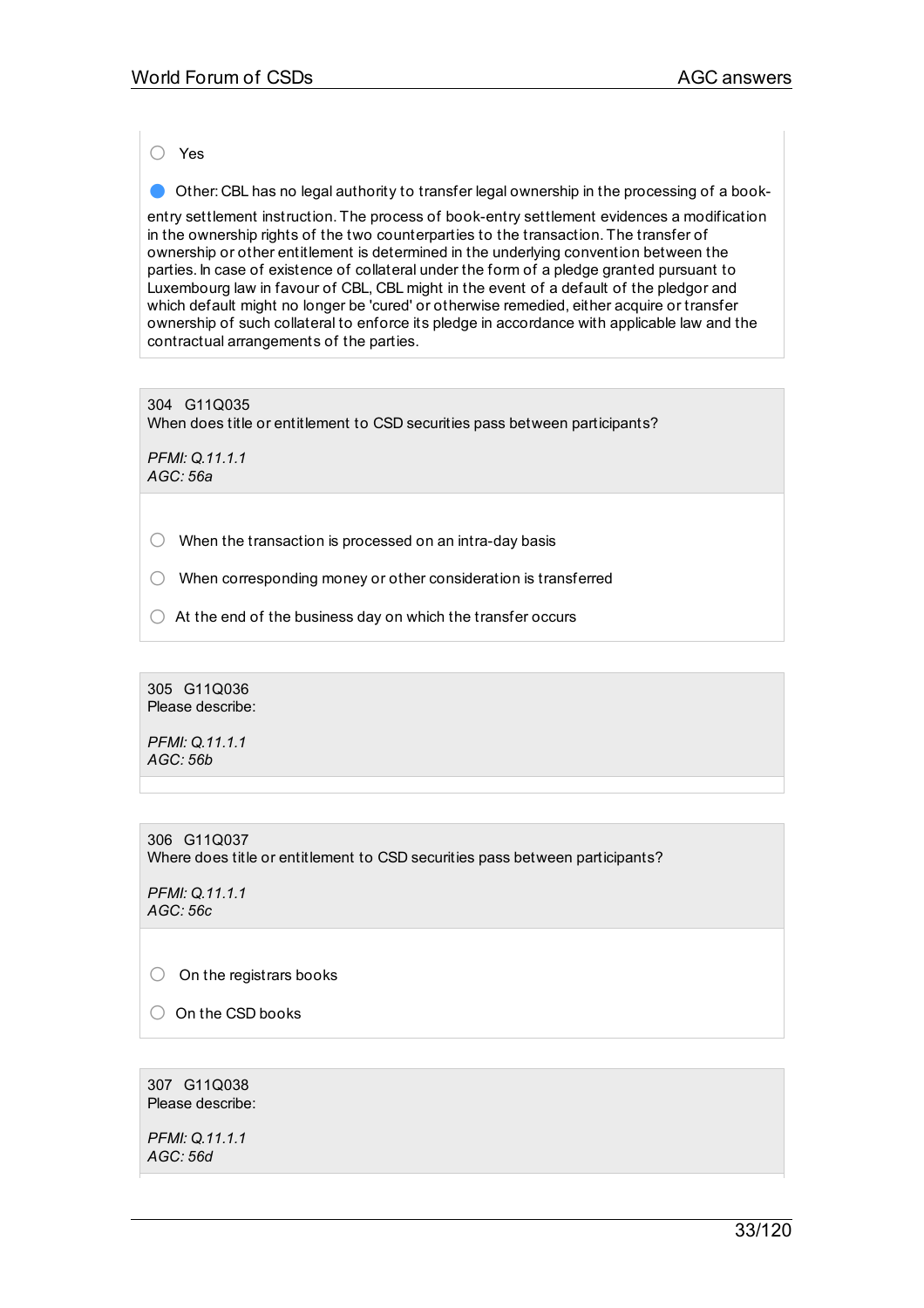309 G11Q040 In what form does the CSD maintain records identifying the assets of each participant?

*PFMI: Q.11.1.2 AGC: 45*

✓ Computer file

 $\blacksquare$  Microfiche

Hard copy

✓ Computer tape

OTHER:

### 310 G11Q041

In which format is the source data maintained?

*PFMI: Q.11.1.2 AGC: 45b*

CBL's Creation platform is a Linux-based development providing the benefits of scalability and modern development techniques. Hardware is based on the latest hardware and software technology with Oracle as the main database. An advanced Position Management system records customer securities transactions as well securities and cash accounts positions hold in CBL.

### 315 G11Q046

If the securities held with the CSD are recorded by book-entry at the registrar, what are the control features at the registrar for transfer of registrar positions to and from the CSD (e.g., authentication procedures, reconciliation, confirmation of position at registrar)? Please describe:

*PFMI: Q.11.1.6 AGC: 52i*

This will depend on the regulation and market practice of the domestic market in question.

318 G11Q049 How are CSD eligible securities held by the CSD?

*PFMI: Q.11.3.1 AGC: 50, 50a*

 $\|$  In dematerialized form

 $\Box$  In certificated form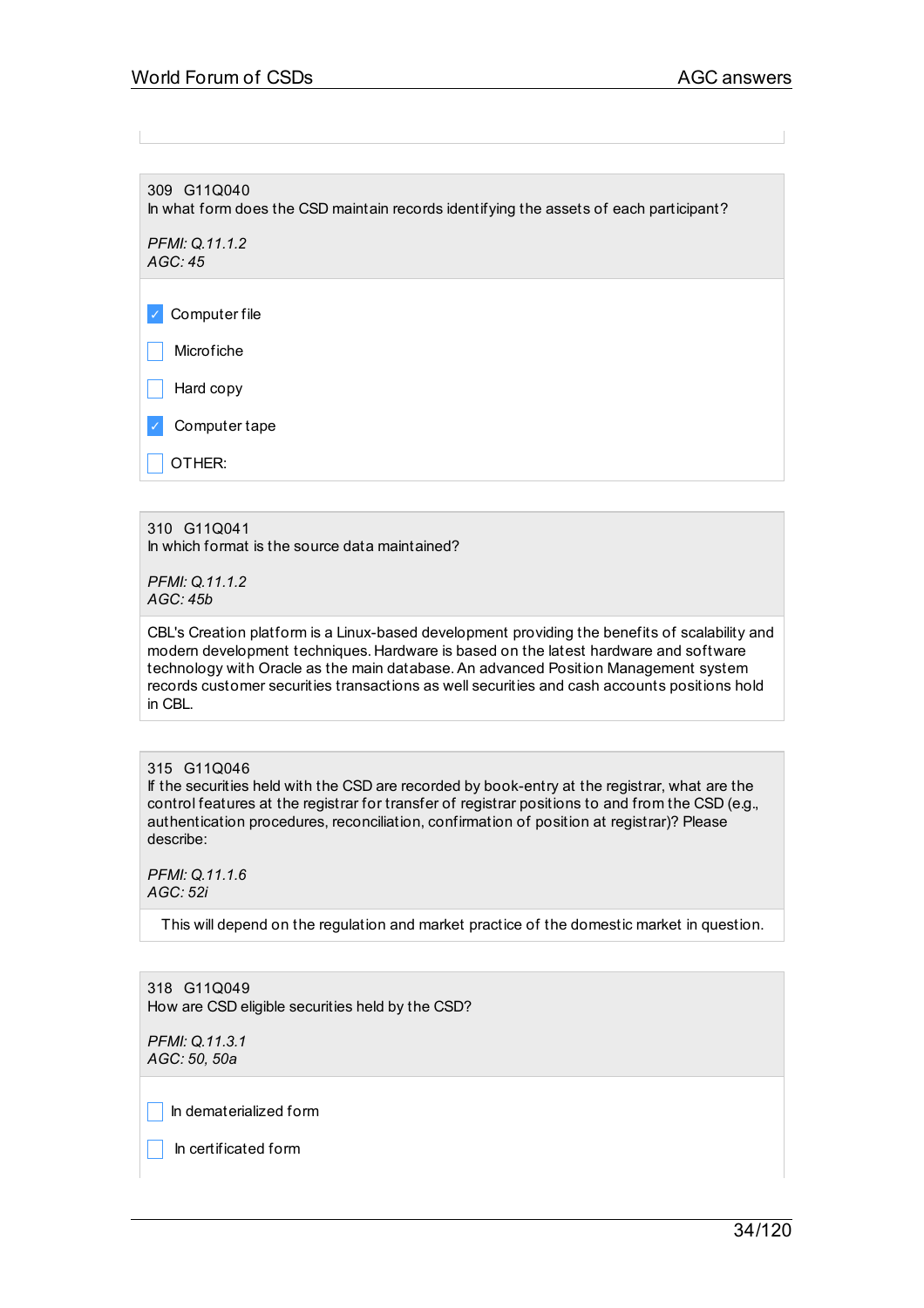✓ OTHER: In CBL's system, securities are held in book-entry form and transferred by bookentry. They are immobilised at least as long as they remain in CBL. Depending on the market served (e.g. Eurobonds, domestic securities) the underlying security may be held in certificated and/or immobilised form as well as fully dematerialised. With respect to Eurobonds for which CBL acts as primary depository, 100% of the outstanding bonds are held in certificated form. Of that, less than 1% are physically deliverable, the remainder being immobilised. For all other domestic markets serviced we refer you to the Creation Link Guide available on www.clearstream.com.

320 G11Q051 If CSD eligible securities are certificated, can CSD eligible securities be held outside of the CSD?

*PFMI: Q.11.3.2 AGC: 51*

○ Not applicable

 $\bigcirc$  Certain designated securities may be held outside the CSD

 $\bigcirc$  Once entered into the CSD, eligible securities must remain in the CSD

Securities may move freely into and out of the CSD

 $\bigcirc$  All eligible securities must be held in the CSD

321 G11Q052 If certain designated securities are held outside the CSD, please indicate under which conditions these securities would be held outside the CSD:

*PFMI: Q.11.3.2 AGC: 51a*

322 G11Q053 If CSD eligible securities are required to be centrally immobilized at the CSD, where and with whom are the certificates safekept? (then please answer 51c)

*PFMI: Q.11.3.2 AGC: 51b*

323 G11Q054 Are these certificates:

*PFMI: Q.11.3.2 AGC: 51c*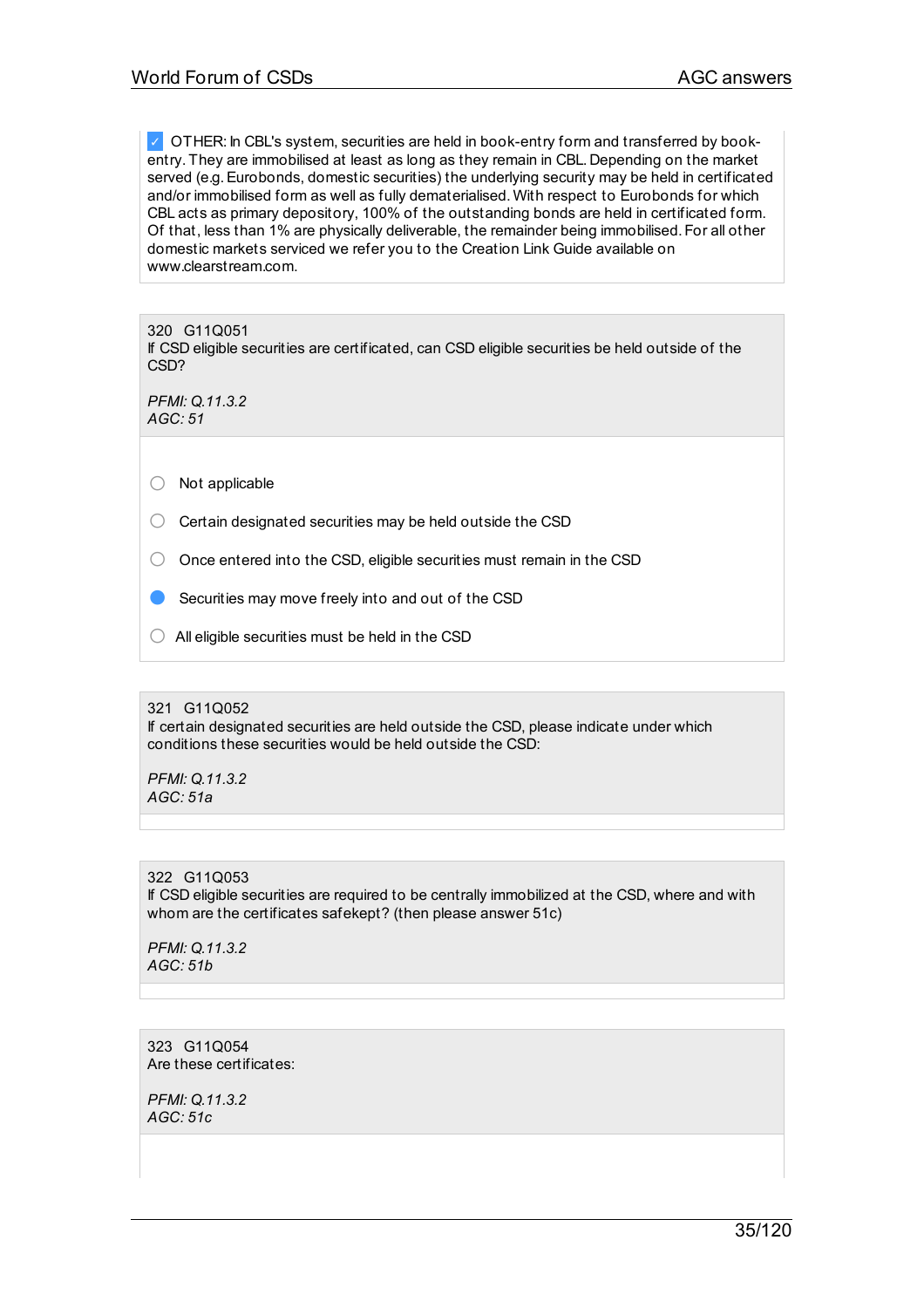**Bearer Registered** 

\_ OTHER:

324 G11Q055 If registered, how are the CSD eligible securities registered?

*PFMI: Q.11.3.2 AGC: 51d*

 $\Box$  In the name of the CSD

In the name of the depositing participant or its nominee

\_ In the name of a separate nominee of the CSD

 $\vert$  OTHER:

325 G11Q056

If in the name of a separate nominee, please identify by name the nominee used:

*PFMI: Q.11.3.2 AGC: 51f*

# 326 G11Q057

If CSD eligible securities may be held either in or out of the CSD, are these certificates:

*PFMI: Q.11.3.2 AGC: 51h*

○ Registered

○ Bearer

Other: International securities may exist in various forms and include various features.

Within CBL, securities are held in book-entry form and transferred by book-entry. They are immobilised at least as long as they remain in CBL. Most securities held in CBL's system are subdeposited with CBL's depositories. Depending on the market served (e.g. Eurobonds, domestic securities) the underlying security may be held in certificated and/or immobilised form as well as fully dematerialised. For further information, please refer to the Market Guides on our website www.clearstream.com.

### 327 G11Q058

What are the control features for receipt of certificates to the CSD (e.g., authentication procedures, re-registration)? Please describe: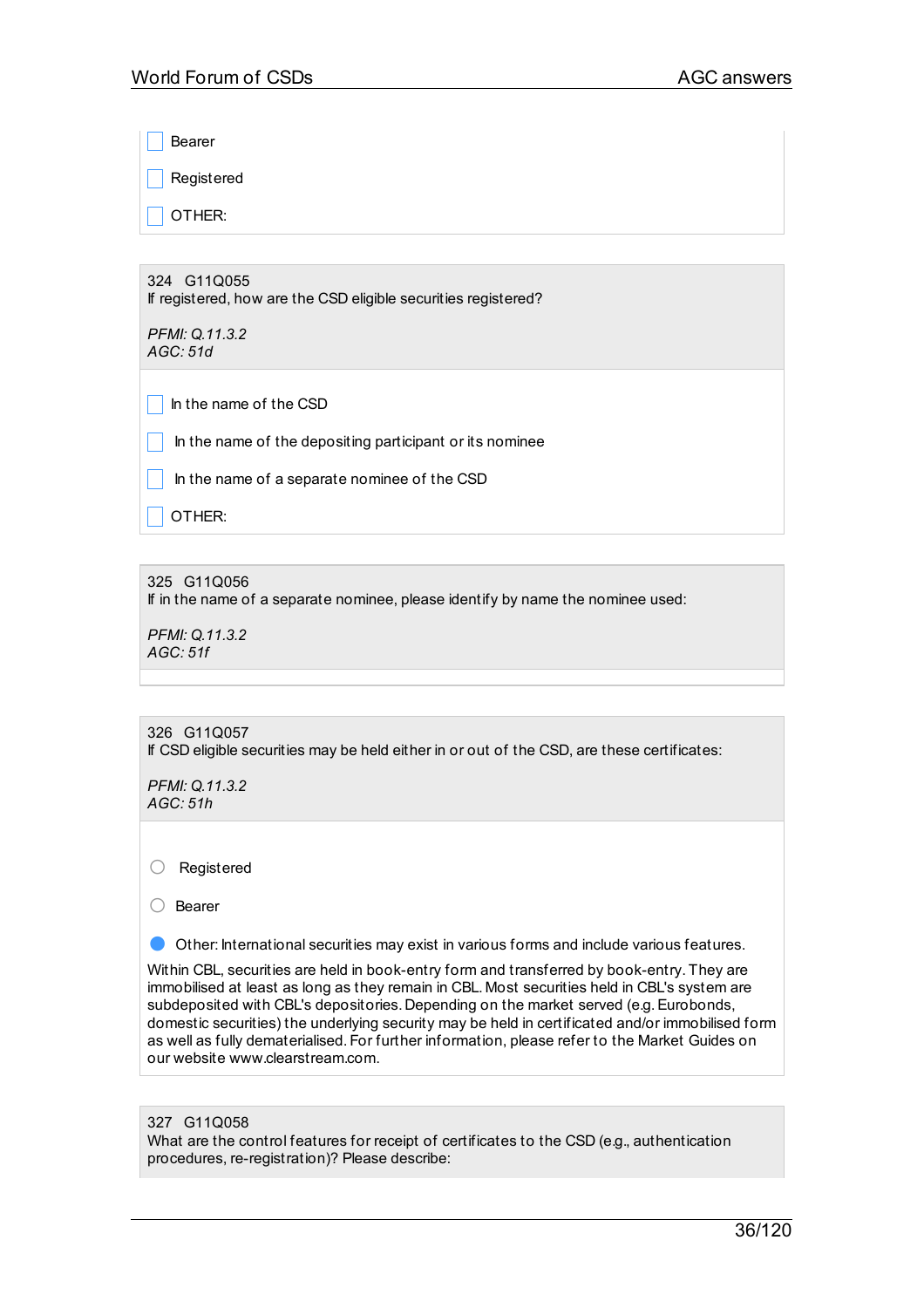*PFMI: Q.11.3.2 AGC: 51i*

328 G11Q059 If securities are dematerialized: May dematerialized security positions be re-certificated and held outside the CSD?

*PFMI: Q.11.3.2 AGC: 52*

| Not applicable |
|----------------|
|----------------|

○ No

329 G11Q060 Are the securities held:

*PFMI: Q.11.3.2 AGC: 52a, 52k*

 $\Box$  Through book-entry at the CSD

**Through book-entry at a registrar or issuer** 

 $\overline{\phantom{a}}$  OTHER:

330 G11Q061 Please identify which types of entities may act as registrars:

*PFMI: Q.11.3.2 AGC: 52b*

 $\Box$  Issuers

 $\Box$  Separate companies that perform registrar functions

 $\Box$  CSD

 $\Box$  OTHER:

#### 331 G11Q062

If the securities held by the CSD are recorded by book entry at the registrar, are the securities registered only to the CSD, with the CSD providing the function of recording ownership on a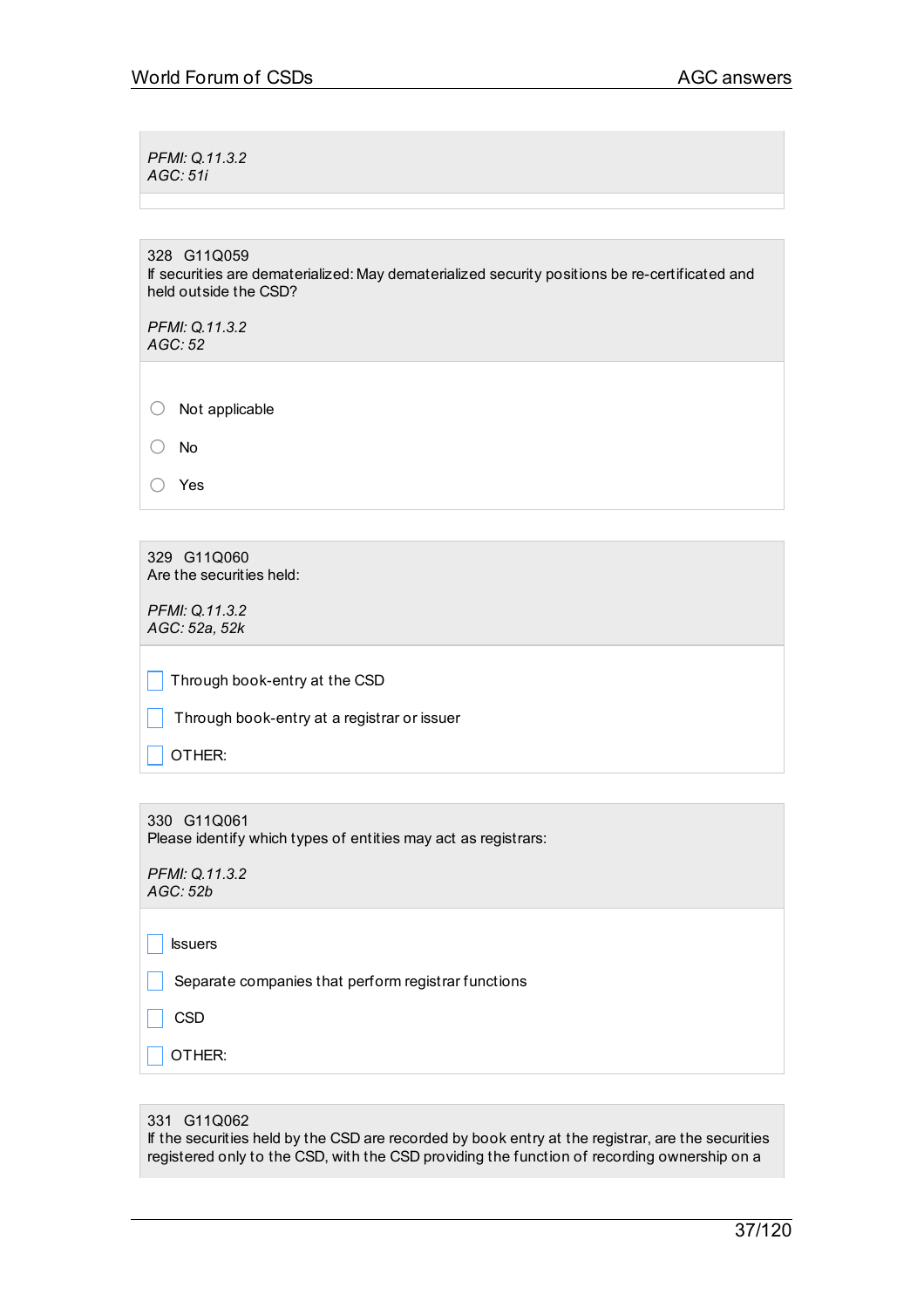centralized basis for the market?

*PFMI: Q.11.3.2 AGC: 52d*

● No

○ Yes

332 G11Q063 If yes, how are securities held at the registrar for the account of the CSD?

*PFMI: Q.11.3.2 AGC: 52e*

○ In the name of a separate nominee of the CSD

 $\bigcirc$  In the name of the CSD

333 G11Q064 Please describe:

*PFMI: Q.11.3.2 AGC: 52f*

334 G11Q065 If the securities held with the CSD are recorded by book-entry at the registrar but are not registered exclusively to the CSD, may they be registered to:

*PFMI: Q.11.3.2 AGC: 52g*

○ A nominee

 $\bigcirc$  The beneficial owner

335 G11Q066 Please describe:

*PFMI: Q.11.3.2 AGC: 52h*

Securities deposited in CBL are in principle registered either:

o In the name of CBL or its nominee;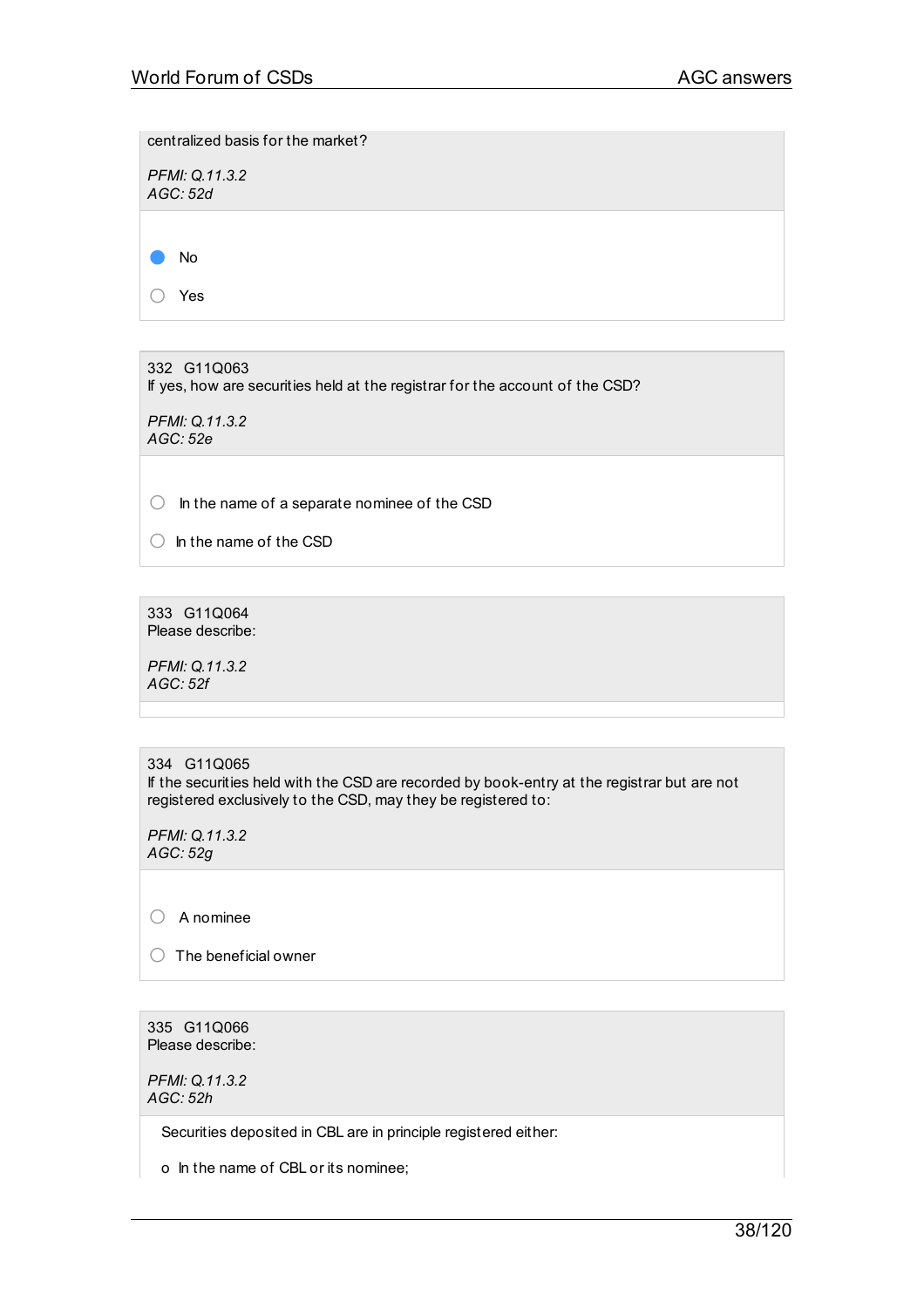o In the name of CBL's depository bank or its nominee.

o In the name of the SSS in which the securities are sub-deposited or its nominee;

o In the case of registered securities received from Euroclear Bank S.A. over the electronic Bridge but not yet delivered from the Euroclear Bank S.A. depository to the CBL depository, in the name in which such security is held while deposited in Euroclear Bank;

o In the exceptional cases of certain securities in Hong Kong, in the name of a third party that was already the registered owner at the time the security was received by CBL depositories; or

o If required, in the name of the final beneficiary (for example, in the case of Swiss registered shares or U.S. restricted securities).

Registered securities received by the relevant depository bank are only credited to the customer's account once the depository has taken the necessary steps to have them registered according to market practice.

Further information on market practice for each of CBL's 58 domestic market links is available in comprehensive Market Profiles and Creation Link Guides on the website at https://www.clearstream.com/clearstream-en/products-and-services/market-coverage

#### 338 G11Q069

Does the CSD accept liability (independent of any insurance coverage) for the following: Reconciliation errors with the registrar and/or the issuer that result in direct damages or losses to participants?

*PFMI: Q.11.4.1 AGC: 66, 66a, 66d*

○ Yes

 $\bigcirc$  Not applicable

○ No

● Other: CBL may hold securities and cash with any other depository, any sub-custodian or

another clearance system. If a customer suffers any loss or liability as the result of any act or omission of, or the bankruptcy or insolvency of any of CBL's depositories, sub-depositories, custodians, sub-custodians or of any other clearance system or of any carrier transporting securities between CBL and/or any of the foregoing, CBL shall take such steps in order to effect a recovery as it shall reasonably deem appropriate under all the circumstances. However, except where CBL acted with gross negligence or willful misconduct, any cost or expense incurred in effecting, or attempting to effect, such recovery shall be borne by the customer.

339 G11Q070 If yes, please check all of the following that apply:

*PFMI: Q.11.4.1 AGC: 66b 66c*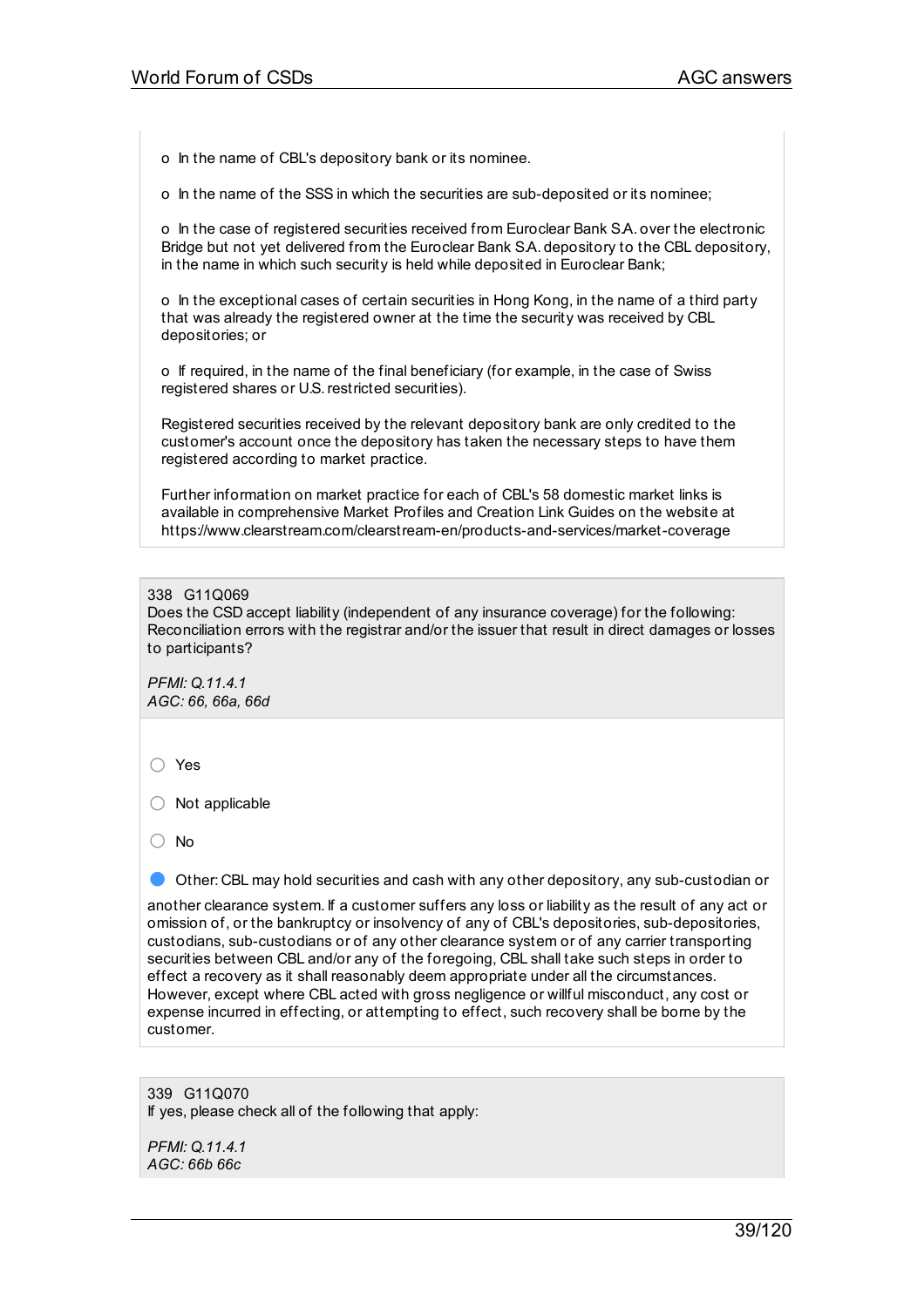\_ Financial limits are imposed on the amount of liability assumed by the CSD

 $\Box$  The CSD assumes liability for direct losses

The CSD assumes liability for indirect or consequential losses

OTHER:

340 G11Q071

Theft of securities (either physical certificate or electronically from accounts at the CSD) from the CSD that results in direct damages or losses to participants?

*PFMI: Q.11.4.1 AGC: 66e, 66g, 66h*

○ Not applicable

○ Yes

○ No

● Other: Physical securities are held via a network of depositories and sub-custodians. If a

customer suffers any loss or liability as the result of any act or omission of, or the bankruptcy or insolvency of any of CBL's depositories, sub-depositories, custodians, sub-custodians or of any other clearance system or of any carrier transporting securities between CBL and/or any of the foregoing, CBL shall take such steps in order to effect a recovery as it shall reasonably deem appropriate under all the circumstances. However, except where CBL acted with gross negligence or willful misconduct, any cost or expense incurred in effecting, or attempting to effect, such recovery shall be borne by the customer. CBL is bound by legal and regulatory requirements which set out that in the absence of gross negligence or willful misconduct on its part, CBL shall not be liable to the Customer for any loss, claim, liability, expense or damage arising from any action taken or omitted to be taken by CBL , in connection with the provision of services contemplated hereby and by the Governing Documents.

341 G11Q072 If yes, please check all of the following that apply:

*PFMI: Q.11.4.1 AGC: 66f*

**Financial limits are imposed on the amount of liability assumed by the CSD** 

 $\Box$  The CSD assumes liability for direct losses

 $\Box$  The CSD assumes liability for indirect or consequential losses

 $\overline{\phantom{a}}$  OTHER: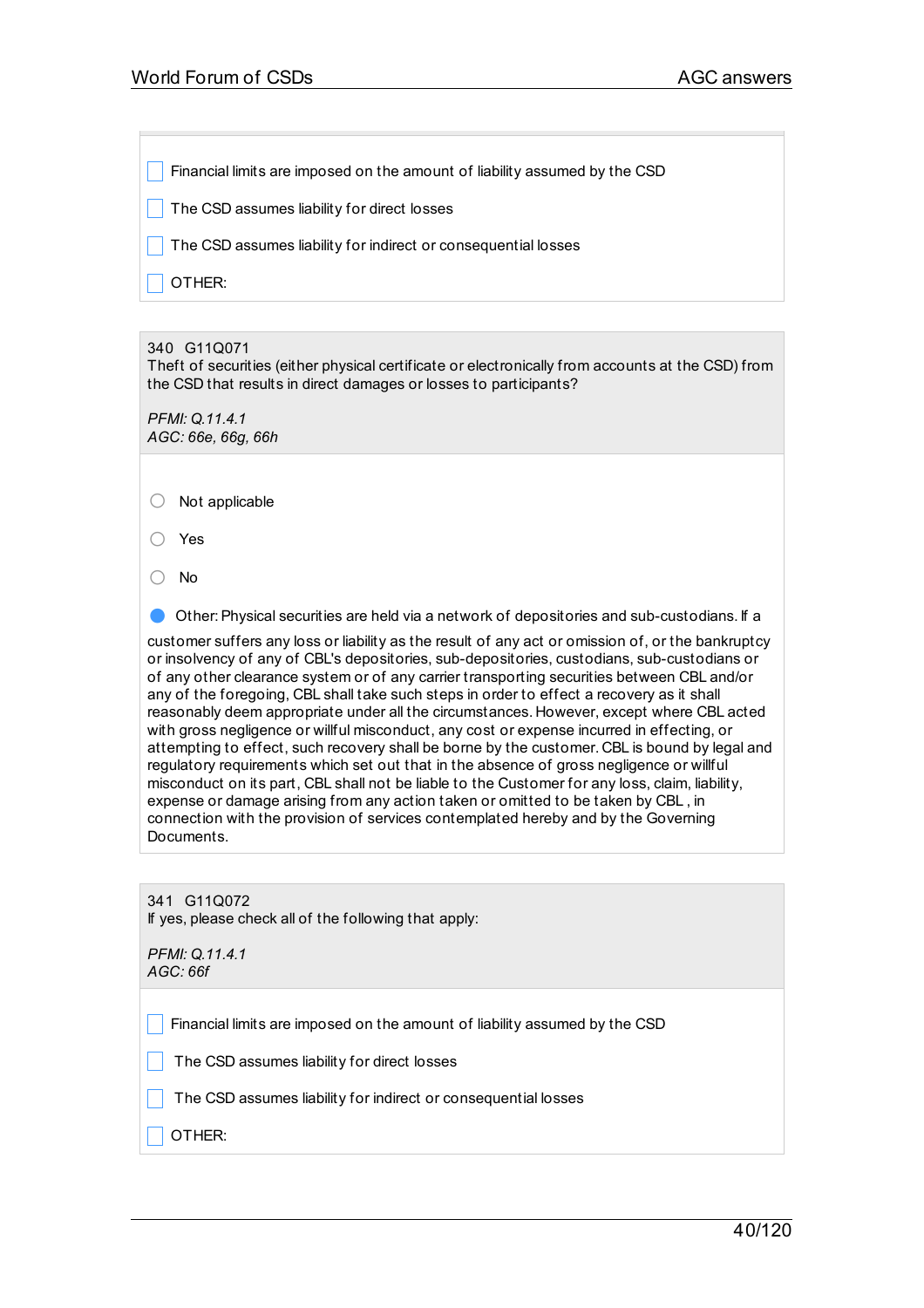342 G11Q073 Failure of the CSD's systems that result in direct damages or losses to participants because they cannot use either securities or funds?

*PFMI: Q.11.4.1 AGC: 66i, 66l.*

○ Not applicable

Yes

○ No

343 G11Q074 If yes, please check all of the following that apply:

*PFMI: Q.11.4.1 AGC: 66j, 66k*

 $\vert \vert$  Financial limits are imposed on the amount of liability assumed by the CSD

 $\Box$  The CSD assumes liability for direct losses

 $\Box$  The CSD assumes liability for indirect or consequential losses

 $\vee$  OTHER: CBL is bound by legal and regulatory requirements which set out that in the absence of negligence or willful misconduct on its part, CBL shall not be liable to the customer for any loss, claim, liability, expense or damage arising from any action taken or omitted to be taken by CBL, in connection with the provision of services contemplated hereby and by the Governing Documents

| 344 G11Q075 |                                                                                             |
|-------------|---------------------------------------------------------------------------------------------|
|             | Any direct damages or losses to participants caused by the CSD due to its errors, omissions |
| or fraud?   |                                                                                             |

*PFMI: Q.11.4.1 AGC: 66m, 66p.*

✓ Yes

 $\overline{\phantom{a}}$  No

Not applicable

 $\Box$  OTHER:

345 G11Q076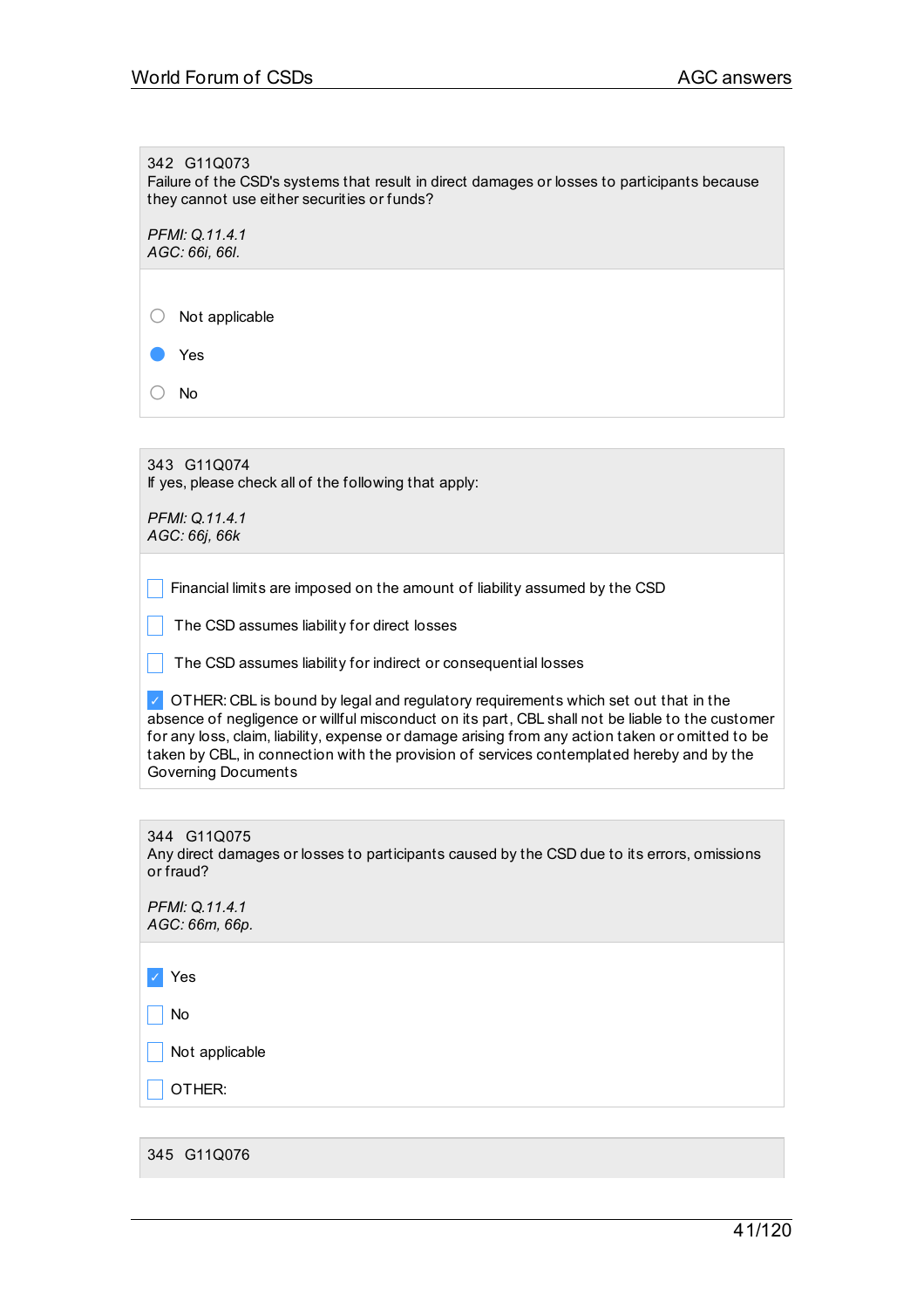If yes, please check all of the following that apply:

*PFMI: Q.11.4.1 AGC: 66n.*

Financial limits are imposed on the amount of liability assumed by the CSD

The CSD assumes liability for direct losses

The CSD assumes liability for indirect or consequential losses

◯ OTHER: CBL is bound by legal and regulatory requirements which set out that in the absence of negligence or willful misconduct on its part, CBL shall not be liable to the customer for any loss, claim, liability, expense or damage arising from any action taken or omitted to be taken by CBL, in connection with the provision of services contemplated hereby and by the Governing Documents. CBL does not accept responsibility for consequential losses.

347 G11Q078 Is the CSD immune from legal action in its own jurisdiction?

*PFMI: Q.11.4.2 AGC: 68*

● No

○ Yes

349 G11Q080

Does the CSD have Fidelity insurance (that is, insurance to cover loss of securities or money resulting, for example, from acts such as forgery, theft, fraud and/or employee dishonesty)?

*PFMI: Q.11.4.3 AGC: 92*

 $\bigcirc$  Not applicable

○ No

Yes

350 G11Q081 What is the amount of the coverage?

*PFMI: Q.11.4.3 AGC: 92a.*

> Comprehensive Crime and Professional Liability Insurance (CCPL), which is a policy that covers Clearstream against claims made by customers for financial losses that include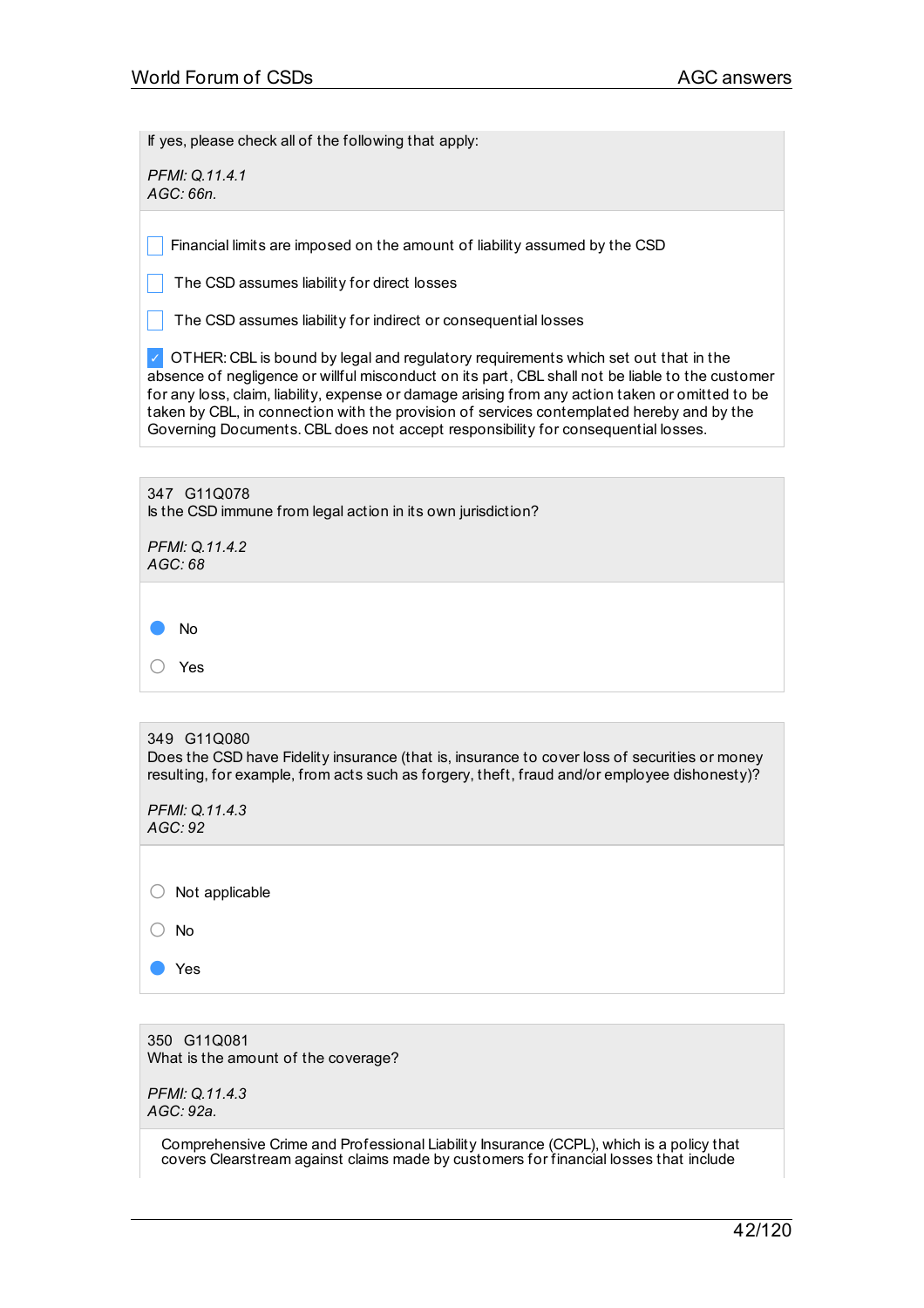infidelity of employees, civil liability and electronic crime. Coverage includes a comprehensive crime and professional liability limit of EUR 20 million any one loss/claim and in the aggregate.

351 G11Q082 What is the amount of the deductible?

*PFMI: Q.11.4.3 AGC: 92b.*

The amount of deductible is EUR 5 million.

352 G11Q083 Does the CSD have insurance for Operational Errors?

*PFMI: Q.11.4.3 AGC: 93*

○ Not applicable

○ No

● Yes

353 G11Q084 What is the amount of the coverage?

*PFMI: Q.11.4.3 AGC: 93a.*

Comprehensive Crime and Professional Liability Insurance (CCPL), which is a policy that covers Clearstream against claims made by customers for financial losses that include infidelity of employees, civil liability and electronic crime. Coverage includes a comprehensive crime and professional liability limit of EUR 20 million any one loss/claim and in the aggregate.

354 G11Q085 What is the amount of the deductible?

*PFMI: Q.11.4.3 AGC: 93b.*

The amount of deductible is EUR 5 million.

355 G11Q086 Does the CSD have Errors and Omissions insurance?

*PFMI: Q.11.4.3 AGC: 94*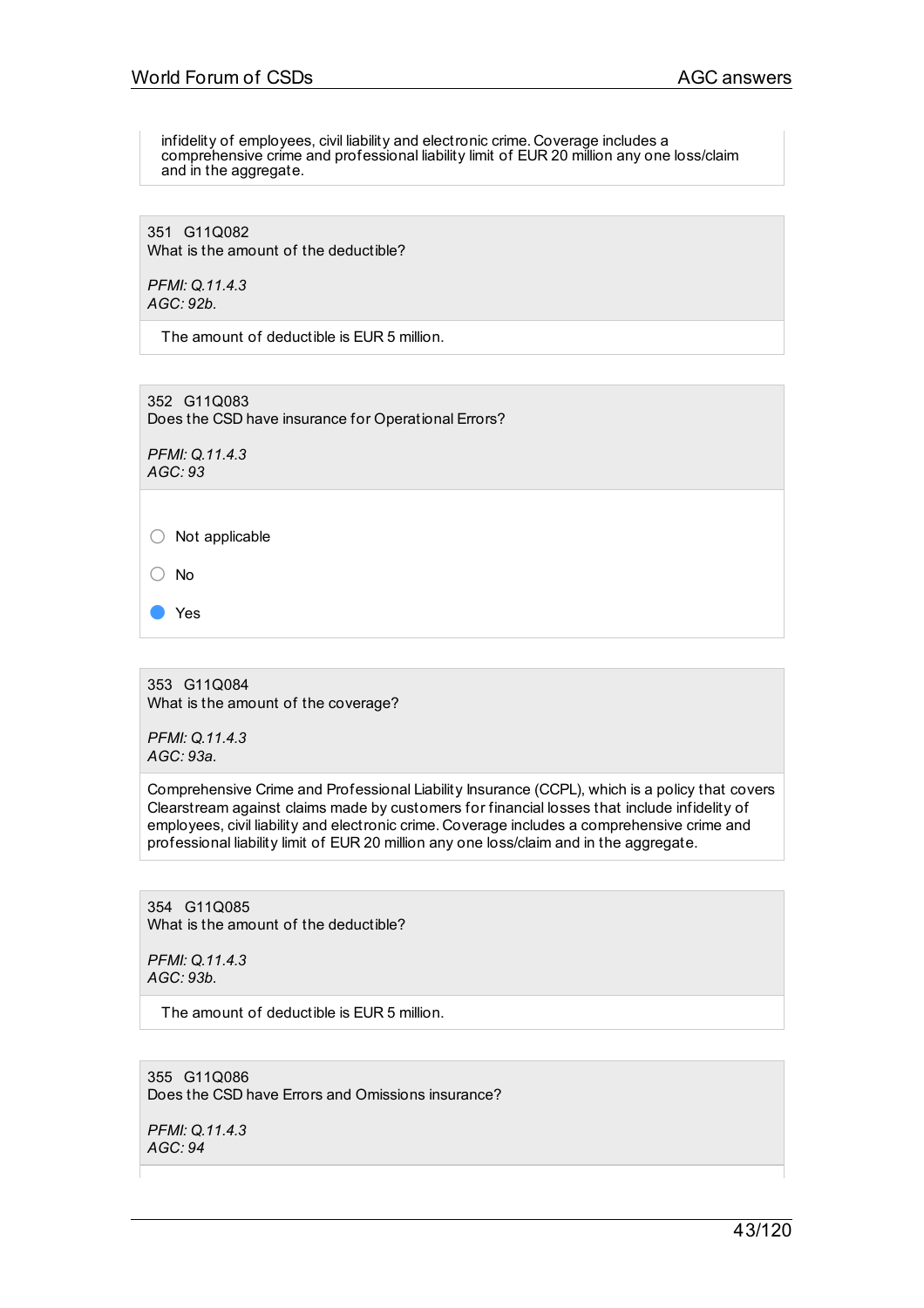| $\bigcirc$ Not applicable |
|---------------------------|
| $()$ No                   |

● Yes

356 G11Q087 What is the amount of the coverage?

*PFMI: Q.11.4.3 AGC: 94a.*

Comprehensive Crime and Professional Liability Insurance (CCPL), which is a policy that covers Clearstream against claims made by customers for financial losses that include infidelity of employees, civil liability and electronic crime. Coverage includes a comprehensive crime and professional liability limit of EUR 20 million any one loss/claim and in the aggregate.

357 G11Q088 What is the amount of the deductible?

*PFMI: Q.11.4.3 AGC: 94b.*

The amount of deductible is EUR 5 million.

358 G11Q089 Does the CSD have insurance for the Premises?

*PFMI: Q.11.4.3 AGC: 95*

 $\bigcirc$  Not applicable

○ No

● Yes

359 G11Q090 What is the amount of the coverage?

*PFMI: Q.11.4.3 AGC: 95a.*

The amount of coverage is up to €260 million.

360 G11Q091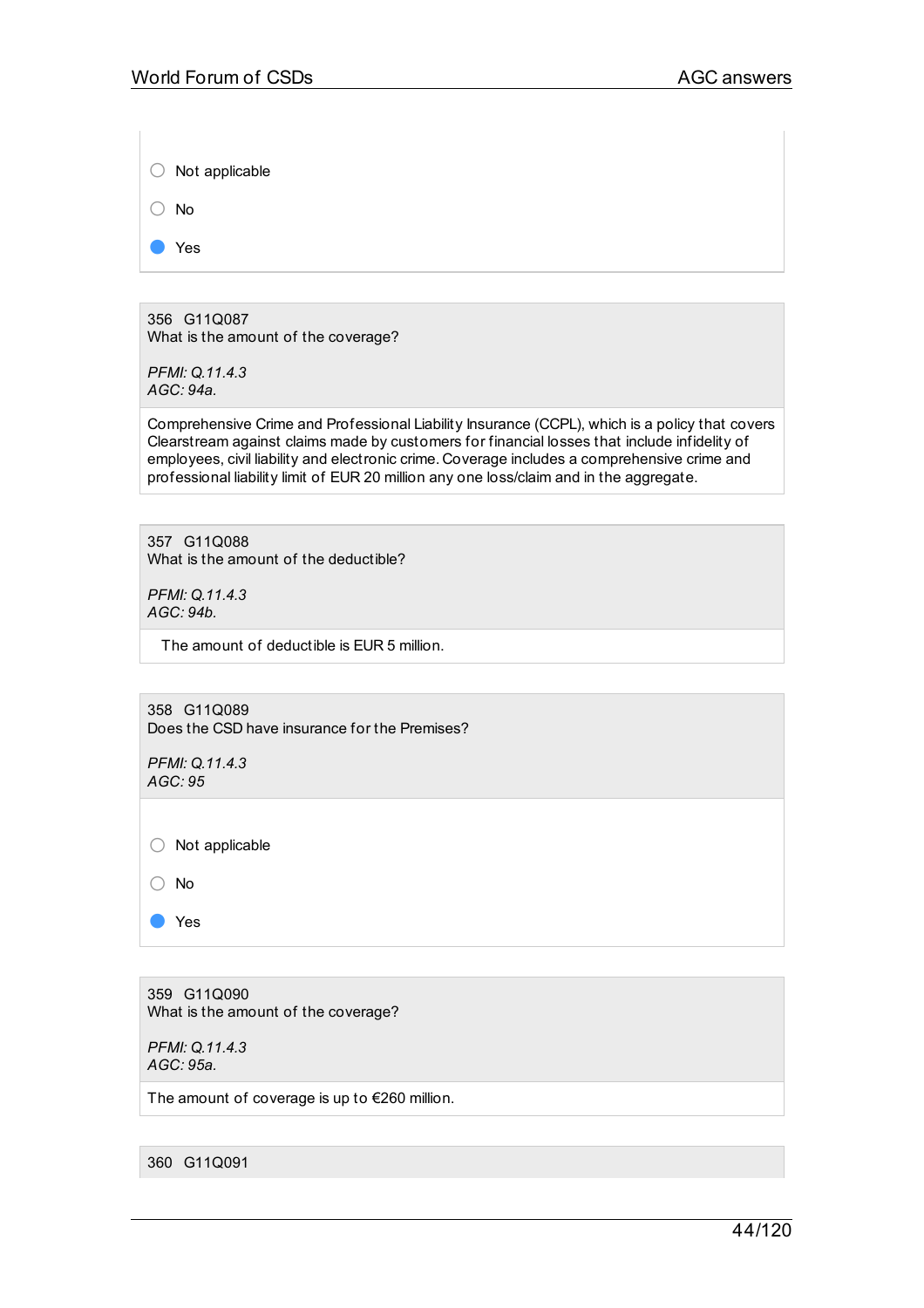What is the amount of the deductible?

*PFMI: Q.11.4.3 AGC: 95b.*

The level of deductible depends on the category risk.

361 G11Q092 Does the CSD have any other insurance?

*PFMI: Q.11.4.3 AGC: 96, 96d*

○ Not applicable

○ No

● Yes

362 G11Q093 If so, what is it for?

*PFMI: Q.11.4.3 AGC: 96a.*

> CBL has a Directors and Officers' Liability insurance in place.Additionally, Deutsche Börse AG, including Clearstream Banking Luxembourg, is covered by a Cyber Insurance Policy.

363 G11Q094 What is the amount of the coverage?

*PFMI: Q.11.4.3 AGC: 96b.*

We consider this information confidential.

364 G11Q095 What is the amount of the deductible?

*PFMI: Q.11.4.3 AGC: 96c.*

We consider this information confidential.

365 G11Q096

Who is the insurance carrier? If more than one insurance carrier, please list each carrier here and provide your responses to questions 97a and 97b in corresponding order.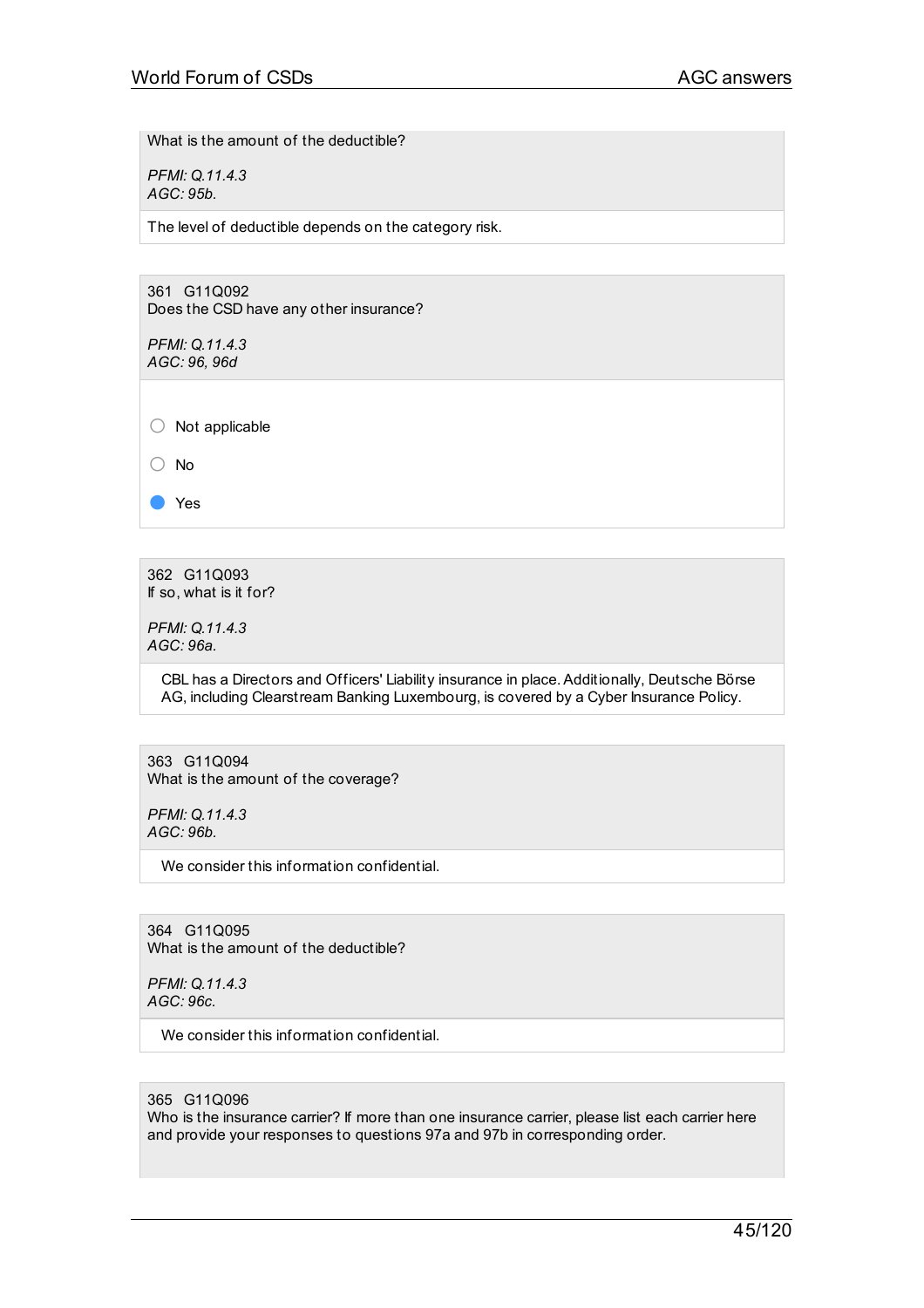*PFMI: Q.11.4.3 AGC: 97*

Comprehensive Crime and Professional Liability Insurance: The lead insurer is Zurich Insurance All Risks of Physical Loss or Damage of Shipment of Securities and at the Premises, which is an "All Risk" policy: The carrier is Liberty Directors' and Officers' Liability: The lead insurer is Zurich Insurance. Cyber Insurance Policy: Munich RE

366 G11Q097 Who is the insurance carrier's parent company, if applicable? (If inapplicable, simply type n/a.)

*PFMI: Q.11.4.3 AGC: 97a.*

n/a

367 G11Q098 What is the term of the policy?

*PFMI: Q.11.4.3 AGC: 97b.*

Annual at either 31.03 or 01.04 with renewal clause.

368 G11Q099 Who does the insurance cover?

*PFMI: Q.11.4.3 AGC: 97c, 97d*

✓ CSD

Direct CSD participants

\_ Final investors

Not applicable

\_ OTHER:

369 G11Q100

If you feel that you would like to provide additional details on any of the given answers, feel free to provide any additional comments here (maximum of 5,000 characters) or prepare an additional document identifying the question(s) you are commenting on and upload the document under 98a:

*PFMI: Q.11.4.3 AGC: 98*

> Please note that the answers contained in the Questionnaire of the Association of Global Custodians are provided for information purposes only. Information in this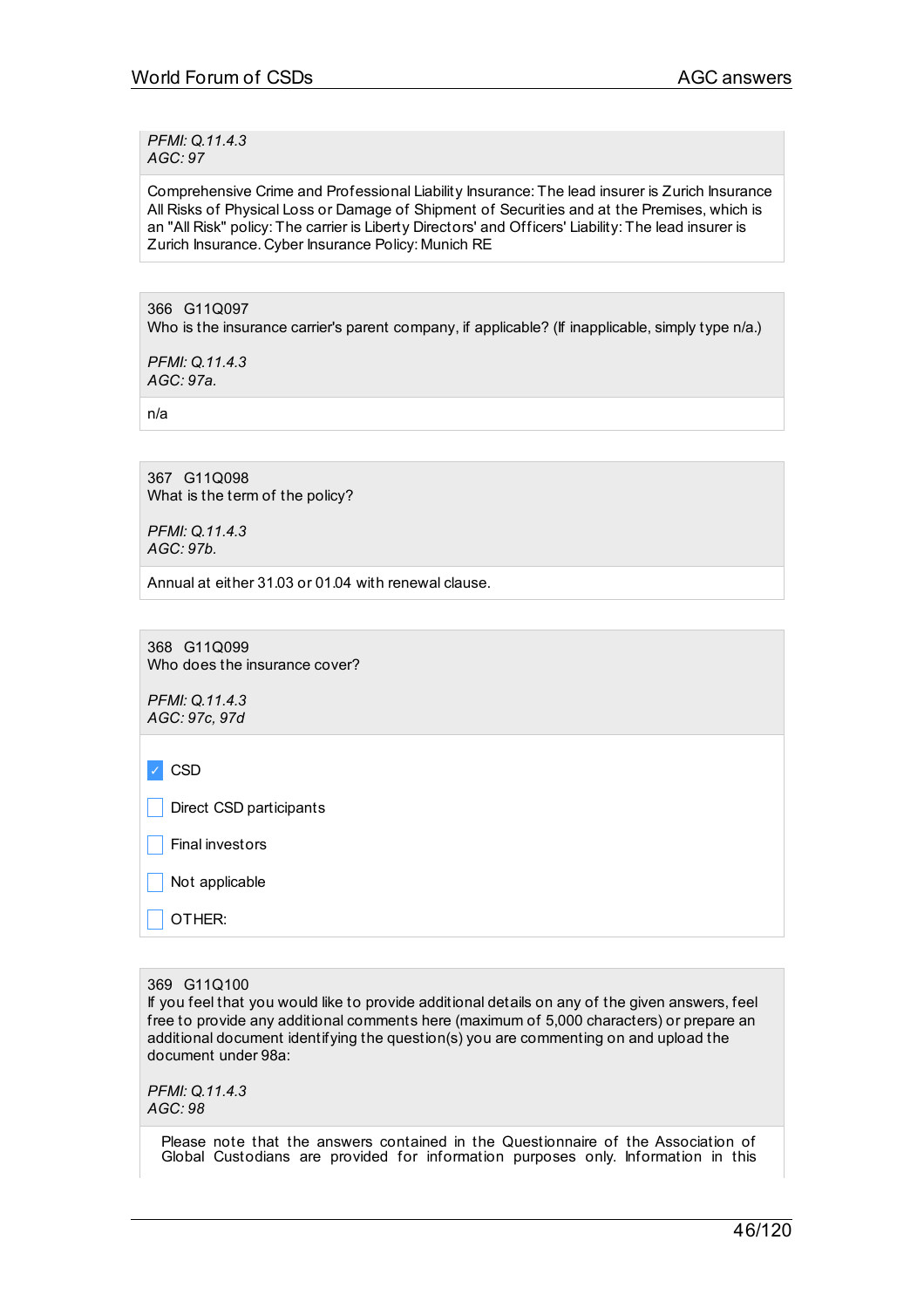document is subject to change and does not represent a commitment on the part of CBL, or any other entity in the Clearstream group of companies. CBL, its subsidiaries and affiliates expressly disclaim liability for errors or omissions in the information contained in this document.

370 G11Q101 filecount - Upload document here:

*PFMI: Q.11.4.3 AGC: 98a.*

Insurance Certificate\_combined 2020-2021.pdf (557KB)

DBAG combined insurance certificate

371 G11Q102 Do the CSD's written contracts, rules, or established practices and procedures provide protection against risk of loss of participant assets by the CSD in the form of indemnification?

*PFMI: Q.11.4.3 AGC: 67a, 67b.*

\_ Yes

1

\_ No

 $\vert$  Not applicable

 $\vee$  OTHER: CBL is bound by legal regulatory requirements which set out that in the absence of negligence or willful misconduct on its part, CBL shall not be liable to the customer for any loss, claim, liability, expense or damage arising from any action taken or omitted to be taken by CBL, in connection with the provision of services contemplated hereby and by the Governing Documents. CBL may hold securities and cash with any other depository, any subcustodian or another clearance system. If a customer had suffered an effective direct loss or liability as an immediate result of an established act or omission of, or the bankruptcy or insolvency of any of CBL's depositories, sub-depositories, custodians, sub-custodians or of any other clearance system or of any carrier transporting securities between CBL and/or any of the foregoing, CBL shall take such steps it shall reasonably deem appropriate by its sole discretion in order to assist such customer to effect a recovery of such a loss. However, except where CBL acted with gross negligence or willful misconduct, any cost or expense incurred in effecting, or attempting to effect, such recovery shall be borne by the customer.

372 G11Q103 Please explain (then please answer 67c):

*PFMI: Q.11.4.3 AGC: 67b.*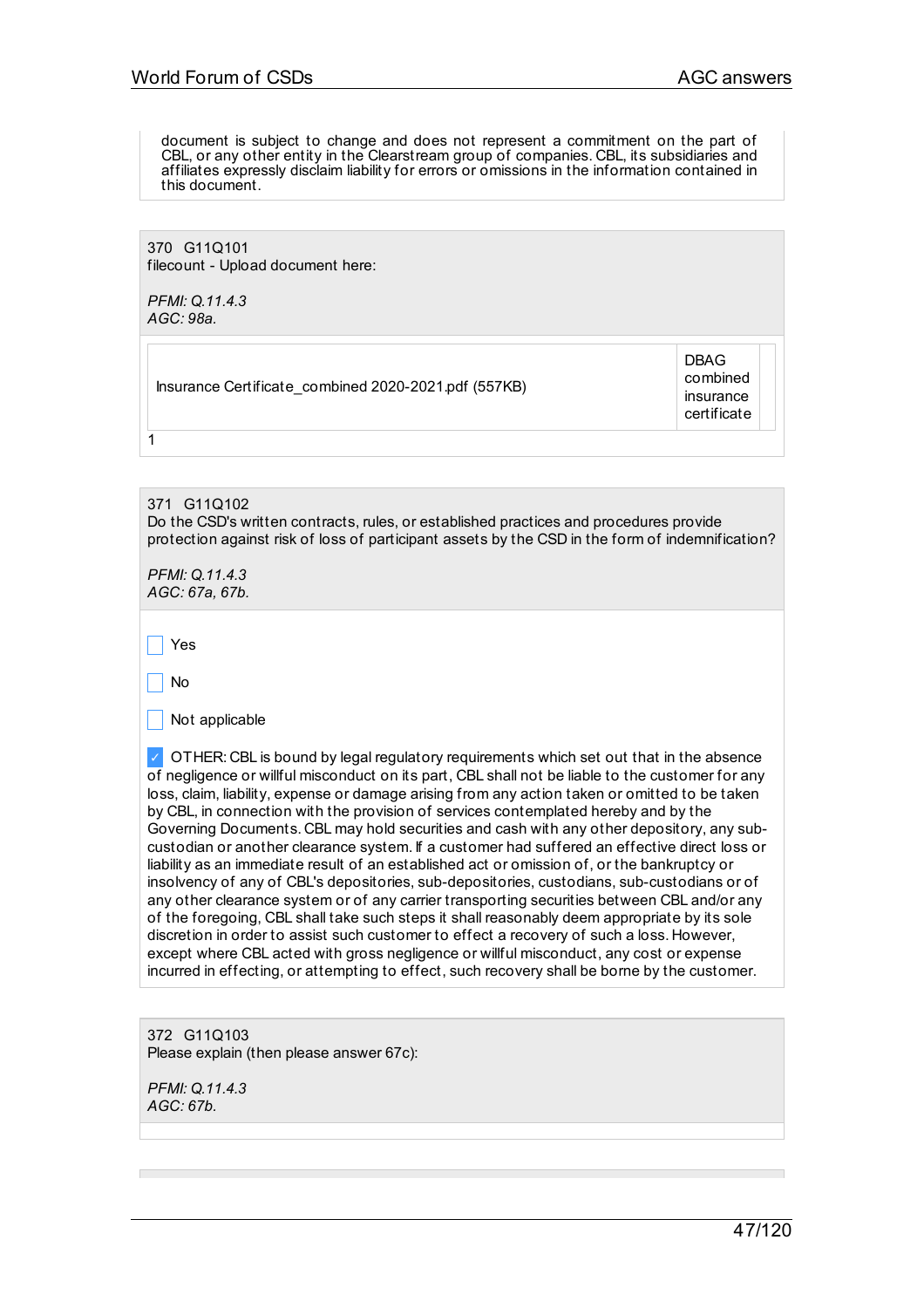#### 373 G11Q104

Please provide details of the relevant sections of the contracts, rules or practices where this information is found

*PFMI: Q.11.4.3 AGC: 67c.*

> [https://www.clearstream.com/clearstream-en/keydocuments-1-/icsd-1-/general-terms-and](http://www.clearstream.com/clearstream-en/keydocuments-1-/icsd-1-/general-terms-and-conditions)conditions

| 374 G11Q105<br><b>Insurance</b> |  |
|---------------------------------|--|
| PFMI: Q.11.4.3<br>AGC: 67d.     |  |
|                                 |  |
| Yes                             |  |
| No                              |  |
| Not applicable                  |  |
| OTHER:                          |  |

375 G11Q106 Please explain (then please answer 67f):

*PFMI: Q.11.4.3 AGC: 67e.*

CBL has concluded an insurance "Comprehensive Crime and Professional Liability Insurance" policy which covers it against claims made by clients for financial losses that include infidelity of employees, civil liability and electronic crime. In addition, there is an "All Risks of Physical Loss or Damage of Shipment of Securities and at the Premises of Deutsche Börse AG" which covers all risk of physical loss or damage of securities held on our premises and during transport. There is also a "Directors' and Officers' Liability" covering all Directors and Officers of DBAG. This covers any natural person who is a past, present or future director or officer of the company, duly elected or appointed. Last, Deutsche Börse AG, including Clearstream Banking Luxembourg, is covered by a Cyber Insurance Policy. It provides insurance cover in the event that claims for compensation of a financial loss are made against the insured by other parties due to a breach of information security and on the basis of legal liability provisions under private law.

376 G11Q107 Please provide details of the relevant sections of the contracts, rules or practices where this information is found

*PFMI: Q.11.4.3 AGC: 67f.*

Copies of both certificates are enclosed as Annex Insurances.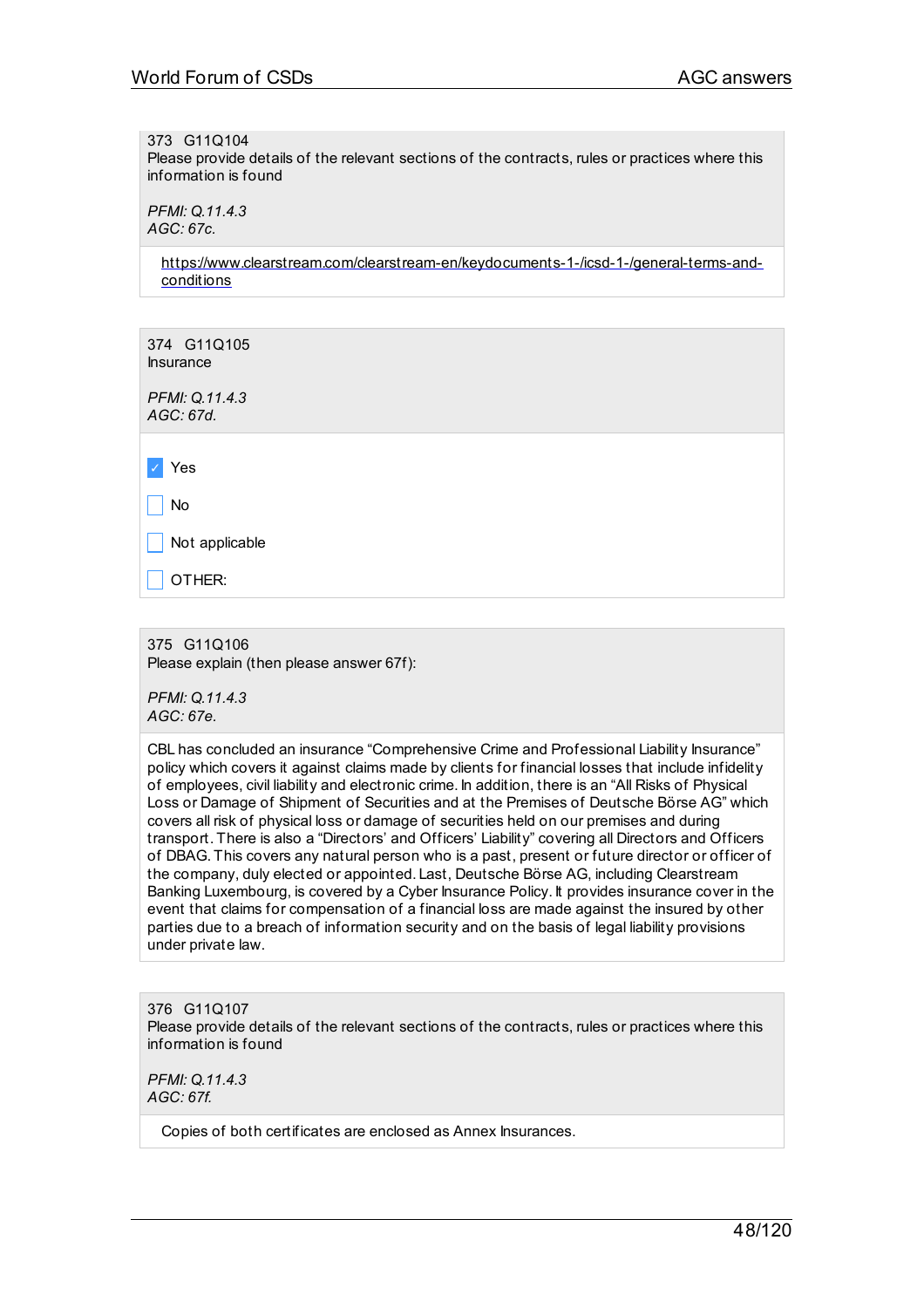377 G11Q108 Acknowledgement of liability for losses caused by CSD's own actions.

*PFMI: Q.11.4.3 AGC: 67g.*

○ Not applicable

○ No

○ Yes

**O** Other: CBL will only be liable in case of negligence or willful misconduct.

378 G11Q109 Please explain (then please answer 67i):

*PFMI: Q.11.4.3 AGC: 67h.*

379 G11Q110

Please provide details of the relevant sections of the contracts, rules or practices where this information is found.

*PFMI: Q.11.4.3 AGC: 67i.*

As stated in article 48 of its General Terms and Conditions, CBL undertakes to perform such duties and only such duties as are specifically set forth in its General Terms and Conditions or in the Governing Documents



381 G11Q112 Please explain (then please answer 67l:

*PFMI: Q.11.4.3*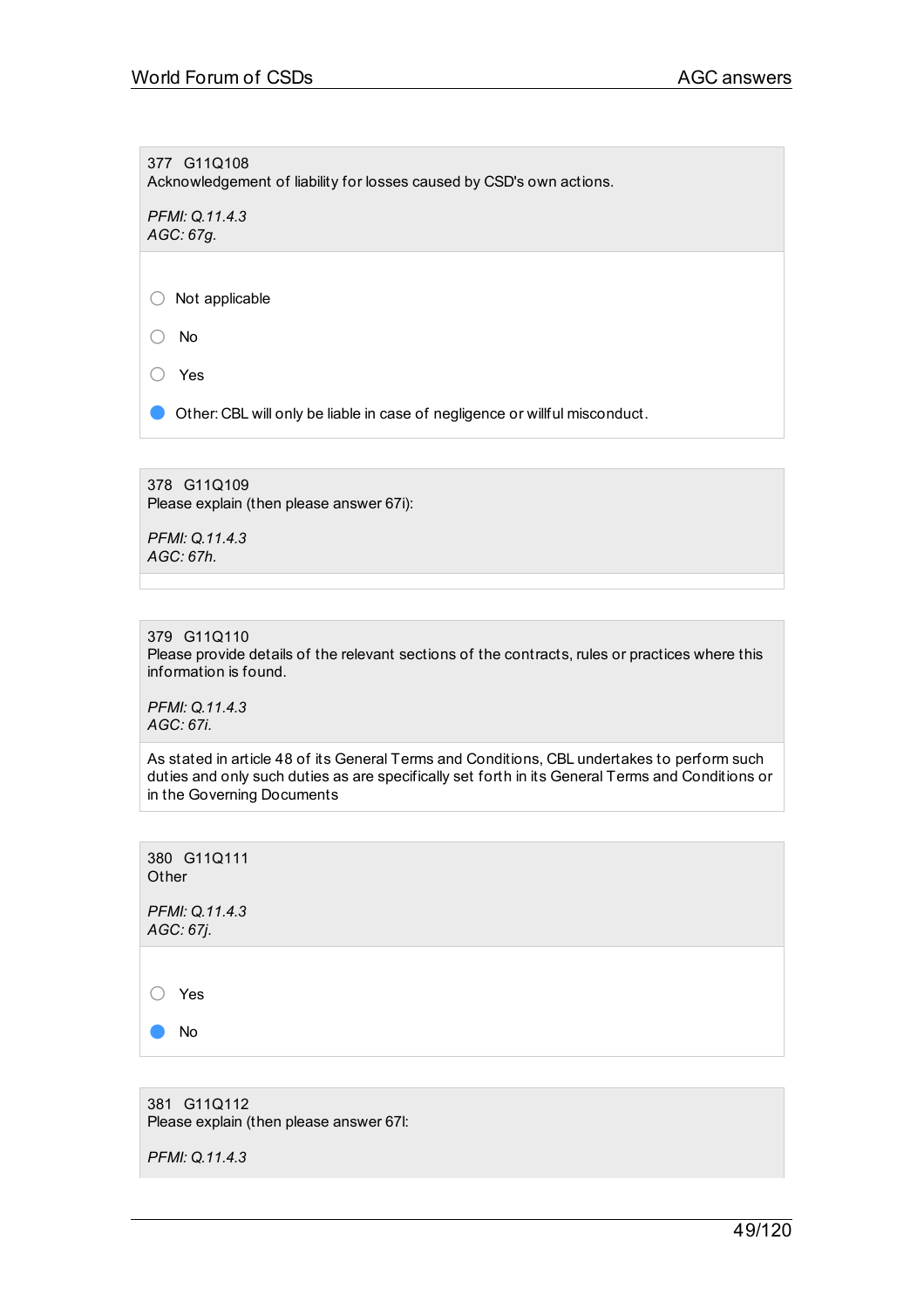## *AGC: 67k.*

382 G11Q113

Please provide details of the relevant sections of the contracts, rules or practices where this information is found.

*PFMI: Q.11.4.3 AGC: 67l.*

384 G11Q115 Are participants permitted to maintain more than one account at the CSD?

*PFMI: Q.11.5.1 AGC: 41*

○ Not applicable

○ No

● Yes

385 G11Q116 If yes, please indicate number:

*PFMI: Q.11.5.1 AGC: 41a, 41c*

✓ An unlimited number of accounts

 $\Box$  More than one account

 $\Box$  OTHER:

386 G11Q117 If more than one account what is the maximum?

*PFMI: Q.11.5.1 AGC: 41b*

## 388 G11Q119 Are participants required/permitted to segregate assets held for their own benefit from those they hold for their clients?

*PFMI: Q.11.5.2*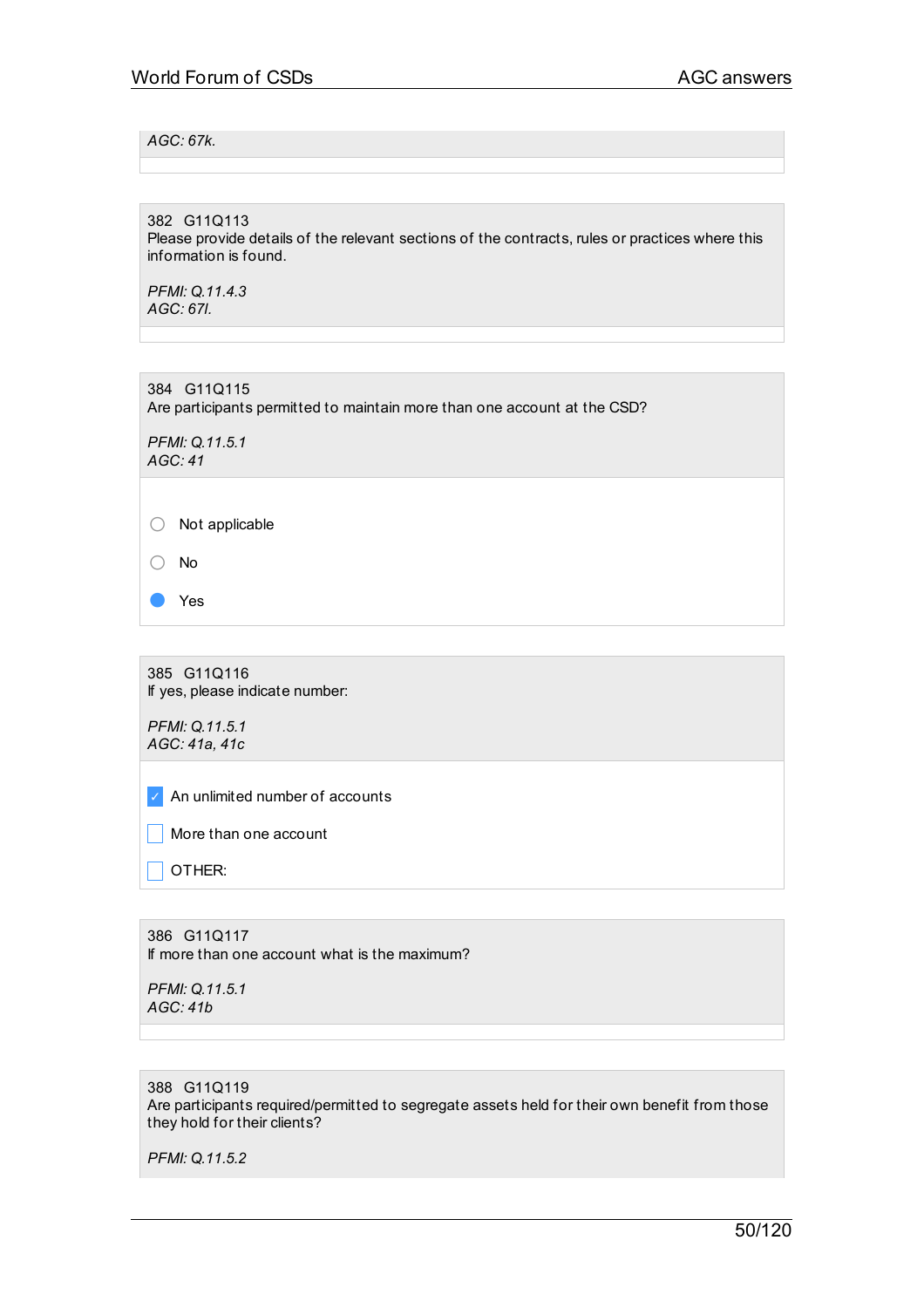| AGC:42                       |  |
|------------------------------|--|
|                              |  |
| $\mathcal{L}_{\rm c}$<br>Yes |  |
| No<br>L                      |  |
| $\Box$<br>Not applicable     |  |
| OTHER:<br>$\mathbf{L}$       |  |

389 G11Q120 If yes, is segregation required or simply permitted?

*PFMI: Q.11.5.2 AGC: 42a*

○ Permitted

● Required

390 G11Q121 How does segregation occur?

*PFMI: Q.11.5.2 AGC: 42b, 42c*

 $\triangledown$  By separately designated participant accounts.

 $\Box$  By sub-accounts within a single participant account.

 $\Box$  By separately designated beneficial owner accounts.

 $\Box$  Other:

391 G11Q122 Does the CSD permit its participants to open accounts in the participant's own nominee name(s)? *PFMI: Q.11.5.2 AGC: 43, 43b* ○ Not applicable ● No

○ Yes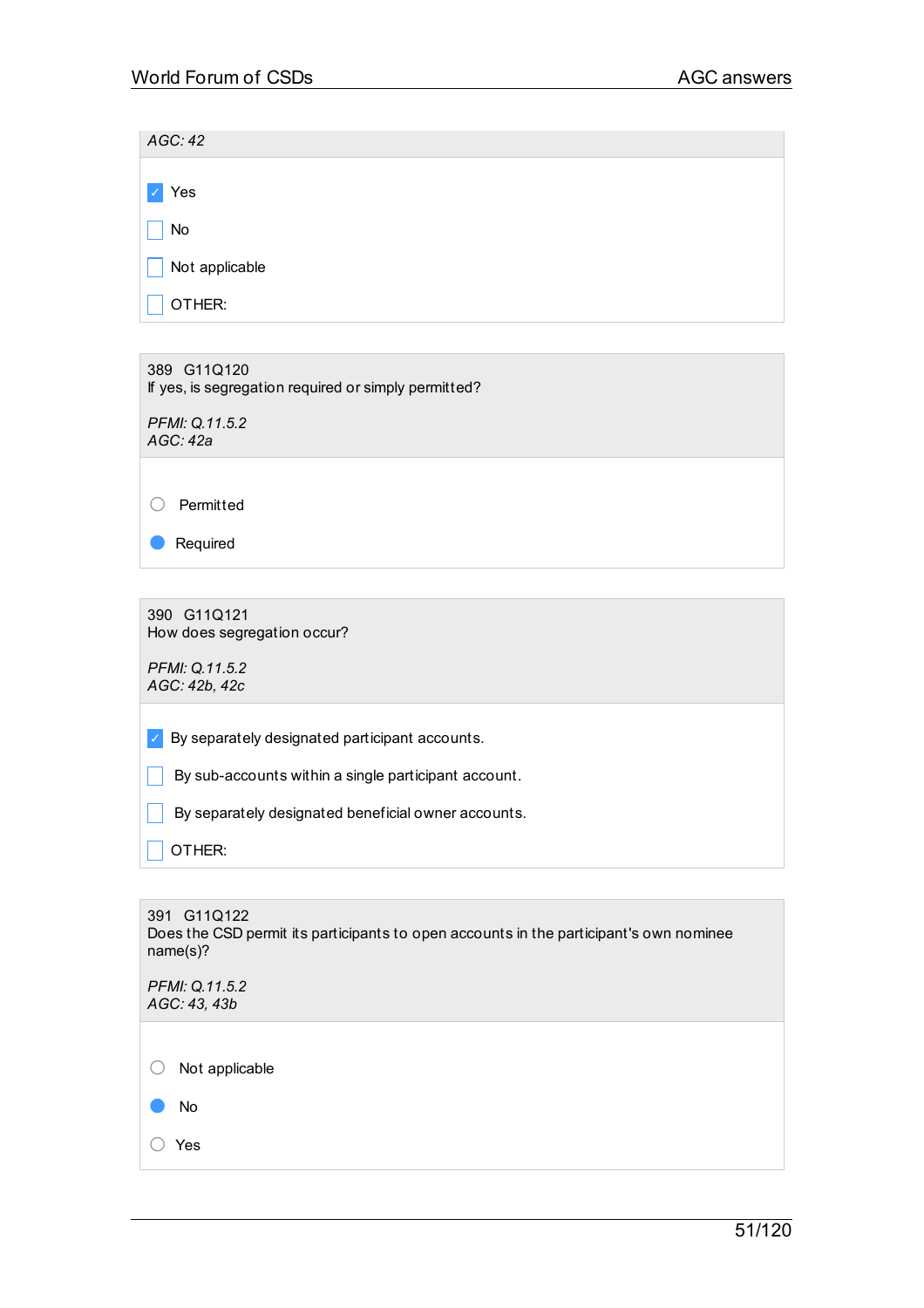392 G11Q123 If yes, do laws exist, which define as well as protect the rights of beneficial owners with respect to securities registered in nominee name?

*PFMI: Q.11.5.2 AGC: 43a*

○ Yes

○ No

394 G11Q126 Please indicate services you provide.

*PFMI: Q.11.6.1 AGC: 35*

✓ Own list or:AGC: Information in advance on corporate (annual or special) meetings in order that owners can vote.

✓ Tax assistance where foreign holders may be entitled to tax relief at source or through a claim.

✓ In order to avoid fails, an automatic securities lending facility - if requested - is provided  $for$ 

✓ Collateral handling in support of activities including securities lending, overdraft coverage, cash management,repurchase agreements, etc.

✓ Same day turnaround settlements.

Information on distribution of new issues (IPO, Privatization).

Not applicable

✓ OTHER: CBL's Vestima platform delivers a suite of investment fund services supporting the cross-border distribution needs of the investment fund industry around the globe. It provides a gateway to global funds solutions ranging from order routing, centralised delivery versus payment (DVP) settlement, safekeeping and asset servicing. This allows customers to benefit from a streamlined process regardless of the variety of markets and investment funds involved. Vestima provides a single entry point and standardised process for all fund transactions - from mutual funds to exchange-traded funds (ETFs) and hedge funds – and one fully- integrated set of reports and connectivity media. Vestima supports the ISO 20022 messaging format. With more than 190,000 investment funds from 43 jurisdictions, Vestima is the world's largest cross-border fund processing platform. For further information, please refer to the following link: https://www.clearstream.com/clearstream-en/products-andservices/investment-funds-services/vestima/market-coverage/fund-markets-covered-1276340 Customers of our Vestima platform realise efficiency gains through automation. Operational efficiency is significantly increased through DVP settlement, the synchronous exchange of cash and investment fund shares. Automation is a powerful tool in the investment funds sector where many companies still rely on faxes and phone calls. With the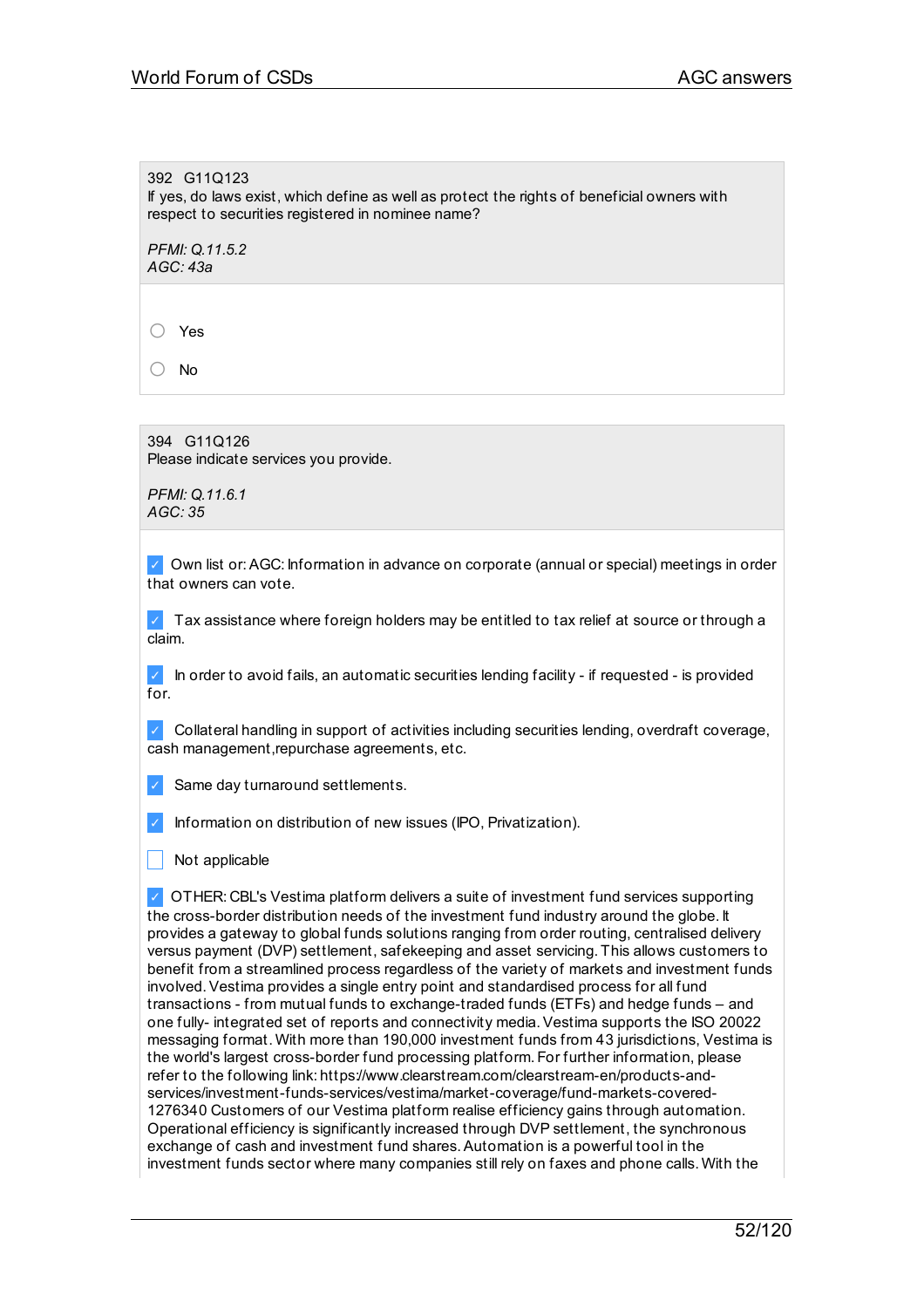acquisition of Citco Global Securities Services (CGSS) in October 2014, CBL expanded into the hedge fund execution and custody services. This additional business alongside the existing highly automated mutual fund services at CBL provides clients with the perfect 'onestop shop' solution for all fund types. The recent IFS acquisition, Swisscanto Fund Centre Ltd., allows Clearstream to offer new "Distribution Intermediation" services. Following the acquisition of Fondcenter from UBS, The newly-combined company will become the centre of excellence for fund distribution services within Deutsche Börse Group and will significantly enhance Clearstream's existing Fund Desk business. In 2012, CBL co-founded REGIS-TR SA., a joint venture with the Spanish central securities depository Iberclear (CBL: 50%, Iberclear 50%), to act as a central trade repository for derivatives transactions across multiple product classes and jurisdictions; helping participants meet their regulatory reporting obligations. REGIS-TR Trade repository services have been created to meet the requirements of the EU regulators who are looking to increase transparency in the OTC derivatives market by forcing market participants into reporting their derivatives trades. CBL aims at expanding its business in different dimensions by allowing CBL to access a new asset class (OTC derivatives) leveraging the existing Clearstream/ DBAG value chain, including the OTC CCP of Eurex Clearing AG.

395 G11Q127

Automatic securities lending facility is provided for:

*PFMI: Q.11.6.1 AGC: 35a*

**Brokers** 

**Banks** 

Other financial institutions

✓ OTHER:Any CBL customer can benefit, upon subscription, from existing securities financing facilities such as ASL and ASLplus.

### 396 G11Q128 If collateral handling, please provide details

*PFMI: Q.11.6.1 AGC: 35c*

CBL provides global securities financing services which are bundled under the Global Liquidity Hub. In addition to securities lending and borrowing it contains collateral management in cash, fixed income and equities. The Global Liquidity Hub's sophisticated collateral management system allows a high degree of flexibility, enabling a broad range of participants to implement individual service requirements.

CBL is constantly striving to extend the Global Liquidity Hub's reach through partnerships with electronic trading platforms, central counterparties (CCPs), central securities depositories (CSDs) and agent banks, so that customers can cover all their exposures from CBL. The Global Liquidity Hub manages collateral to cover all types of exposures in real time, across currencies, asset classes and time zones. Outsourcing collateral management to CBL as a neutral agent enables customers to focus on their core business, while benefiting from asset optimisation and full regulatory compliance.

CBL's ICSD customers can benefit from the full suite of Global Liquidity Hub services to make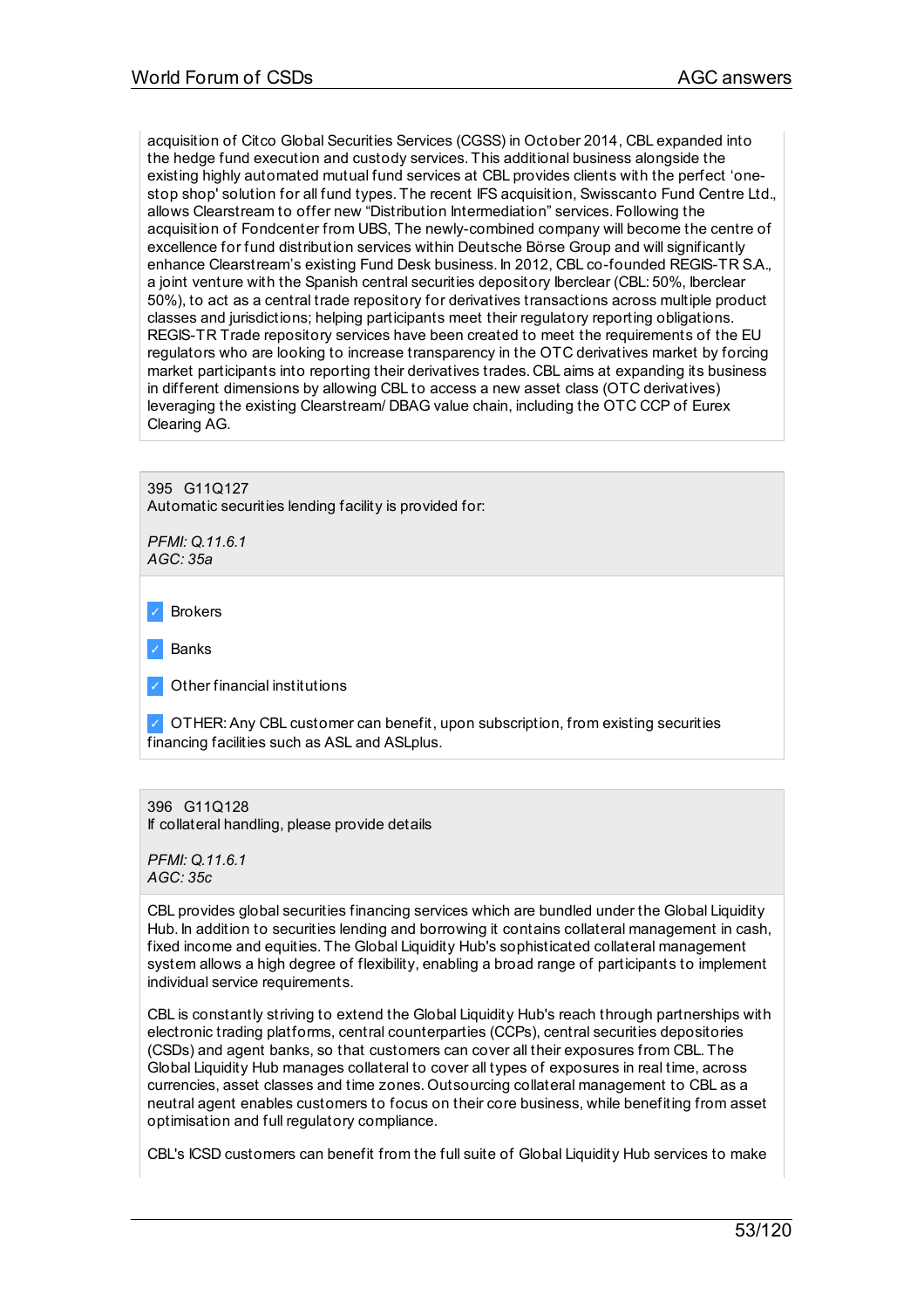the most of their assets.

Triparty collateral services (CmaX)

• Triparty Collateral Management Service

Collateral refers to assets - cash or securities - pledged to back up a credit advance.Since financial transactions of almost any kind require some form of collateral, efficient collateral management has become essential for every customer. CBL ensures that customers make the most efficient use of the collateral they hold through the Triparty Collateral Management Service. This service frees customers from collateral management and administrative tasks from the moment a transaction takes place through to final settlement. CBL monitors the credit exposure and collateral coverage throughout the duration of a deal. CBL marks positions to market daily, calls for margin and provides comprehensive transaction and settlement reports every day.

• Triparty Repo Service

Multi-currency repurchase agreements, known as "repos", are short-term money market instruments in which sellers ("collateral givers") offer fixed income financial instruments, for example, bonds, as collateral in exchange for a cash loan from buyers ("collateral receivers"). The Triparty Repo Service offered by CBL is designed to simplify the process of administering multi-currency repurchase agreements for both collateral giver and collateral receiver, and to reduce the operational risks associated with some types of repurchase agreements by offering a comprehensive delivery versus payment and securities safekeeping service. Collateral received in connection with a triparty repo agreement is monitored, reviewed and marked to market on a daily basis to ensure that collateral margin requirements are maintained.

• Triparty Securities Lending Service

CBL offers its Triparty Securities Lending Service for the settlement, valuation and collateralisation of bilateral securities lending transactions.

• Collateral pledge to central banks

CBL acts as an intermediary for international customers, allowing them to pledge assets in favour of various central banks mainly Banque centrale du Luxembourg, Deutsche Bundesbank and U.S. Federal Reserve.

• CCP margining

Regulators are pushing for an increasing number of trades to be cleared by CCPs. While this has the benefit of reducing counterparty risk, it also creates additional complexity, as each CCP has different clearing requirements.As a result, customers have to deal with a multitude of operational frameworks and collateral profiles.

As an experienced triparty collateral agent, CBL helps customers to make the most of their assets through an efficient use of collateral, thereby making expensive cash margins redundant. Thanks to partnerships with selected CCPs such as CME Clearing, Eurex Clearing, ICE Clear Europe, LCH Clearnet and Oslo Clearing ASA, CBL customers who are also clearing members can use the Global Liquidity Hub's full suite of automatic allocation, optimisation and substitution services for their exposures.

This margining service is part of CBL's wider efforts to give customers the best possible access to collateral locations around the world: both through strategic partnerships and by linking to globally fragmented exposure locations such as CCPs. Customers can use the Global Liquidity Hub to cover multiple exposure types: bilateral, central bank and CCP margining.

OTC collateral services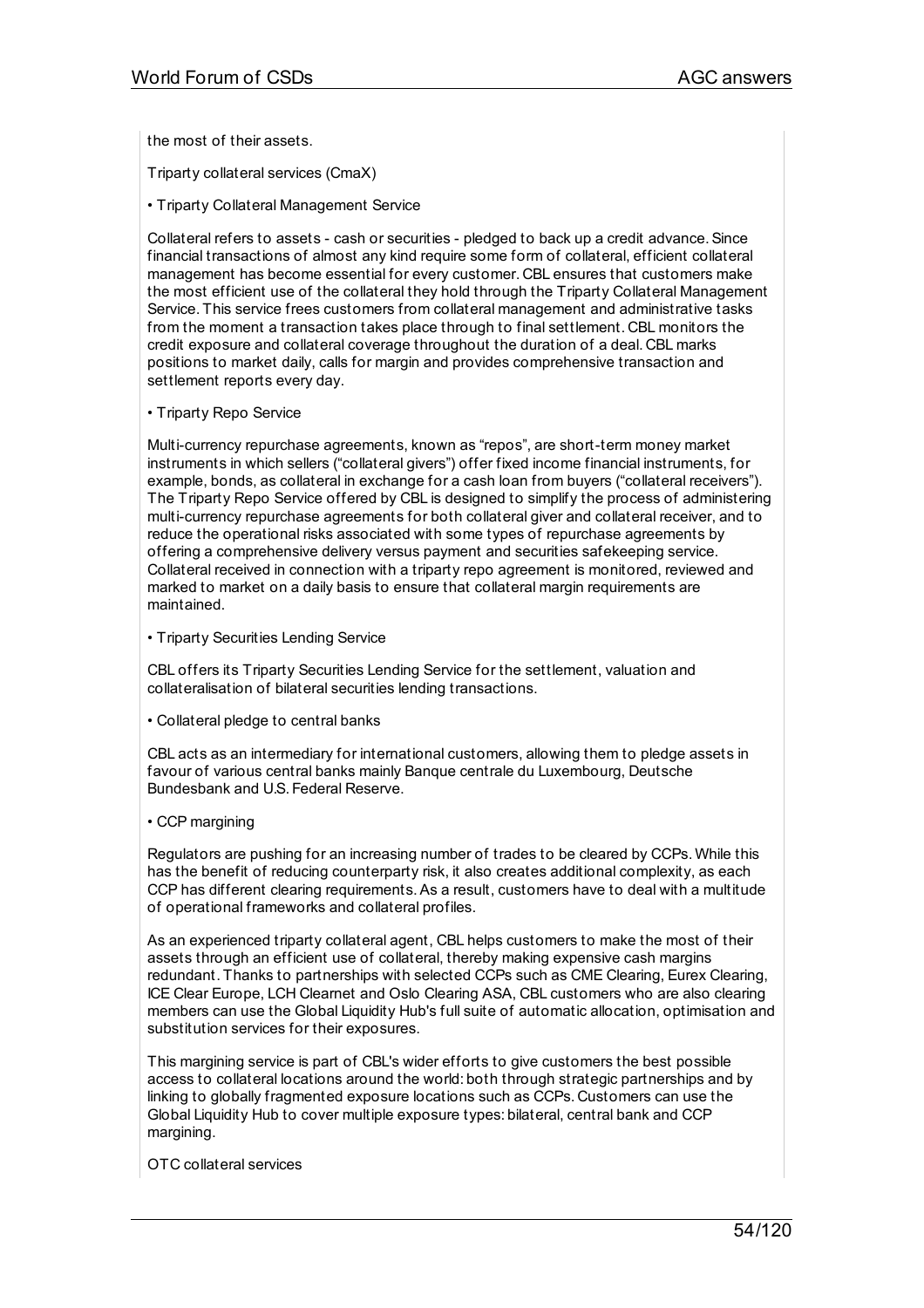• Bilateral collateral management solutions

OTC Collateral enables customers to cover all their derivative exposures from a single collateral pool out of the Global Liquidity Hub. The service covers all aspects of bilateral collateral management from CSA review and administration, mark-to-market, margining, dispute management and portfolio reconciliation to payment/settlement follow-up and reporting.

• Full triparty reuse

The collateral received from bilateral transactions under the OTC Collateral service can be readily reused within the triparty environment of the Global Liquidity Hub. The full range of triparty products is available for reuse, including triparty repo, GC Pooling, reinvestment in money market funds for cash collateral and collateral transformation. Our collateral transformation services include OTC and centrally cleared repos, securities lending and pledges to central bank.

397 G11Q129 Other, please explain:

*PFMI: Q.11.6.1 AGC: 35d*

> CBL's Vestima platform delivers a suite of investment fund services supporting the cross-border distribution needs of the investment fund industry around the globe. It provides a gateway to global funds solutions ranging from order routing, centralised delivery versus payment (DVP) settlement, safekeeping and asset servicing. This allows customers to benefit from a streamlined process regardless of the variety of markets and investment funds involved.

Vestima provides a single entry point and standardised process for all fund transactions - from mutual funds to exchange-traded funds (ETFs) and hedge funds – and one fully- integrated set of reports and connectivity media.Vestima supports the ISO 20022 messaging format.

With more than 150,000 investment funds from over 40 jurisdictions, Vestima is the world's largest cross-border fund processing platform. For further information, please refer to the following link: [https://www.clearstream.com/clearstream-en/products-and-services/investment-](http://www.clearstream.com/clearstream-en/products-and-services/investment-funds-services/vestima/market-coverage/fund-markets-covered-1276340)

funds-services/vestima/market-coverage/fund-markets-covered-1276340

Customers of our Vestima platform realise efficiency gains through automation. Operational efficiency is significantly increased through DVP settlement, the synchronous exchange of cash and investment fund shares. Automation is a powerful tool in the investment funds sector where many companies still rely on faxes and phone calls.

With the acquisition of Citco Global Securities Services (CGSS) in October 2014, CBL expanded into the hedge fund execution and custody services. This additional business alongside the existing highly automated mutual fund services at CBL provides clients with the perfect 'one-stop shop' solution for all fund types. The recent IFS acquisition, Swisscanto Fund Centre Ltd., allows Clearstream to offer new "Distribution Intermediation" services. Following the acquisition of Fondcenter from UBS, The newly-combined company will become the centre of excellence for fund distribution services within Deutsche Börse Group and will significantly enhance Clearstream's existing Fund Desk business.

In 2012, CBL co-founded REGIS-TR S.A., a joint venture with the Spanish central securities depository Iberclear (CBL: 50%, Iberclear 50%), to act as a central trade repository for derivatives transactions across multiple product classes and jurisdictions; helping participants meet their regulatory reporting obligations. REGIS-TR Trade repository services have been created to meet the requirements of the EU regulators who are looking to increase transparency in the OTC derivatives market by forcing market participants into reporting their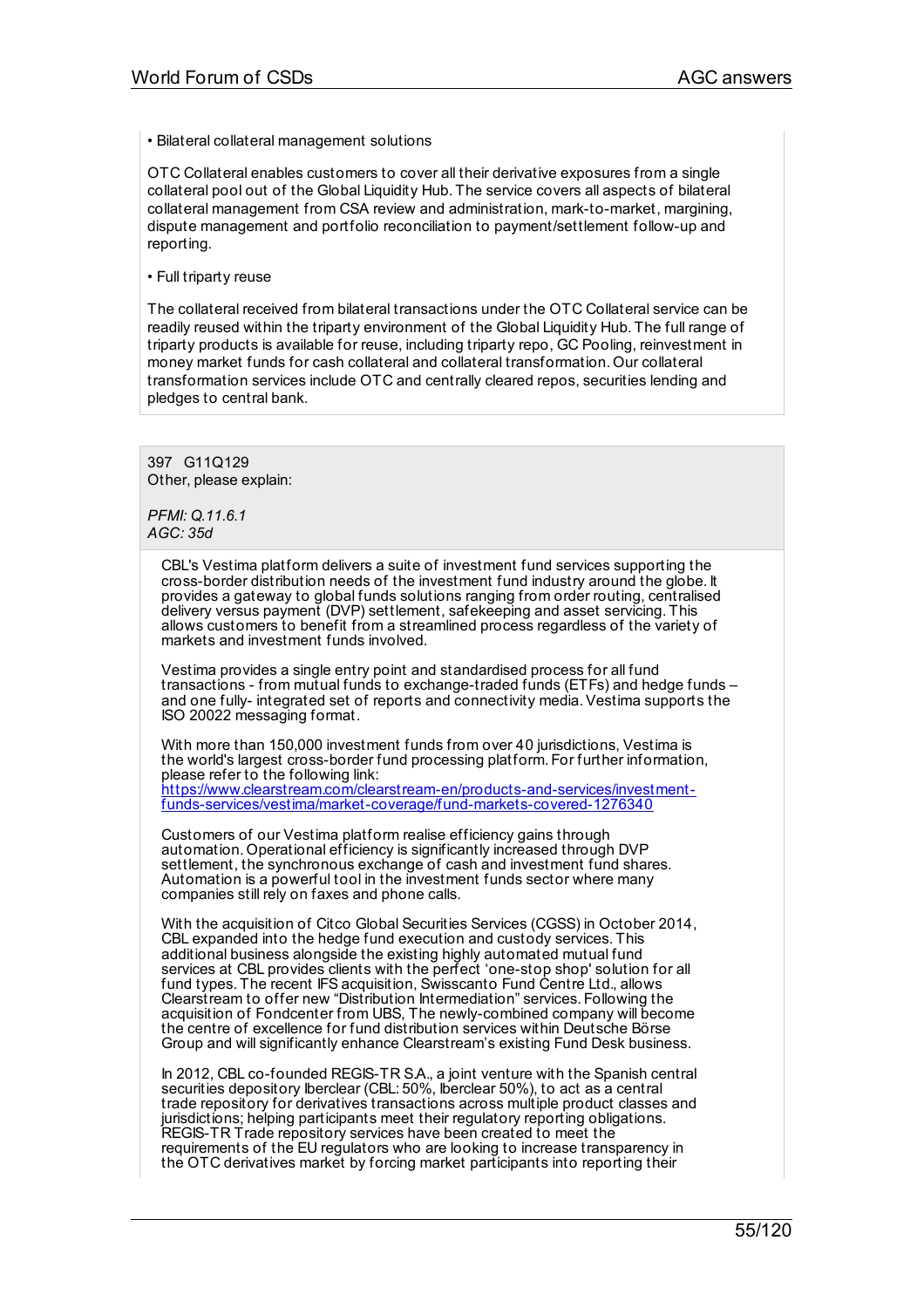derivatives trades. CBL aims at expanding its business in different dimensions by allowing CBL to access a new asset class (OTC derivatives) leveraging the existing Clearstream/ DBAG value chain, including the OTC CCP of Eurex Clearing AG.

| 398 G11Q130<br>What procedures are in place for the processing of corporate action entitlements?                                            |
|---------------------------------------------------------------------------------------------------------------------------------------------|
| PFMI: Q.11.6.1<br>AGC:36                                                                                                                    |
| Credited to the securities account on the day indicated below regardless of whether<br>actually collected by the CSD on the scheduled date. |
| Credited to the securities account upon actual receipt by the CSD.                                                                          |
| Corporate action entitlements are handled by an entity separate from the CSD.                                                               |
| Not applicable                                                                                                                              |
| OTHFR <sup>.</sup>                                                                                                                          |

399 G11Q131 Credited to the securities account:

*PFMI: Q.11.6.1 AGC: 36a*

 $\Box$  On pay date.

 $\Box$  On pay date +1.

 $\Box$  On pay date +2.

 $\overline{\phantom{a}}$  OTHER:

400 G11Q132 Name of entity:

*PFMI: Q.11.6.1 AGC: 36c*

401 G11Q133 What procedures are in place for the processing of interest and dividends?

*PFMI: Q.11.6.1 AGC: 37, 37d.*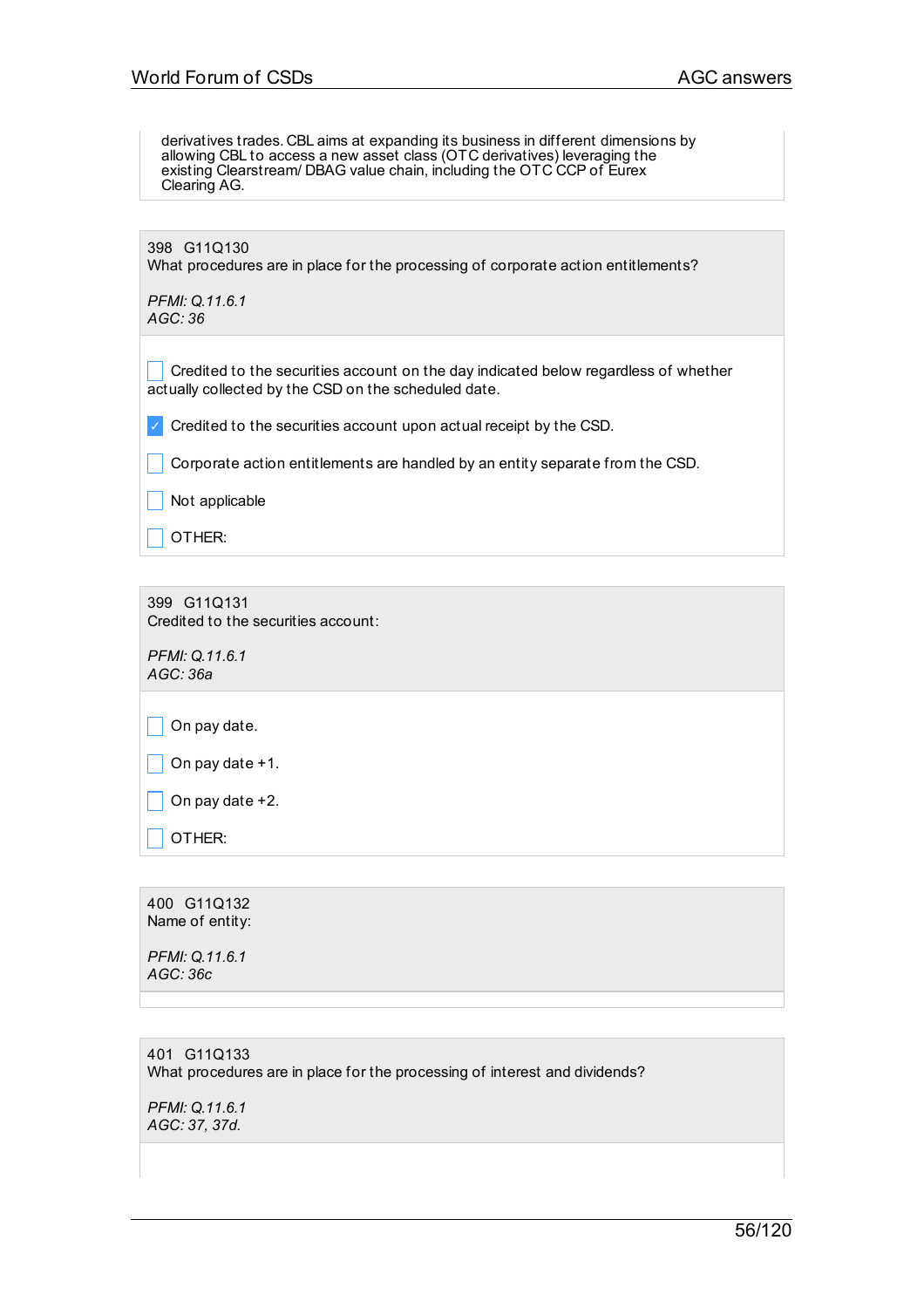Credited to the cash account on the day indicated below regardless of whether actually collected by the CSD on the scheduled date.

 $\triangledown$  Credited to the cash account upon actual receipt by the CSD.

 $\Box$  Income and dividend collection is handled by an entity separate from the CSD.

 $\Box$  Not applicable

 $\overline{\phantom{a}}$  OTHER:

402 G11Q134 Credited to the cash account:

*PFMI: Q.11.6.1 AGC: 37a*

 $\Box$  On pay date.

|  |  |  | On pay date $+1$ . |  |
|--|--|--|--------------------|--|
|--|--|--|--------------------|--|

 $\Box$  On pay date +2.

 $\Box$  Other:

403 G11Q135 Name of entity:

*PFMI: Q.11.6.1 AGC: 37c*

## **Exchange-of-value settlement systems (PFMI Principle 12)**

408 G12Q003 Does the CSD guaranty settlement?

*PFMI: Q.12.1.1 AGC: 66u.*

○ Not applicable

○ Yes

○ No

● Other: CBL operates <sup>a</sup> real-time processing that begins after the scheduled start of the settlement cycles at 21:30 in the evening of the business day preceding settlement date, and runs continuously until 20:05 on settlement date. It is followed by the end of day processing,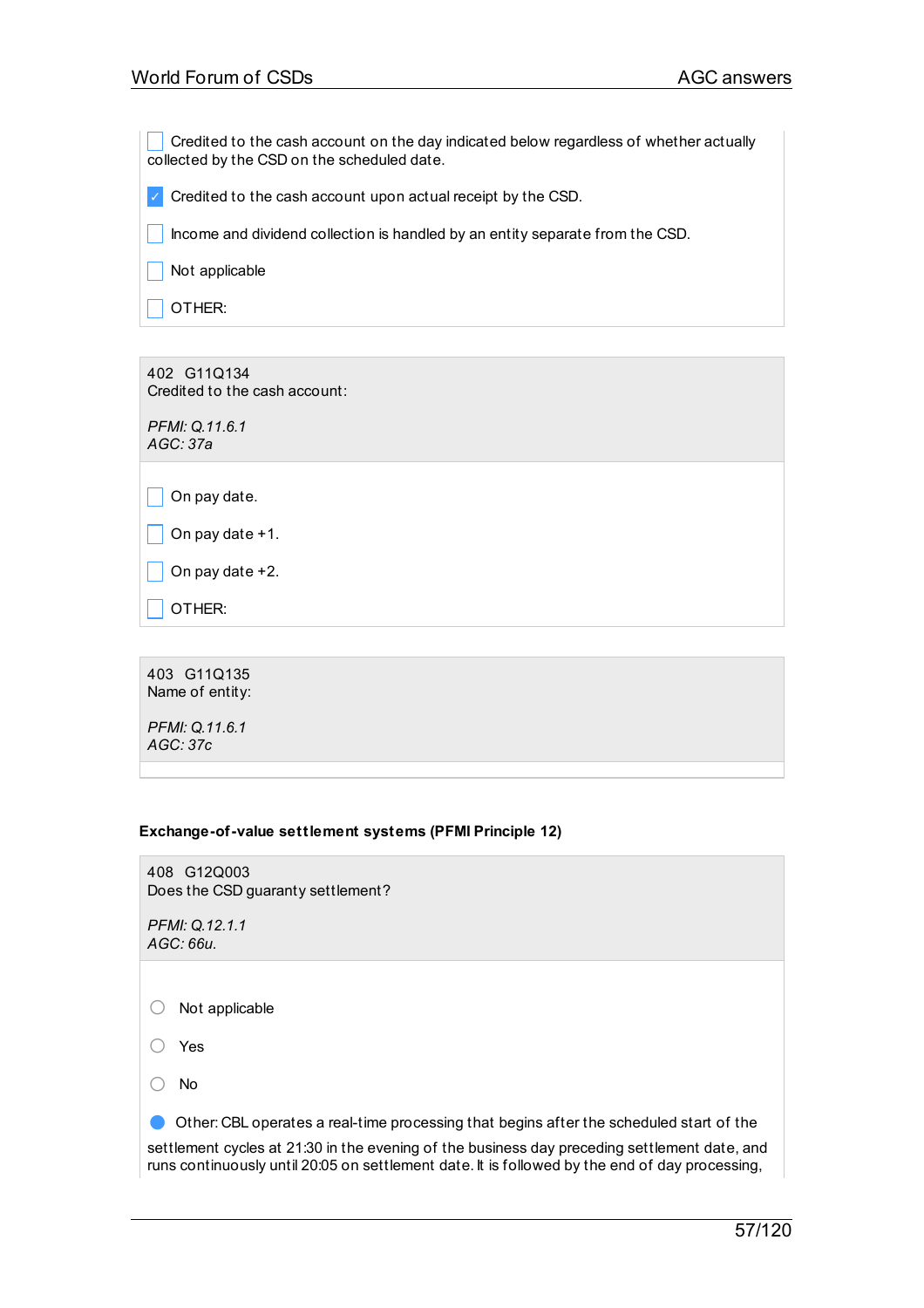which is scheduled to be completed by 20:35. Settlement is effected on an actual rather than contractual basis. In order to ensure the highest settlement efficiency possible, CBL offers comprehensive pre-matching information, integrated securities lending and credit facilities as well as proactive account monitoring service.

409 G12Q004 Please explain how this is accomplished. What are the procedures and safeguards that permit the CSD to guaranty settlement?

*PFMI: Q.12.1.1 AGC: 66v.*

### 411 G12Q006

The Committee on Payment and Settlement Systems of the Bank for International Settlements (BIS) has identified three common structural approaches or models for linking delivery and payment in a securities settlement system. Please indicate which model your procedures most closely resemble.

*PFMI: Q.12.1.2 AGC: 48*

| $\sqrt{\phantom{a}}$ Model1 |
|-----------------------------|
| $\vert$ Model2              |
| $\vert$ Model3              |
| $\vert$ Not applicable      |
|                             |

412 G12Q007

OTHER:

Please briefly describe your settlement process, including how do your settlement procedures vary from the model chosen above?

*PFMI: Q.12.1.3 AGC: 48a*

The CBL settlement model does not vary from the Model 1 BIS model.

415 G12Q010 Are the cash and security movements simultaneous?

*PFMI: Q.12.1.3 AGC: 49*

○ Not applicable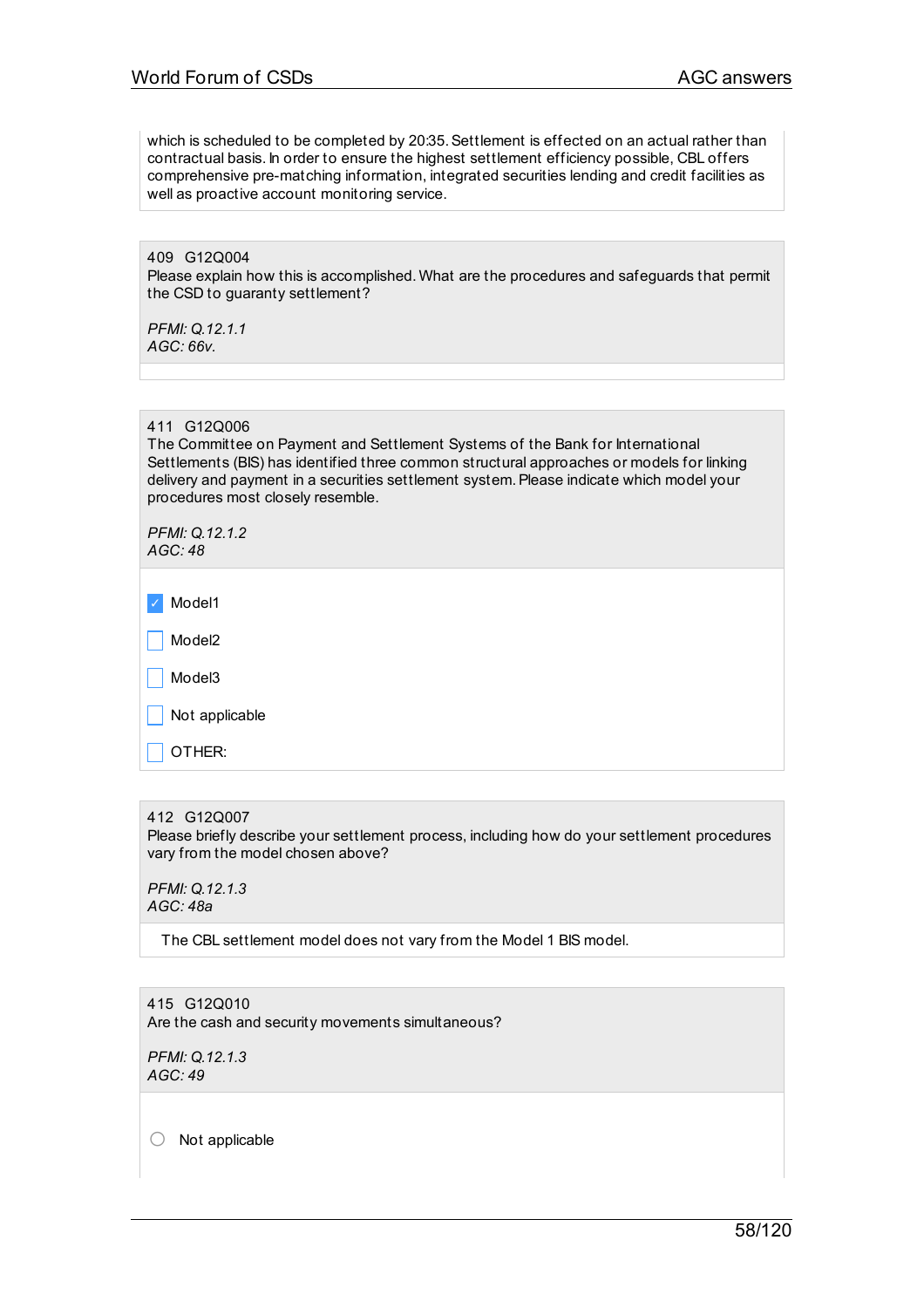| No                                                                                                                    |
|-----------------------------------------------------------------------------------------------------------------------|
| Yes                                                                                                                   |
|                                                                                                                       |
| 416 G12Q011<br>If cash and security movements are not simultaneous, please indicate the duration of the<br>timing gap |
| PFMI: Q.12.1.3<br>AGC: 49a                                                                                            |
|                                                                                                                       |
| 2 days<br>◯                                                                                                           |
| Overnight<br>◯                                                                                                        |
| 5 hours<br>∩                                                                                                          |
| 4 hours<br>( )                                                                                                        |
| 3 hours<br>∩                                                                                                          |
| 2 hours<br>( )                                                                                                        |
| 1 hour                                                                                                                |

## **Participant default rules and procedures (PFMI Principle 13)**

| 421 G13Q004<br>During the past three years, has there been a situation where a participant defaulted which<br>resulted in a significant loss? |
|-----------------------------------------------------------------------------------------------------------------------------------------------|
| PFMI: Q.13.1.2<br>AGC:77                                                                                                                      |
|                                                                                                                                               |
| Not applicable                                                                                                                                |
| No                                                                                                                                            |
| Yes                                                                                                                                           |
|                                                                                                                                               |

422 G13Q005 How was the situation resolved? Or if you answered "Other," then please explain:

*PFMI: Q.13.1.2 AGC: 77a*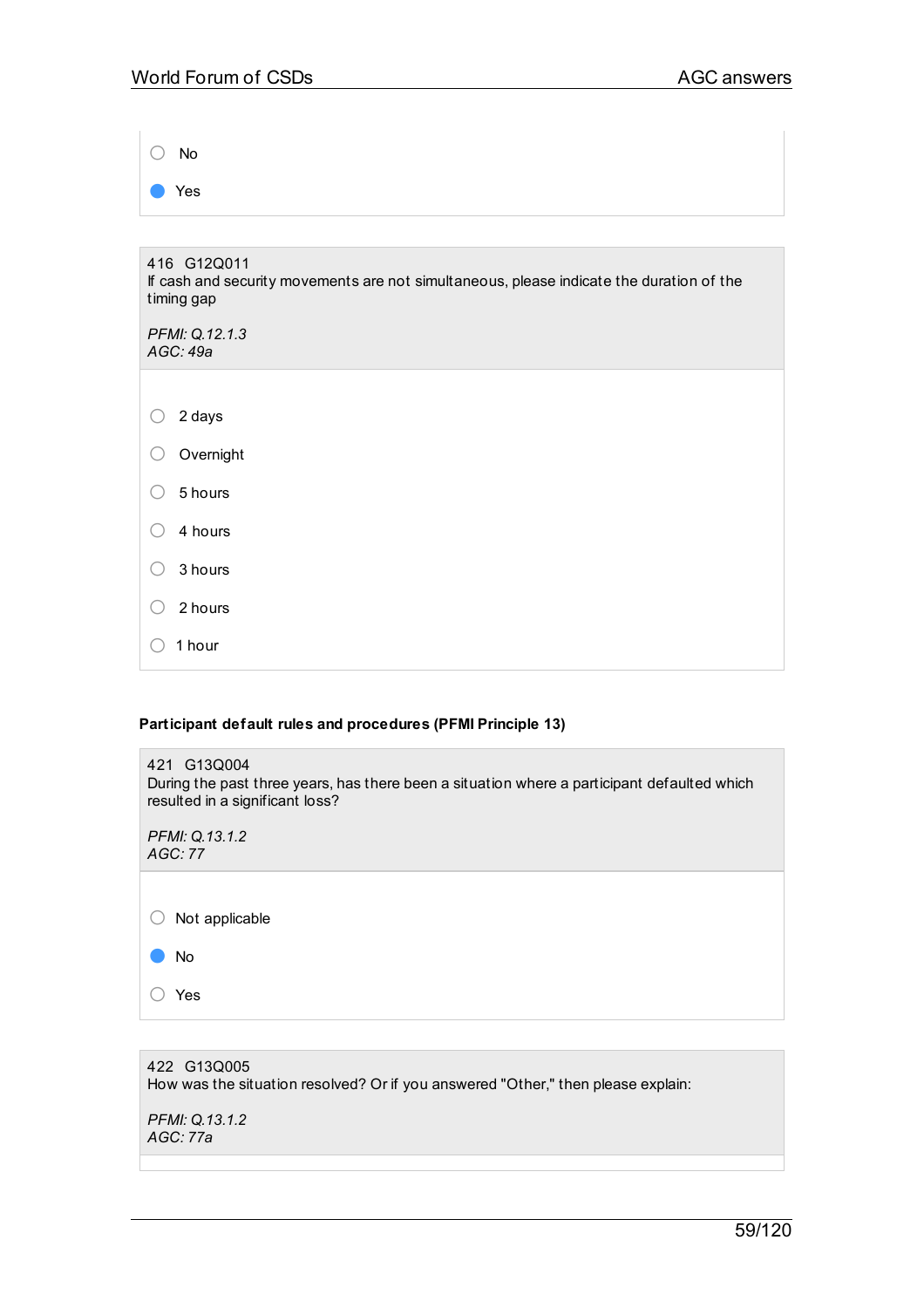423 G13Q006 Does the stock exchange have default protections that extend to the CSD, such as the following?

*PFMI: Q.13.1.2 AGC: 80*

Margin requirements for stock exchange members

 $\Box$  Guaranty fund for stock exchange members

 $\blacksquare$  Financial requirements for stock exchange membership

 $\vert$  No

✓ Not applicable

 $\Box$  OTHER:

424 G13Q007 Please explain:

*PFMI: Q.13.1.2 AGC: 80a*

n/a

427 G13Q010 Participant Default Protections Resulting from a Participant Failure. If a participant defaults, how is the loss covered? (Choose all that apply?)

*PFMI: Q.13.1.4 AGC: 76, 76d*

CSD insurance covers the loss

 $\vert \vert$  The CSD guaranty fund covers the loss

 $\Box$  Loss is shared among participants

 $\Box$  Not applicable

✓ OTHER: Clearstream has the status of a payment and securities settlement system ('SSS') and as such Clearstream has to comply with the strictest standards for managing and mitigating custody risk. The counterparty risk is addressed by:• Legal provisions on finality (once a transaction is final, bankruptcy of counterpart does not impact transaction).• The DVP model, where securities and cash are effectively exchanged between the counterparties, minimising the settlement risk.• To reduce settlement failure, Clearstream offers securities lending, enhancing settlement efficiency through automated loans to prevent failures. The assessment of the credit risk depends on the underlying agreement between participants and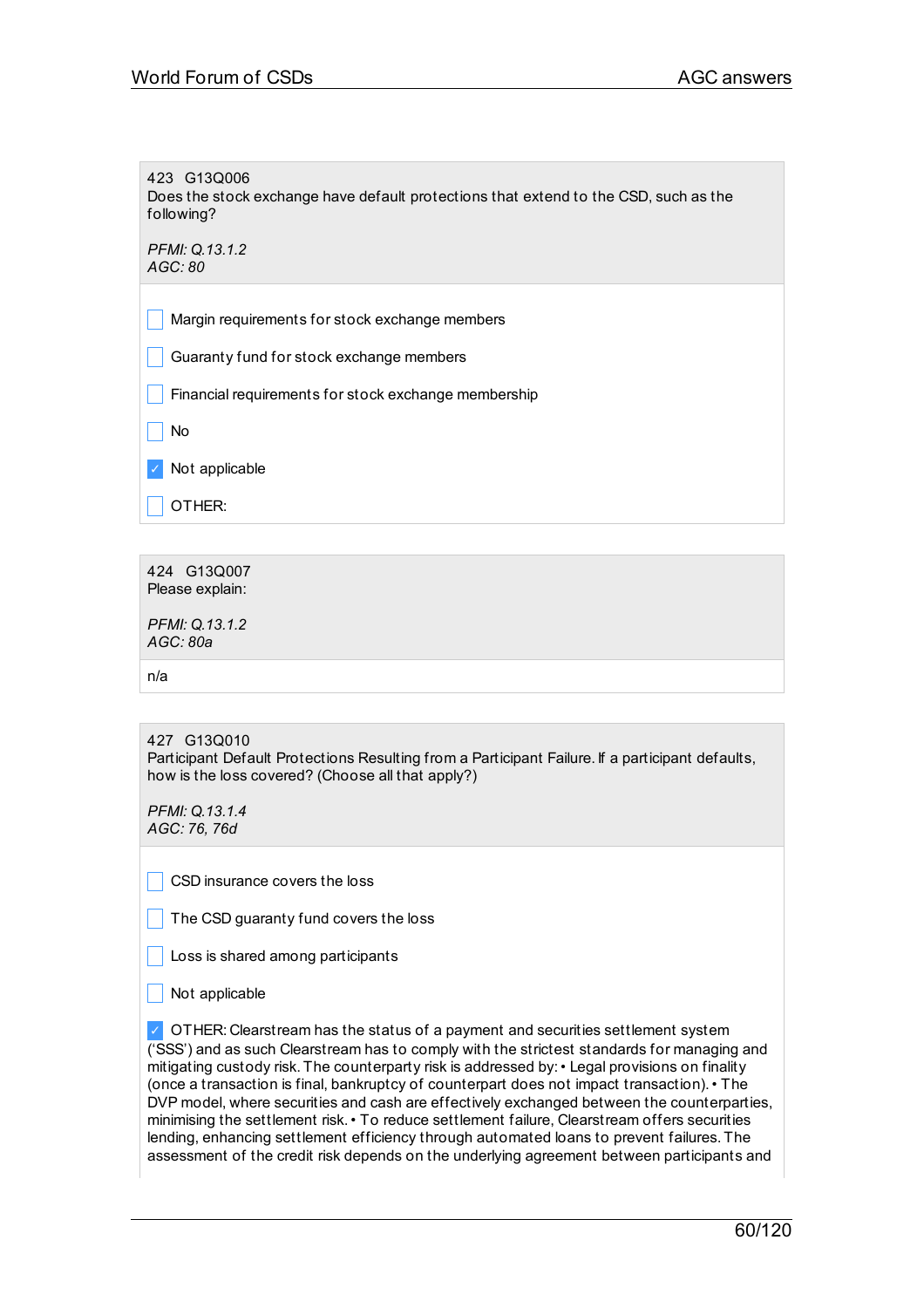is addressed by the securities being pledged as collateral. Clearstream meets all standards to use the 'Advanced Measurement Approach' of Basel II for the regulatory capital charge for operational risk. Furthermore, please refer to the description of our default management processes which is published at the following link: https://www.clearstream.com/clearstreamen/strategy-and-initiatives/asset-safety/clearstream-default-management/clearstreamdefault-management-1274008

428 G13Q011 Please explain the process:

*PFMI: Q.13.1.4 AGC: 76a*

429 G13Q012 Please explain the process of how the loss is shared:

*PFMI: Q.13.1.4 AGC: 76b*

 $\bigcirc$  Limited to participants with transactions with failing counterparty

 $\bigcirc$  Pro-rata based on participant's volume

 $\bigcirc$  Equally, among participants

430 G13Q013 Please explain:

*PFMI: Q.13.1.4 AGC: 76d*

> Clearstream has the status of a payment and securities settlement system ('SSS') and as such Clearstream has to comply with the strictest standards for managing and mitigating custody risk.

The counterparty risk is addressed by:

• Legal provisions on finality (once a transaction is final, bankruptcy of counterpart does not impact transaction).

• The DVP model, where securities and cash are effectively exchanged between the counterparties, minimising the settlement risk.

• To reduce settlement failure, Clearstream offers securities lending, enhancing settlement efficiency through automated loans to prevent failures.

The assessment of the credit risk depends on the underlying agreement between participants and is addressed by the securities being pledged as collateral. Clearstream meets all standards to use the 'Advanced Measurement Approach' of Basel II for the regulatory capital charge for operational risk.

Furthermore, please refer to the description of our default management processes which is published at the following link: https://www.clearstream.com/clearstreamen/strategy-and-initiatives/asset-safety/clearstream-default-management/clearstream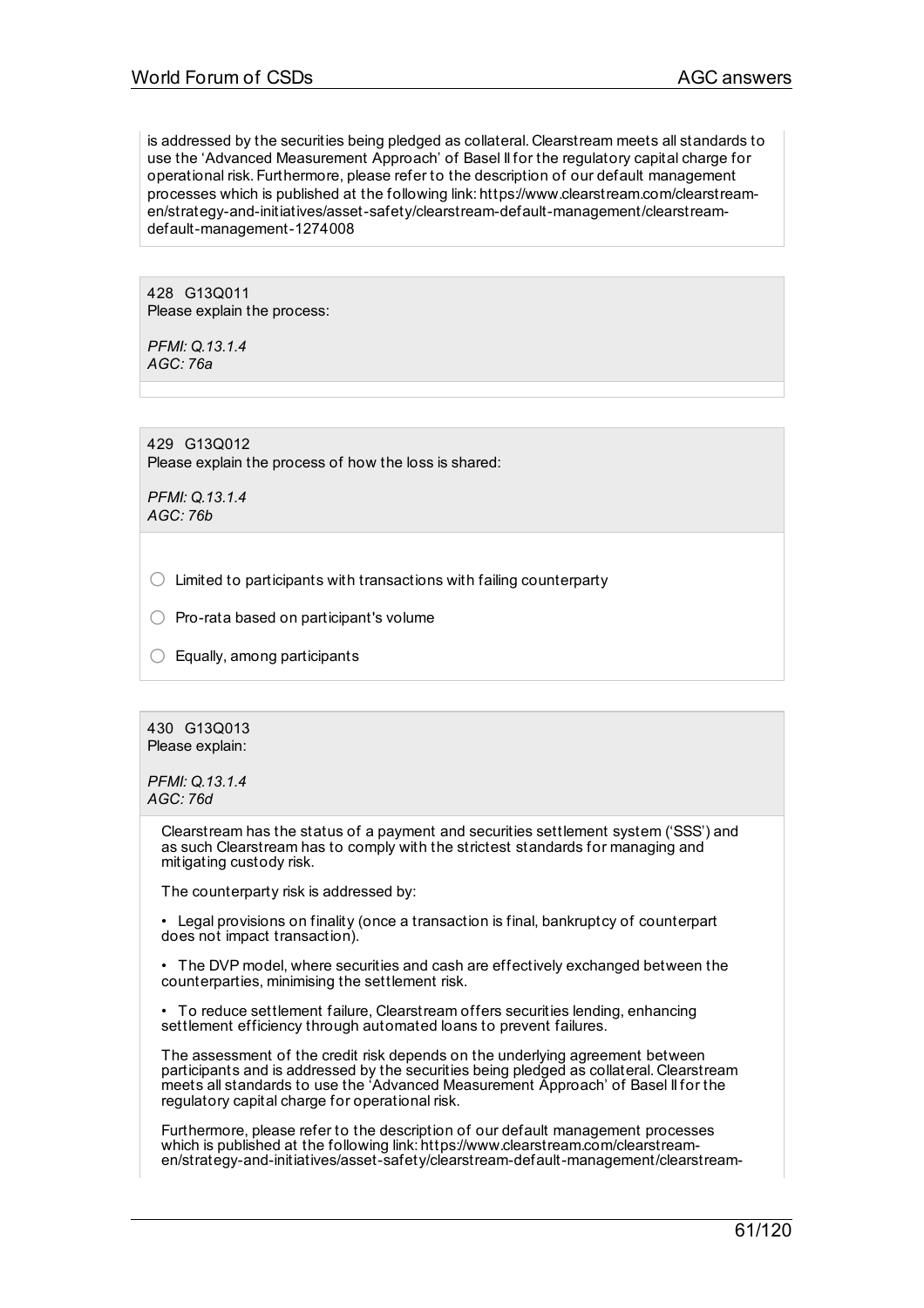default-management-1274008

### **General business risk (PFMI Principle 15)**



*PFMI: Q.17.2.3 AGC: 15*

● Yes

○ No

441 G14Q003 If yes, please state the name(s) of the entity(ies) who perform the financial audit.

*PFMI: n/a AGC: 15a.*

CBL´s external auditor is KPMG Audit, Société Coopérative.

442 G14Q004 Please list the date of your last financial audit performed by an Audit Firm, Regulatory Authority, or other external party:

*PFMI: n/a AGC: 15b.*

443 G14Q005 Please list the period that the audit covered:

*PFMI: n/a AGC: 15c.*

Start date: 01/01/2019 End date: 31/12/2019

444 G14Q006 How frequently does the financial audit occur?

*PFMI: n/a AGC: 15d.*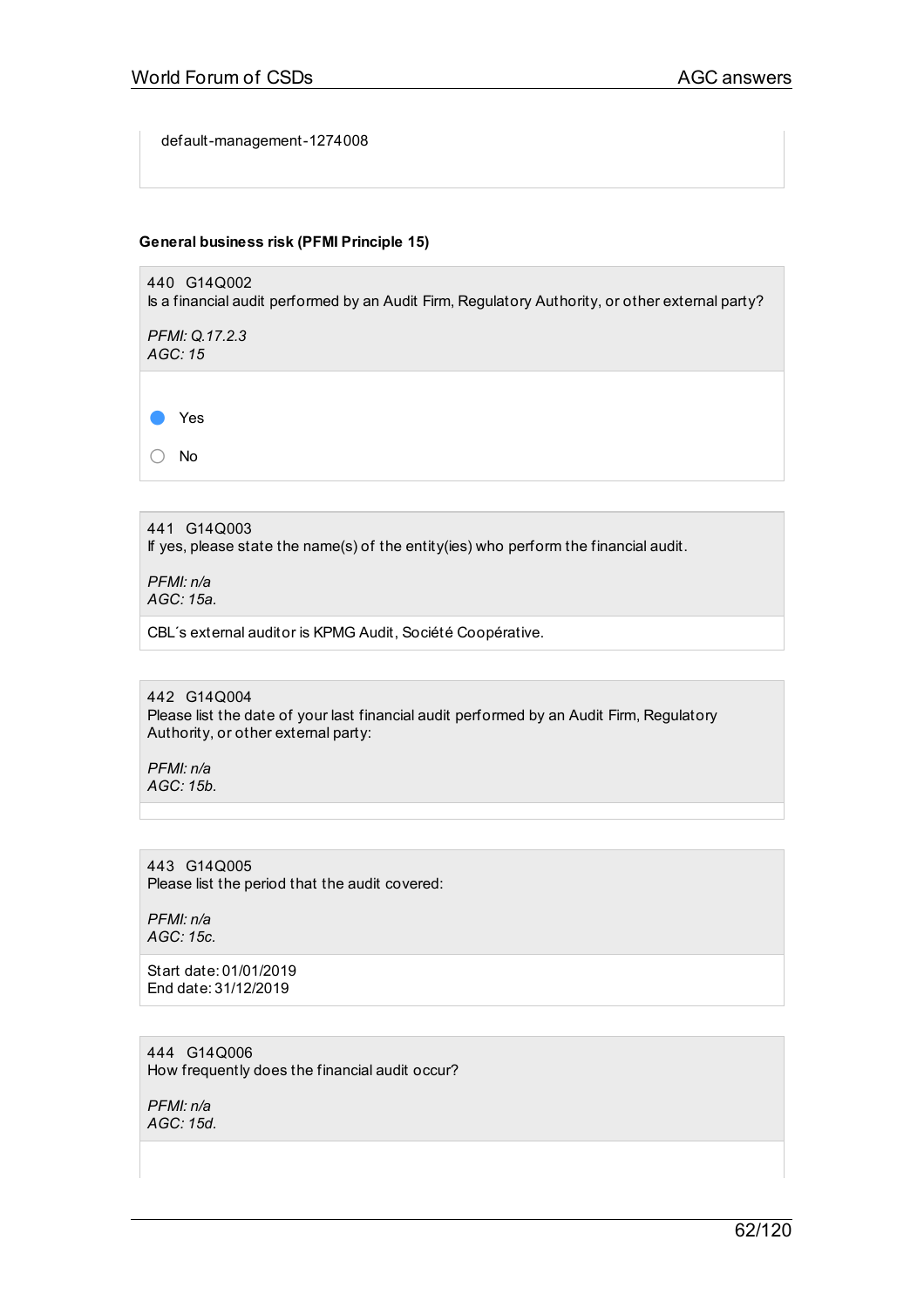$\bigcirc$  Less than annually

● Annually

 $\bigcirc$  Two or more times a year

445 G14Q007 If less than annually, please explain:

*PFMI: n/a AGC: 15e.*

446 G14Q008 Please select the statement that most accurately characterizes the results of the last financial audit:

*PFMI: n/a AGC: 15g.*

○ Material exceptions found.

● No material exceptions found.

#### 447 G14Q009

If minor or material exceptions were found, what actions were taken? Please describe:

*PFMI: n/a AGC: 15h.*

448 G14Q010 Has there been any material loss by the CSD during the past three years? *PFMI: n/a AGC: 86*

○ Not applicable

● No

○ Yes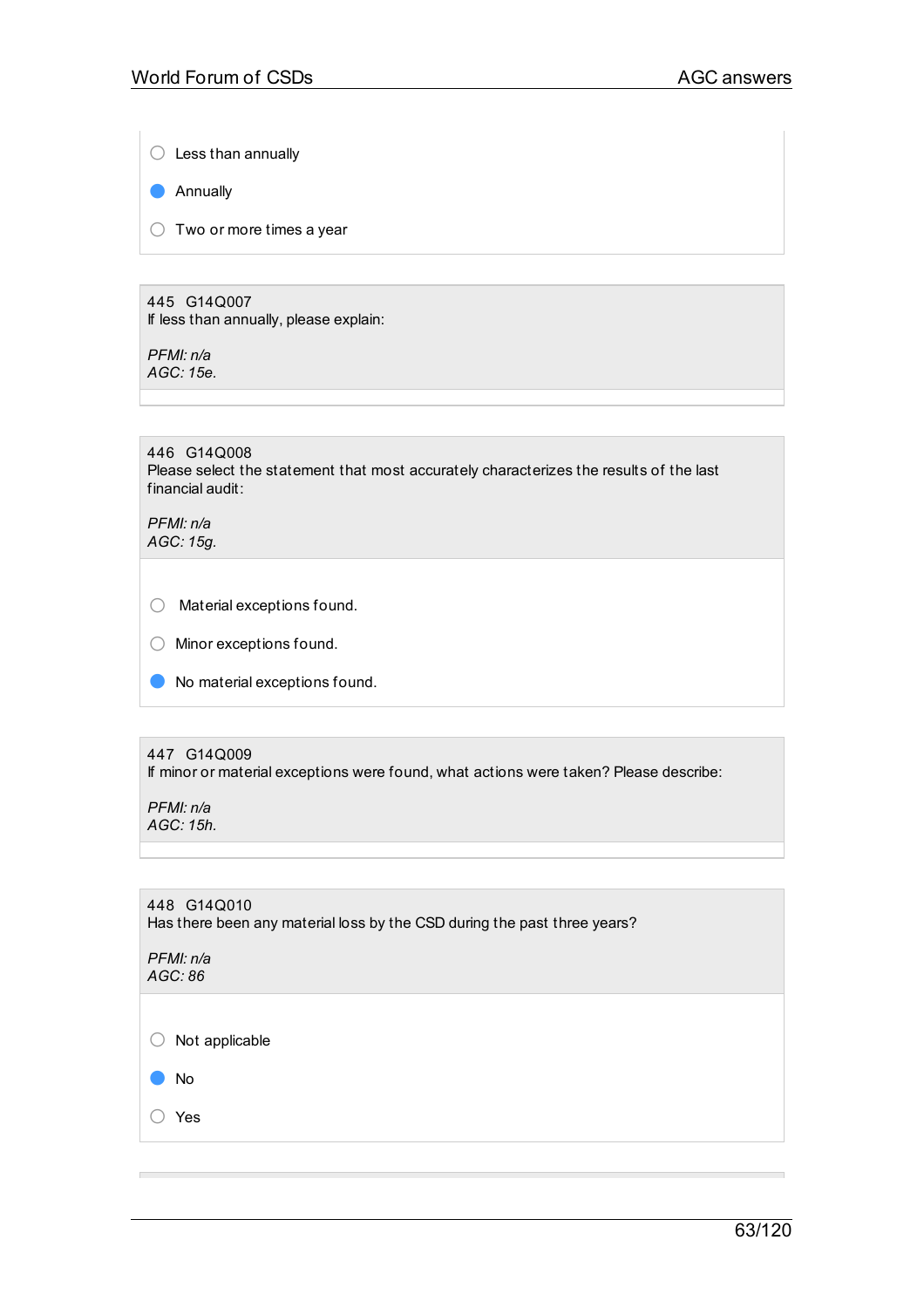#### 449 G14Q011

If there has been a loss, please describe the cause, the final impact and the action taken to prevent a recurrence:

*PFMI: n/a AGC: 86a.*

| 450 G14Q012<br>Has the CSD been subject to any litigation involving a participant during the past three years? |
|----------------------------------------------------------------------------------------------------------------|
| PFMI: n/a<br>AGC: 87                                                                                           |
|                                                                                                                |
| Not applicable                                                                                                 |
| No                                                                                                             |
|                                                                                                                |

○ Yes

451 G14Q013 Please explain the circumstances and resolution:

*PFMI: n/a AGC: 87a.*

### 452 G14Q014 Has the CSD realized revenues sufficient to cover expenses during the past three years?

*PFMI: n/a AGC: 88, 88a*

○ Not applicable

- None of the last three years
- Yes for one of the last three years
- $\bigcirc$  Yes for two of the last three years
- Yes for all three years

## 453 G14Q015

Has any participant suffered any losses in the past three years due to the CSD's performance?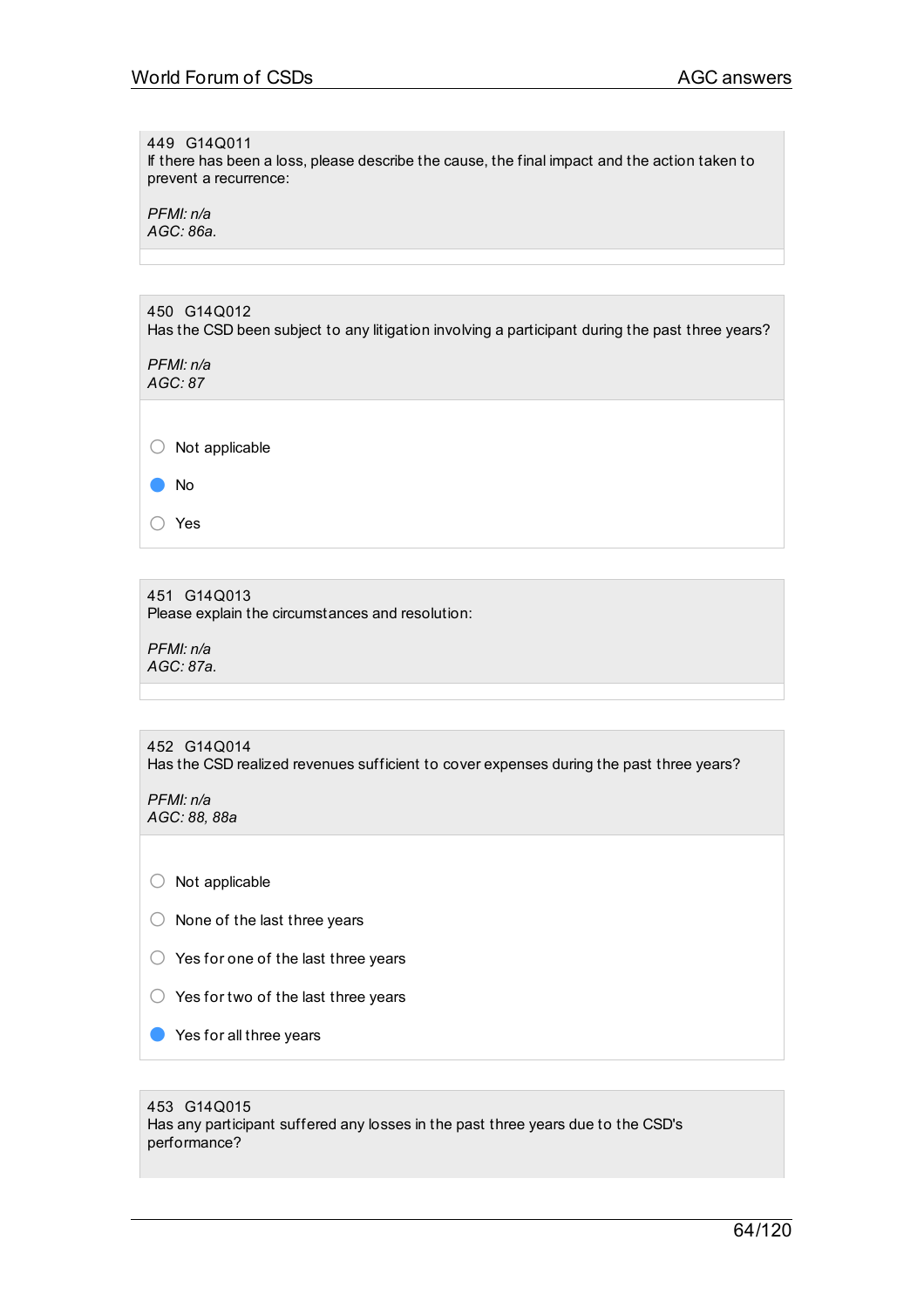| PFMI: n/a<br>AGC: 30, 30m |
|---------------------------|
|                           |
| Not applicable<br>U       |
| No                        |
| Yes                       |

454 G14Q016

If yes, please select all of the following in which loss has occurred.You will be prompted to enter the number of instances and total loss in USD thereafter.

*PFMI: n/a AGC: 30a, 30j*

 $\Box$  Corporate Action

Settlement Process - Securities

Settlement Process - Cash

 $\Box$  System Outage

 $\Box$  OTHER:

# 455 G14Q017

Corporate Action. Please specify number of instances:

*PFMI: n/a AGC: 30b.*

456 G14Q018 Corporate Action. Please specify total loss in USD:

*PFMI: n/a AGC: 30c.*

457 G14Q019 Settlement Process - Securities. Please specify number of instances:

*PFMI: n/a AGC: 30d.*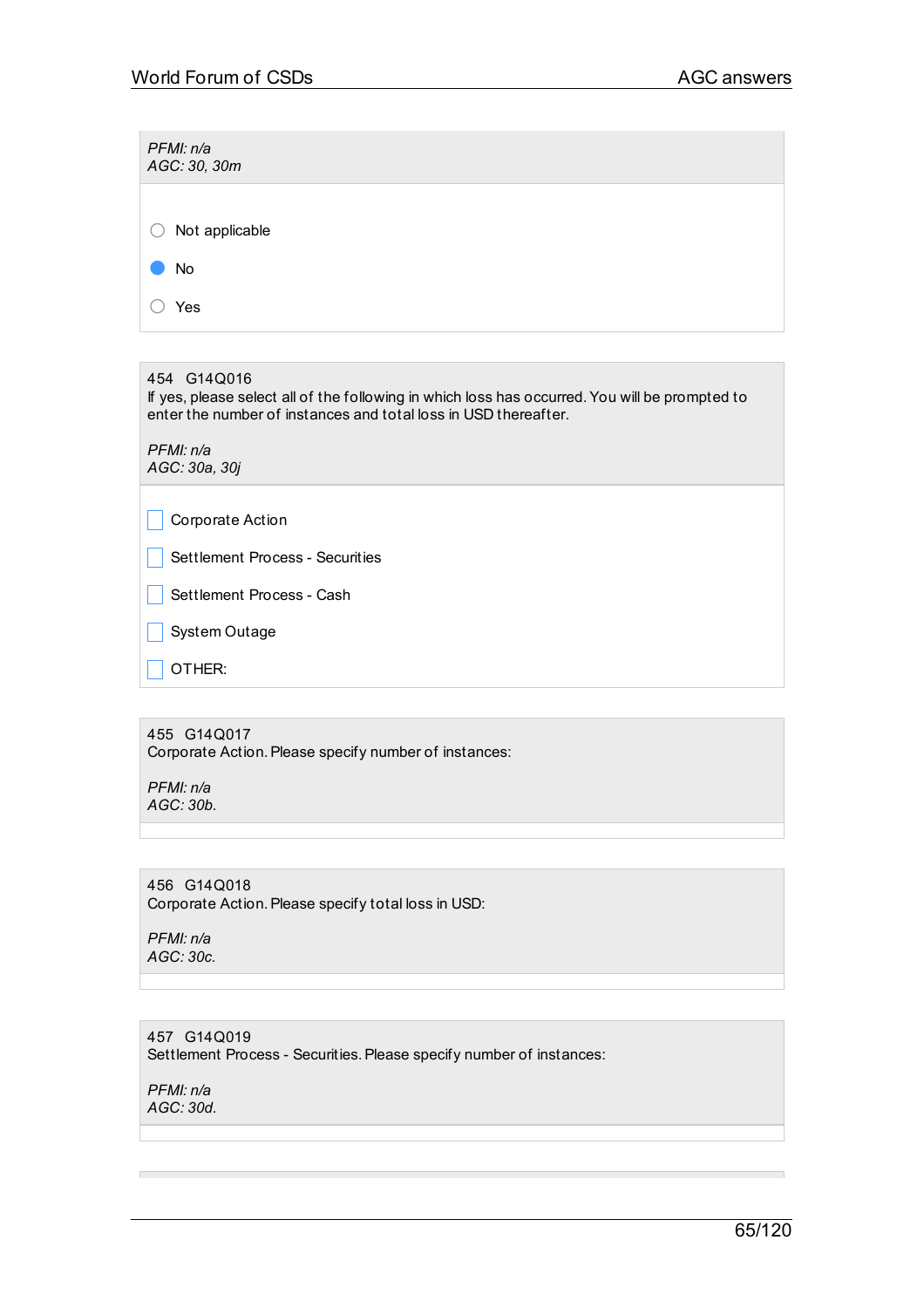458 G14Q020 Settlement Process - Securities. Please specify total loss in USD:

*PFMI: n/a AGC: 30e.*

459 G14Q021 Settlement Process - Cash. Please specify number of instances:

*PFMI: n/a AGC: 30f.*

460 G14Q022 Settlement Process - Cash. Please specify total loss in USD:

*PFMI: n/a AGC: 30g.*

## 461 G14Q023

System Outage. Please specify number of instances:

*PFMI: n/a AGC: 30h.*

## 462 G14Q024

System Outage. Please specify total loss in USD:

*PFMI: n/a AGC: 30i.*

463 G14Q025 For Other, please specify number of instances:

*PFMI: n/a AGC: 30k.*

464 G14Q026 For Other, please specify total loss in USD:

*PFMI: n/a AGC: 30l.*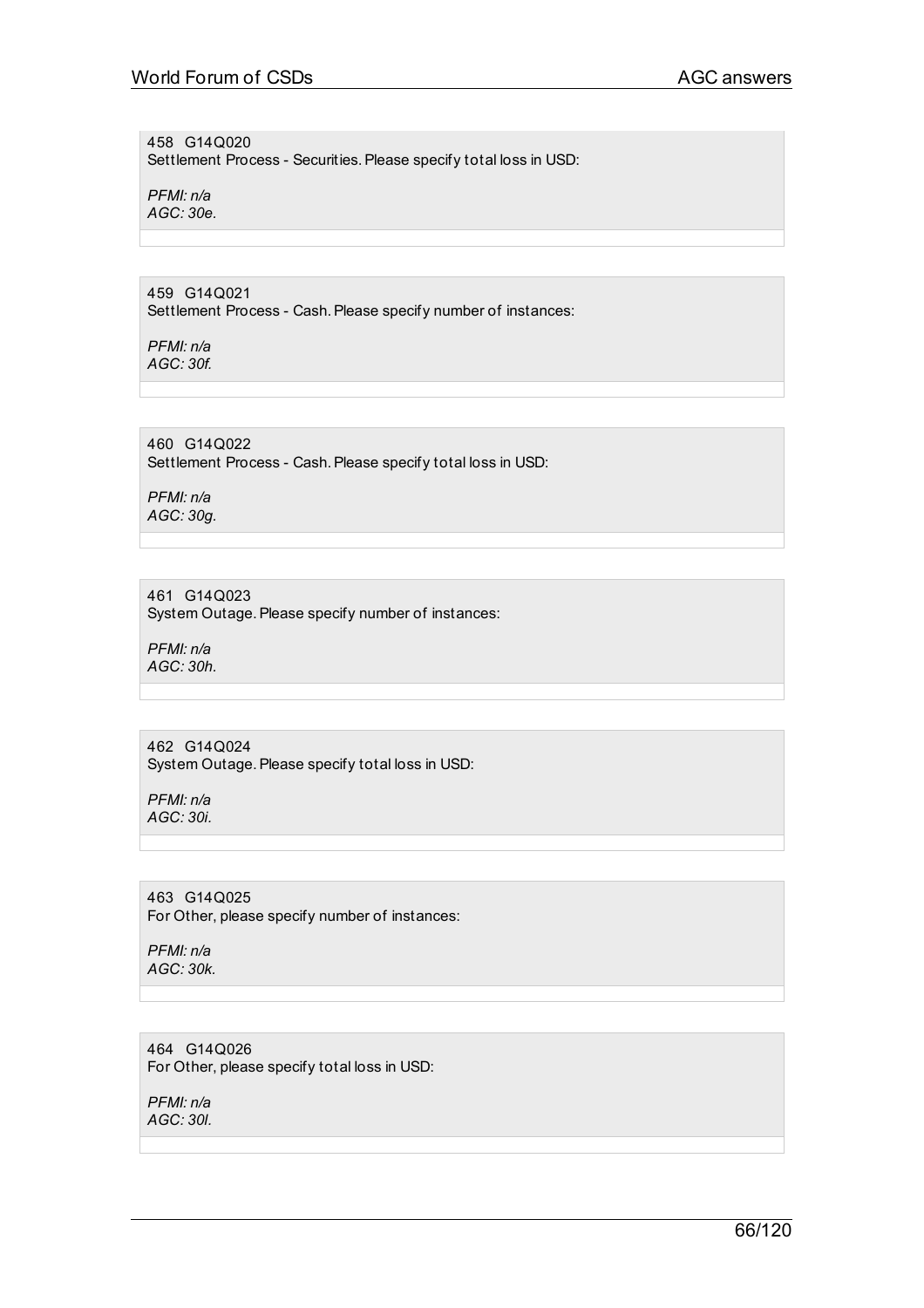468 G14Q030 Does the CSD maintain a reserve for operating losses?

*PFMI: Q.15.2.1 AGC: 89, 89b*

○ Not applicable

○ No

Yes

471 G14Q033

Please describe and indicate reserve (for operating losses) amount:

*PFMI: Q.15.2.2 AGC: 89a.*

> For a detailed description please refer to the Deutsche Börse Group Annual Report 2019, available at https://www.clearstream.com/clearstream-en/aboutclearstream/reports-and-ratings/annual-reports

### **Custody risk (PFMI Principle 16)**

485 G15Q003 Are there any activities performed by a third party on behalf of the CSD for the CSD participants (e.g., vaulting of physical securities, registration, entitlement processing, etc.)?

*PFMI: Q.16.1.1 AGC: 29, 29i*

✓ Yes

 $\Box$  No Not applicable

OTHER:

486 G15Q004 If third parties are employed, please indicate which services they supply: *PFMI: Q.16.1.1 AGC: 29a.*

CBL is the primary settlement location for Eurobonds whereby the safekeeping and custody related activities are delegated to a network of 'common depositories'. In addition, CBL serves 58 domestic markets, for which it uses a network of sub-custodians as well as CSDs directly. A list of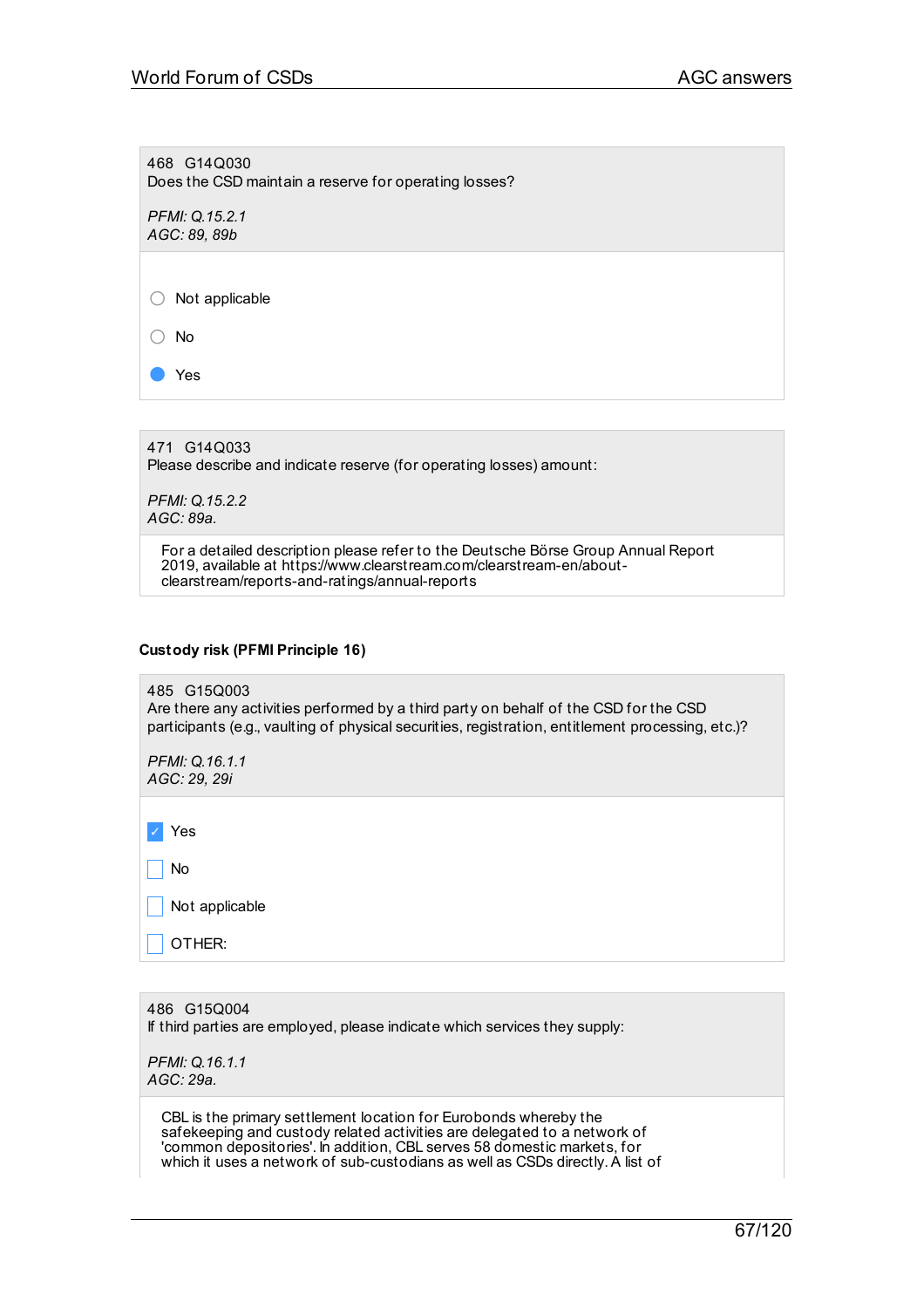| sub-custodians is available at the following link:<br>https://www.clearstream.com/clearstream-en/products-and-services/market-<br>coverage/depository-listings-1291442                                                                                                                                                                                                                                                                     |
|--------------------------------------------------------------------------------------------------------------------------------------------------------------------------------------------------------------------------------------------------------------------------------------------------------------------------------------------------------------------------------------------------------------------------------------------|
| 487 G15Q005<br>If third parties are employed, does the CSD assume liability for losses incurred by participants<br>as a result of the actions/inactions of the third parties?<br>PFMI: 0.16.1.1<br>AGC: 29b.                                                                                                                                                                                                                               |
| Yes<br><b>No</b>                                                                                                                                                                                                                                                                                                                                                                                                                           |
| 488 G15Q006<br>If you acknowledge responsibility, please indicate whether your responsibility is assumed<br>PFMI: Q.16.1.1<br>AGC: 29c, 29e.                                                                                                                                                                                                                                                                                               |
| regardless of whether such loss was caused by any action or inaction of the agent<br>if such loss was caused by the agent's action or inaction and such action or inaction was<br>deemed to be negligence on the part of the agent                                                                                                                                                                                                         |
| if such loss was caused by the agent's action or inaction and such action or inaction was<br>deemed to be gross negligence on the part of the agent                                                                                                                                                                                                                                                                                        |
| if the loss was caused by the willful default or other willful conduct on the part of the<br>agent                                                                                                                                                                                                                                                                                                                                         |
| OTHER: Clearstream performs its duties with the utmost care and holds its sub-<br>depositories to the same high standards. However, Clearstream's liability is restricted to those<br>cases where we have acted with negligence or willful misconduct, in accordance with our<br>GTCs, available on our website at the following link: https://www.clearstream.com/clearstream-<br>en/keydocuments-1-/icsd-1-/general-terms-and-conditions |
|                                                                                                                                                                                                                                                                                                                                                                                                                                            |
| 489 G15Q007<br>If you acknowledge responsibility for agents, your responsibility is assumed for losses                                                                                                                                                                                                                                                                                                                                     |
| PFMI: Q.16.1.1<br>AGC: 29d, 29h.                                                                                                                                                                                                                                                                                                                                                                                                           |
| without limit                                                                                                                                                                                                                                                                                                                                                                                                                              |
| which are not consequential losses                                                                                                                                                                                                                                                                                                                                                                                                         |
| subject to a monetary limit not based on insurance limits                                                                                                                                                                                                                                                                                                                                                                                  |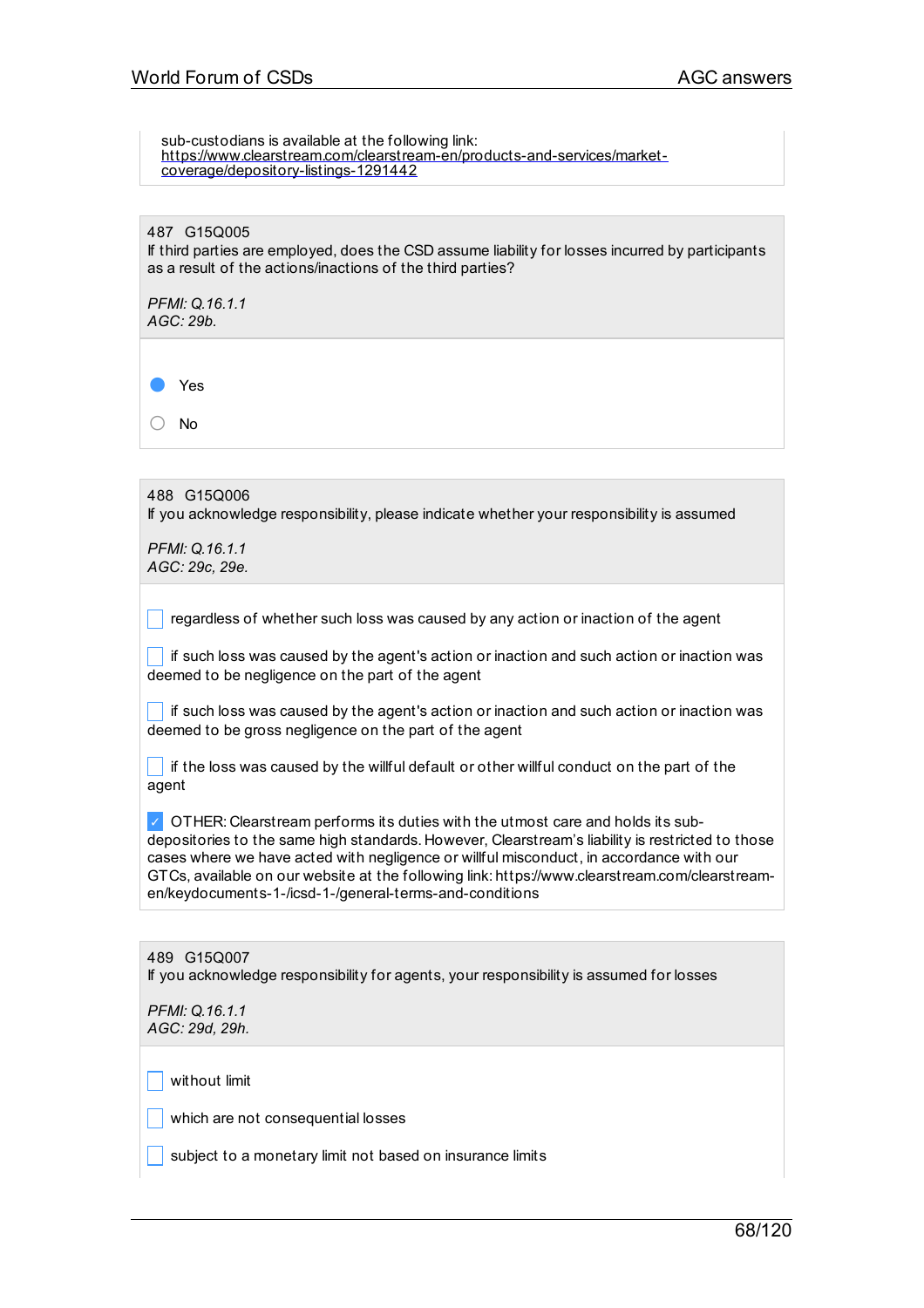subject to a monetary limit based on insurance limits

OTHER:

490 G15Q008 Please specify limit:

*PFMI: Q.16.1.1 AGC: 29f.*

491 G15Q009 Please specify limit:

*PFMI: Q.16.1.1 AGC: 29g.*

## 496 G15Q014

Please describe briefly the arrangements / procedures / facilities you maintain to ensure that eligible securities held at the CSD are handled at least as efficiently as compared to securities held outside the CSD, particularly in relation to income, corporate actions and proxy services.

*PFMI: Q.16.3.1 AGC: 62*

> As part of the Deutsche Börse Group, CBL offers the quality of an organisation with a sound financial standing and excellent credit ratings. Our custody services combine secure and reliable asset safekeeping with industry leading event management support. CBL provides custody services for Eurobonds and securities instruments in 58 domestic markets around the world. These services include the distribution and settlement of New Issues, Income and Redemption payments and Corporate Actions. The service range is complemented by comprehensive Tax and Proxy Voting services. CBL has continuously increased the quality and the degree of standardisation of these processes, investing to further improve straight- through processing rates and reduce the burden on the backoffices of its customers and to offer a service level that is very close to what is available in the local market. Customer benefit from:

- Comprehensive new issues services;
- Timely and accurate income and redemption payments;
- Proactive tax services for both relief at source and reclaims;
- Efficient corporate action notification and processing;
- Flexible proxy voting service;
- Full SWIFT life cycle for income and corporate actions;
- Leading connectivity suite, supporting exception management via online tools.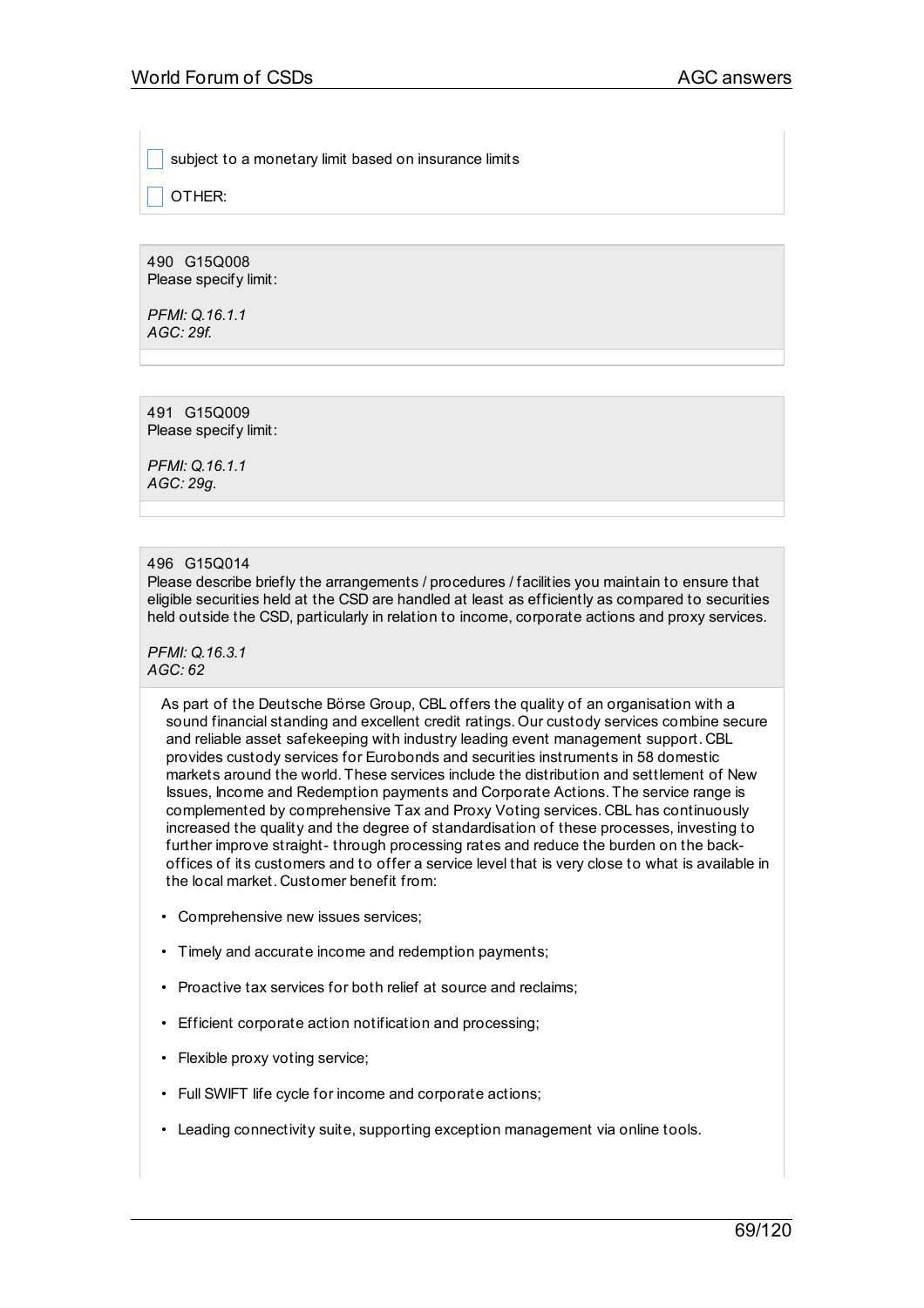### **Operational risk (PFMI Principle 17)**

514 G16Q011 Internal Audit. Is an internal audit undertaken in your CSD?

*PFMI: Q.17.2.3 AGC: 14*

Yes

○ No

515 G16Q012 If yes, what areas does the audit cover (financials, operations, etc.) and which department in your CSD handles it?

*PFMI: Q.17.2.3 AGC: 14a.*

> The role of CBL's internal audit department encompasses the examination and evaluation of the adequacy and effectiveness of the system of internal control and the quality of performance.

The Chief Auditor and audit staff remain independent from any other group activities in order to allow them to carry out their work freely and objectively and render impartial and unbiased judgments. The Chief Auditor reports directly to the Executive Board. Internal Audit is authorised to have unrestricted access to all records, personnel and physical properties.

The professional standards of the department are primarily based on those set out by the Institute of Internal Auditors, the Information Systems Audit and Control Association and the Basel Committee for Banking Supervision as well as by the German Institute for Internal Auditing.

An Audit Universe of all auditable units, processes and IT systems has been set up by Internal Audit and is reviewed annually.A three-year rotational plan is prepared, based on a risk analysis of the audit universe, from which the detailed plan for the coming year is determined. The three-year rolling plan and detailed annual plan are both approved by the Executive Board.

516 G16Q013 Please list the date of your last internal audit and the period that the audit covered:

*PFMI: Q.17.2.3 AGC: 14b.*

Start date: 01/01/2020 End date: 31/12/2020 Audit date: 31/10/2020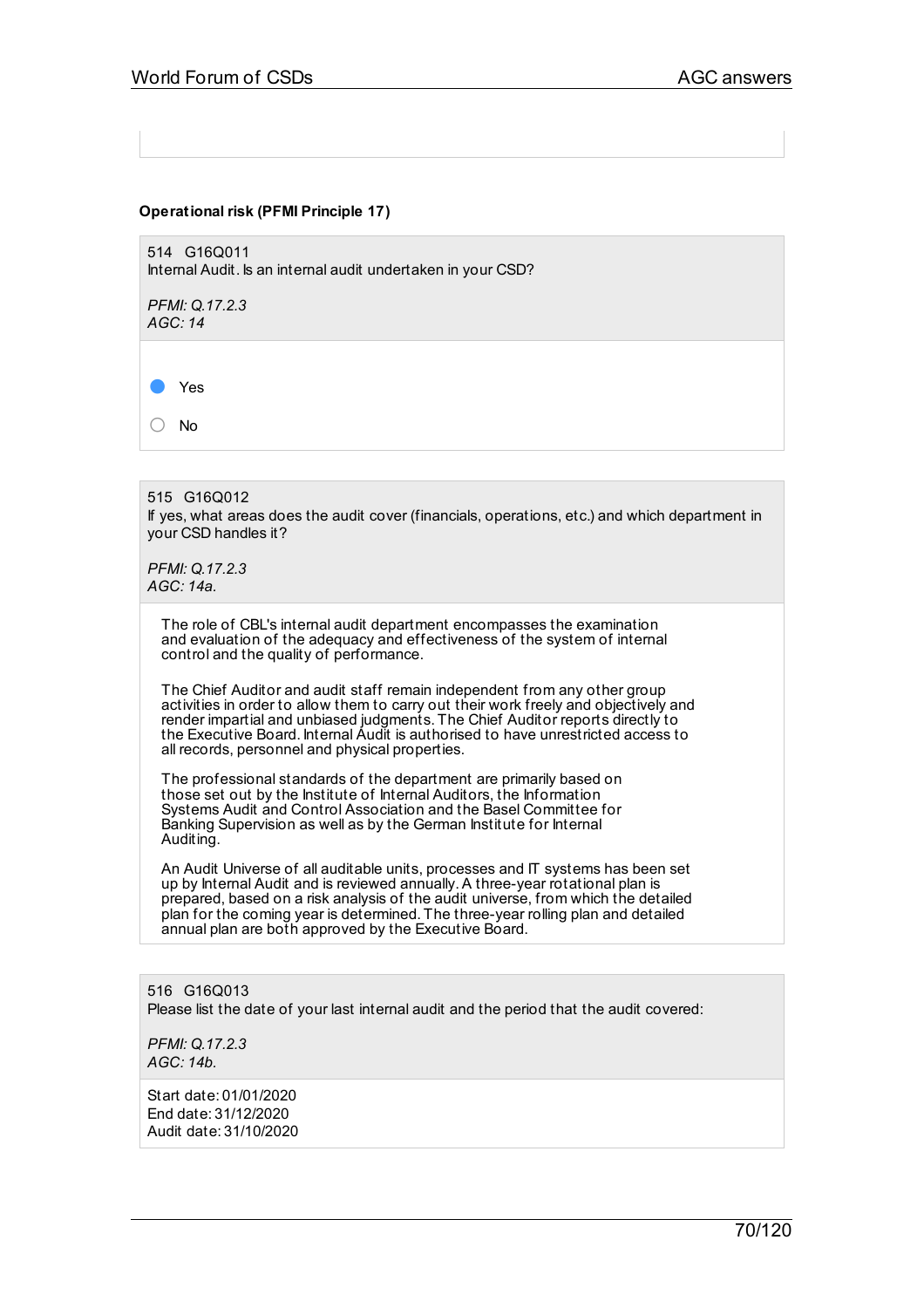517 G16Q014 How frequently does the internal audit occur?

*PFMI: Q.17.2.3 AGC: 14c.*

○ Less than annually

○ Annually

**O** Two or more times a year

518 G16Q015 If less than annually, please explain:

*PFMI: Q.17.2.3 AGC: 14d.*

519 G16Q016 Are the results of the internal audit publicly available?

*PFMI: Q.17.2.3 AGC: 14e.*

○ Yes

● No

520 G16Q017 Please select the statement that most accurately characterizes the results of the last internal audit:

*PFMI: Q.17.2.3 AGC: 14f.*

○ Material exceptions found.

○ Minor exceptions found.

● No material exceptions found.

#### 521 G16Q018

If minor or material exceptions were found, what actions were taken? Please describe: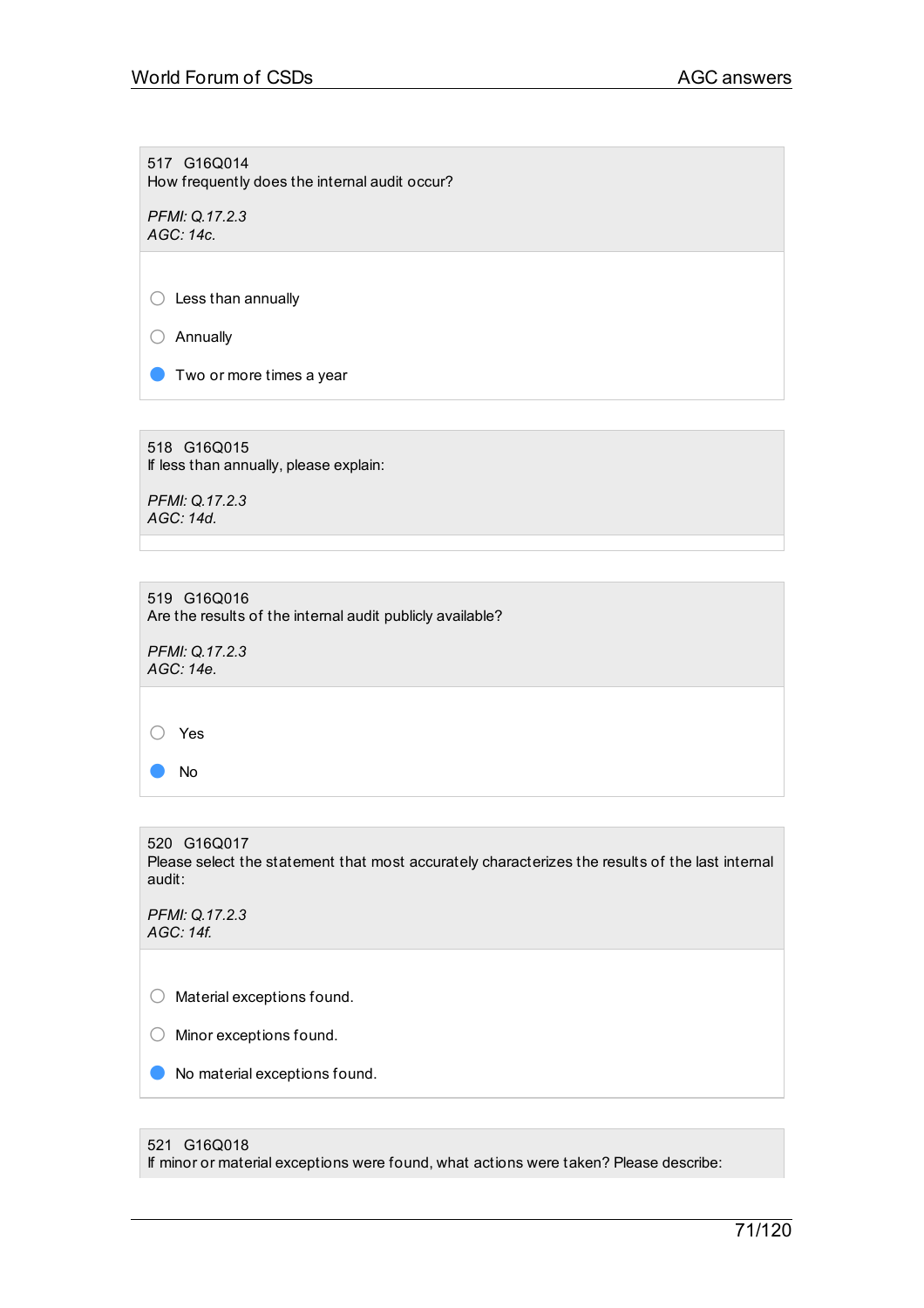*PFMI: Q.17.2.3 AGC: 14g.*

523 G16Q020

Is an operational audit performed by an Audit Firm, Regulatory Authority, or other external party?

*PFMI: Q.17.2.4 AGC: 16*

● Yes

○ No

524 G16Q021 If yes, please state the name(s) of the entity(ies) who perform the operational audit.

*PFMI: Q.17.2.4 AGC: 16a.*

CBL´s external auditor for operational audit is Deloitte, Luxembourg.

525 G16Q022 Please list the date of your last operational audit performed by an Audit Firm, Regulatory Authority, or other external party:

*PFMI: Q.17.2.4 AGC: 16b.*

30/09/2019

526 G16Q023 Please list the period that the audit covered:

*PFMI: Q.17.2.4 AGC: 16c.*

Start date: 01/10/2018 End date: 30/09/2019

527 G16Q024 How frequently does the operational audit occur?

*PFMI: Q.17.2.4 AGC: 16d.*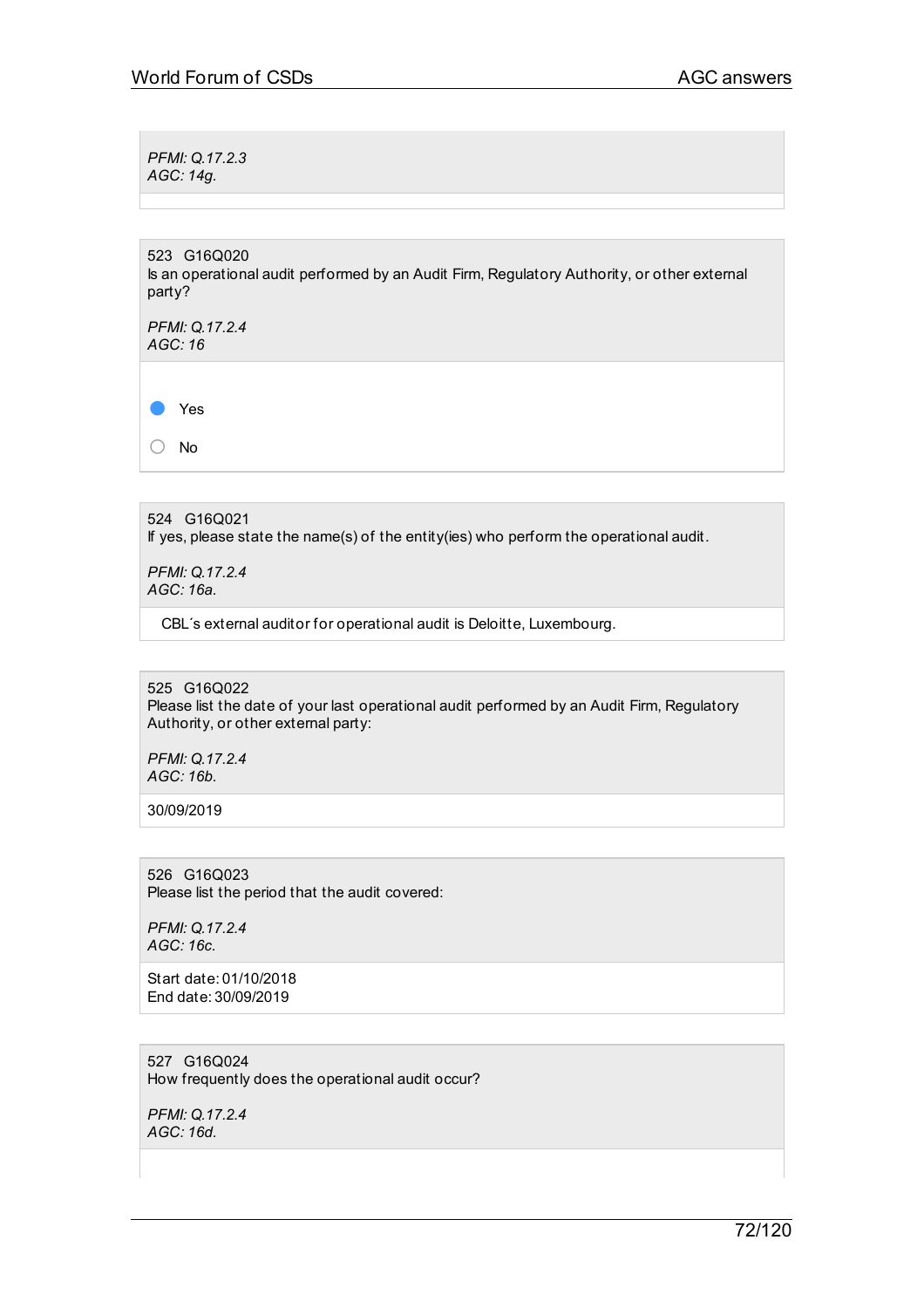$\bigcirc$  Less than annually

○ Annually

● Two or more times a year

528 G16Q025 If less than annually, please explain:

*PFMI: Q.17.2.4 AGC: 16e.*

529 G16Q026 Please select the statement that most accurately characterizes the results of the last operational audit:

*PFMI: Q.17.2.4 AGC: 16g.*

○ Material exceptions found.

- Minor exceptions found.
- No material exceptions found.

530 G16Q027

If minor or material exceptions were found, what actions were taken? Please describe:

*PFMI: Q.17.2.4 AGC: 16h.*

537 G16Q034 How is access to the physical building controlled?

*PFMI: Q.17.5.1 AGC: 74*

✓ By guards

✓ By electronic keys

✓ personal ID card

✓ By alarm system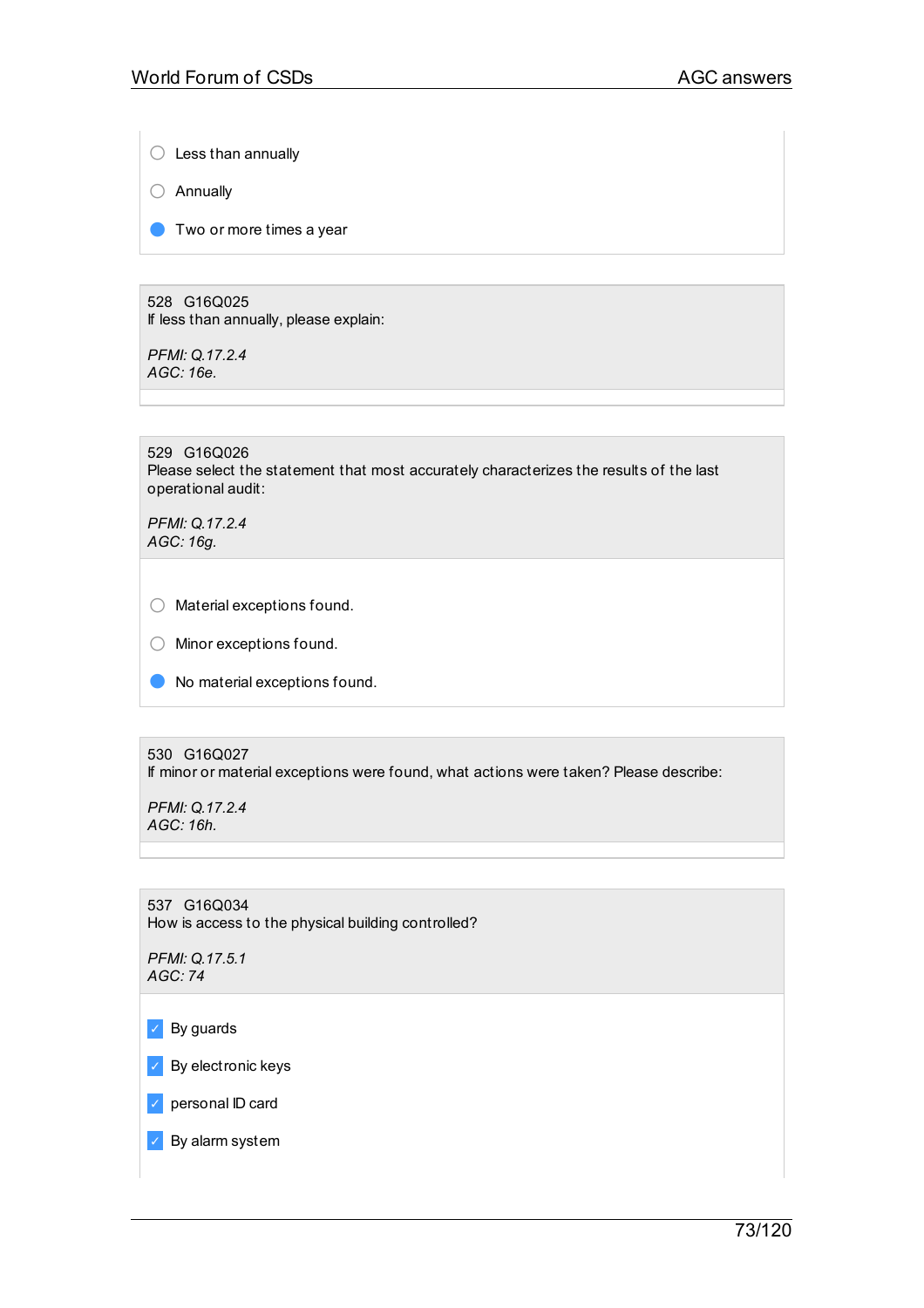✓ OTHER:System (SMS) is connected to the fire central and its fire detectors. Furthermore, the SMS is connected to an intrusion alert system.A surveillance of technical installations (temperature etc.) is also installed. 5 security guards are on duty during the day and 3 during the night.Visitors are required to sign in at reception providing valid proof of identity. The building is therefore restricted to authorised personnel and accompanied visitors.All staff are issued with picture ID cards that must be used to gain entrance.Approximately 100 cameras are installed in and outside the building.Access for technicians and visitors is only granted after written authorisation from the person, responsible for his/her area.Access to the Data Center is controlled with card readers and biometric reader.

538 G16Q035 Please explain:

*PFMI: Q.17.5.1 AGC: 74a.*

> System (SMS) is connected to the fire central and its fire detectors. Furthermore, the SMS is connected to an intrusion alert system.A surveillance of technical installations (temperature etc.) is also installed. 5 security guards are on duty during the day and 3 during the night. Visitors are required to sign in at reception providing valid proof of identity. The building is therefore restricted to authorised personnel and accompanied visitors.

> All staff are issued with picture ID cards that must be used to gain entrance.Approximately 100 cameras are installed in and outside the building.Access for technicians and visitors is only granted after written authorisation from the person, responsible for his/her area. Access to the Data Center is controlled with card readers and biometric reader.

541 G16Q038 Regarding data security:Are passwords used by participants to access their accounts?

*PFMI: Q.17.5.3 AGC: 71 71a.*

○ Not applicable

○ No

○ Yes

**• Other: Customers access their account using one of the connectivity media described** 

previously. These media have different security protocols.Xact Web Portal, CreationOnline and Xact File Transfer use cryptographic challenge-response authentication mechanisms. The cryptographic keys depend on the choice of the customer and are either smart card based protected by PIN or file-based and protected by password.Xact File Transfer via SWIFT and Xact via SWIFT follows the SWIFT security model.

542 G16Q039 Does each user have a unique user ID?

*PFMI: Q.17.5.3 AGC: 71c.*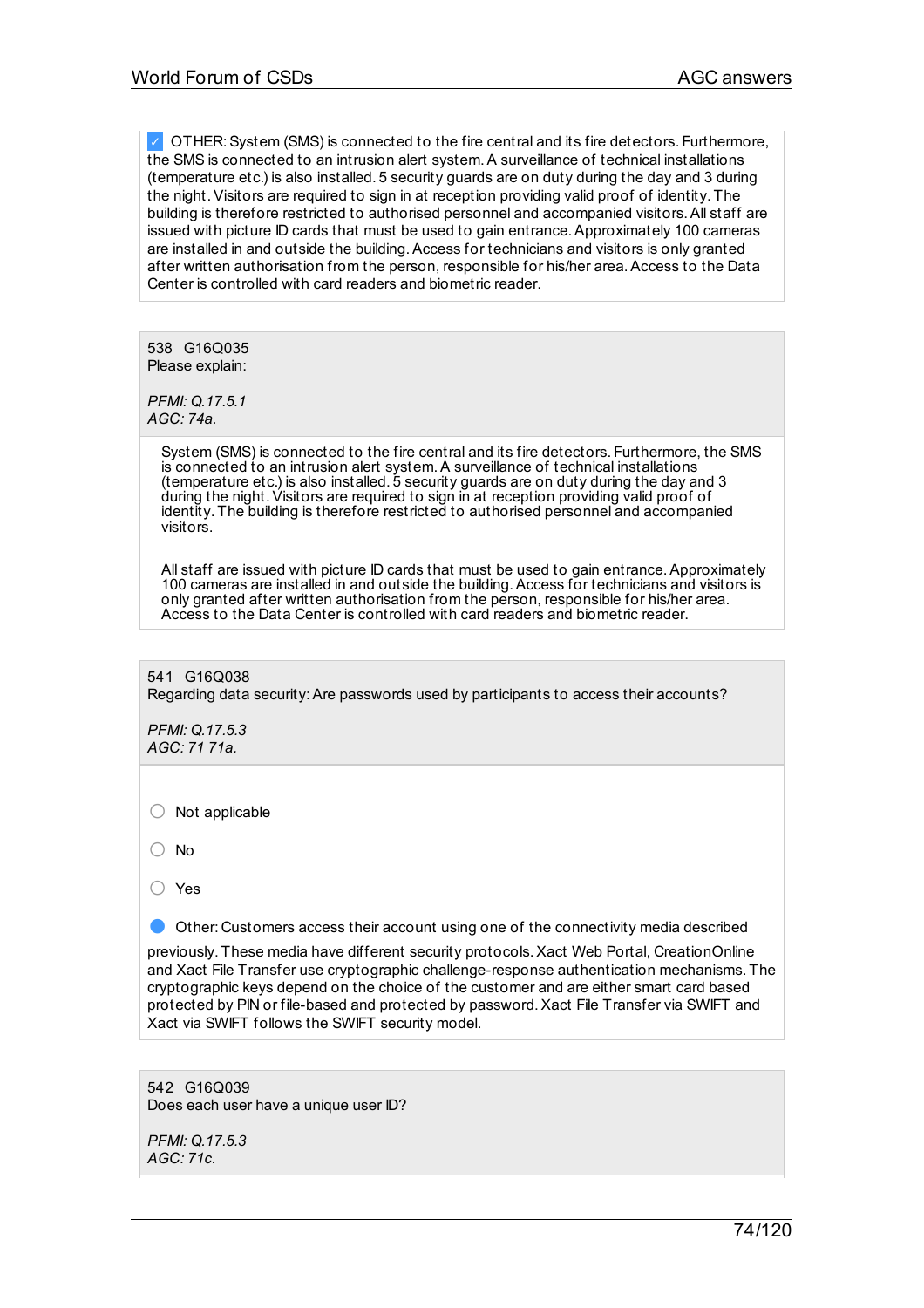| Not applicable                                                                                                                                                                                                                                                                                                                                                      |
|---------------------------------------------------------------------------------------------------------------------------------------------------------------------------------------------------------------------------------------------------------------------------------------------------------------------------------------------------------------------|
| <b>No</b>                                                                                                                                                                                                                                                                                                                                                           |
| Yes                                                                                                                                                                                                                                                                                                                                                                 |
|                                                                                                                                                                                                                                                                                                                                                                     |
| 543 G16Q040<br>Are passwords regularly changed?                                                                                                                                                                                                                                                                                                                     |
| PFMI: Q.17.5.3<br>AGC: 71e.                                                                                                                                                                                                                                                                                                                                         |
|                                                                                                                                                                                                                                                                                                                                                                     |
| Not applicable                                                                                                                                                                                                                                                                                                                                                      |
| <b>No</b>                                                                                                                                                                                                                                                                                                                                                           |
| Yes                                                                                                                                                                                                                                                                                                                                                                 |
| Other: For Xact Web Portal, CreationOnline and Xact File Transfer, a set of passwords<br>will be communicated to the customer upon set-up. Thereafter access rights and password<br>protocols will be defined and managed by the administrator at the customer institution.                                                                                         |
|                                                                                                                                                                                                                                                                                                                                                                     |
| 544 G16Q041<br>How often?                                                                                                                                                                                                                                                                                                                                           |
| PFMI: Q.17.5.3<br>AGC: 71f.                                                                                                                                                                                                                                                                                                                                         |
|                                                                                                                                                                                                                                                                                                                                                                     |
|                                                                                                                                                                                                                                                                                                                                                                     |
| 545 G16Q042<br>Is there a user lock-out after a pre-set number of unsuccessful User ID attempts?                                                                                                                                                                                                                                                                    |
| PFMI: Q.17.5.3<br>AGC: 71h.                                                                                                                                                                                                                                                                                                                                         |
|                                                                                                                                                                                                                                                                                                                                                                     |
| Not applicable                                                                                                                                                                                                                                                                                                                                                      |
| <b>No</b>                                                                                                                                                                                                                                                                                                                                                           |
| Yes                                                                                                                                                                                                                                                                                                                                                                 |
| Other: For the Xact Web Portal, user accounts are locked after 10 failed logon attempts.                                                                                                                                                                                                                                                                            |
| The account is suspended until a local administrator resets the user's password. For<br>CreationOnline after 3 failed logon attempts due to wrong password the session is<br>temporarily locked. After a couple of minutes the user can login again. In case the OU is<br>secured with an additional PIN after 3 failed logon attempts due to wrong PIN the user is |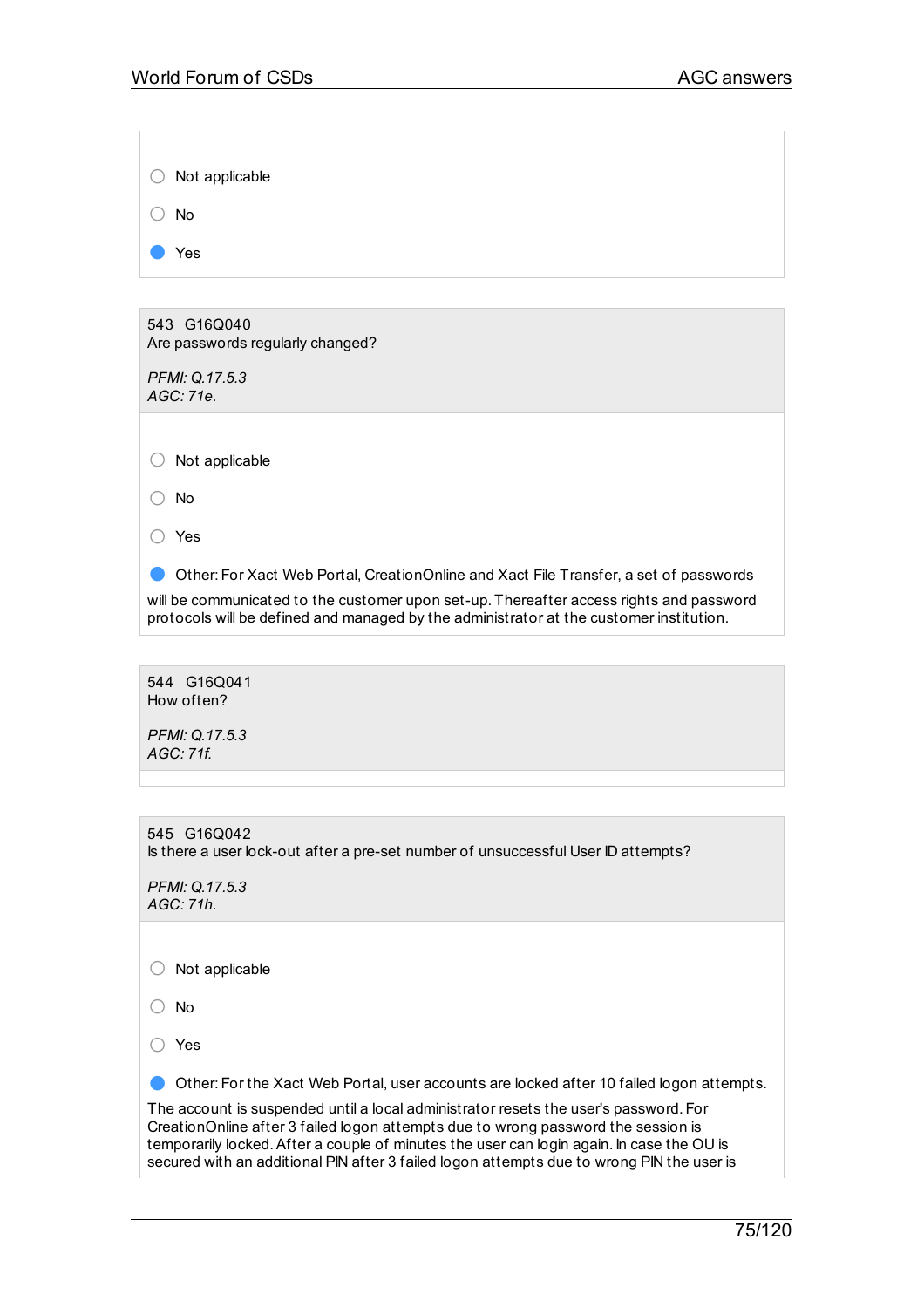suspended and the local administrator must recreate the users certificate and password. In case the OU is secured with smartcard, after 15 failed logon attempts due to wrong smartcard password the smartcard is locked and the local administrator must recreate the users certificate and password.

546 G16Q043 How many?

*PFMI: Q.17.5.3 AGC: 71i.*

550 G16Q047 How quickly can the main system be reactivated in the event of an outage?

*PFMI: Q.17.6.2 AGC: 82*

 $\bigcirc$  Longer than 24 hours

 $\bigcirc$  8 - 24 hours

 $\bigcirc$  4 - 8 hours

 $\bullet$  1 - 4 hours

553 G16Q050 Will the CSD publicly announce any system interruption?

*PFMI: Q.17.6.4 AGC: 84*

○ Not applicable

○ No

● Yes

554 G16Q051 To whom will the CSD disclose any system interruptions?

*PFMI: Q.17.6.4 AGC: 84a.*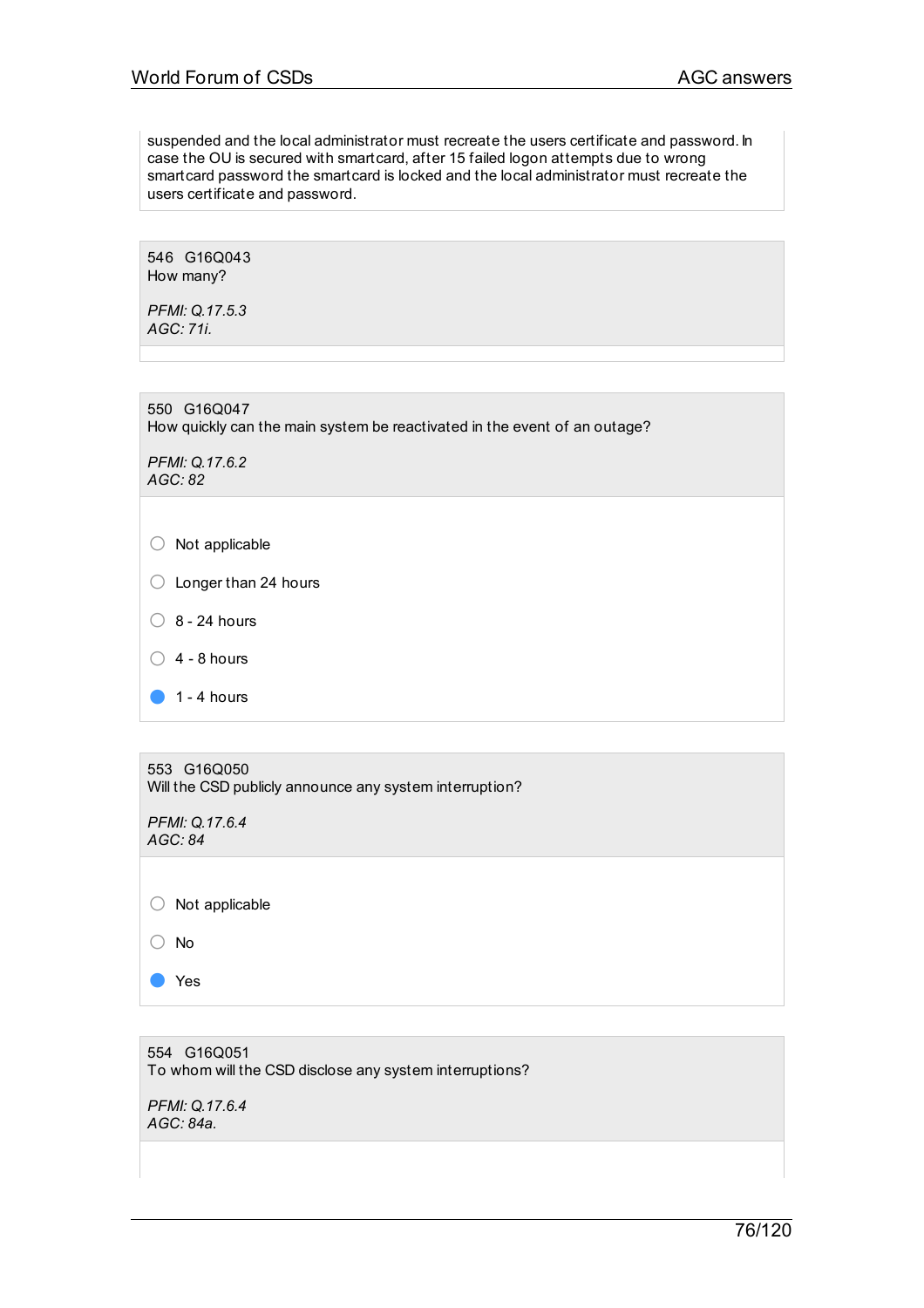✓ To the CSD regulators ✓ To all direct participants  $\Box$  To direct and indirect participants  $\triangledown$  To the public via the internet  $\Box$  In the press  $\Box$  OTHER:

555 G16Q052 If so, please list webpage address:

*PFMI: Q.17.6.4 AGC: 84b.*

www.clearstream.com

556 G16Q053 If so, please list all publications:

*PFMI: Q.17.6.4 AGC: 84c.*

557 G16Q054 Please explain:

*PFMI: Q.17.6.4 AGC: 84d.*

558 G16Q055 How will the CSD disclose any system interruptions?

*PFMI: Q.17.6.4 AGC: 84e.*

✓ By e-mail

✓ By telephone

 $\Box$  Public announcement

 $\Box$  Press release

◯ OTHER: Information on incidents/crises and a related action taken by CBL is made available to customers via the regular communication channels: direct contact via Client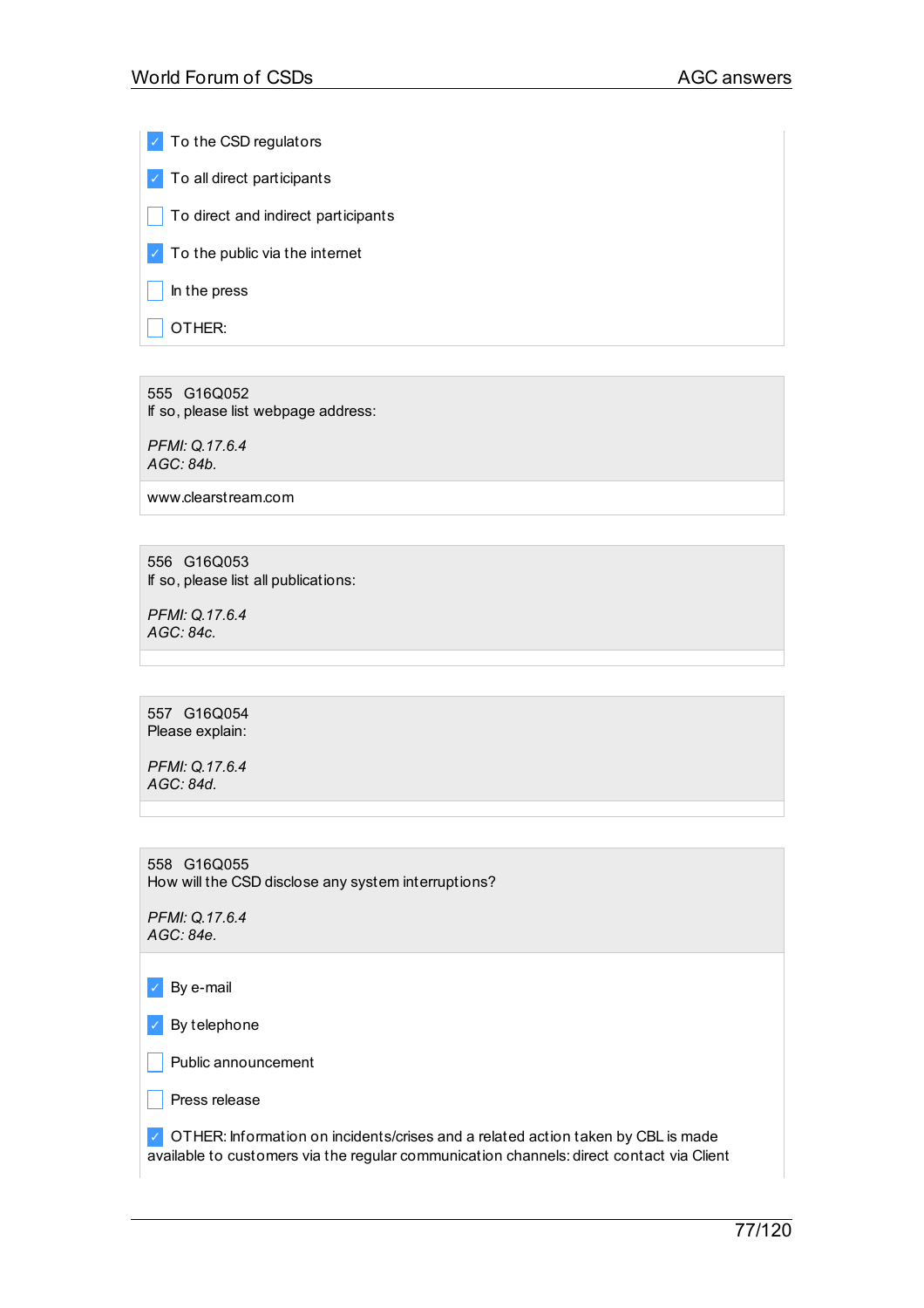Services and the relationship management teams, Xact Web Portal and CreationOnline alerts, website and e-mail.

559 G16Q056 Please explain:

*PFMI: Q.17.6.4 AGC: 84f.*

561 G16Q058 If a back-up system exists, how quickly can the back-up system be activated in the event of the main system failing?

*PFMI: Q.17.6.5 AGC: 83*

| $\bigcirc$ Not applicable |
|---------------------------|
|                           |

- Longer than 24 hours
- $\bigcirc$  8 24 hours
- $\bigcirc$  4 8 hours
- $\bigcirc$  1 4 hours

● Other: CBL maintains <sup>a</sup> simultaneous working back-up system. Therefore the back-up system is performing all the time.

# 565 G16Q062

BUSINESS RECOVERY PLAN. This section is intended to identify key aspects of the CSD's Business Recovery Plan (BRP), including testing requirements and past results, expected recovery time periods, and the independent review and validation (if any) of the BRP. Do you have a formal business recovery plan?

| AGC: 81 |  |
|---------|--|
|         |  |
| Yes     |  |
| No      |  |

566 G16Q063 Does your Business Recovery Plan include:

*PFMI: Q.17.6.8*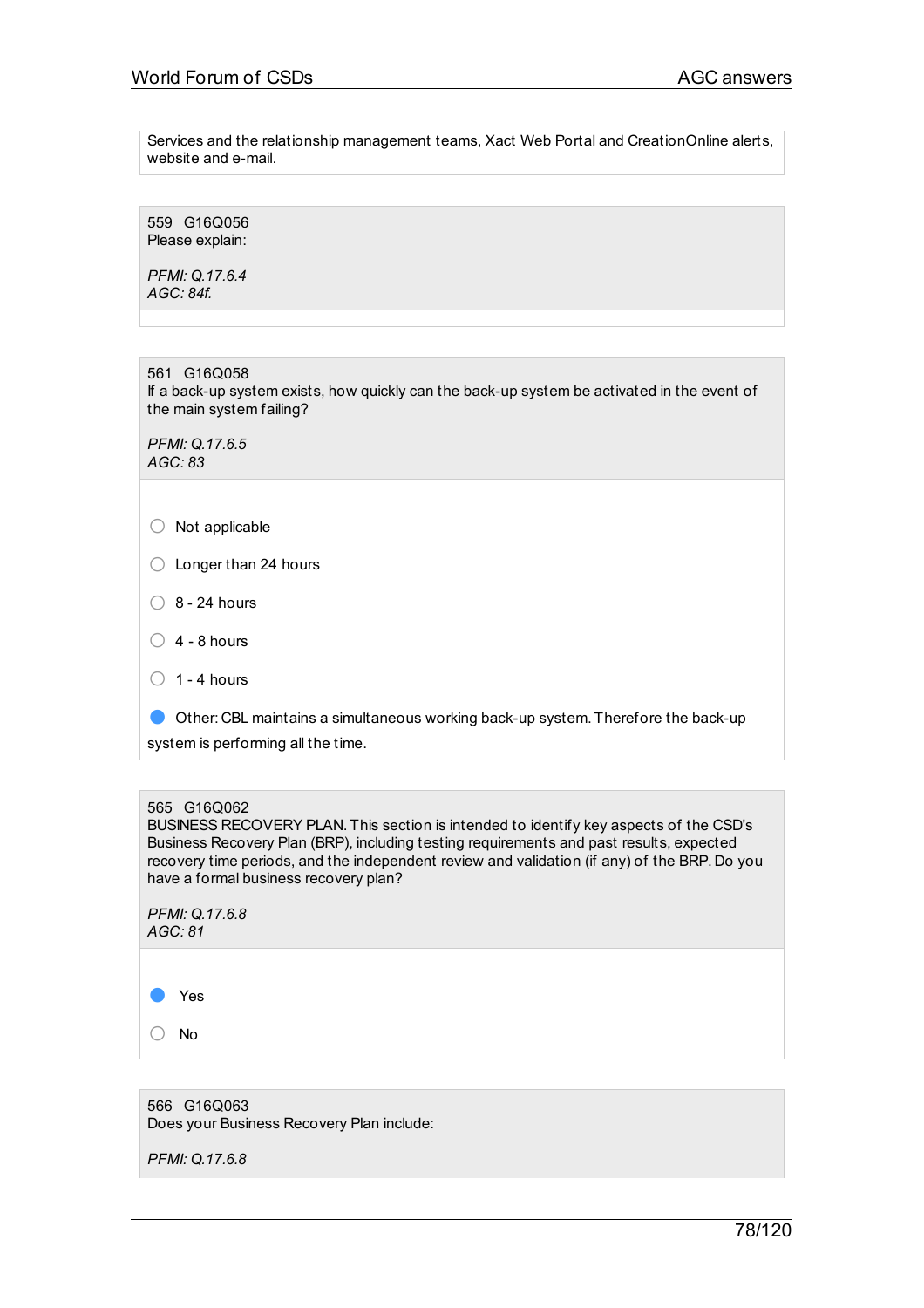# *AGC: 81a, 81h.*

- $\vee$  Back-up of all computer files
- ✓ Off-site data storage
- ✓ Back-up files stored and locked
- ✓ Off-site operations facility

✓ OTHER: CBL has a formal and comprehensive Business Continuity Management (BCM) process in place, as the unavailability of core processes and resources represents a substantial risk for CBL, and a potential systemic risk to the markets as a whole. The BCM process was modified to react on the increasing risk resulting form the recent pandemic. Thus BCM arrangements implemented at CBL address not only the unavailability of systems, workspace and suppliers, but also the loss of significant numbers of staff in order to ensure the continuity of the most critical operations even in cases of catastrophe scenarios. The organisational roles and responsibilities, and the guiding principles to ensure operational resilience, are documented in a formal BCM policy.Exclusively-dedicated work facilities provide backup office space for mission critical staff in the event an office location becomes unavailable. These backup facilities are fully-equipped (SWIFT, PCs, printers, fax, and telephones) and networked to both the primary and secondary data centres, and are operational at all times. The backup office facility is located approximately 10 km from the primary location. 250 desks are available.Staff members are informed to report to the backup facility according to a formalised crisis management process. Incident Managers are appointed as the unique points of contact in their respective business areas to ensure the proper escalation up to the Executive Board and cascading of the necessary information to the relevant staff. Mission critical units maintain a Unit Recovery Plan (URP) to document their business recovery requirements and action plan to ensure the continuation of the mission critical activities.Each mission critical unit has appointed a coordinator for the maintenance of its URP. URPs are reviewed at least on a 6-monhtly basis (or ad hoc if required) and quality checks are performed by Group Risk Management according to established maintenance guidelines.Staff phone numbers are reviewed at a minimum as part of the 6-monthly review of the Unit Recovery Plans or ad hoc as required.Access to the backup building is restricted to authorised staff only via an electronic access control systems and on- site manned guarding.

#### 567 G16Q064

Please identify both the frequency and the last date of testing for the following third party: CSD participants/members

*PFMI: Q.17.6.8 AGC: 81b.*

The most recent tests were conducted on the following dates:

- •Workspace unavailability (relocation exercise of staff in combination with all mission critical activities performed out of secondary location for several business days; unannounced): October 2019
- Staff unavailability (mission critical activities performed by dispersed operations staff and via business transfer to remote units for several business days; unannounced): December 2019
- Systems unavailability (simulating the loss of one data centre including production processing on remaining site): October 2020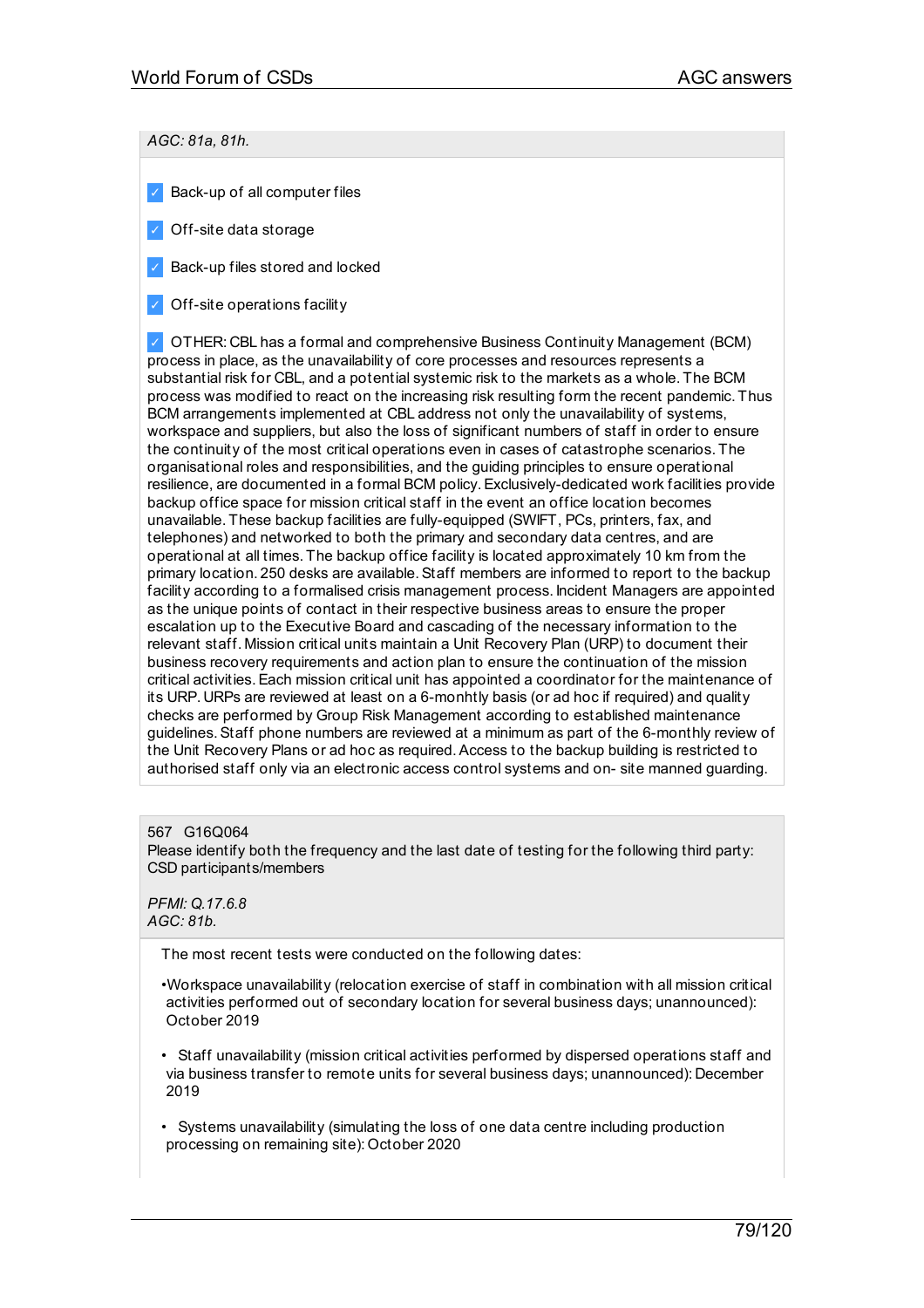568 G16Q065 Please identify both the frequency and the last date of testing for the following third party: Stock exchange

*PFMI: Q.17.6.8 AGC: 81c.*

n/a

569 G16Q066 Please identify both the frequency and the last date of testing for the following third party: Central bank

*PFMI: Q.17.6.8 AGC: 81d.*

n/a

570 G16Q067 Please identify both the frequency and the last date of testing for the following third party: Local brokers

*PFMI: Q.17.6.8 AGC: 81e.*

n/a

571 G16Q068 Please identify both the frequency and the last date of testing for the following third party: Any other third party

*PFMI: Q.17.6.8 AGC: 81f.*

Customers are regularly invited to participate in CBL's BCM and disaster recovery tests to validate their own BCM arrangements. The most recent test was conducted in November 2019.

572 G16Q069 In the past three years, has it been necessary to activate the recovery plan in a live situation?

*PFMI: Q.17.6.8 AGC: 85*

○ Not applicable

○ No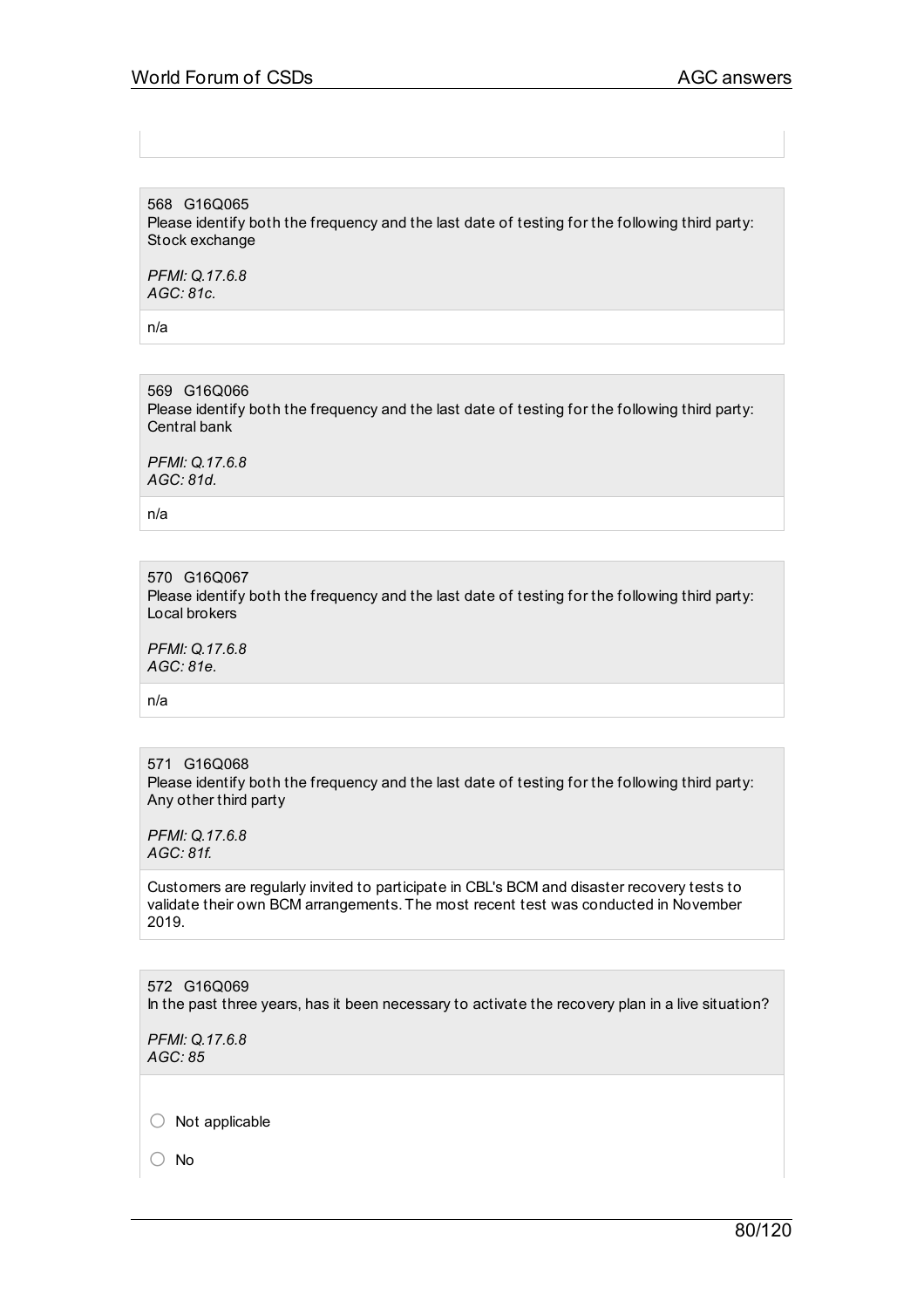○ Yes

**• Other: We invoked our COVID-19 business continuity plan in stages since the beginning** 

of March 2020. We have moved to remote working to the maximum extent in Europe and in the United States. The transition has been achieved in an orderly fashion and over 95% of our employees were initially working remotely in those sites, (Luxembourg, Frankfurt, Prague, Cork, London, Zug, New York). In the Asia Pacific Region, 50% of our staff were working remotely.A stepwise and voluntary based return to the office locations is currently ongoing. Staff working from home do so on company owned devices via company a secured VPN connection and have received specific direction on the treatment of confidential data. We reviewed all services and processes in designing our COVID-19 business continuity plan with a focus on those functions that must be performed in a particular location. In most cases, we were able to redesign, test and implement modifications to the processes to enable fully remote operation. In other cases, specific contingency plans have been deployed, aimed principally at ensuring multi-location redundancy and aggressive protection of the staff and service providers concerned. We monitor our network of custodians, agent banks, cash correspondents, depositories and other critical service providers daily.Although most are operating in various stages of contingency, our network is currently functioning normally.

573 G16Q070 If yes, how much time was needed to implement the recovery plan?

*PFMI: Q.17.6.8 AGC: 85a.*

 $\bigcirc$  Longer than 4 hours

 $\bigcirc$  2 - 4 hours

- $\bigcirc$  1 2 hours
- $\bigcirc$  Less than 1 hour

574 G16Q071

How much time was needed to recover and restore business to normal operations?

*PFMI: Q.17.6.8 AGC: 85b.*

○ Longer than 24 hours

 $\bigcirc$  8 - 24 hours

 $\bigcirc$  4 - 8 hours

 $\bigcap$  1 - 4 hours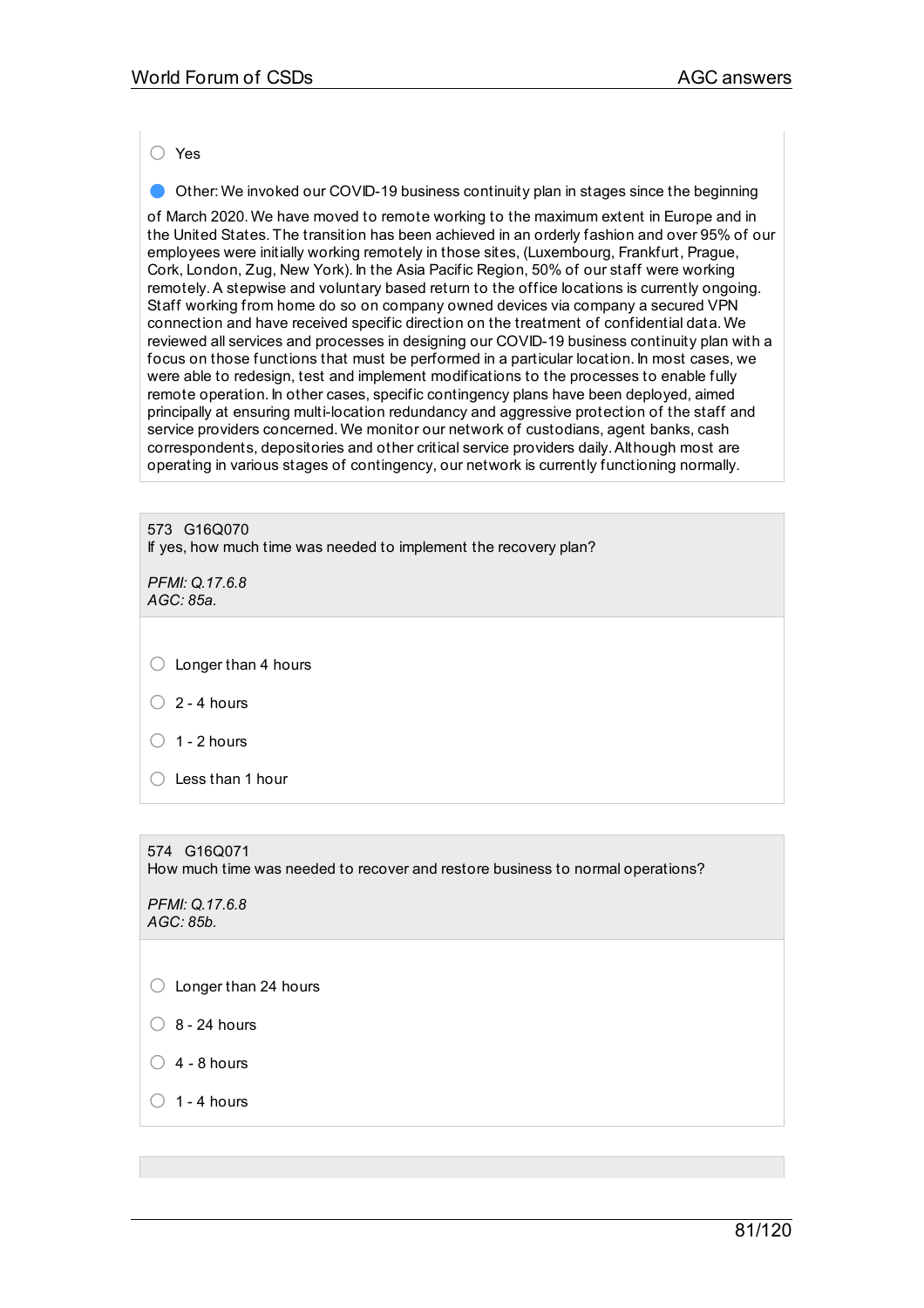575 G16Q072 What was the impact to the market?

*PFMI: Q.17.6.8 AGC: 85c, 85d.*

| All securities settlements took place as scheduled on the same day with good value                          |
|-------------------------------------------------------------------------------------------------------------|
| All cash settlements took place as scheduled on the same day with good value                                |
| All securities settlements took place one business day late with good value                                 |
| All cash settlements took place one business day late with good value                                       |
| All securities settlements took place one business day late with value one day late                         |
| All cash settlements took place one business day late with value one day late                               |
| All securities settlements took place more than one business day late                                       |
| All cash settlements took place more than one business day late                                             |
| As a result of the system failure, all fines and penalties for late settlements were waived                 |
| Even though there was a system failure, all fines and penalties for late settlements were<br>still assessed |
| OTHER:                                                                                                      |

576 G16Q073 If no or other, please explain

*PFMI: Q.17.7.4 AGC: 40a.*

#### 578 G16Q075

Are procedures and controls (firewalls) in place to avoid systemic collapse or contamination if one of the linked entities should experience business interruptions for whatever reason?

*PFMI: Q.17.7.1 AGC: 39*

✓ Yes

 $\Box$  No

 $\sqrt{\phantom{a}}$  Not applicable

579 G16Q076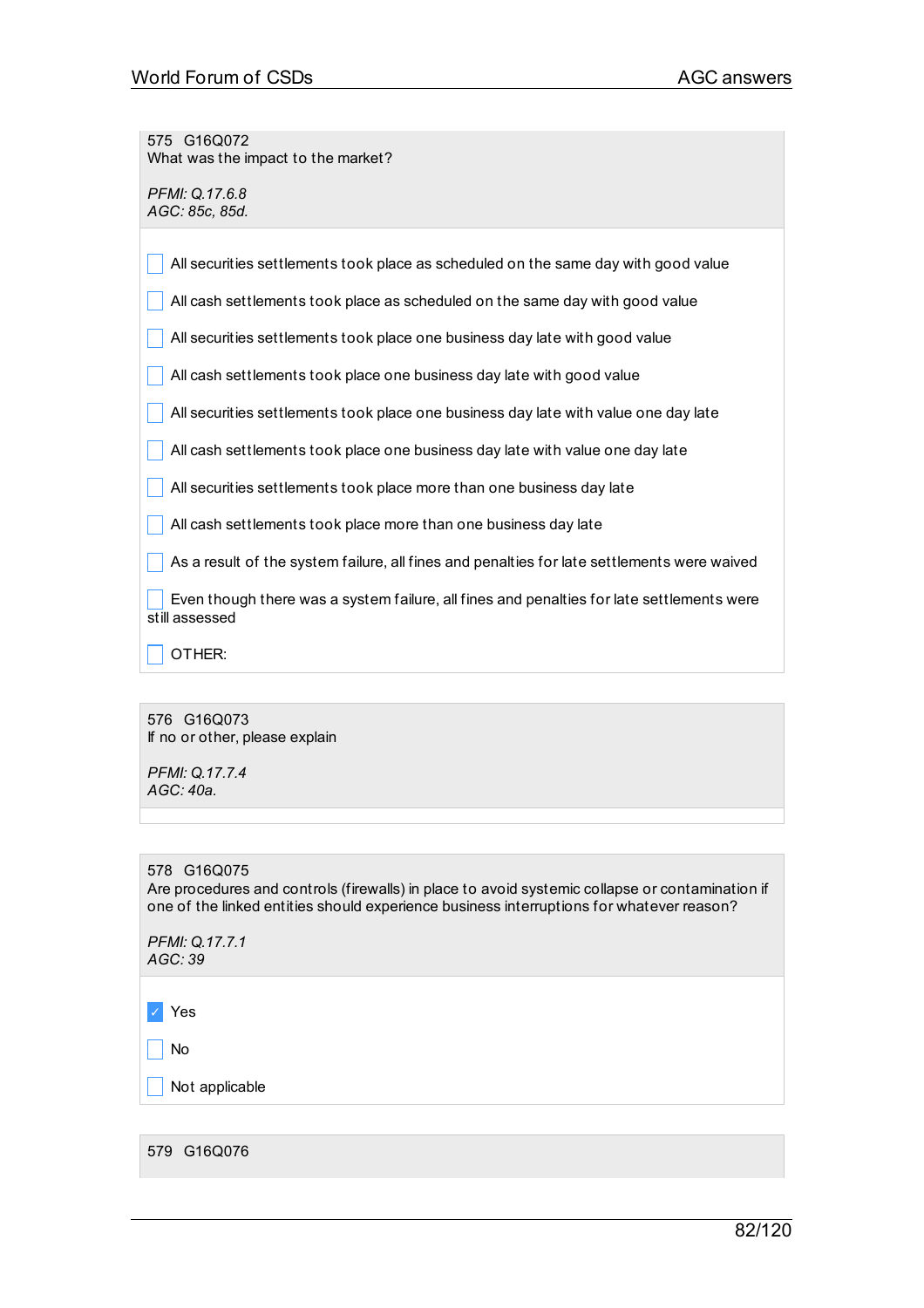Please explain

*PFMI: Q.17.7.1 AGC: 39a*

Data and applications within CBL are protected by coherent security architecture. This architecture has been designed to meet the specific needs of CBL and combines a number of components in order to ensure true end-to-end security and defense in depth. The major components of this architecture are as follows:

• Perimeter defence components (Multilayered Firewalls and Network Intrusion Detection Systems (NIDS));

- Cryptographic protocols on exposed network segments;
- Cryptographically enabled applications;

• A Public Key Infrastructure (PKI) system, using hardware key storage, to support cryptographic services;

- A multitiered framework for handling viruses and malicious code;
- Secure mail and SPAM filtering software;
- Access control software;
- Host-based and network-based scanning software for detecting vulnerability;
- Privilege management software for controlling and monitoring the use of powerful accounts;
- Standard secure configurations for all major native operating systems;
- Extensive use of Oracle security mechanisms, such as password protected roles, to prevent access to data from unauthorised individuals or applications;
- Centralised logging and event management: collection/normalisation of event data, and correlation of impact of incidents based on criticality to business operations;
- Strong authentication: Two factor authentication, biometrics, network access control (NAC);
- Managed file transfer;
- Protection of Web Interfacing Systems against Cyber Threats (e.g. DDoS, Web defacement);
- Real-time database security and monitoring.

For its online access applications, CBL provides a security subsystem that has been designed with true end-to-end security in mind and based on sound architectural principles. This subsystem is deployed as a series of components designed to work together to deliver a number of security services, such as:

- Authentication
- Protection of confidentiality
- Protection of integrity (both session and data integrity)
- Non-repudiation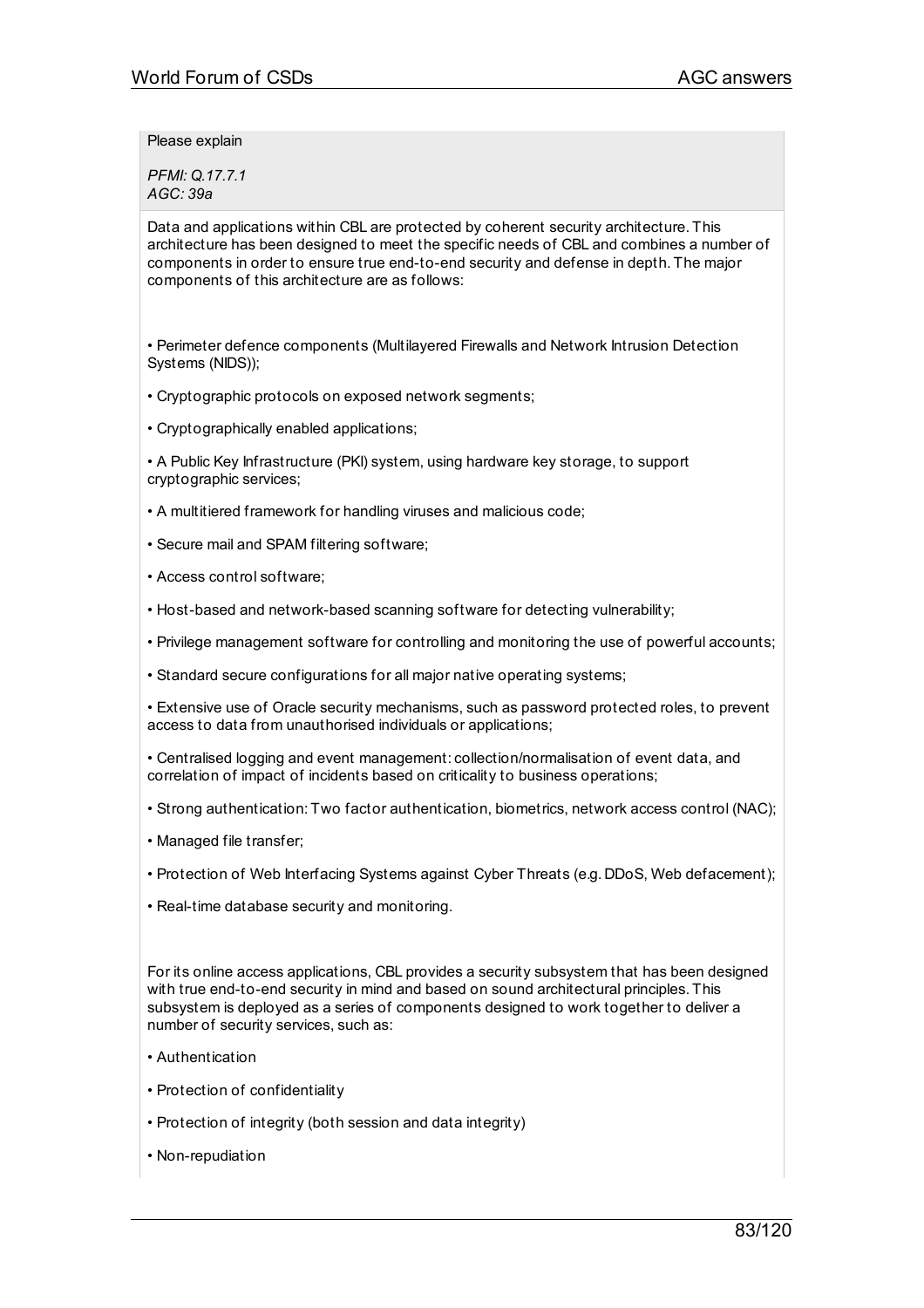• Logging and audit trail.

CBL's ISAE 3402 report is audited annually by Deloitte. This report includes, among others, control objectives and descriptions of controls covering physical access, logical access, the integrity and security of data transmissions between CBL and its customers and the protection of data centre assets. In addition KPMG perform an annual audit and issue a Long Form Report for the CSSF, the Luxembourg supervisory body for financial institutions. The CBL Long Form Report includes a section on IT, which includes Information Security.

| 583 G16Q080<br>Has a business interruption recovery plan been developed in the event the linkages should<br>become inoperable for any reason? |
|-----------------------------------------------------------------------------------------------------------------------------------------------|
| PFMI: Q.17.7.4<br>AGC:40                                                                                                                      |
|                                                                                                                                               |
| Yes                                                                                                                                           |
| <b>No</b>                                                                                                                                     |
| Not applicable                                                                                                                                |
| Other                                                                                                                                         |

#### **Access and participation requirements (PFMI Principle 18)**

| 587 G17Q003<br>Are prospective participants subject to an initial review and approval process regarding<br>compliance with eligibility requirements? |
|------------------------------------------------------------------------------------------------------------------------------------------------------|
| PFMI: Q.18.1.1<br>AGC:19                                                                                                                             |
|                                                                                                                                                      |
| Not applicable                                                                                                                                       |
| No.                                                                                                                                                  |
| Yes                                                                                                                                                  |
|                                                                                                                                                      |

591 G17Q007 What governs the relationship between the CSD and the participants? *PFMI: Q.18.2.2 AGC: 20*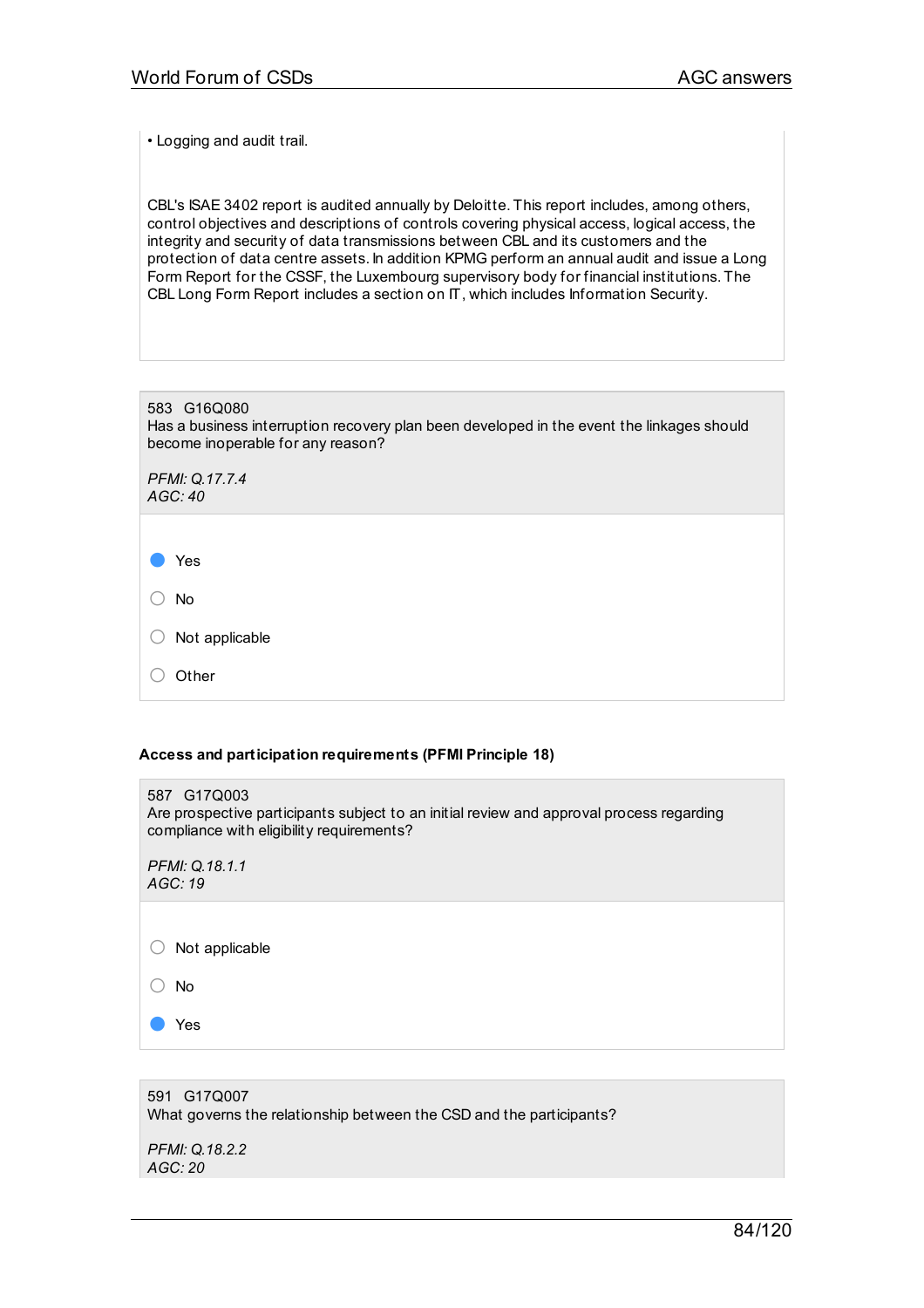$\vee$  Relevant law and regulation

✓ Standard participation contract

✓ Established terms and conditions of participation

✓ By-laws of the CSD

✓ Rules of the CSD

 $\Box$  Not applicable

 $\vert$  OTHER:

592 G17Q008 Please explain: *PFMI: Q.18.2.2 AGC: 20a*

## 594 G17Q010

PARTICIPANTS AND PARTICIPATION. The purpose of this section is to understand issues relating to participation in the CSD, including eligibility requirements, conditions of participation, and supervision of participants. What types of entities are eligible to become participants and how many of each type are there currently?

*PFMI: Q.18.2.3 AGC: 17, 17q*

✓ Banks

✓ Brokers

 $\Box$  Individuals

✓ Foreign Institutions

 $\Box$  Not applicable

 $\vee$  OTHER: Selected corporates including, insurance companies, pension funds, multilateral and supranational institutions and government bodies have been admitted on a case by case basis, often to participate in CBL's Global Securities Financing services - notably Triparty Repo.

595 G17Q011 How many Bank participants are there currently? (then please answer 17b)

*PFMI: Q.18.2.3 AGC: 17a.*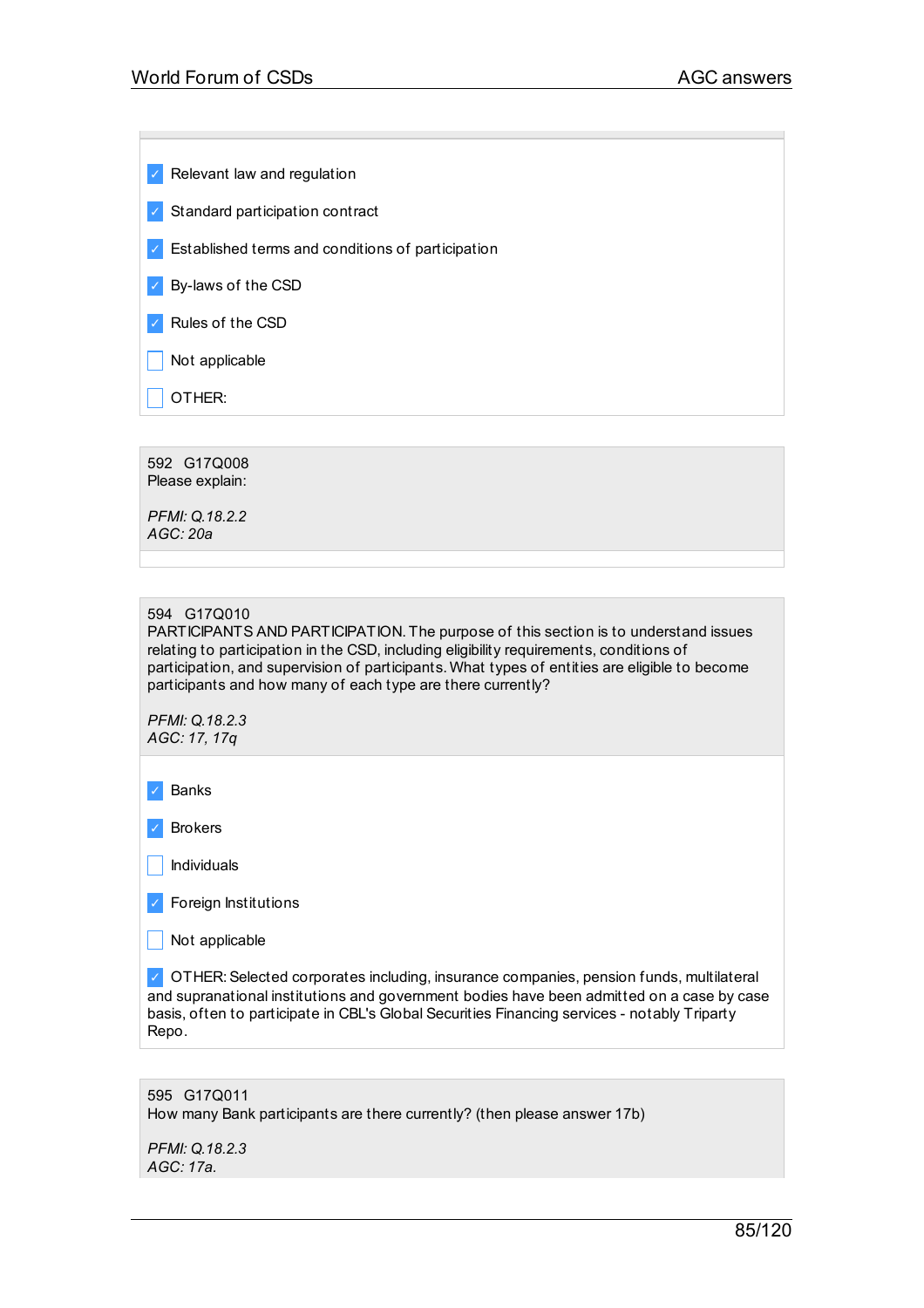CBL maintains relationships with around 2,500 financial institutions in over 110 countries around the world. CBL's core franchise is composed of banks including local, regional and global custodians, central banks and universal banks.

596 G17Q012 Please select the features included in the eligibility requirements for Banks.

*PFMI: Q.18.2.3 AGC: 17b, 17d*

✓ Financial Thresholds

✓ Regulatory Oversight

| Market Experience

✓ OTHER: For potential new customers, Clearstream Banking performs KYC and due diligence checks. This involves meeting the prospective customer face to face, defining the purpose and expected profile of the relationship, understanding the ownership and management structure and also understanding the ultimate controlling entity/entities of the customer. Documentary evidence is required as indicated on our website. Taking on a new customer involves the following functions in the decision-making process:- Relationship Management.- Compliance.- Credit.- Account administration. Ultimate approval of a customer resides with the Executive Board. Customers are subject to continuous monitoring by both the Compliance and Relationship Management functions, as well as regular KYC reviews.

597 G17Q013 Please explain:

*PFMI: Q.18.2.3 AGC: 17d.*

> For potential new customers, Clearstream Banking performs KYC and due diligence checks. This involves meeting the prospective customer face to face, defining the purpose and expected profile of the relationship, understanding the ownership and management structure and also understanding the ultimate controlling entity/entities of the customer.

Documentary evidence is required as indicated on our website.

Taking on a new customer involves the following functions in the decision-making process: - Relationship Management.

- Compliance.
- Credit.
- Account administration.

Ultimate approval of a customer resides with the Executive Board.

Customers are subject to continuous monitoring by both the Compliance and Relationship Management functions, as well as regular KYC reviews.

598 G17Q014 How many Broker participants are there currently? (then please answer 17f)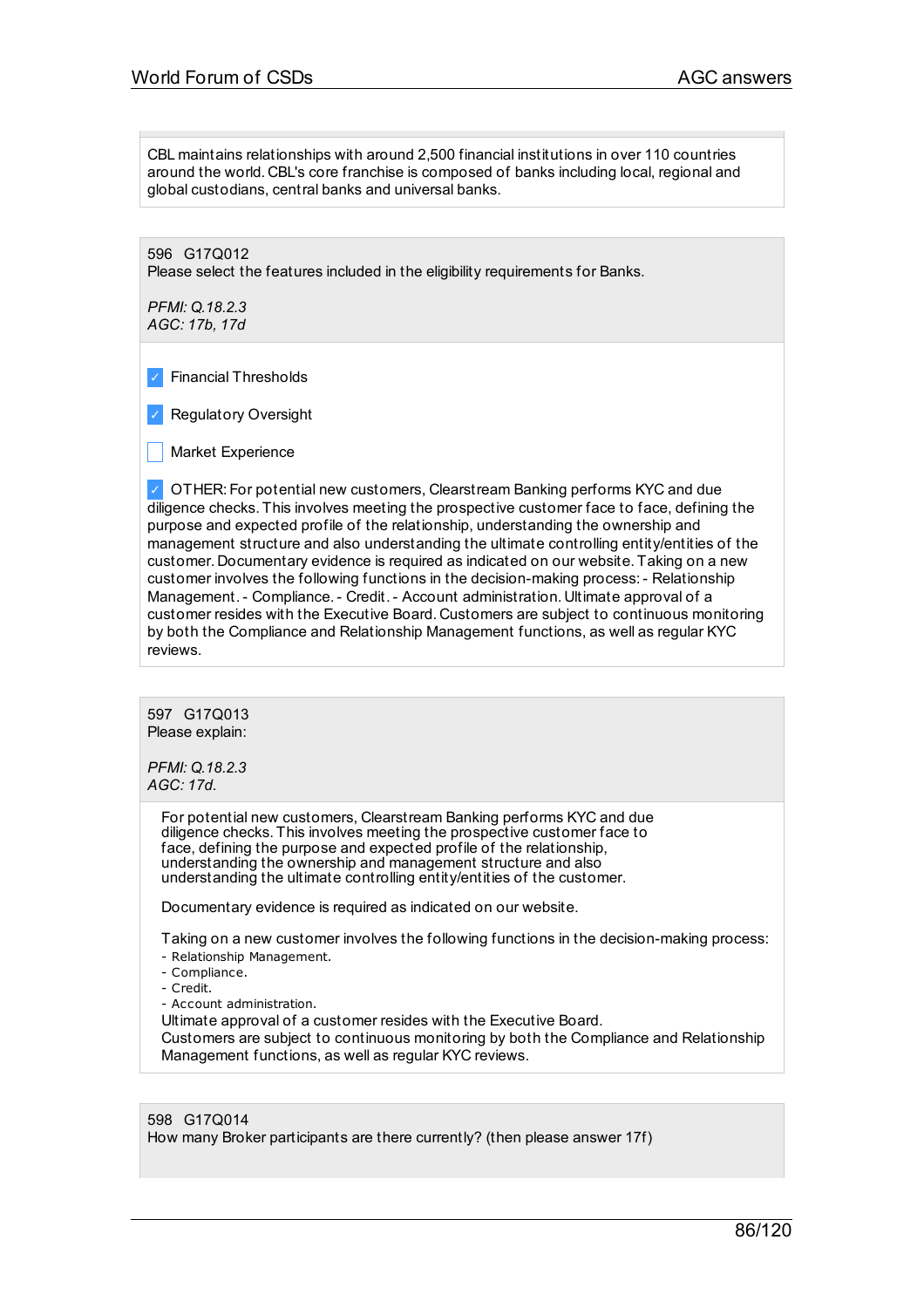*PFMI: Q.18.2.3 AGC: 17e.*

Please refer to our answer to question 17a.

599 G17Q015 Please select the features included in the eligibility requirements for Brokers.

*PFMI: Q.18.2.3 AGC: 17f, 17h*

✓ Financial Thresholds

✓ Regulatory Oversight

**Narket Experience** 

✓ OTHER:Please refer to our answer to question 17d.

600 G17Q016 How many Individual participants are there currently? (then please answer 17j)

*PFMI: Q.18.2.3 AGC: 17i.*

```
601 G17Q017
Please select the features included in the eligibility requirements for Individual participants.
```
*PFMI: Q.18.2.3 AGC: 17j.*

 $\Box$  Financial Thresholds

| Regulatory Oversight

| Market Experience

\_ OTHER:

602 G17Q018 How many Foreign Institution participants are there currently?

*PFMI: Q.18.2.3 AGC: 17m.*

CBL regards all of its customers as foreign customers. Please refer to our answer to question 17a.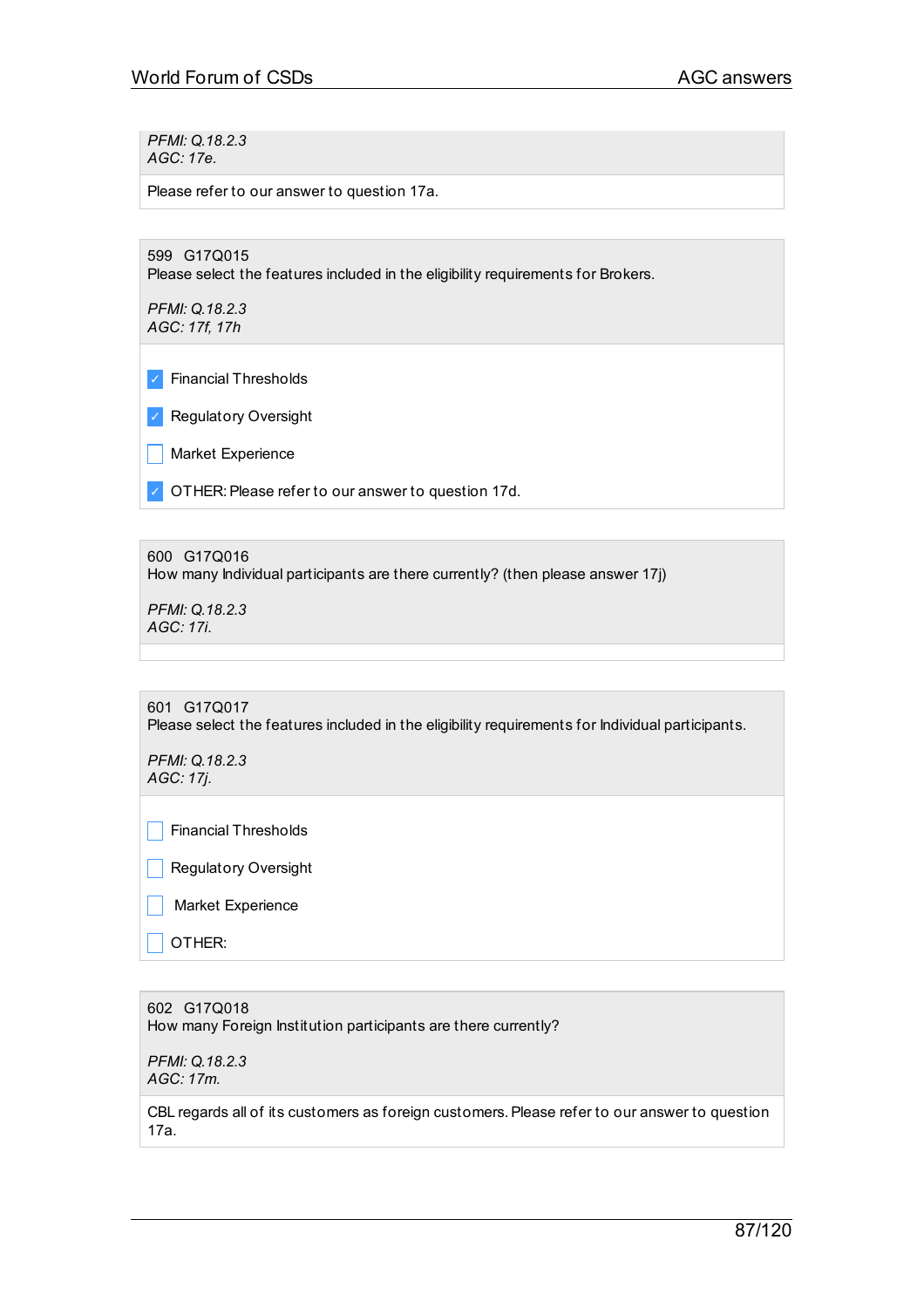603 G17Q019

Please select the features included in the eligibility requirements for Foreign Institution participants.

*PFMI: Q.18.2.3 AGC: 17n, 17p.*

✓ Financial Thresholds

✓ Regulatory Oversight

**Narket Experience** 

✓ OTHER:Please refer to our answer to question 17d.

604 G17Q020

If you have selected "Other entities" above, please explain:

*PFMI: Q.18.2.3 AGC: 17q.*

> Selected corporates including, insurance companies, pension funds, multilateral and supranational institutions and government bodies have been admitted on a case by case basis, often to participate in CBL's Global Securities Financing services - notably Triparty Repo.

605 G17Q021 Indicate how many "Other entities" are currently participants?

*PFMI: Q.18.2.3 AGC: 17r.*

Please refer to our answer to question 17a.

606 G17Q022

Please select the features included in the eligibility requirements for the participants referred to above as "Other entities".

*PFMI: Q.18.2.3 AGC: 17s, 17u*

✓ Financial Thresholds

✓ Regulatory Oversight

**Narket Experience** 

✓ OTHER:Please refer to our answer to question 17d.

609 G17Q025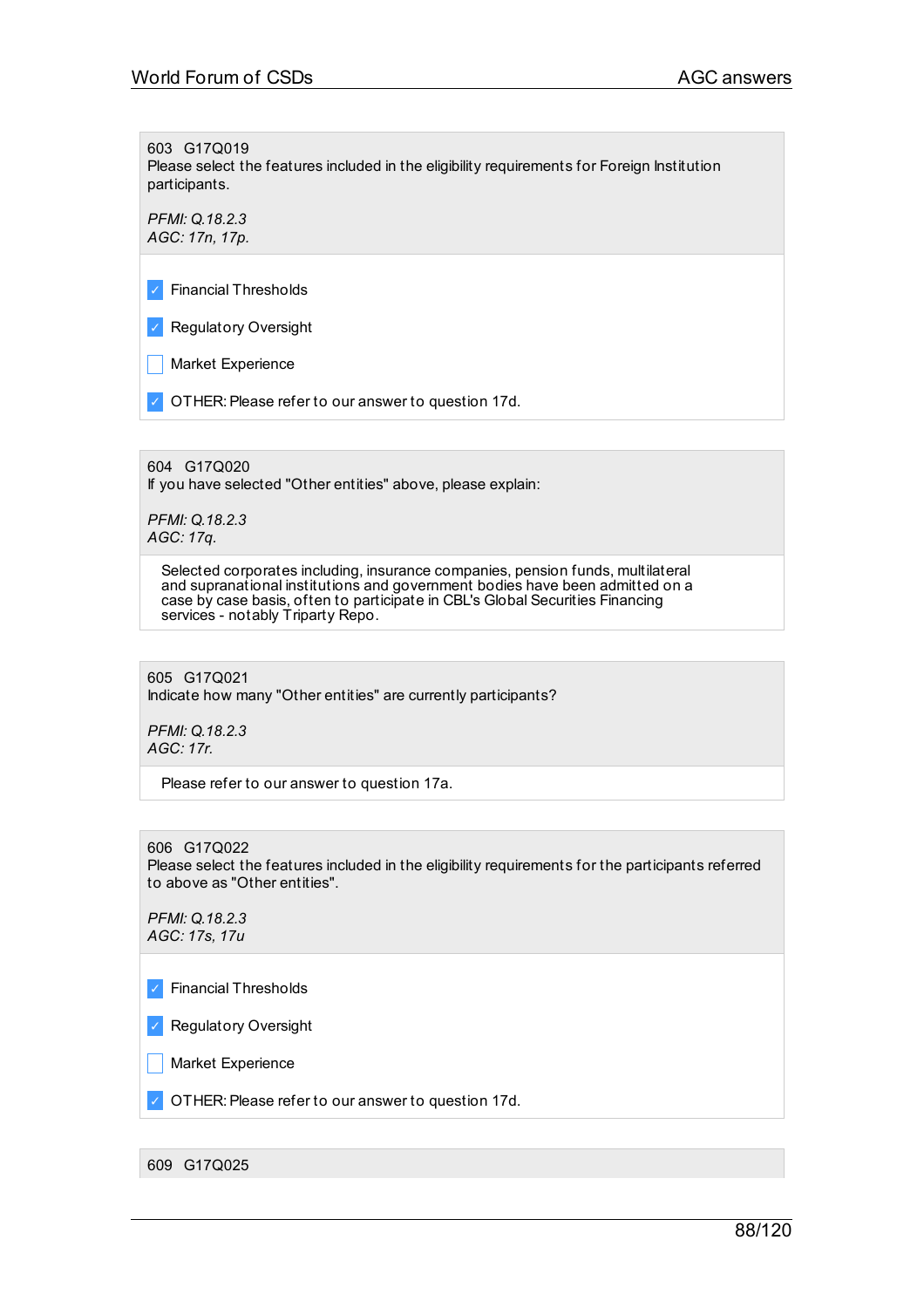Where can a description of the specific eligibility requirements for Bank participants be found?

*PFMI: Q.18.2.5 AGC: 17c.*

Please refer to the "Becoming a Clearstream customer" page of our website https://www.clearstream.com/clearstream-en/about-clearstream/becoming-a-clearstreamcustomer/becoming-a-clearstream-customer-1277376

610 G17Q026 Where can a description of the specific eligibility requirements for Broker participants be found?

*PFMI: Q.18.2.5 AGC: 17g.*

Please refer to our answer to question 17c.

611 G17Q027 Where can a description of the specific eligibility requirements for Individual participants be found?

*PFMI: Q.18.2.5 AGC: 17k.*

612 G17Q028 Where can a description of the specific eligibility requirements for Foreign Institution participants be found?

*PFMI: Q.18.2.5 AGC: 17o.*

Please refer to our answer to question 17c.

613 G17Q029 Where can a description of the specific eligibility requirements for participants described above as "Other entities" be found?

*PFMI: Q.18.2.5 AGC: 17t.*

Please refer to our answer to question 17c.

614 G17Q030 How does the CSD notify participants of material changes to the conditions of participation?

*PFMI: Q.18.2.5 AGC: 22*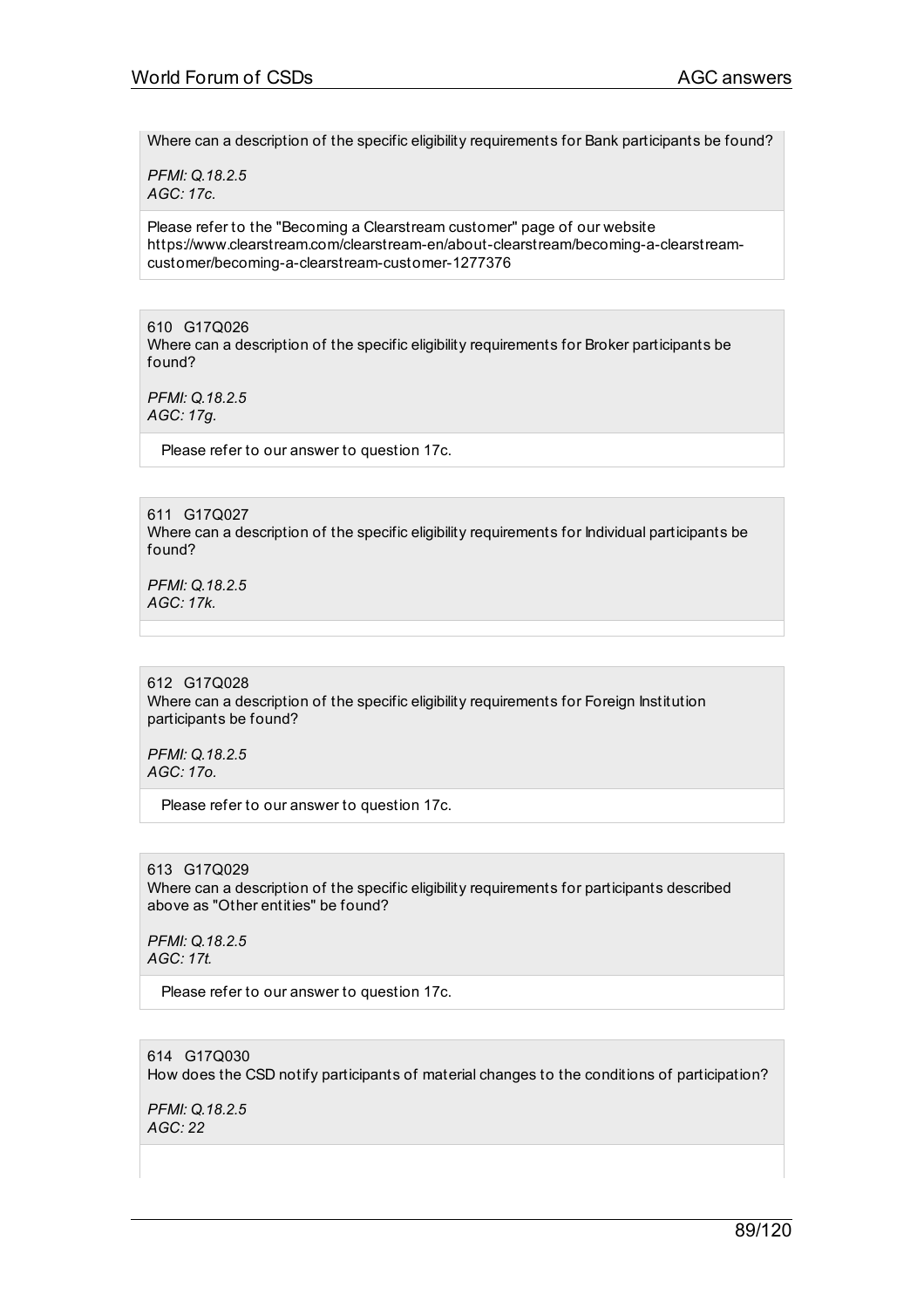✓ By e-mail

 $\Box$  By telephone

 $\vee$  By public announcement

 $\Box$  By press release

 $\Box$  Not applicable

◯ OTHER: Changes to the General Terms and Conditions as well as the governing documents are notified to customers via registered mail. Changes to the operational procedures are announced by e-mail (upon subscription).All changes to operational procedures are published on CBL´s website - www.clearstream.com.

615 G17Q031 Please explain:

*PFMI: Q.18.2.5 AGC: 22a.*

> Changes to the General Terms and Conditions as well as the governing documents are notified to customers via registered mail. Changes to the operational procedures are announced by e-mail (upon subscription).All changes to operational procedures are published on CBL´s website [www.clearstream.com.](http://www.clearstream.com/)

617 G17Q033 Who enforces compliance with the CSD's conditions of participation?

*PFMI: Q.18.3.1 AGC: 23*

✓ The CSD

The exchange

The CSD's regulator

 $\sqrt{\phantom{a}}$  Not applicable

\_ OTHER:

618 G17Q034 Please explain:

*PFMI: Q.18.3.1 AGC: 23a*

619 G17Q035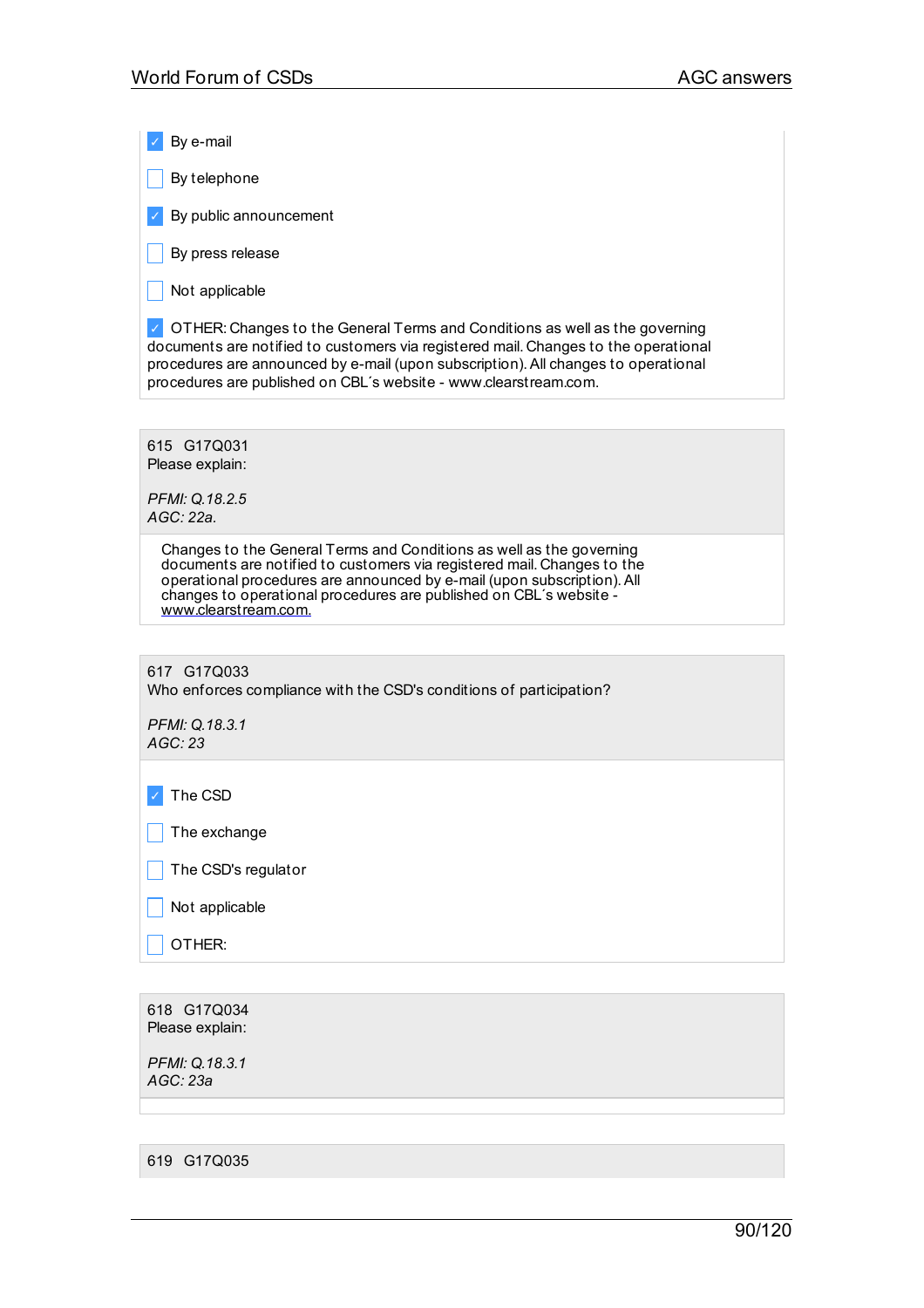Does the CSD have forms of oversight management for assessing and monitoring of the following?

*PFMI: Q.18.3.1 AGC: 79*

- $\vee$  Participant eligibility requirements
- ✓ Participant volumes
- ✓ Participant financial strength
- Other loss or default protections the CSD maintains
- ✓ Collateral requirements for participants
- $\triangledown$  Debit caps for participants
- $\vee$  Settlement controls that minimize or eliminate the risk of default by a participant
- Blocking of securities movement before receipt of payment
- Blocking payment until securities are moved
- $\Box$  Not applicable
- \_ OTHER:

620 G17Q036 Please explain other loss or default protections:

*PFMI: Q.18.3.1 AGC: 79a*

621 G17Q037 Please explain the requirements:

*PFMI: Q.18.3.1 AGC: 79b*

> All securities proposed for collateral are reviewed for eligibility in terms of issues, liquidity and market risk.Positions pledged as collateral are reviewed in accordance with fluctuations in market values. Pledged collateral is also monitored to identify whether the securities pledged are required to execute forthcoming deliveries. If this is the case, alternative collateral is sought in order to release the pledged securities for settlement.

622 G17Q038 Please explain how these debit caps work:

*PFMI: Q.18.3.1 AGC: 79c*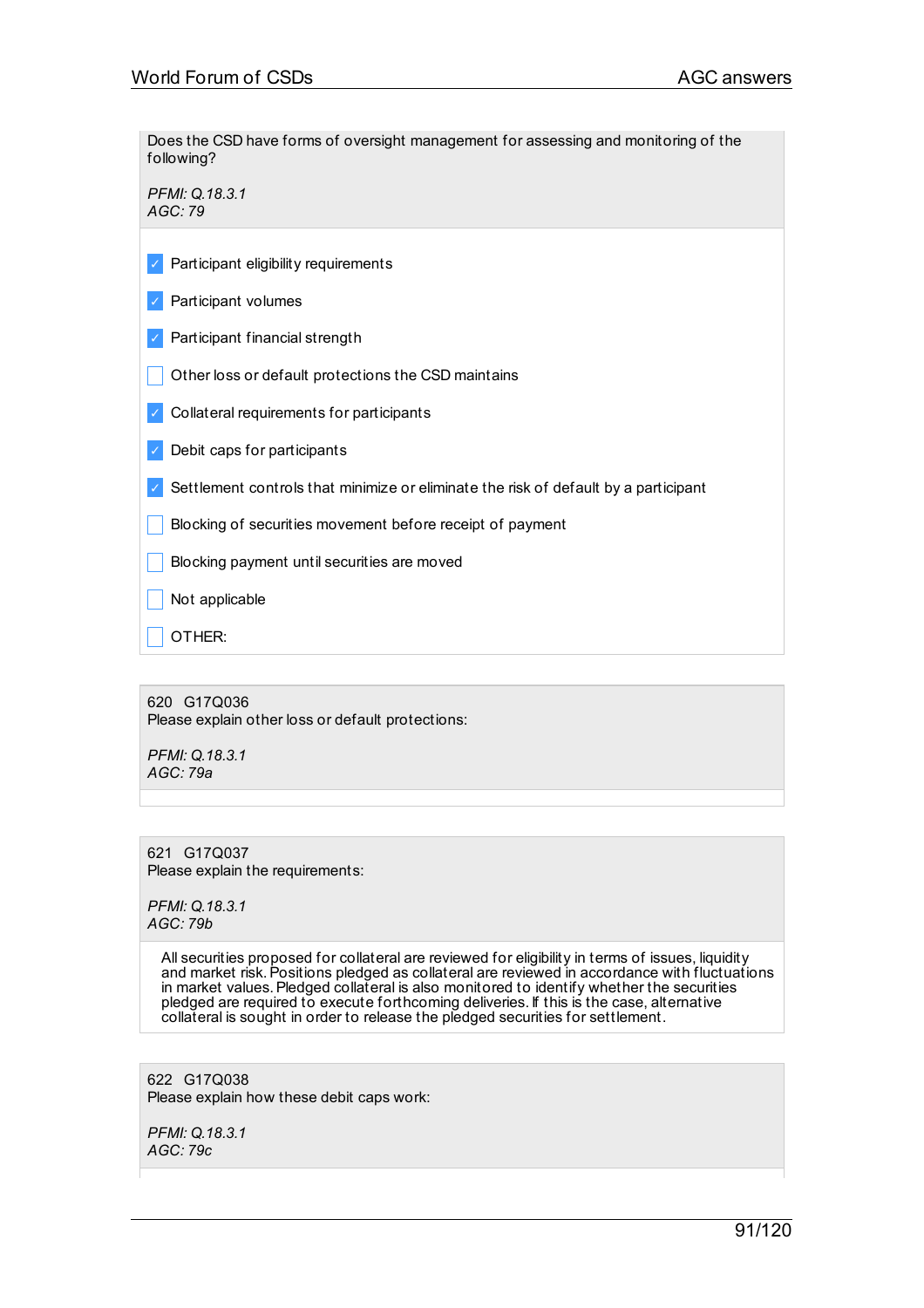CBL has fully automated monitoring systems to ensure secured credit lines do not exceed established limits. CBL makes available discretionary secured credit to qualified customers for intraday usage. Intraday credit lines are solely for the purpose of facilitation of securities settlements.

623 G17Q039 What type or types of settlement controls

*PFMI: Q.18.3.1 AGC: 79d.*

\_ Blocking or freezing of securities positions

Controlling DVP settlement

✓ Simultaneous DVP

OTHER:

624 G17Q040 Please explain:

*PFMI: Q.18.3.1 AGC: 79e.*

625 G17Q041 Please explain:

*PFMI: Q.18.3.1 AGC: 79f.*

626 G17Q042 Please explain:

*PFMI: Q.18.3.1 AGC: 79g.*

> CBL is a Model 1 DvP system, ensuring simultaneous final settlement of securities and funds transfers on a gross (trade-by-trade) basis. Fund transfers and securities transfers are both processed by CBL's Creation settlement platform when customers give instructions to deliver or receive securities against payment, each securities transfer is linked to the specific payment.

Transactions between customers settle by simultaneous book entry debits and credits in their respective securities and/or cash accounts. These book entries are effected after completion of a processing run which considers customers' instructions transaction by transaction in a reiterative process to determine which of the transactions can settle in such a way as to optimise settlement while remaining within pre-defined limits.

627 G17Q043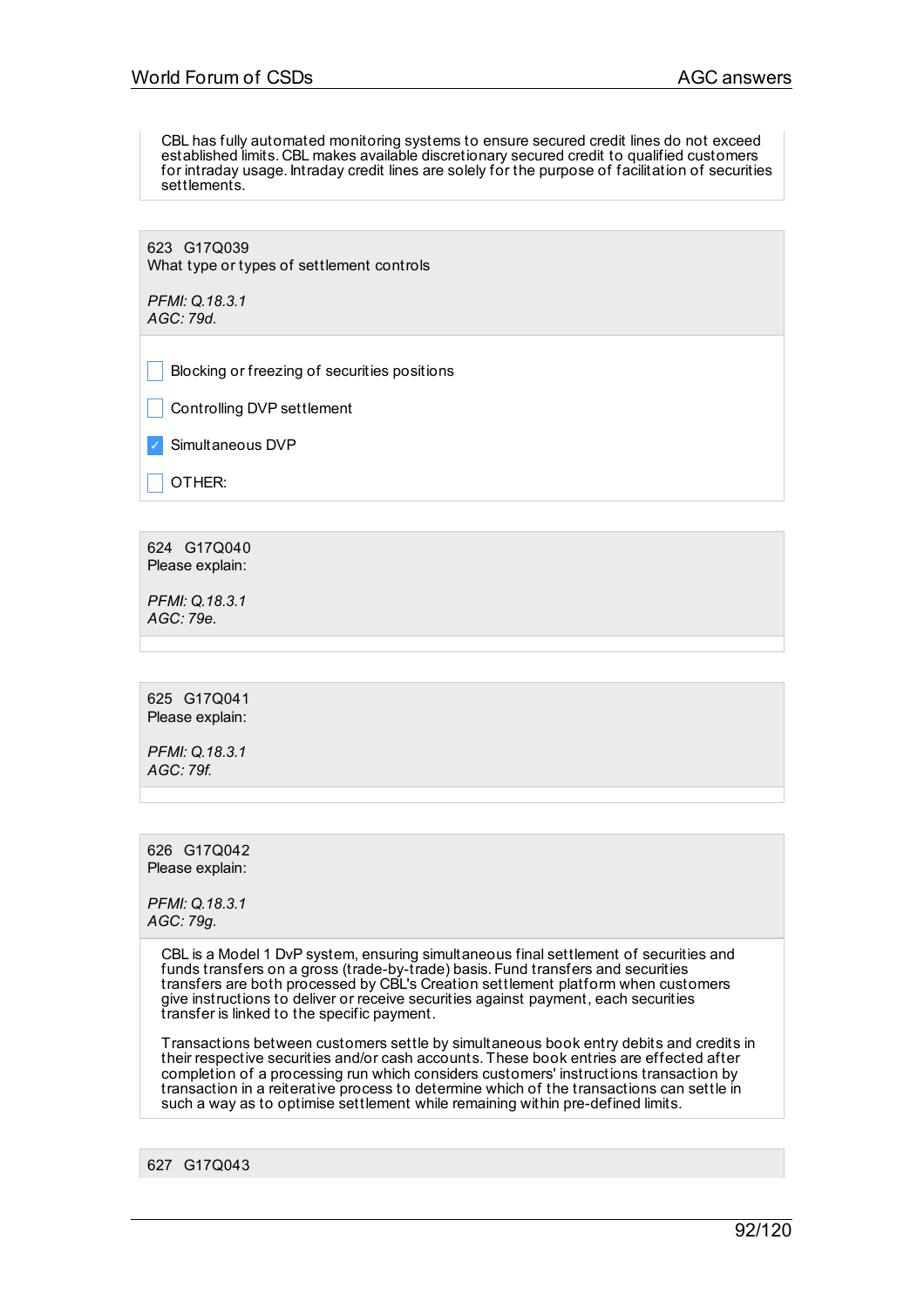Please identify and explain:

*PFMI: Q.18.3.1 AGC: 79h*

628 G17Q044 Please explain briefly how these work:

*PFMI: Q.18.3.1 AGC: 79i*

631 G17Q047 What enforcement actions are available to the enforcement authority?

*PFMI: Q.18.3.3 AGC: 24*

 $\Box$  Fines

- ✓ Restrictions on participation
- ✓ Suspension of participation
- ✓ Termination of participation

 $\Box$  Not applicable

 $\overline{\phantom{a}}$  OTHER:

632 G17Q048 Please explain:

*PFMI: Q.18.3.3 AGC: 24a*

| 633 G17Q049<br>Has there been any such enforcement actions in the last three years? |  |
|-------------------------------------------------------------------------------------|--|
| PFMI: Q.18.3.3<br>AGC: 25                                                           |  |
|                                                                                     |  |
| Yes                                                                                 |  |
| No.                                                                                 |  |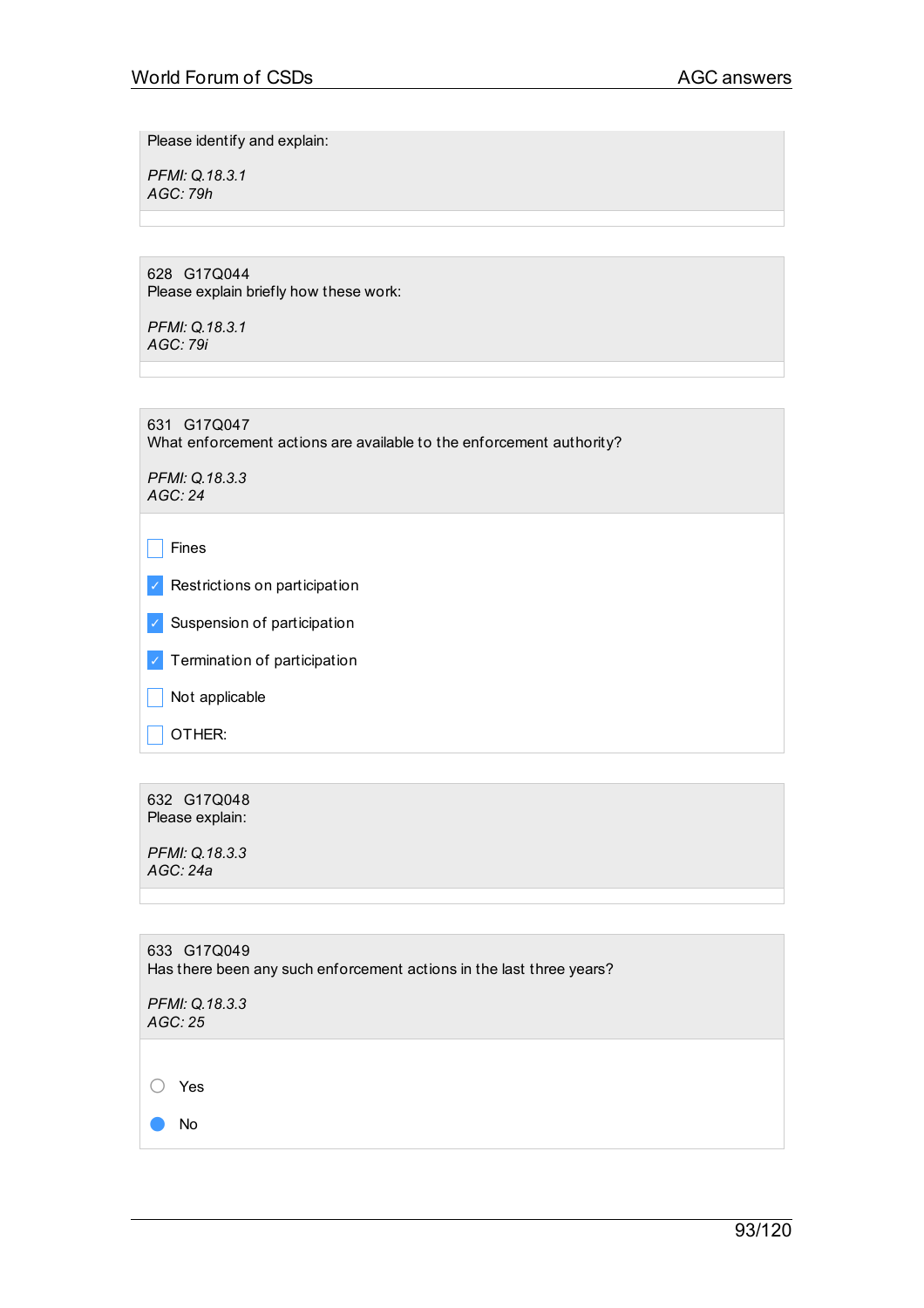634 G17Q050 If yes, please explain, including information relative to any suspensions of CSD participants:

*PFMI: Q.18.3.3 AGC: 25a.*

## **Tiered participation (PFMI Principle 19)**

**Links (PFMI Principle 20)**

651 G19Q004

Please list all depositories or settlement systems to which you have an electronic link.

*PFMI: Q.20.1.2 AGC: 38*

Please find a list of depositories to which CBL maintains electronic links available at the following link: https://www.clearstream.com/clearstream-en/products-and-services/marketcoverage/depository-listings-1291442

In addition, CBL has established a link to Euroclear Bank (the "Bridge"), an electronic communications platform that facilitates the efficient settlement of securities transactions between counterparties in CBL and Euroclear Bank. Transactions between a CBL customer and counterparties in Euroclear Bank settle across the Bridge.

# **Efficiency and effectiveness (PFMI Principle 21)**

#### **Communication (PFMI Principle 22)**

676 G21Q003

Security Control. How do participants receive information (view actual settlement of trades, movement of securities on their accounts, etc.) and see the status of their accounts?

*PFMI: Q.22.1.1 AGC: 69*

✓ By direct electronic link

 $\blacksquare$  By receipt of physical account holding statements

Not applicable

✓ OTHER: Customers can choose from a wide range of reports. Reporting profiles can be tailored to meet specific customer business requirements. Customers can choose to receive/retrieve reports by more than one communication media, and can select versions of reports to receive/retrieve according to the frequency with which updated information on transaction status and positions are needed.A key component in our communications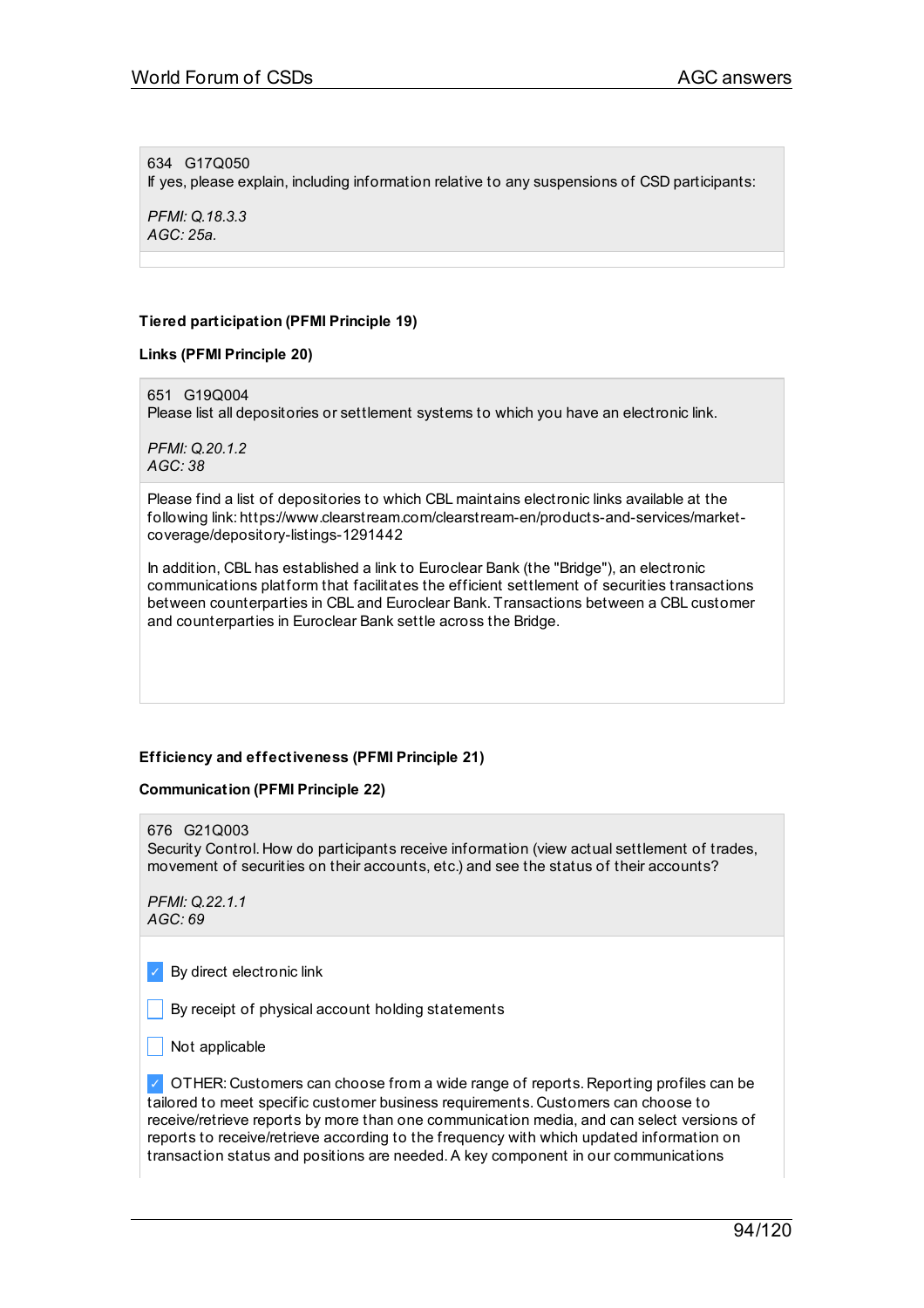strategy is a commitment to support all SWIFT and ISO message standards that are applicable to our particular business environment and to use them in industry-standard ways. To this end, we work closely with both SWIFT and ISO, making active contributions to message development, to ensure that your needs are met. CBL provides a series of communications media under Xact. The suite of products provides real-time access to enhanced information provision, instruction input, position and transaction reporting and offers a choice of web browser (Xact Web Portal and CreationOnline), file transfer (Xact File Transer) and SWIFT access (Xact via SWIFT).All connectivity channels are fast, efficient and ISO 15022 compliant. The Xact Web Portal is specifically designed to serve as one connectivity channel for both the ICSD and the CSD activities. When saving Part 2 of the Survey please indicate the status as either In Progress or Complete.Part 2 Status: Complete

677 G21Q004 Please explain:

*PFMI: Q.22.1.1 AGC: 69a.*

Customers can choose from a wide range of reports. Reporting profiles can be tailored to meet specific customer business requirements. Customers can choose to receive/retrieve reports by more than one communication media, and can select versions of reports to receive/retrieve according to the frequency with which updated information on transaction status and positions are needed. A key component in our communications strategy is a commitment to support all SWIFT and ISO message standards that are applicable to our particular business environment and to use them in industry-standard ways. To this end, we work closely with both SWIFT and ISO, making active contributions to message development, to ensure that your needs are met. CBL provides a series of communications media under Xact. The suite of products provides real-time access to enhanced information provision, instruction input, position and transaction reporting and offers a choice of web browser (Xact Web Portal and CreationOnline), file transfer (Xact File Transer) and SWIFT access (Xact via SWIFT).All connectivity channels are fast, efficient and ISO 15022 compliant.

The Xact Web Portal is specifically designed to serve as one connectivity channel for both the ICSD and the CSD activities.

When saving Part 2 of the Survey please indicate the status as either In Progress or Complete.

Part 2 Status: Complete

678 G21Q005 Do participants have access to affect their holdings, including confirming and affirming trades, movement of securities on their accounts, etc.?

*PFMI: Q.22.1.1 AGC: 70*

○ Not applicable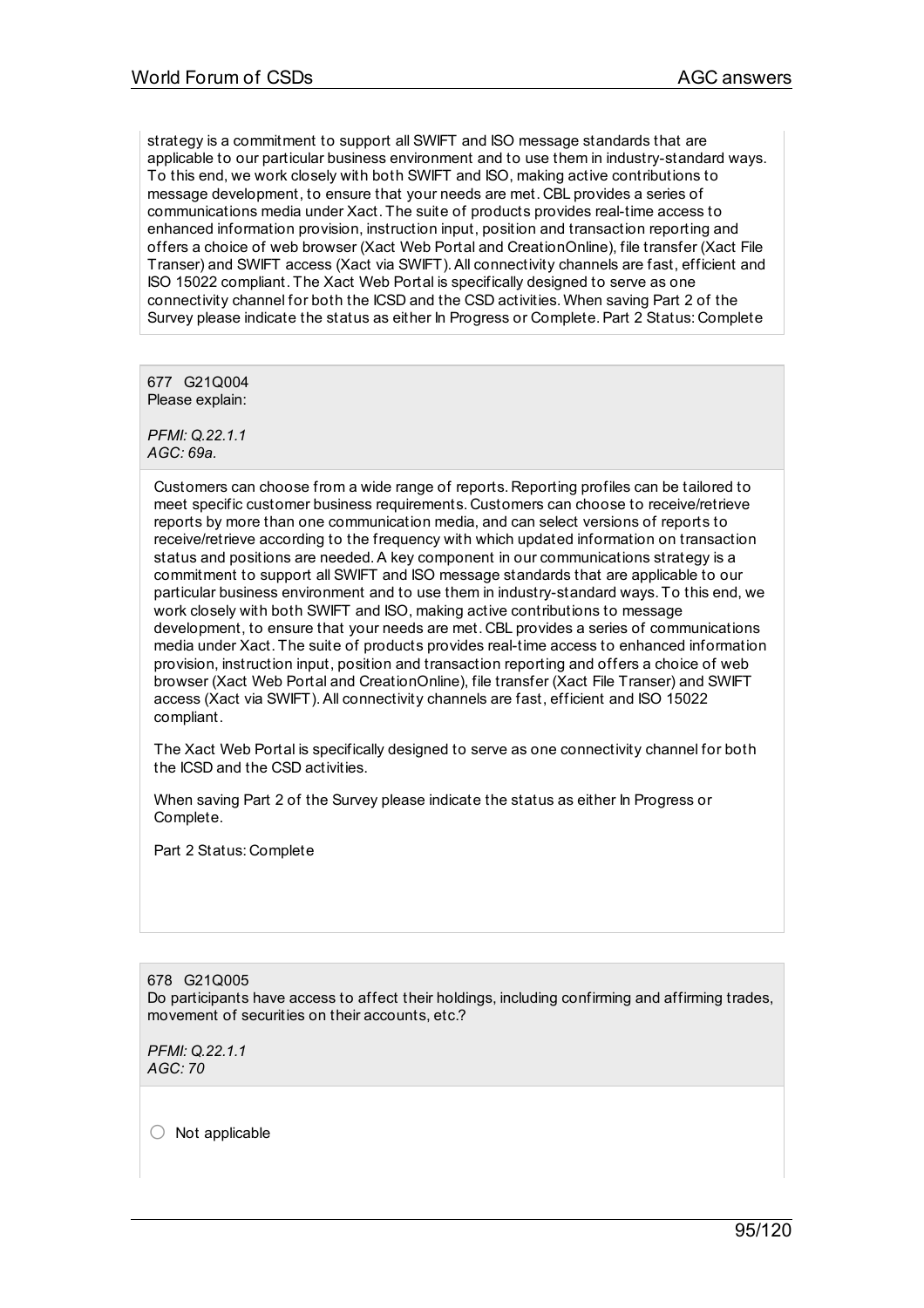| <b>No</b>                                                                                                                                                                                                                                                                                                                                                                                                                                                                                                                                                                                                                                                                                                                                                                                                                                                                                                                                                        |
|------------------------------------------------------------------------------------------------------------------------------------------------------------------------------------------------------------------------------------------------------------------------------------------------------------------------------------------------------------------------------------------------------------------------------------------------------------------------------------------------------------------------------------------------------------------------------------------------------------------------------------------------------------------------------------------------------------------------------------------------------------------------------------------------------------------------------------------------------------------------------------------------------------------------------------------------------------------|
| Yes                                                                                                                                                                                                                                                                                                                                                                                                                                                                                                                                                                                                                                                                                                                                                                                                                                                                                                                                                              |
|                                                                                                                                                                                                                                                                                                                                                                                                                                                                                                                                                                                                                                                                                                                                                                                                                                                                                                                                                                  |
| 679 G21Q006<br>How is access given to participants?                                                                                                                                                                                                                                                                                                                                                                                                                                                                                                                                                                                                                                                                                                                                                                                                                                                                                                              |
| PFMI: Q.22.1.1<br>AGC: 70a.                                                                                                                                                                                                                                                                                                                                                                                                                                                                                                                                                                                                                                                                                                                                                                                                                                                                                                                                      |
| By direct electronic link                                                                                                                                                                                                                                                                                                                                                                                                                                                                                                                                                                                                                                                                                                                                                                                                                                                                                                                                        |
| OTHER: CBL has built its own settlement and custody platform, Creation, which delivers a<br>wide range of clearing and settlement services. It provides end-to-end processing by bringing<br>together the three core functions of clearing and settlement, custody and reporting and is the<br>processing hub for a high performance transaction settlement engine. ClearstreamXact (a<br>suite of complementary connectivity media) allows customers to take full advantage of the<br>Creation Platform. Connection can be made online via our Virtual Private Network (Xact Web<br>Portal or CreationOnline), through a dedicated host to host file transfer system (Xact File<br>Transfer) or via the SWIFT network (Xact via SWIFT). Via ClearstreamXact customers have<br>online access to the latest available information as well as control over the scheduling of<br>standardised reports. All of CBL's connectivity solutions are ISO 15022 compliant. |
|                                                                                                                                                                                                                                                                                                                                                                                                                                                                                                                                                                                                                                                                                                                                                                                                                                                                                                                                                                  |
| 680 G21Q007<br>Please select type of electronic link:                                                                                                                                                                                                                                                                                                                                                                                                                                                                                                                                                                                                                                                                                                                                                                                                                                                                                                            |
| PFMI: Q.22.1.1<br>AGC: 70b.                                                                                                                                                                                                                                                                                                                                                                                                                                                                                                                                                                                                                                                                                                                                                                                                                                                                                                                                      |
| Dial-up modem                                                                                                                                                                                                                                                                                                                                                                                                                                                                                                                                                                                                                                                                                                                                                                                                                                                                                                                                                    |
| Secured, leased, dedicated telephone line                                                                                                                                                                                                                                                                                                                                                                                                                                                                                                                                                                                                                                                                                                                                                                                                                                                                                                                        |
| Internet                                                                                                                                                                                                                                                                                                                                                                                                                                                                                                                                                                                                                                                                                                                                                                                                                                                                                                                                                         |
| Fax                                                                                                                                                                                                                                                                                                                                                                                                                                                                                                                                                                                                                                                                                                                                                                                                                                                                                                                                                              |
|                                                                                                                                                                                                                                                                                                                                                                                                                                                                                                                                                                                                                                                                                                                                                                                                                                                                                                                                                                  |
| 681 G21Q008<br>Please explain:                                                                                                                                                                                                                                                                                                                                                                                                                                                                                                                                                                                                                                                                                                                                                                                                                                                                                                                                   |
| PFMI: Q.22.1.1<br>AGC: 70c.                                                                                                                                                                                                                                                                                                                                                                                                                                                                                                                                                                                                                                                                                                                                                                                                                                                                                                                                      |
| CBL has built its own settlement and custody platform, Creation, which delivers a wide<br>range of clearing and settlement services. It provides end-to-end processing by bringing<br>together the three core functions of clearing and settlement, custody and reporting and<br>is the processing hub for a high performance transaction settlement engine.<br>ClearstreamXact (a suite of complementary connectivity media) allows customers to take<br>full advantage of the Creation Platform. Connection can be made online via our Virtual                                                                                                                                                                                                                                                                                                                                                                                                                 |

Private Network (Xact Web Portal or CreationOnline), through a dedicated host to host file transfer system (Xact File Transfer) or via the SWIFT network (Xact via SWIFT).Via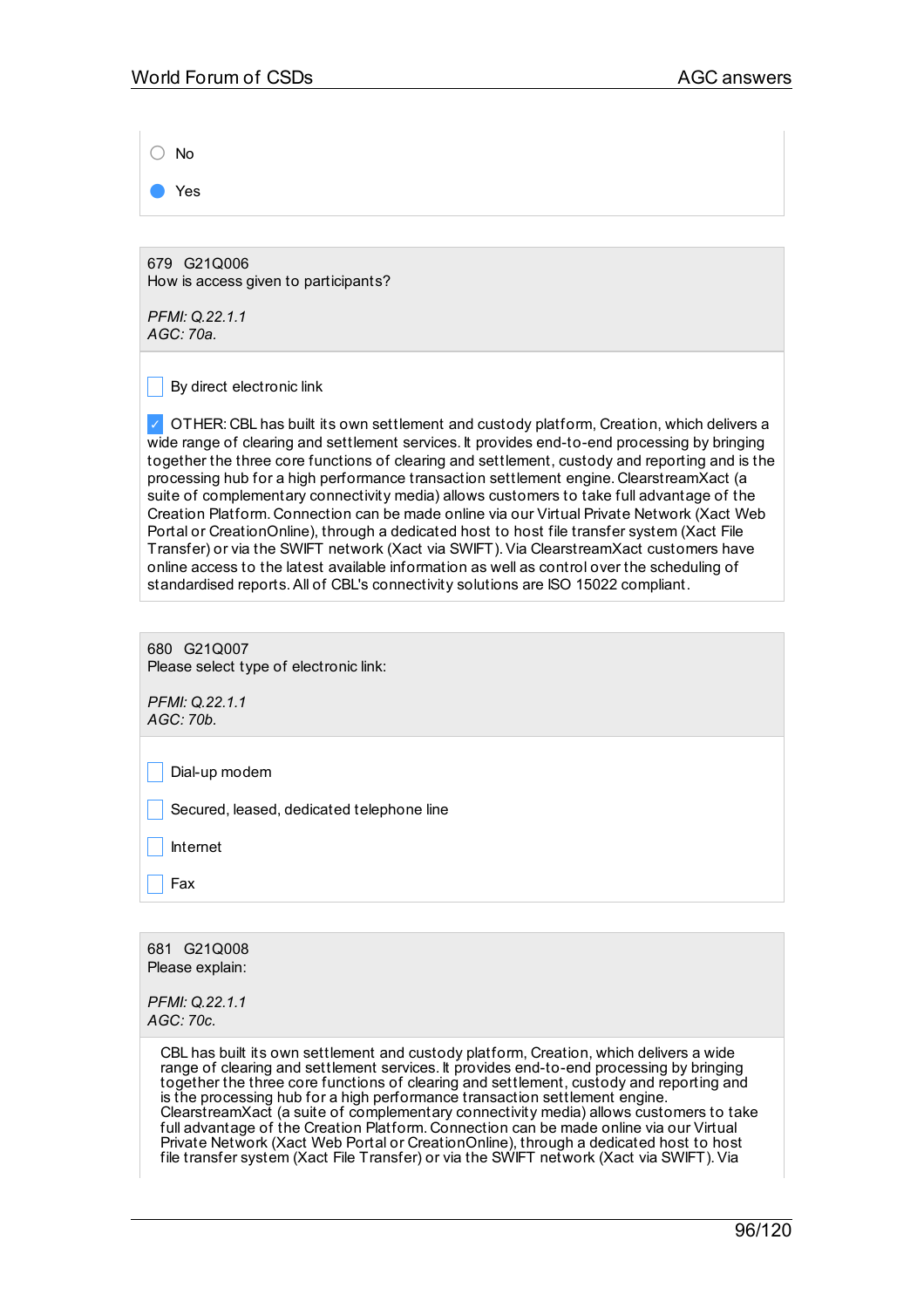ClearstreamXact customers have online access to the latest available information as well as control over the scheduling of standardised reports.All of CBL's connectivity solutions are ISO 15022 compliant.

682 G21Q009 Does the CSD communicate with other market entities such as stock exchanges, payment systems, clearing houses, etc., by secured linkages?

*PFMI: Q.22.1.1 AGC: 72*

○ Not applicable

○ No

● Yes

683 G21Q010 Please explain:

*PFMI: Q.22.1.1 AGC: 72a*

> Communication with other market entities is done via SWIFT as well as secured, leased and dedicated telephone lines. In some cases, there is a need to send original versions via paper.

684 G21Q011 How does the CSD communicate with Stock Exchanges?

*PFMI: Q.22.1.1 AGC: 73 73a*

 $\Box$  Dial-up modem

✓ Secured, leased, dedicated telephone line

 $\Box$  Internet

 $\Box$  Fax

✓ Paper

 $\Box$  other

Not applicable

\_ OTHER: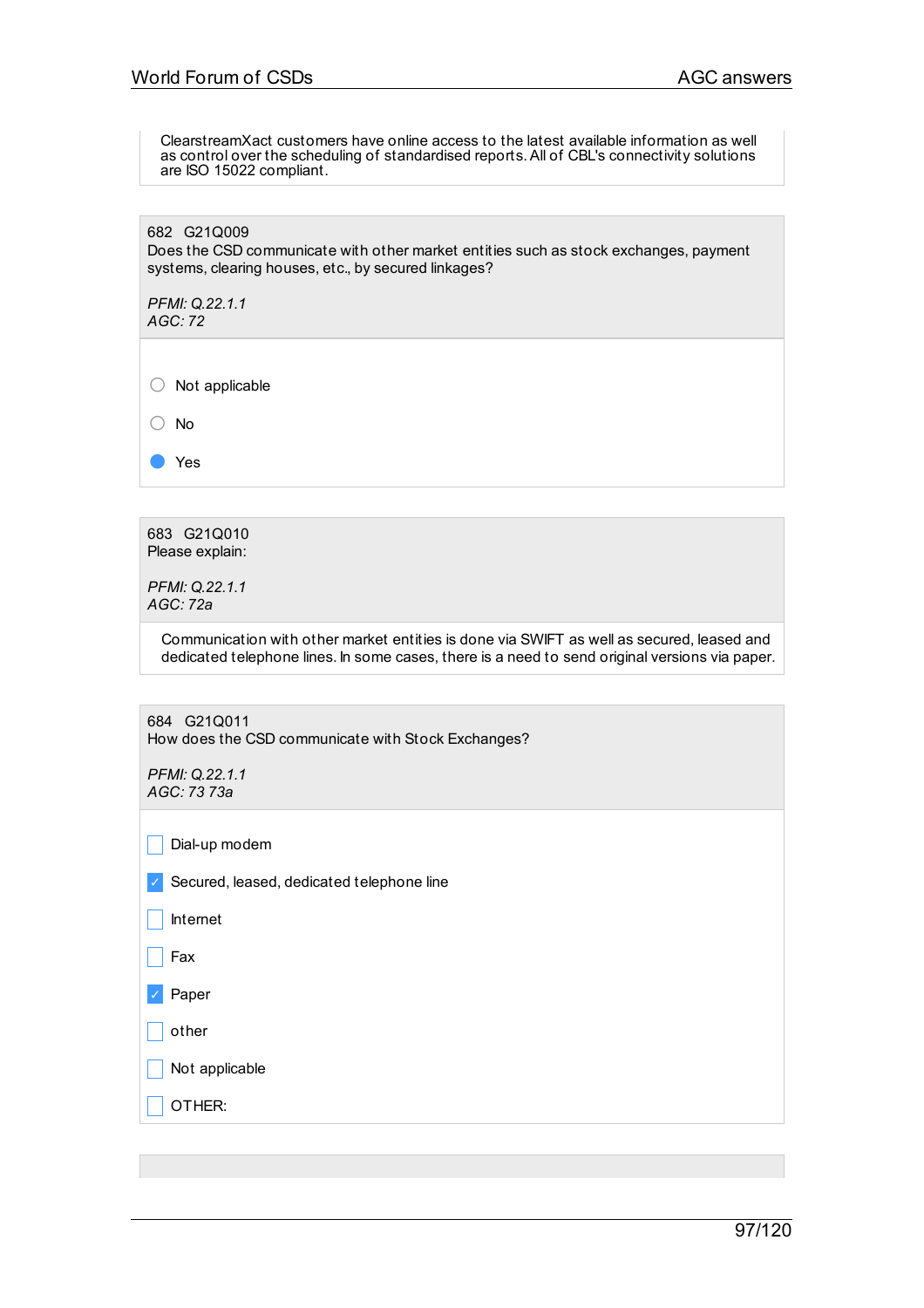685 G21Q012 How does the CSD communicate with Payment Systems?

*PFMI: Q.22.1.1 AGC: 73b*

 $\Box$  Dial-up modem

✓ Secured, leased, dedicated telephone line

| Internet |
|----------|
|----------|

 $\Box$  Fax

✓ Paper

 $\Box$  other

 $\Box$  Not applicable

 $\overline{\phantom{a}}$  OTHER:

686 G21Q013 How does the CSD communicate with Clearing Houses?

*PFMI: Q.22.1.1 AGC: 73c*

 $\Box$  Dial-up modem

✓ Secured, leased, dedicated telephone line

 $\Box$  Internet

 $\Box$  Fax

✓ Paper

 $\Box$  other

 $\Box$  Not applicable

 $\Box$  OTHER:

687 G21Q014 How does the CSD communicate with Registrars?

*PFMI: Q.22.1.1 AGC: 73d*

 $\Box$  Dial-up modem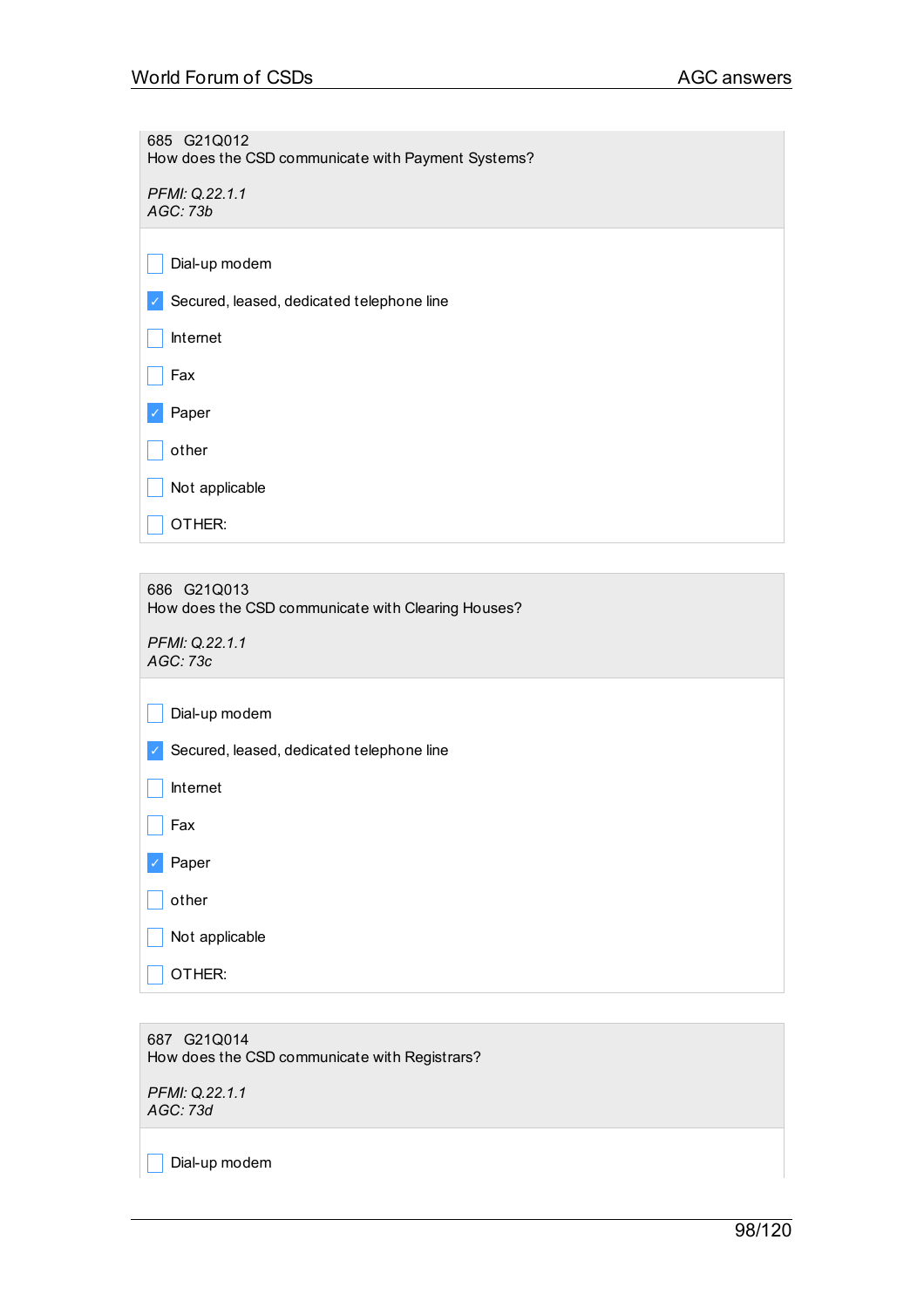| Secured, leased, dedicated telephone line<br>$\checkmark$ |  |
|-----------------------------------------------------------|--|
| Internet                                                  |  |
| Fax                                                       |  |
| Paper<br>√                                                |  |
| other                                                     |  |
| Not applicable                                            |  |
| IER:                                                      |  |

# **Transparency and disclosure (PFMI Principle 23)**



| 713 G22Q021<br>If yes, the AGC requests a copy of the institution's annual report. Is the annual report available<br>electronically? |
|--------------------------------------------------------------------------------------------------------------------------------------|
| PFMI: Q.23.5.3<br>AGC: 13a.                                                                                                          |
| Yes                                                                                                                                  |

| 714 G22Q022<br>filecount - If yes, please upload the document(s) here or insert web link(s) in question 13d: |  |
|--------------------------------------------------------------------------------------------------------------|--|
| PFMI: Q.23.5.3<br>AGC: 13b.                                                                                  |  |
|                                                                                                              |  |

cbl-annual-account-data 2019.pdf (1200KB)

○ No

Annual Report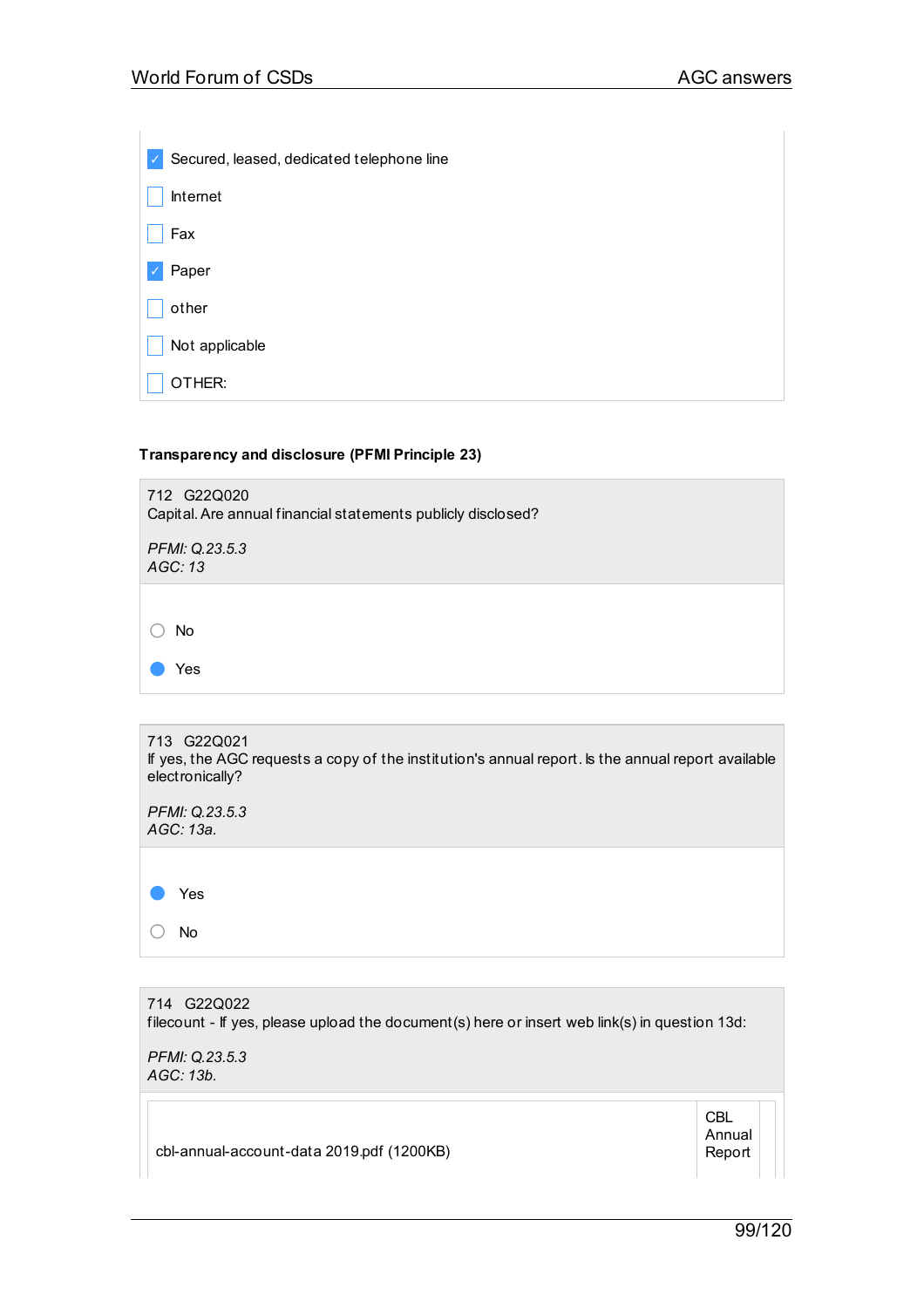2019

715 G22Q023 filecount - If more than one document for 13b, please upload the additional document here:

*PFMI: Q.23.5.3 AGC: 13c.*

 $\Omega$ 

 $\overline{1}$ 

716 G22Q024 Please insert web link(s) for 13b here:

*PFMI: Q.23.5.3 AGC: 13d.*

> The 2019 Annual Report of Deutsche Börse AG, CBL's ultimate holding company, and of and of CBL itself, are available at the following link: [https://www.clearstream.com/clearstream-en/about](http://www.clearstream.com/clearstream-en/about-clearstream/reports-and-ratings/annual-reports)clearstream/reports-and-ratings/annual-reports

## 717 G22Q025

If no, and annual report and/or financial statements are not disclosed, please state your share capital, reserves, and retained earnings (or equivalents as determined under local accounting standards). Share Capital (then please answer 13f):

*PFMI: Q.23.5.3 AGC: 13e.*

718 G22Q026 Reserves (then please answer 13g):

*PFMI: Q.23.5.3 AGC: 13f.*

719 G22Q027 Retained Earnings:

*PFMI: Q.23.5.3 AGC: 13g.*

# 721 G22Q029

AGC members from time to time receive requests from their direct investor-clients for an informational copy of a CSD's completed questionnaire.Such requests typically lead to interactions between personnel at the CSD in question and member personnel or client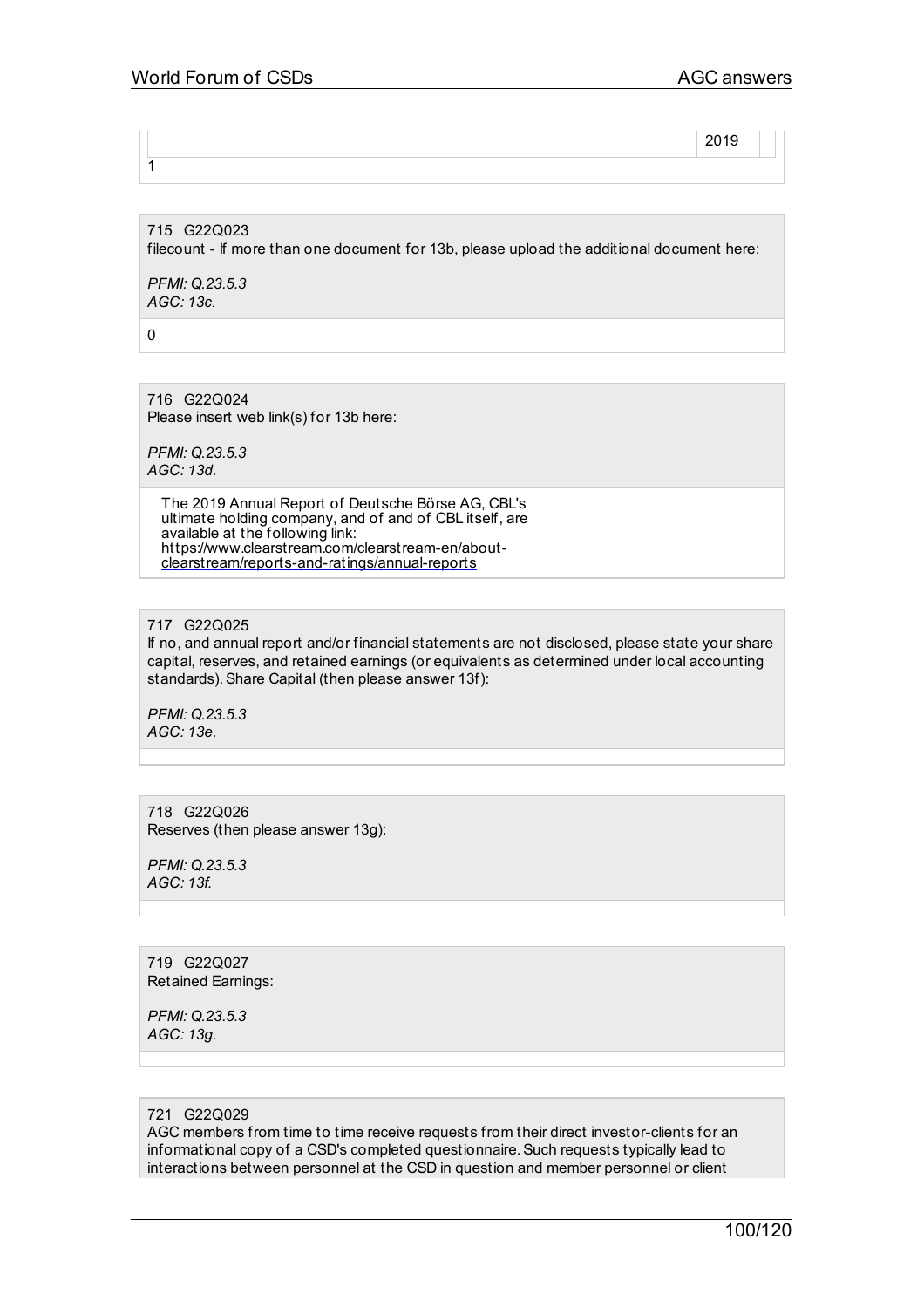personnel, or both. Those interactions take time and impose costs on both members and depositories. Do you approve of AGC members delivering a copy of your completed questionnaire to the member's direct client in response to the client's request?

| PFMI: Q.23.5.4<br>AGC: 100 |  |  |  |
|----------------------------|--|--|--|
| Yes                        |  |  |  |
| <b>No</b>                  |  |  |  |

722 G22Q030 Are the results of the financial audit publicly available? *PFMI: Q.23.5.4 AGC: 15f* ● Yes ○ No 723 G22Q031 Are the results of the operational audit publicly available? *PFMI: Q.23.5.4 AGC: 16f*

● Yes ○ No

**Compliance with SEC Rule 17f-7**

726 G23Q001

Rule 17f-7, by reference to Rule 17f-4, requires that, for a CSD to be eligible to hold securities of U.S.registered investment companies (such depositories hereinafter referred to as "Eligible Securities Depositories"), the CSD must be a "system for the central handling of securities where all securities of any particular class or series of any issuer deposited within the system are treated as fungible and may be transferred or pledged by bookkeeping entry without physical delivery of the securities."

Are all securities of a particular class or series of any issuer that are deposited in your institution treated as fungible, and can they be transferred or pledged by bookkeeping entry without physical delivery of the securities?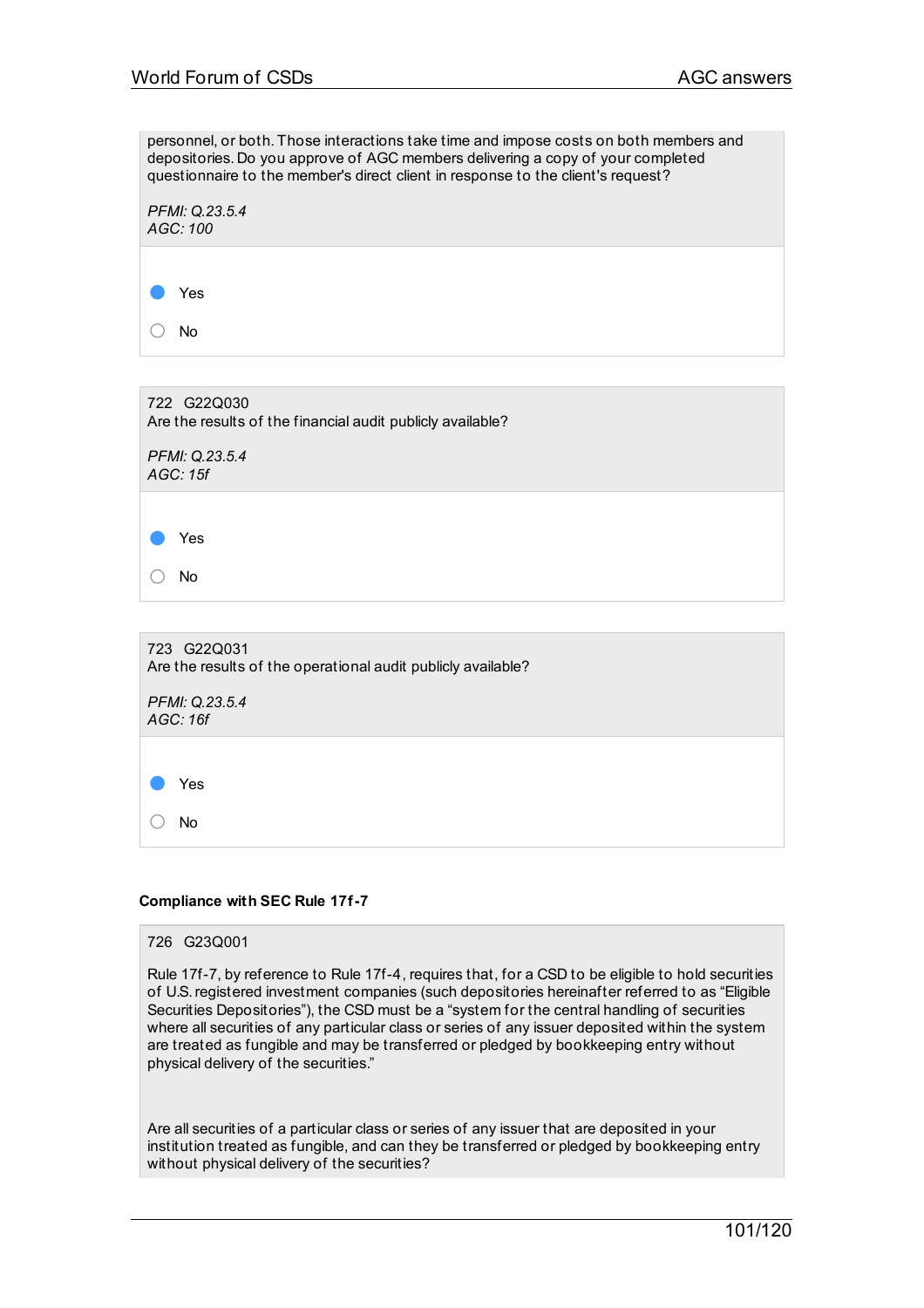| PFMI: n/a<br>AGC: 1 |  |  |  |
|---------------------|--|--|--|
| Yes<br>and i        |  |  |  |
| No                  |  |  |  |

727 G23Q002 Please explain

*PFMI: n/a AGC: 1a*

728 G23Q003

Rule 17f-7 also requires that an Eligible Securities CSD "acts as or operates a system for the central handling of securities or equivalent book-entries in the country where it is incorporated," or "acts as or operates a transnational system for the central handling of securities or equivalent book-entries." Does your institution:

*PFMI: n/a AGC: 2*

 $\vee$  Act as or operate a system for the central handling of securities or equivalent bookentries in the country where it is incorporated?

 $\vee$  Act as or operate a transnational system for the central handling of securities or equivalent book-entries?

 $\Box$  Act in another capacity with respect to the handling of securities or equivalent bookentries?

 $\Box$  Not applicable

\_ OTHER:

729 G23Q004 Please explain:

*PFMI: n/a AGC: 2a.*

730 G23Q005 Please specify the types of securities for which you act as or operate a system for the central handling of securities or equivalent book-entries: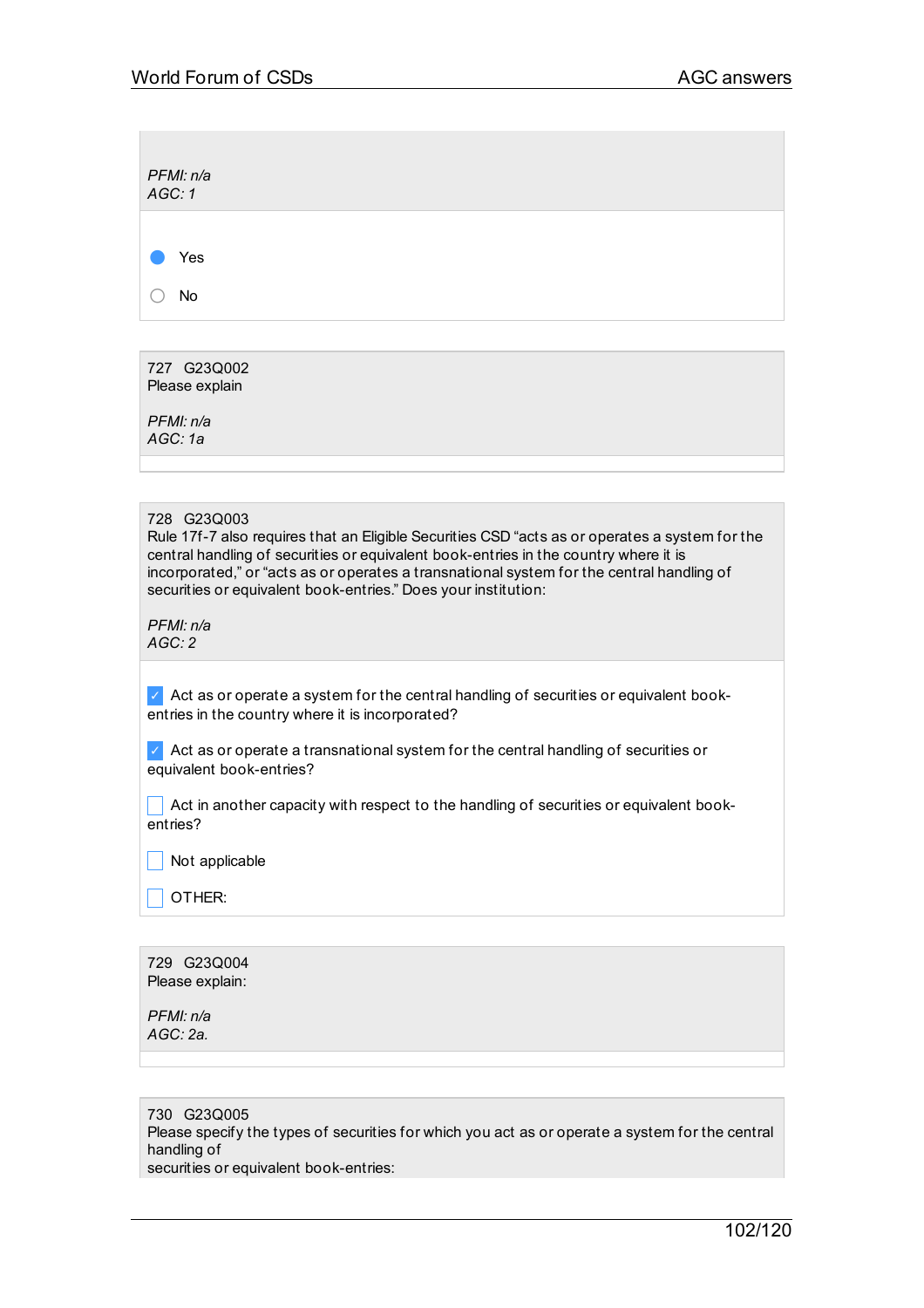*PFMI: n/a AGC: 2b.*

Clearstream Banking S.A.(CBL) is an International Central Securities Depository (ICSD) providing, as part of its core service offering, different types of settlement options,

depending on the selected settlement location of respective counterparties, to facilitate the settlement of transactions in global and international and domestic securities traded across borders. These services are carried out by means of a computer-based book-entry system in Luxembourg, operated by CBL's sister company Clearstream Services S.A. Over 850,000 securities are currently accepted by CBL for settlement. They include the following:

- Euro-instruments, including Eurobonds (straight, floating rate, convertible etc.);
- Foreign Bonds;
- Foreign-targeted bonds;

• Money market instruments, including short- and medium-term notes, commercial paper and certificates of deposit;

• Domestic bonds (government and corporate, including convertibles);

- Equities;
- Depository Receipts;
- Investment funds;
- Warrants;
- Asset-backed securities and other collateralised debt securities.

Additionally, for selected stock exchanges and instruments, transactions are routed to CBL automatically for further processing after trading on the exchange. CBL also accepts gold bullion traded on the Luxembourg Stock Exchange.

A list of eligible securities in the CBL system is available to logged in users of our website at https://www.clearstream.com/clearstream-en/keydocuments-1-/icsd-1-

#### /referencedata

#### 731 G23Q006

Rule 17f-7 requires that an Eligible Securities Depository regulated by a foreign financial regulatory authority as defined under section 2(a)(50) of the Act , with section 2(a)(50) establishing that z 'foreign financial regulatory authority' means any (A) foreign securities authority, (B) other governmental body or foreign equivalent of a self-regulatory organization empowered by a foreign government to administer or enforce its laws relating to the regulation of fiduciaries, trusts, commercial lending, insurance, trading in contracts of sale of a commodity for future delivery, or other instruments traded on or subject to the rules of a contract market, board of trade or foreign equivalent, or other financial activities, or (C) membership organization a function of which is to regulate the participation of its members in activities listed above." Who regulates the activities of the CSD?

*PFMI: n/a AGC: 8*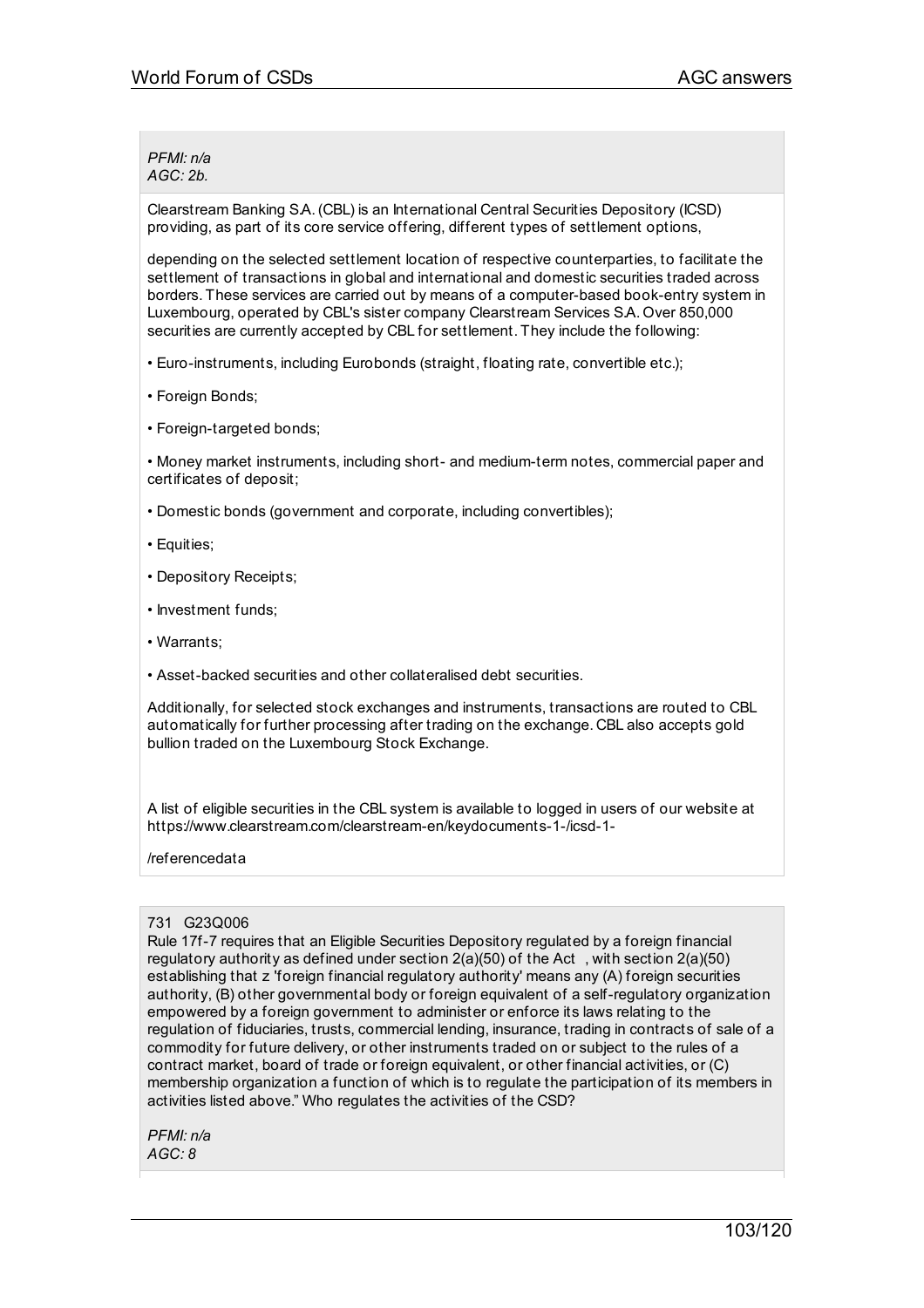$\vee$  A governmental body or regulatory organization empowered to administer or enforce laws related to securities matters.

 $\vee$  A governmental body or self-regulatory organization empowered to administer or enforce laws related to other financial activities.

\_ A membership organization which regulates the participation of its members in securities matters or other financial activities.

 $\vert$  OTHER:

732 G23Q007 Please explain:

*PFMI: n/a AGC: 8a.*

## 733 G23Q008

Please provide the name of regulatory authority(ies) identified in question 8:

*PFMI: n/a AGC: 9*

Commission de Surveillance du Secteur Financier (CSSF) and the Banque centrale du Luxembourg (BcL) .

#### 734 G23Q009

Rule 17f-7 requires that an Eligible Securities Depository is subject to periodic examination by regulatory authorities or independent accountants. Is the CSD subject to periodic examination by:

*PFMI: n/a AGC: 10*

✓ Regulatory authorities?

Independent accountants?

 $\Box$  OTHER:

735 G23Q010 Please explain:

*PFMI: n/a AGC: 10a*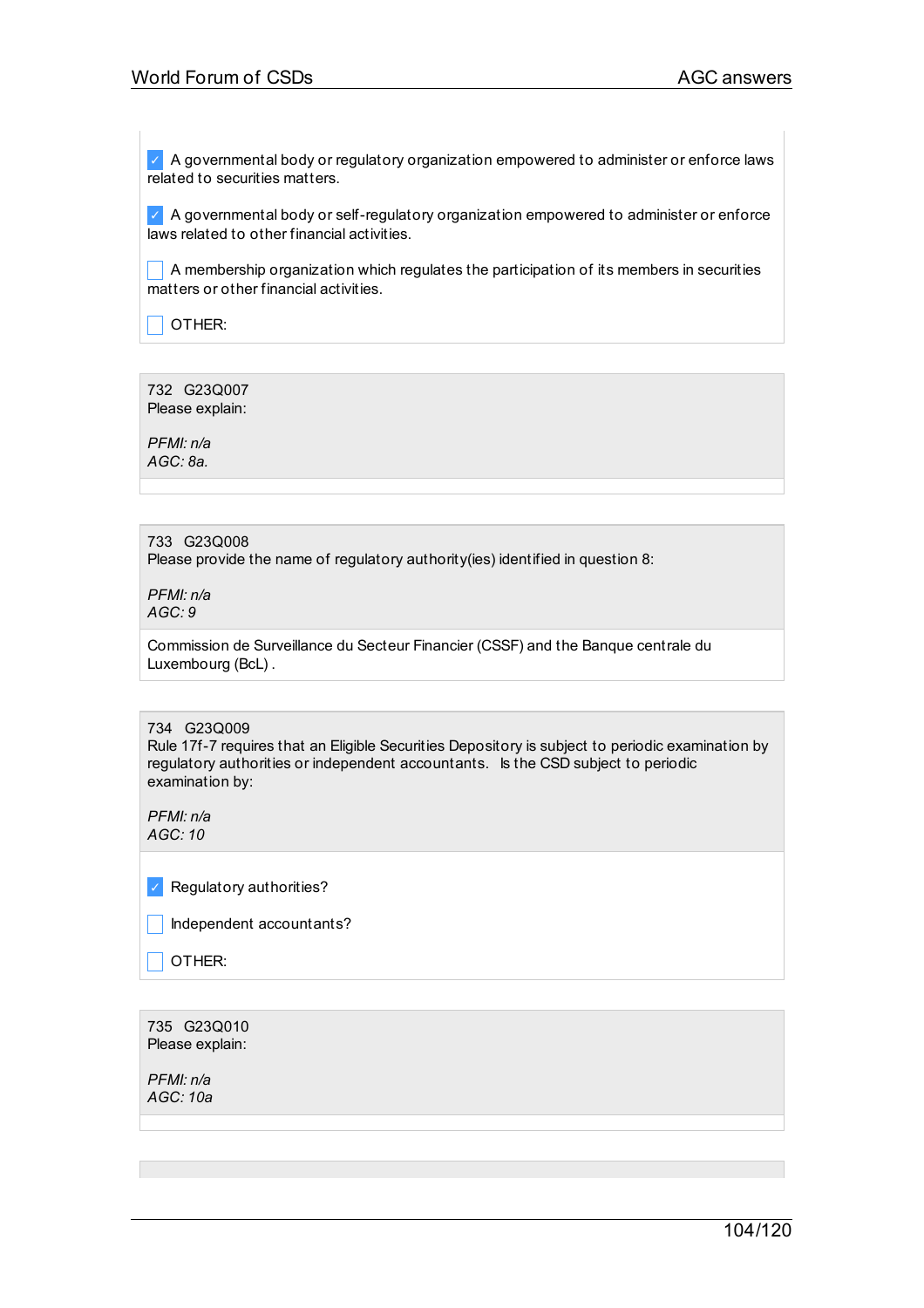736 G23Q011 Name of Authority #1 (please answer 11a):

*PFMI: n/a AGC: 11*

Commission de Surveillance du Secteur Financier (CSSF)

# 737 G23Q012

What enforcement actions are available to regulatory authority #1 for breach of applicable statute or regulatory requirements?

*PFMI: n/a AGC: 11a.*

✓ Fines

✓ Restrictions on CSD activities.

✓ Suspension of CSD activities.

✓ Termination of CSD activities.

 $\Box$  OTHER:

738 G23Q013 Please explain:

*PFMI: n/a AGC: 11b.*

739 G23Q013A Name of Authority #2:

740 G23Q014 What enforcement actions are available to regulatory authority #2 for breach of applicable statute or regulatory requirements?

*PFMI: n/a AGC: 11c.*

 $\Box$  Fines

 $\Box$  Restrictions on CSD activities.

✓ Suspension of CSD activities.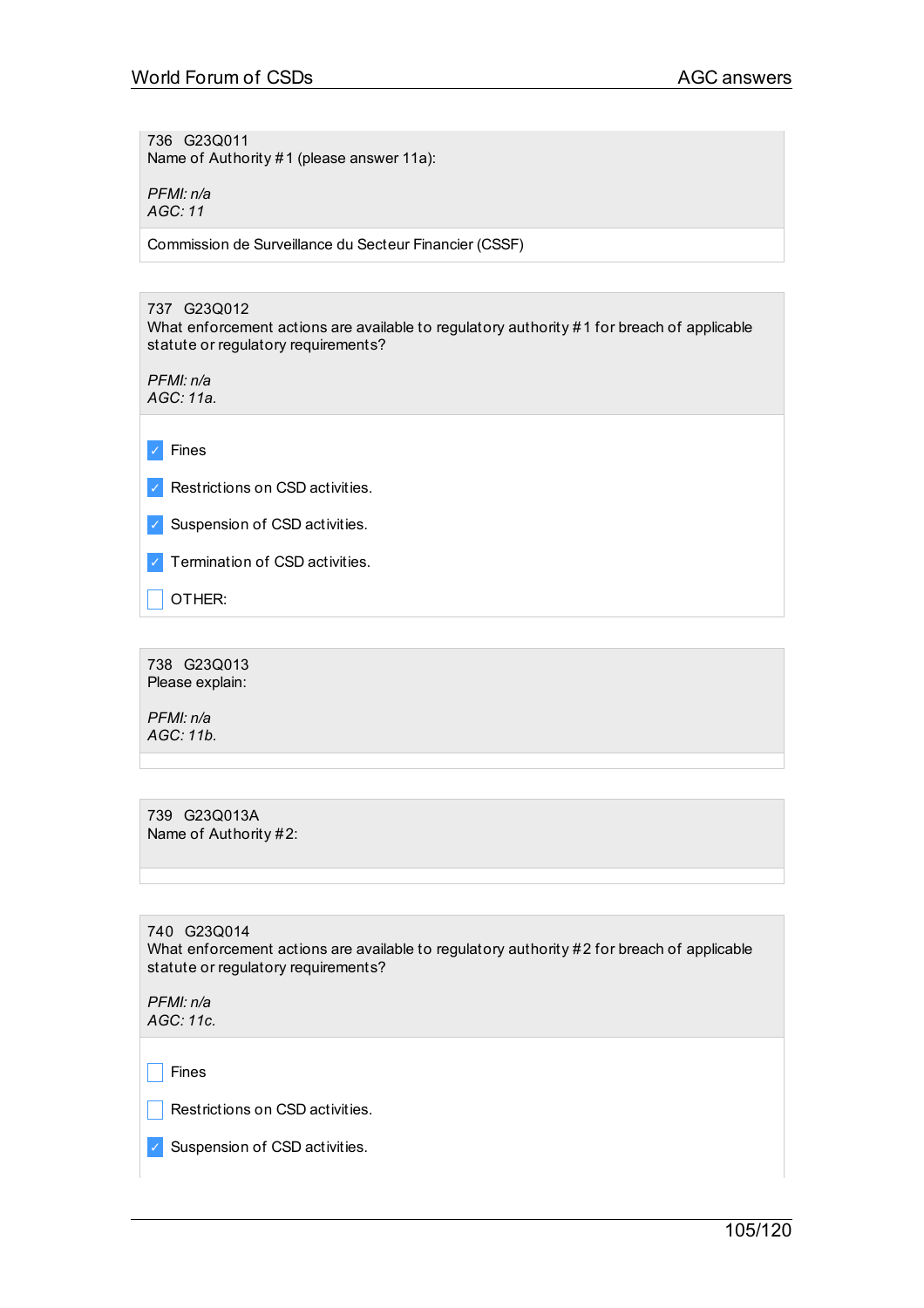**Termination of CSD activities.** 

✓ OTHER: Non-compliance with the regulations of the Banque centrale du Luxembourg could result in losing the status of a Securities Settlement System (SSS).

741 G23Q015 Please explain:

*PFMI: n/a AGC: 11d.*

> Non-compliance with the regulations of the Banque centrale du Luxembourg could result in losing the status of a Securities Settlement System (SSS).

| 742 G23Q016<br>Has there been any use of such enforcement actions in the last three years? |
|--------------------------------------------------------------------------------------------|
| PFMI: n/a<br>AGC: 12                                                                       |
| Yes                                                                                        |
| No                                                                                         |
| OTHER:                                                                                     |
|                                                                                            |

743 G23Q017 If yes, please explain: *PFMI: n/a*

*AGC: 12a.*

# 744 G23Q018

Has the regulatory body with oversight responsibility for the CSD issued public notice that the CSD is not in current compliance with any capital, solvency, insurance or similar financial strength requirements imposed by such regulatory body?

*PFMI: n/a AGC: 90*

 $\bigcirc$  Not applicable

● No

○ Yes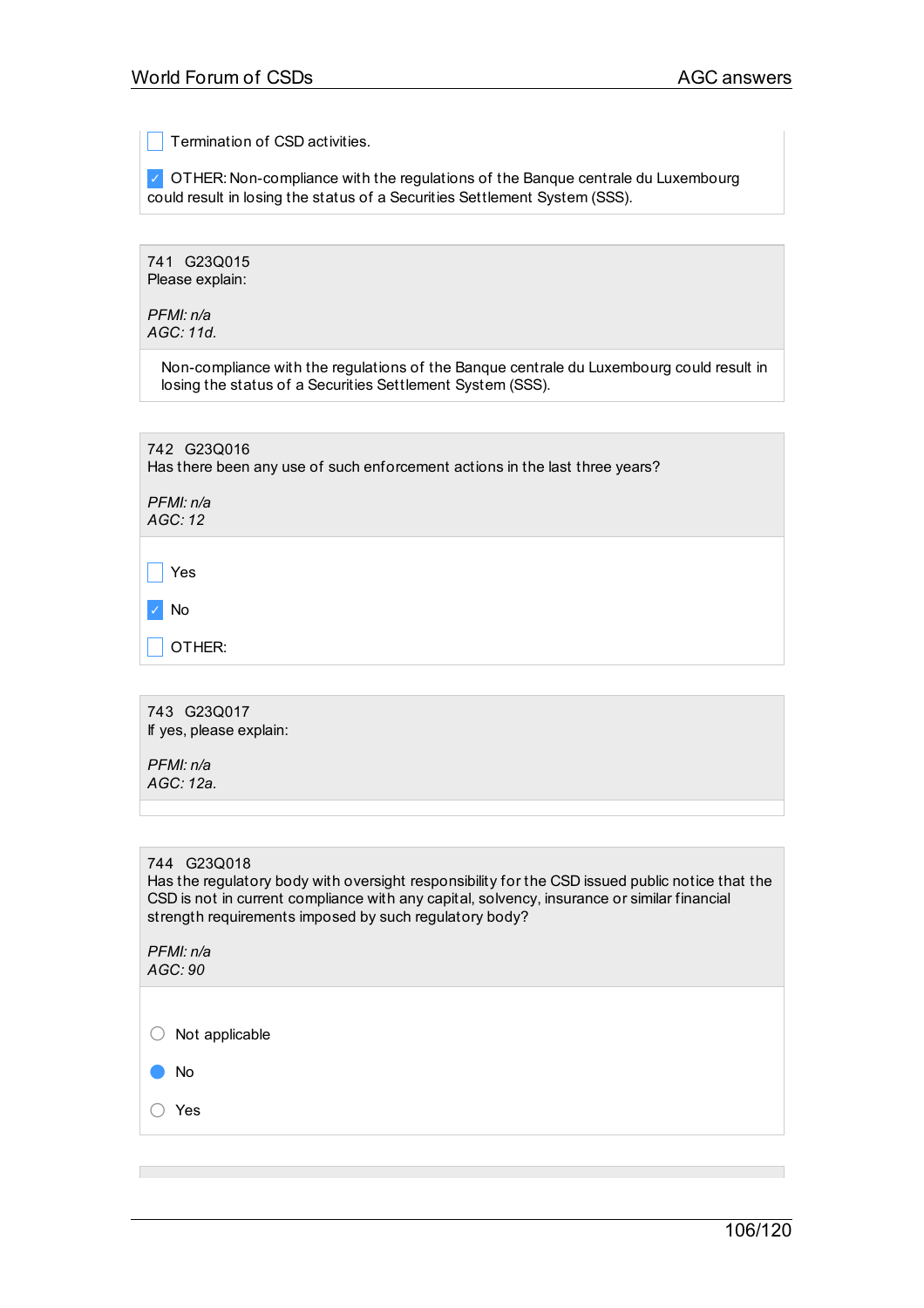745 G23Q019 Please describe:

*PFMI: n/a AGC: 90a.*

#### 746 G23Q020

In the case of such a notice having been issued, has such notice been withdrawn, or, has the remedy of such noncompliance been publicly announced by the CSD?

*PFMI: n/a AGC: 90b.*

○ No

○ Yes

747 G23Q021 If yes, please describe:

*PFMI: n/a AGC: 90c.*

748 G23Q022 If no, why not?

*PFMI: n/a AGC: 90d.*

# 749 G23Q023

Rule 17f-7 requires that an Eligible Securities Depository holds assets for the custodian that participates in the system on behalf of the Fund under safekeeping conditions no less favorable that the conditions that apply to other participants. Please confirm that assets of foreign investors held by custodians as participants in the CSD are held under safekeeping conditions no less favorable than the conditions that apply to other participants.

*PFMI: n/a AGC: 21*

● Yes

○ No

○ Not applicable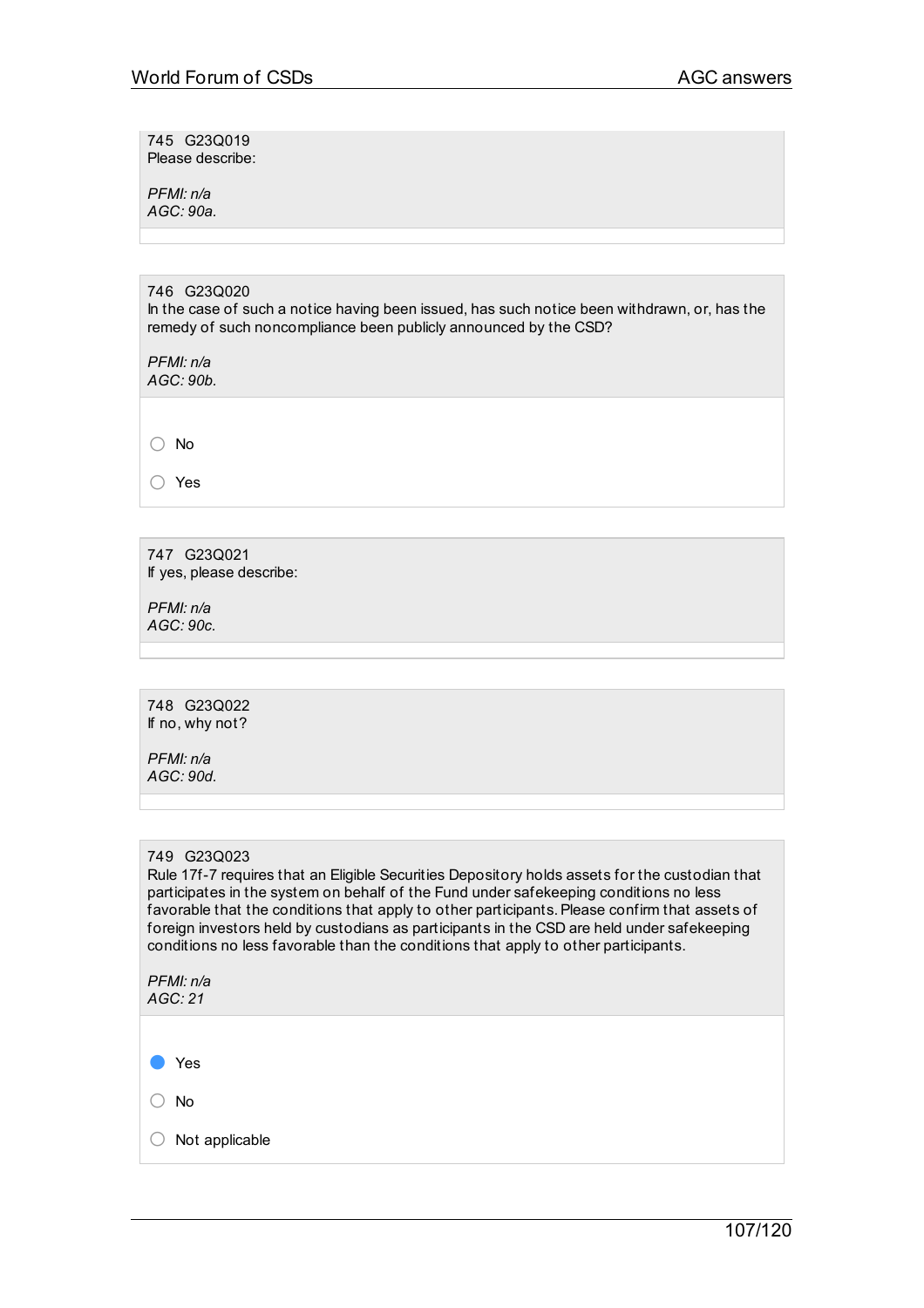750 G23Q024 If no, other or not applicable, please explain:

*PFMI: n/a AGC: 21a.*

751 G23Q025

Please confirm the basis for the arrangements you have in place to ensure that the assets you hold for custodians receive the same level of safekeeping protection as the assets held for other categories of participants.

*PFMI: n/a AGC: 21b, 21c.*

- ✓ Relevant Law and Regulation
- ✓ Standard participation contract
- ✓ Established terms and conditions of participation
- **By-laws of the CSD**
- ✓ Rules of the CSD
- \_ OTHER:

#### 752 G23Q027

For each item in Question 21b that you checked, please briefly supply references or citations to the law(s), regulation(s), or CSD rule(s), participation condition(s), or participant contract provision (s), as applicable.

*PFMI: n/a AGC: 21d*

> For the relevant law and regulation - please refer to our answer to question 7) above. CBL's governing documents are available at the following link: [https://www.clearstream.com/clearstream-en/keydocuments-1-/icsd-1-.](http://www.clearstream.com/clearstream-en/keydocuments-1-/icsd-1-) The standard participation contract would equal the Customer and Account Application Forms. The established terms and conditions equals our General Terms and Conditions, while the CBL Customer Handbook would be equal to the rules of the depository.

#### 753 G23Q028

Rule 17f-7 requires that an Eligible Securities Depository provides periodic reports to its participants with respect to its safekeeping of assets, including notices of transfers to or from any participant's account. Does the CSD make available periodic safekeeping reports to participants, including notices of transfers to or from the participant's account?

*PFMI: n/a AGC: 46*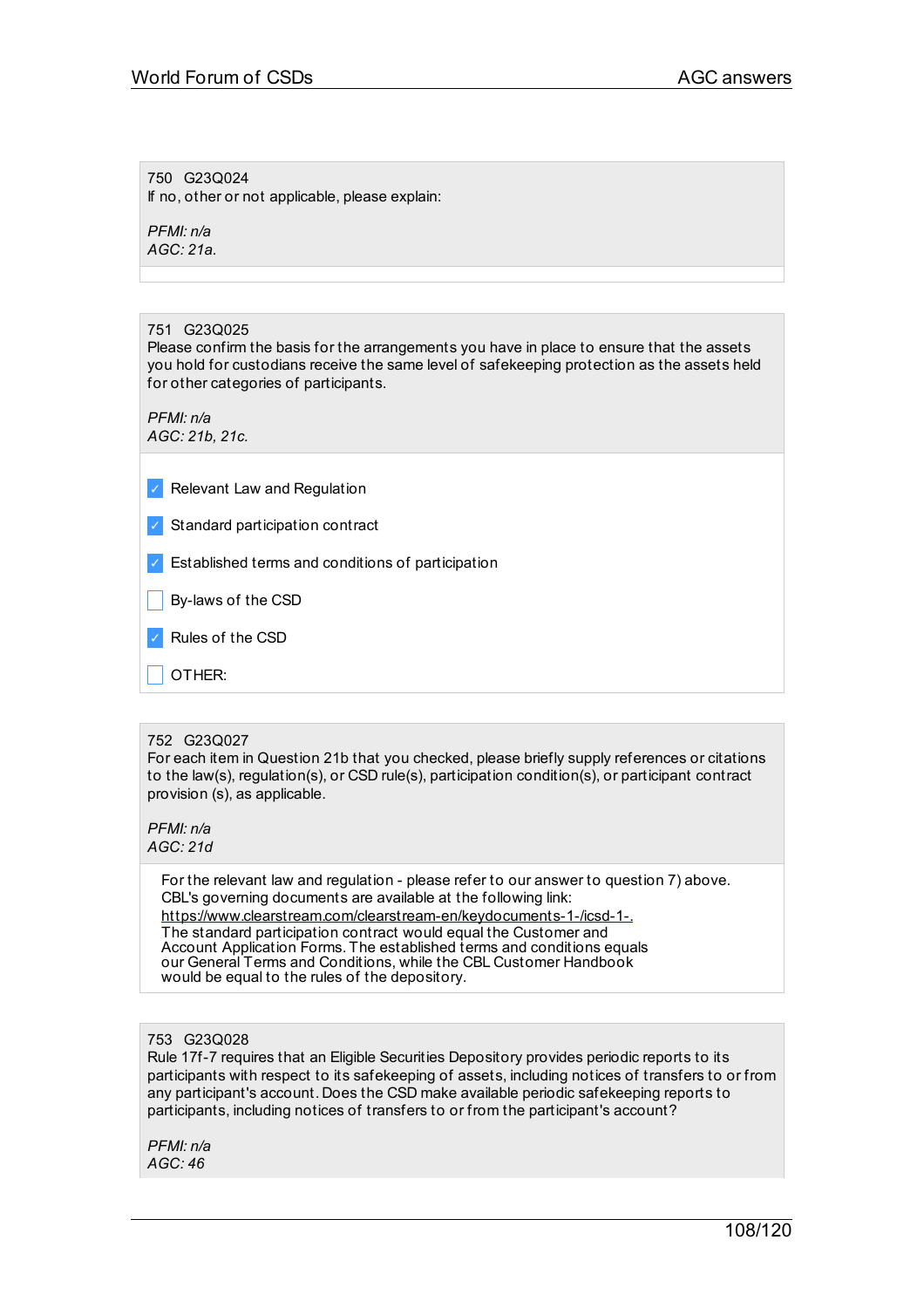| $\bigcirc$ No |  |  |  |
|---------------|--|--|--|
| ● Yes         |  |  |  |

754 G23Q029 If no or other, please explain

*PFMI: n/a AGC: 46a.*

| 755 G23Q030<br>If yes, please indicate the scheduled frenquency:                                                                                                                                                                                                                                                                                                                                                                                                                                                                                                                                                                                                                                                                                                                                                                       |
|----------------------------------------------------------------------------------------------------------------------------------------------------------------------------------------------------------------------------------------------------------------------------------------------------------------------------------------------------------------------------------------------------------------------------------------------------------------------------------------------------------------------------------------------------------------------------------------------------------------------------------------------------------------------------------------------------------------------------------------------------------------------------------------------------------------------------------------|
| PFMI: n/a<br>AGC: 46b, 46c.                                                                                                                                                                                                                                                                                                                                                                                                                                                                                                                                                                                                                                                                                                                                                                                                            |
| Daily                                                                                                                                                                                                                                                                                                                                                                                                                                                                                                                                                                                                                                                                                                                                                                                                                                  |
| Weekly                                                                                                                                                                                                                                                                                                                                                                                                                                                                                                                                                                                                                                                                                                                                                                                                                                 |
| Monthly                                                                                                                                                                                                                                                                                                                                                                                                                                                                                                                                                                                                                                                                                                                                                                                                                                |
| Quarterly                                                                                                                                                                                                                                                                                                                                                                                                                                                                                                                                                                                                                                                                                                                                                                                                                              |
| Annually                                                                                                                                                                                                                                                                                                                                                                                                                                                                                                                                                                                                                                                                                                                                                                                                                               |
| Upon request                                                                                                                                                                                                                                                                                                                                                                                                                                                                                                                                                                                                                                                                                                                                                                                                                           |
| OTHER: CBL's settlement and custody platform is operated in real-time. Therefore all<br>related transaction information is available in real-time and/or at intervals defined by the<br>customer. Customers can request a report in either of the following two modes: 1. Complete<br>reports, showing all positions that are open on a customer's account and movements that<br>have occurred since the last processing; or 2. Delta reports, showing all positions that have<br>been affected by movements that have occurred since the last retrieval of the report. For a<br>detailed description of CBL's reports and information services, please refer to Report Timings<br>Matrix available at the following link: https://www.clearstream.com/clearstream-en/products-<br>and-services/connectivity-1-/report-timings-1313034 |
|                                                                                                                                                                                                                                                                                                                                                                                                                                                                                                                                                                                                                                                                                                                                                                                                                                        |

756 G23Q031 Does the CSD maintain records that identify the assets of each participant and segregate the system's own assets from the assets of participants?

*PFMI: Q.11.5.2 AGC: 53, 53a*

✓ Yes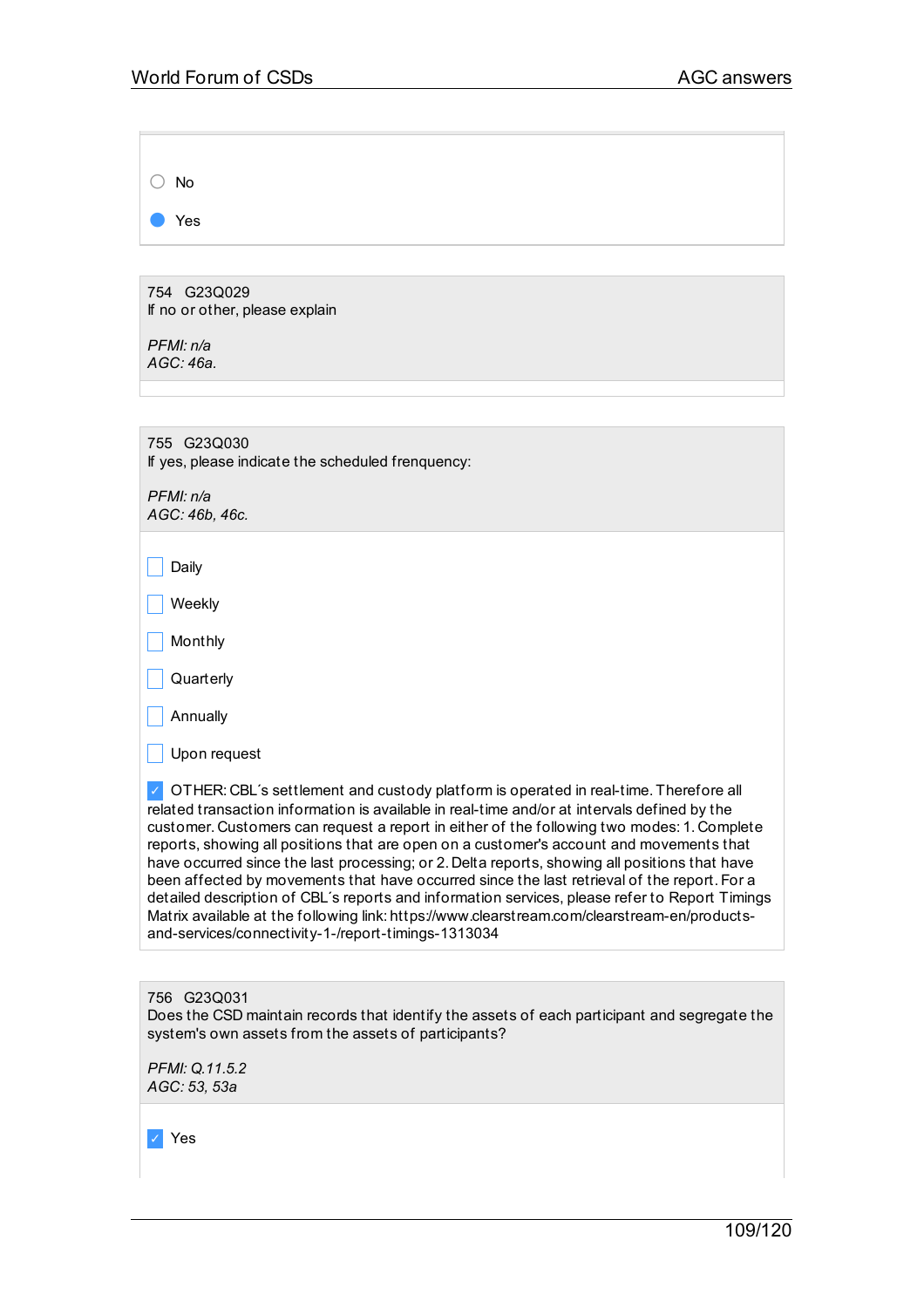$\overline{\phantom{a}}$  No  $\Box$  Not applicable  $\overline{\phantom{a}}$  OTHER:

#### **Relevant RSSS recommendations**

## **Cyber Security**

| JYNVI VUUNIIY                                                                                                                                                                                                                                                                                                                                                                                                   |
|-----------------------------------------------------------------------------------------------------------------------------------------------------------------------------------------------------------------------------------------------------------------------------------------------------------------------------------------------------------------------------------------------------------------|
| 764 G25Q001<br>Does your organization have a documented cyber security policy in place?                                                                                                                                                                                                                                                                                                                         |
| PFMI: n/a<br>AGC: 101                                                                                                                                                                                                                                                                                                                                                                                           |
|                                                                                                                                                                                                                                                                                                                                                                                                                 |
| Yes                                                                                                                                                                                                                                                                                                                                                                                                             |
| No<br>( )                                                                                                                                                                                                                                                                                                                                                                                                       |
| This forms part of Clearstream's Information Security Policy (ISP). The ISP takes a risk-based<br>approach to Information Security Management and covers organisational roles and<br>responsibilities. It is implemented at DBAG level. In addition to the overarching ISP, security<br>standards are published, covering a wide range of Information Security related topics,<br>including:                    |
| • Access Control                                                                                                                                                                                                                                                                                                                                                                                                |
| • Acceptable Use Information Security Incident Management Standard                                                                                                                                                                                                                                                                                                                                              |
| • Supplier Security Standard                                                                                                                                                                                                                                                                                                                                                                                    |
| • Etc.                                                                                                                                                                                                                                                                                                                                                                                                          |
| The Information Security standards that describe the set of security controls representing an<br>adequate protection for Clearstream are dependent on the information classification and are<br>based on industry-level standards. When defining Information Security plans, controls due to<br>any relevant legislative, regulatory, and contractual requirements must be evaluated and<br>properly addressed. |
| The security processes in place, which cover amongst others user management, change<br>management, etc., are based on industry-level standards and are regularly reviewed and<br>certified by external auditors.                                                                                                                                                                                                |
| There are security tools in place which cover amongst others access control, intrusion<br>prevention and detection, denial of service, etc., are based on industry-level standards.                                                                                                                                                                                                                             |
| In addition to the tests performed for instance before the implementation of new processes<br>and tools, regular penetration tests are performed ensuring the effectiveness of the controls<br>in place.                                                                                                                                                                                                        |
| The respective Boards of DBAG entities approve the information security policies and<br>standards, which are reviewed on an annual basis. The policies are made known to internal                                                                                                                                                                                                                               |

staff via the intranet and is shared with all relevant external parties. In order to ensure that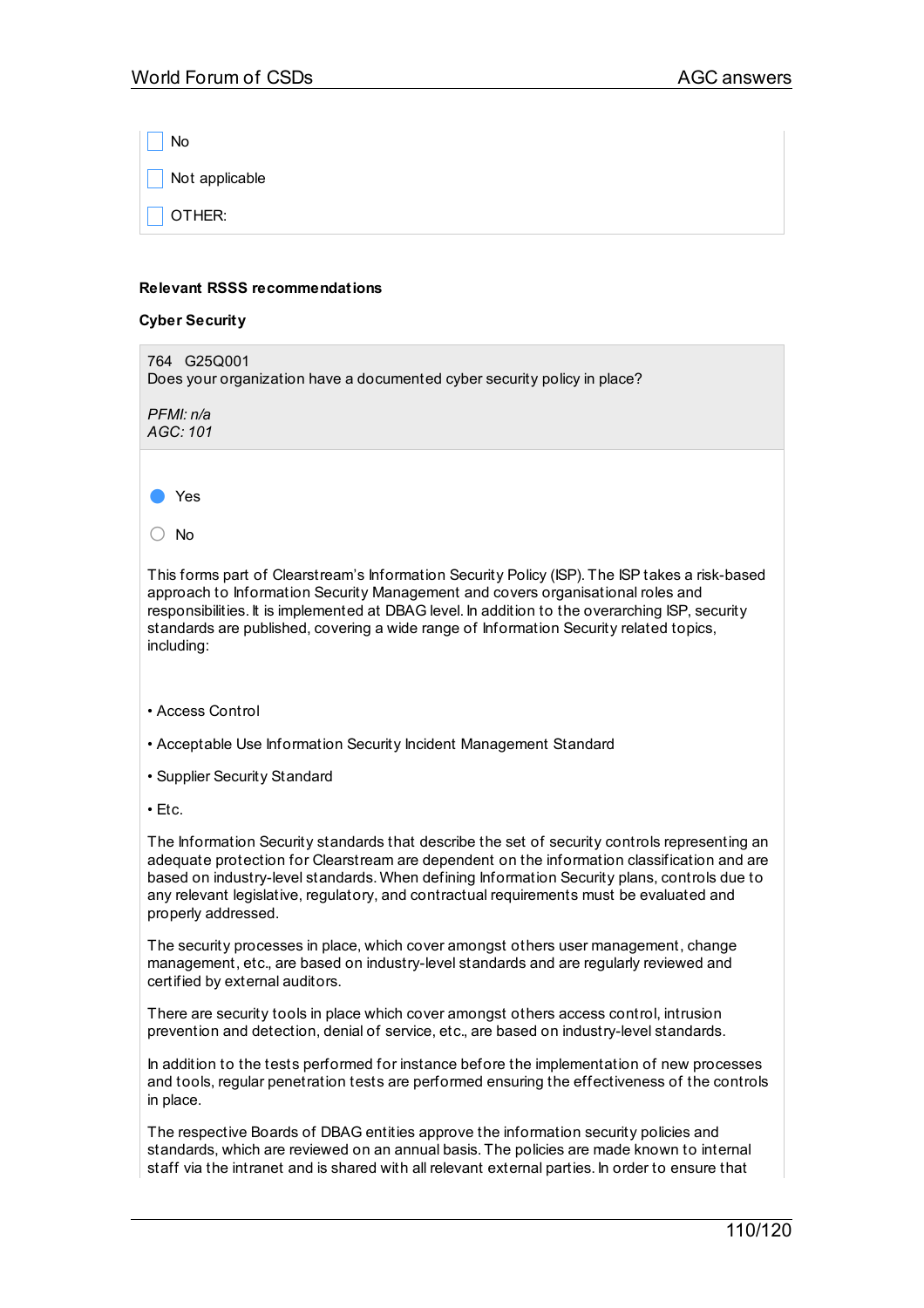staff are aware and knowledgeable of Information Security policies, on a random basis employees need to confirm their knowledge of the ISP when they log into Clearstream's Office Automation environment.

Within the framework of DBAG's cyber security policy, both external and internal risks are taken into account. Clearstream considers the following three risk categories to be most serious:

• External Threat: Malicious software coming from links, attachments, downloads etc. compromising PCs and mobile devices.Potential impacts are: information leakage, data manipulation, unauthorised remote access and application outage to name just a few examples. In order to mitigate these risks, extensive preventive and detective measures are in place. For example, access control mechanisms, hardening and vulnerability management tools and procedures, real-time antivirus detection tools, etc.

• External Threat: Direct attacks on Internet facing servers.Potential impacts are that these servers are flooded and compromised, business applications become unavailable or business data is manipulated or disclosed. In order to mitigate these risks, Clearstream has a network intrusion prevention and detection system in place. Furthermore, a Computer Emergency Response Team (CERT) is performing regular vulnerability scans. A Host intrusion detection system and a security information and event management system (SIEM) is deployed to detect and alert on potential malicious activities.

• Internal Threats: Malicious and accidental acts which allow for the disclosure of confidential information, loss of information, phishing, identity theft and fraud, physical damage and the potential intrusion of outsiders. In order to mitigate these risks, IT administration activities are monitored through CybeArk ,logged and monitored by the security information and event management system (SIEM), to detect and alert on control bypasses. Users' access is based on a need-to-know basis and a range of access control mechanisms is in place. USB connectivity is restricted and a data loss/leakage protection (DLP) is deployed. Data encryption is performed using mutually authenticated TLS with AES-256 block encryption and the symmetric keys are stored in a Hardware Security Module.

Clearstream uses industry standards (e.g. ISO, NIST), consultancy and reports from major centres of expertise regarding cyber security as a point of orientation to identify best practices regarding cyber security. Clearstream also regularly participates in relevant IT and cyber security conferences, trainings and forums. Clearstream's risk analysis methodology is used to identify relevant controls, covering the specific risks of our activities, processes, applications, networks, infrastructure and operating environment.

Clearstream's cyber security policies take legal and regulatory requirements into account and are subject to peer review.

765 G25Q001A filecount - If you answered Yes to the previous question, please provide a copy or overview

0

766 G25Q002 Please confirm that your staff receive relevant training about this policy.

*PFMI: n/a*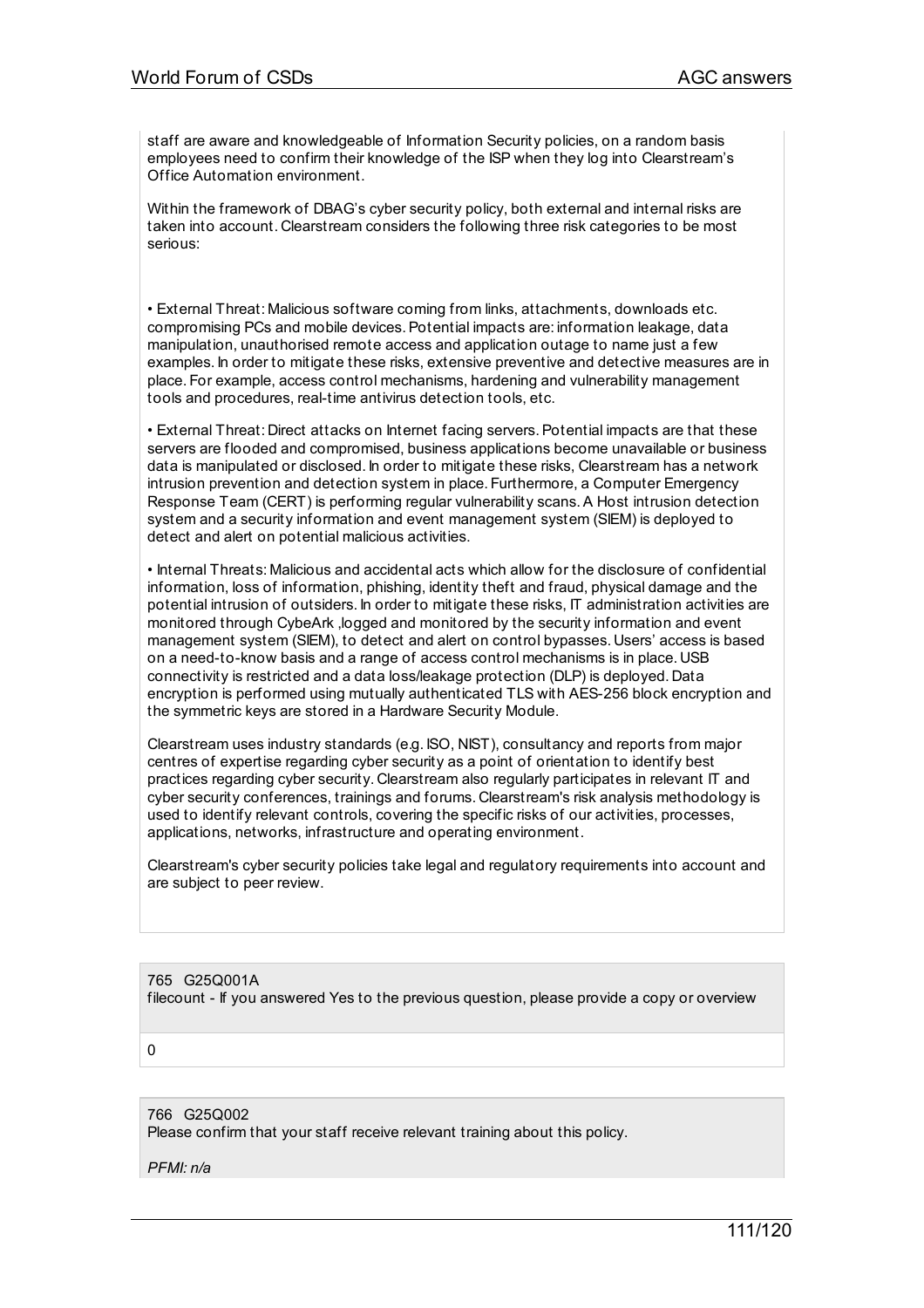*AGC: 102*

Yes

○ No

All DBAG staff receives mandatory information security awareness training on a regular basis. Relevant recent awareness topics include:

- Phishing & Social Engineering
- Mobile Security
- Information Security
- Cyber Security
- Data Leakage Prevention

Human Resources constantly monitors the quality of internal and external training events and the relevant organisers.

#### 767 G25Q003

Please provide an overview of your policy for continuity of business in the event of a large data breach or cyber attack against your organization.

*PFMI: n/a AGC: 103*

An Incident Management Process is established, and Incident Managers appointed as single point of contact in their respective business areas to ensure the coordinated handling of incidents and disruptions. They also ensure the proper communication and escalation up to the Executive Board and DBAG Executive Committee levels if required.

An alert system classifies incidents and crises according to colour codes relating to a respective level of business impact. The alert system ensures an adequate response to incidents and crises, including the potential activation of business continuity plans. The system also provides for the timely notification of relevant internal and external parties.

A dedicated Computer Emergency Response Team (CERT) is in place which includes security incident handling and forensics. The CERT is in charge of managing information security incidents. The Incident Management Process are involved by the CERT during the resolution of information security incidents if required.

Information on incidents and related actions taken by Clearstream is made available to customers via the regular communication channels: direct contact with Client Services and the relationship management teams, website and email, and Xact Web Portal / CreationOnline alerts.Such communication will happen as soon as the incident/crisis is known, and once related actions are defined.

768 G25Q004 In the last 12 months have there been any changes to the policy?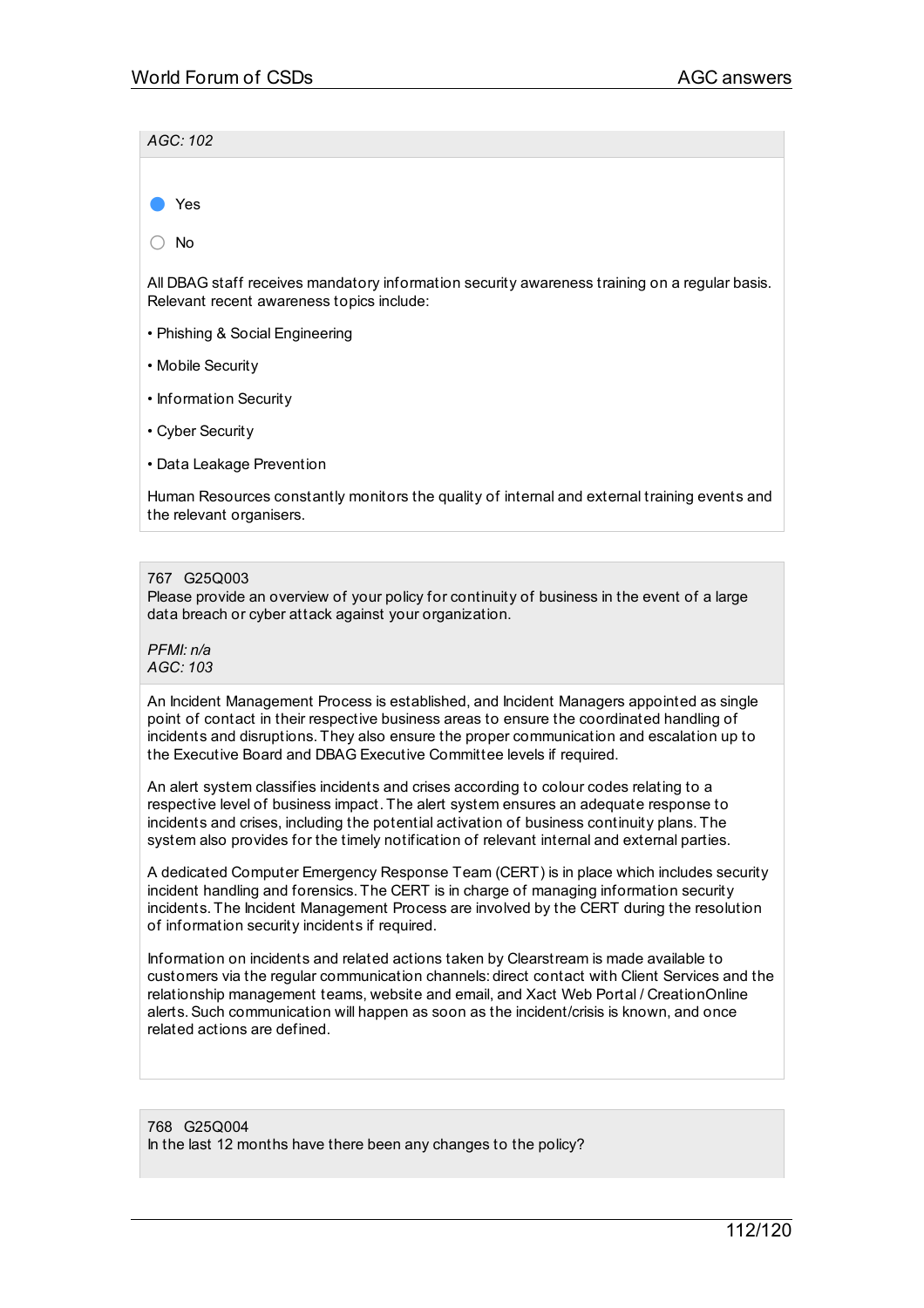| PFMI: n/a<br>AGC: 104 |  |  |  |
|-----------------------|--|--|--|
|                       |  |  |  |
| Yes                   |  |  |  |
| No                    |  |  |  |

769 G25Q005 Please advise how often you review the policy.

*PFMI: n/a AGC: 105*

● Annually

○ Semi-annually

○ Other

## 770 G25Q006

filecount - Please provide (as an attachment) a diagram showing where your cyber security function resides and who it reports to.

*PFMI: n/a AGC: 106*

1

Clearstream **Organisation** Chart 2020

771 G25Q007 How does your organization identify which business functions carry a cyber risk

*PFMI: n/a AGC: 107*

This forms part of Clearstream's overall Information Security Policy (ISP). The ISP takes a riskbased approach to Information Security Management and covers organisational roles and responsibilities. It is implemented at Deutsche Börse Group (DBG) level. In addition to the overarching ISP, security standards and guidelines are published, covering a wide range of Information Security related topics.

The Information Security standards that describe the set of security controls representing an adequate protection for Clearstream are dependent on the information classification and are based on industry-level standards. When defining Information Security plans, controls due to any relevant legislative, regulatory, and contractual requirements must be evaluated and properly addressed.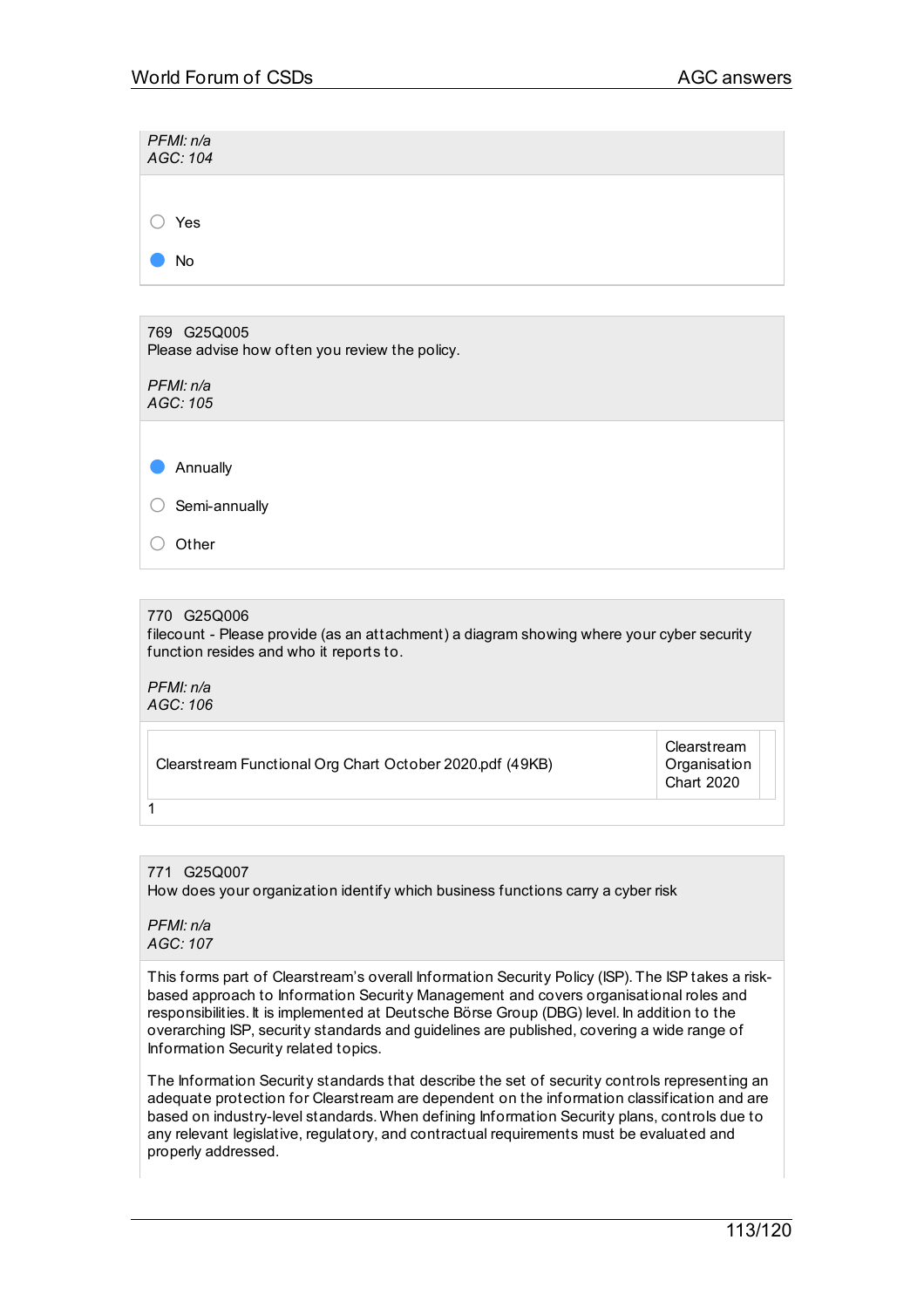The security processes in place, which cover amongst others user management, change management, etc., are based on industry-level standards and are regularly reviewed and certified by external auditors.

There are security tools in place which cover amongst others access control, intrusion prevention and detection, denial of service, etc., are based on industry-level standards and certifications.

In addition to the tests performed for instance before the implementation of new processes and tools, regular penetration tests are performed ensuring the effectiveness of the controls in place.

The respective Boards of DBAG entities approve the policy and standards, which are reviewed on an annual basis. The policy is made known to internal staff via the intranet and is shared with all relevant external parties. In order to ensure that staff are aware and knowledgeable of Information Security policies, on a random basis employees need to confirm their knowledge of the ISP when they log into Clearstream's Office Automation environment.

772 G25Q008 Do you conduct ongoing testing and monitoring processes to ensure that all internal and external connectivity and system configurations are not at risk of cybersecurity breaches?

*PFMI: n/a AGC: 108*



○ No

Amongst other things, vulnerability management process and vulnerability scanning tools are running covering internal and internet-facing systems.Also, regular penetration tests performed ensuring the effectiveness of the controls in place.

## 773 G25Q009

What technological controls and protections are in place for your systems and networks?

*PFMI: n/a AGC: 109*

Please refer to our answer to question 107.

DDoS protection.

Intrusion detection and prevention systems.

Encryption.

Access controls.

Etc.

All of these procedures and measures are in line with industry standards. Clearstream is audited annually by Deloitte in accordance with ISAE 3402 standards. The ISAE 3402 report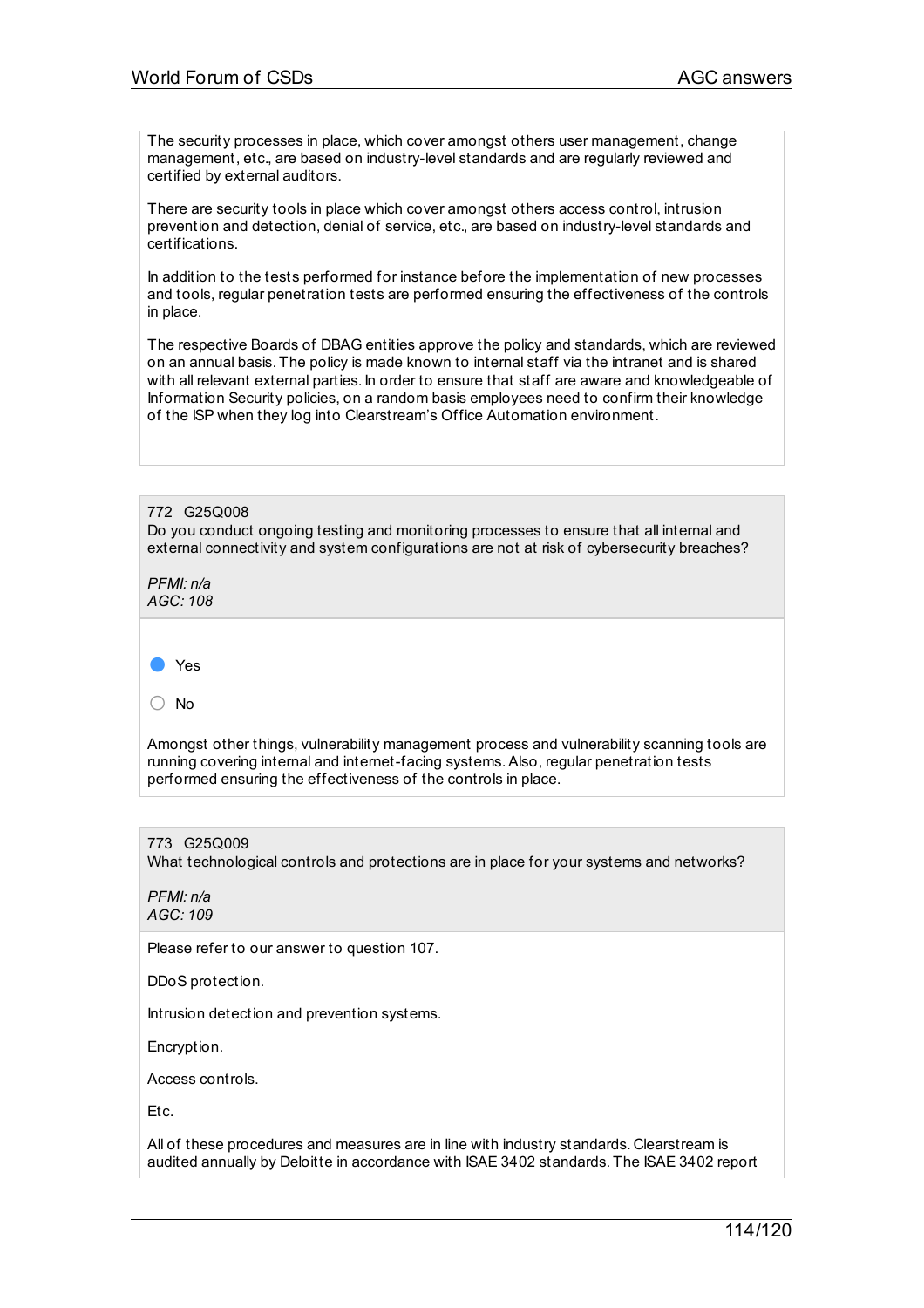includes, among others, control objectives and descriptions of controls covering physical access, logical access, the integrity and security of data transmissions between Clearstream and its customers and the protection of data centre assets. In addition, KPMG perform an annual audit and issue a Long Form Report for the CSSF, the Luxembourg supervisory body for financial institutions. The Long Form Report includes a section on IT, which includes Information Security.

| 774 G25Q010<br>Does your organization use multi-factor authentication                                                                                                                                                                                                                                                                                                                                                                              |
|----------------------------------------------------------------------------------------------------------------------------------------------------------------------------------------------------------------------------------------------------------------------------------------------------------------------------------------------------------------------------------------------------------------------------------------------------|
| PFMI: n/a<br>AGC: 110                                                                                                                                                                                                                                                                                                                                                                                                                              |
|                                                                                                                                                                                                                                                                                                                                                                                                                                                    |
| Yes                                                                                                                                                                                                                                                                                                                                                                                                                                                |
| No.                                                                                                                                                                                                                                                                                                                                                                                                                                                |
| Data encryption is performed using mutually authenticated TLS with AES-256 block<br>encryption and the symmetric keys are stored in a Hardware Security Module.                                                                                                                                                                                                                                                                                    |
| The VPN is secured by IPSEC mutual authentication using certificates at the device level.<br>Users additionally authenticate using a PIN protected one-time password device. A dedicated<br>usage policy is in place for remote access. Data is prevented from being stored locally and<br>cut/paste is disabled. Multi-layer malware detection is in place at Internet gateways, Thin client<br>session services, data storage and mail gateways. |
| $\blacksquare$                                                                                                                                                                                                                                                                                                                                                                                                                                     |

The access to the Xact Web Portal and CreationOnline applications is based on a strong authentication mechanism, which is based on user id and cryptographic certified keys stored either in a password protected P12 file or on a smartcard protected by a PIN.

| 775 G25Q011<br>Where your organization has outsourced activities or functions to a third-<br>your cyber risk exposure documented? |
|-----------------------------------------------------------------------------------------------------------------------------------|
| PFMI: n/a<br>AGC: 111                                                                                                             |

| Yes |
|-----|
| No  |

# 776 G25Q012 What measures does your organization have to ensure early detection of a cyber attack? *PFMI: n/a AGC: 112*

party provider, is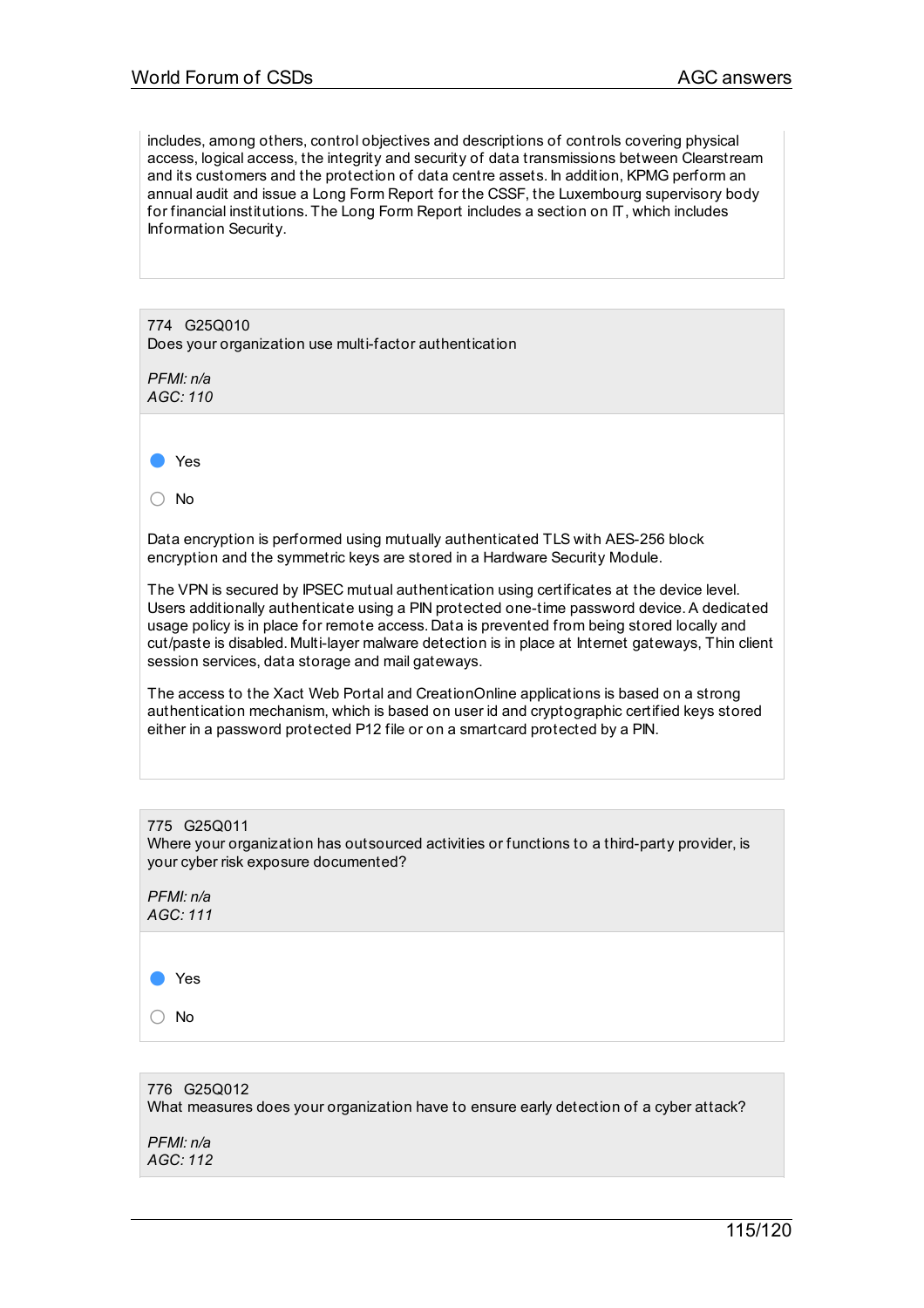Please refer to our answers to questions 101 and 107.

Data and applications within Clearstream are protected by coherent security architecture. This architecture has been designed to meet the specific needs of Clearstream and combines a number of components in order to ensure true end-to-end security and defence in depth. The major components of this architecture are as follows:

• Perimeter defence components (Multi-layered Firewalls, network zoning and Network Intrusion Detection Systems (NIDS));

• Cryptographic protocols on exposed network segments;

• Cryptographically enabled applications;

• A Public Key Infrastructure (PKI) system, using hardware key storage, to support cryptographic services;

• A multitiered framework for handling viruses and malicious code;

• Secure mail and SPAM filtering software;

• Identity and Access Management Platform for the user lifecycle management;

• Host-based and network-based scanning software for detecting vulnerability;

• Privilege access management;

• Standard secure configurations for all major native operating systems;

• Extensive use of Oracle security mechanisms, such as password protected roles, to prevent access to data from unauthorised individuals or applications;

• Centralised Security information and event management (SIEM): collection/normalisation of event data, and correlation of impact of incidents based on criticality to business operations;

• Strong authentication: Two factor authentication, biometrics, network access control (NAC);

• Managed file transfer;

• Protection of Web Interfacing Systems against Cyber Threats (e.g. DDoS, Web defacement);

• Real-time database security and monitoring.

For its online access applications Xact Web Portal and CreationOnline, Clearstream provides a security subsystem that has been designed with true end-to-end security in mind and based on sound architectural principles. This subsystem is deployed as a series of components designed to work together to deliver a number of security services, such as:

• Authentication

• Protection of confidentiality

• Protection of integrity (both session and data integrity)

• Non-repudiation

• Logging and audit trail.

Real-time antivirus scanning is implemented. The antivirus scanning is done for all files with the default file extensions defined by the antivirus vendors/products. In case of infection detection, the antivirus software cleans, quarantines or deletes the responsible software. Notifications are automatically sent to a central location and to systems administrators.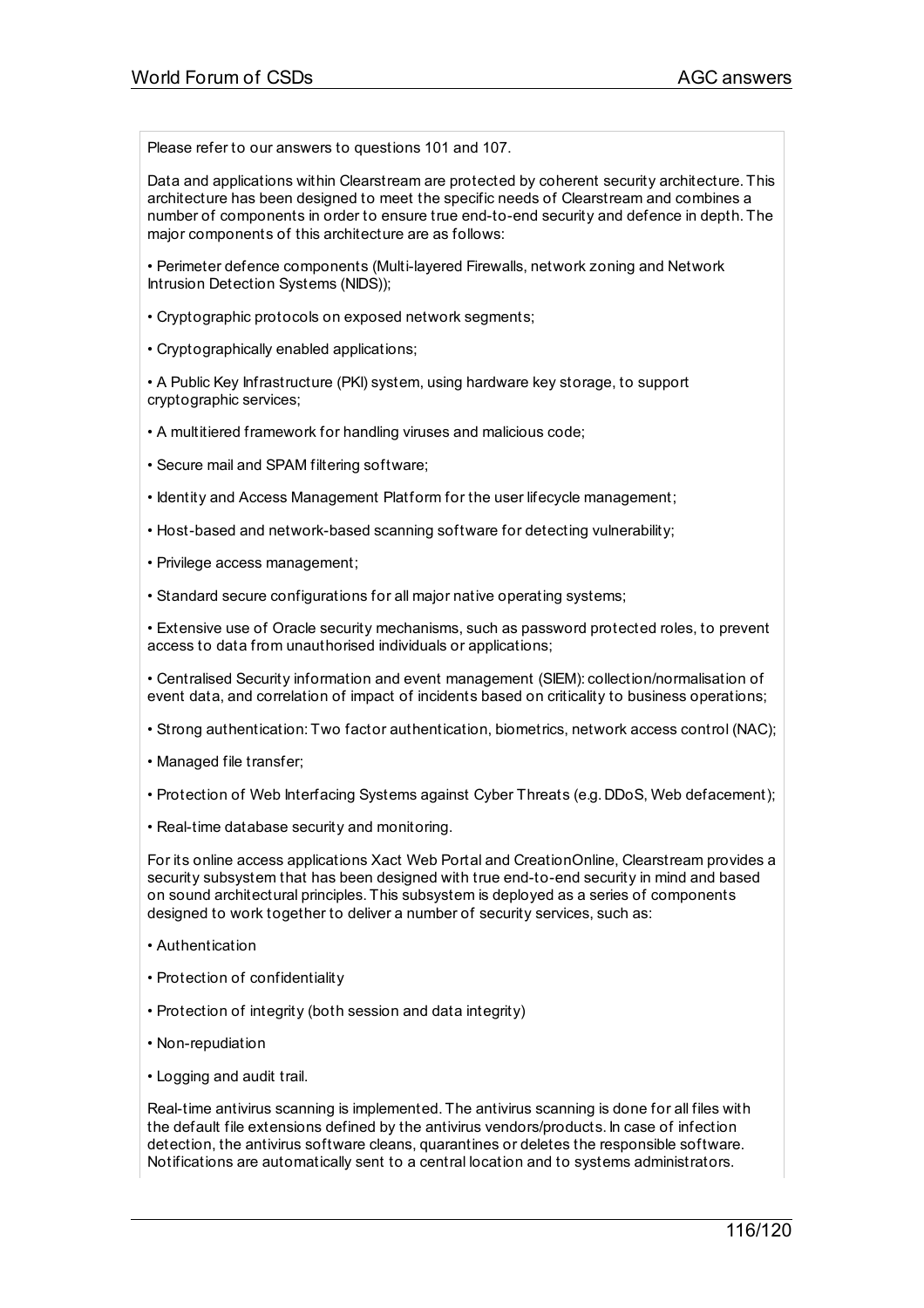The concept of defence-in-depth is implemented at the level of Deutsche Börse AG (DBAG). Consequently, DBAG does not rely solely on only one antivirus vendor/product.

- Sophos AV and McAfee VirusScan run on the e-mail gateways.
- ESET NOD32 runs on the Windows infrastructure and application servers.
- Sophos AV runs on the Windows file servers.

• McAfee VirusScan runs on the DBAG terminal servers, workstations and laptops as well as additional endpoint devices protection against targeted attacks

• Kaspersky AV is running on HTTP flow (Web Proxy AV)

Antivirus real-time scanning is implemented at the following points:

- Inbound and outbound e-mail are scanned on the e-mail gateways
- Terminal servers, workstations and laptops
- Windows servers: infrastructure, application and file servers

New virus signatures are automatically downloaded from antivirus vendors' web sites and automatically deployed to:

- Email gateways.
- Windows servers: infrastructure, file and application servers.
- Workstations when the end user logs on.

• Laptops when the end user connects to the DBAG network or when the end user request an update from the antivirus vendor's web site

The IT Security team assesses the patches released by the vendors. Regular deployment is done on all Windows servers. There is a process in place to facilitate emergency signature updates.

The Information Security Policy (ISP) prohibits users from disabling the antivirus products.

777 G25Q013 What is the agreed resumption time for critical operations following a cyber attack?

*PFMI: n/a AGC: 113*

Clearstream's recovery time objective (RTO) is set at two hours. This includes resumption of systems and operations. Depending on the nature of the incident, recovery can be achieved quicker or may be influenced by factors not under Clearstream's control.

#### 778 G25Q014

How would you advise clients of a successful cyber attack against your organization?

*PFMI: n/a*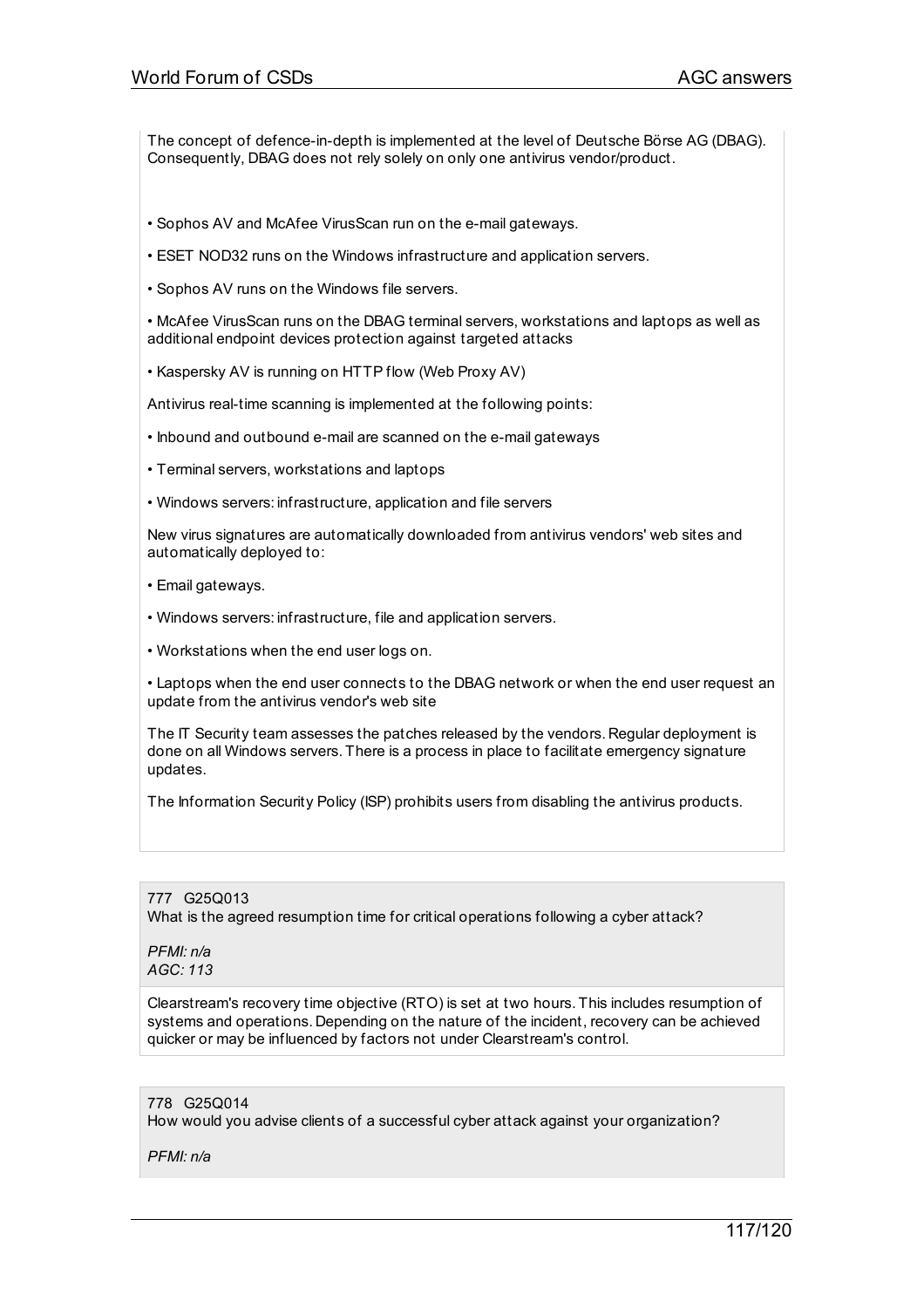#### *AGC: 114*

Information on incidents/crises and related actions taken by Clearstream is made available to customers via the regular communication channels: direct contact with Client Services and the relationship management teams, website and email, and Xact Web Portal/CreationOnline alerts.Such communication will happen as soon as the incident/crisis is known, and once related actions are defined.

Generally speaking, Clearstream would aim to inform customers affected by such an incident as soon as possible (within 72 hours). However, this might differ depending on the situation.

| 779 G25Q015<br>In the last 12 months has your organization been subject to a cyber attack that impacted the<br>service you provide to us? If yes, please provide details. |
|---------------------------------------------------------------------------------------------------------------------------------------------------------------------------|
| PFMI: n/a<br>AGC:115                                                                                                                                                      |
|                                                                                                                                                                           |
| Yes                                                                                                                                                                       |
| No                                                                                                                                                                        |
|                                                                                                                                                                           |

780 G25Q016 Are the following elements of your cybersecurity framework tested pre and post deployment of changes?

*PFMI: n/a AGC: 116*

✓ Vulnerability assessment

✓ Scenario based penetration tests

 $\vee$  Testing of incident response process and technical/business/operations (e.g. table-top exercise)

✓ OTHER:Amongst other things, vulnerability management process and vulnerability scanning tools are running covering internal and internet-facing systems.Also, regular penetration tests performed ensuring the effectiveness of the controls in place. Code review and security tests are performed during the testing phase. Regular systems unavailability tests form part of Clearstream's BCM testing cycles.

781 G25Q017

For cloud technology and associated cyber security risks, do you you have procedures and controls in place to protect our information from mishandling or theft?

In the comments section could you please explain how these procedures and controls tie back to your record retention policy?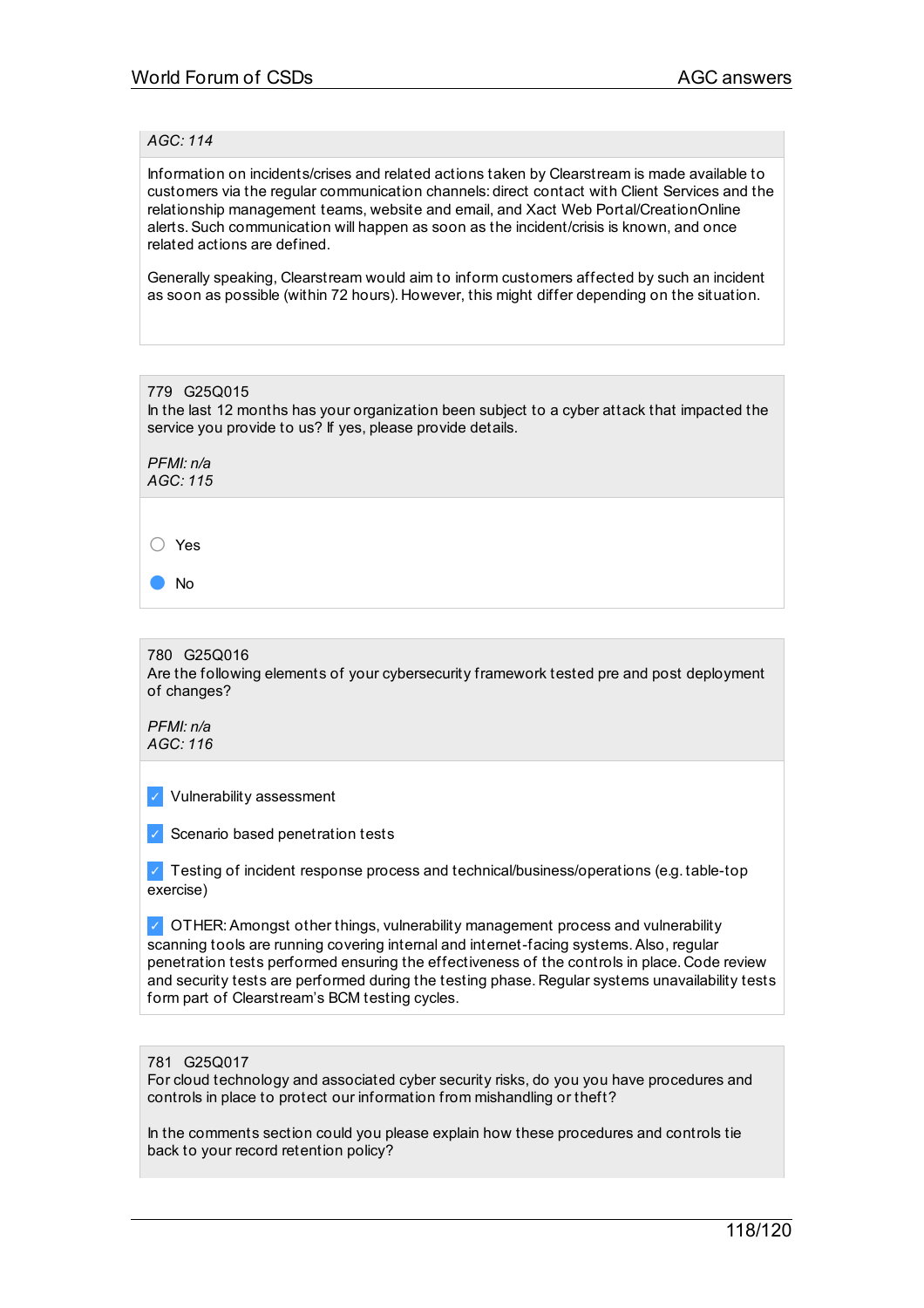*PFMI: n/a AGC: 117*

○ Yes

○ No

This question is considered 'not applicable'. Cloud is currently not used for customer data.



| 783 G25Q019<br>Is your organization aware of SWIFT's Customer Security Program (CSP)? |
|---------------------------------------------------------------------------------------|
| PFMI: n/a<br>AGC: 119                                                                 |
|                                                                                       |
| Yes                                                                                   |
| <b>No</b>                                                                             |

| 784 G25Q020<br>Does your organization ensure compliance with SWIFT's CSP controls? |
|------------------------------------------------------------------------------------|
| PFMI: n/a<br>AGC: 120                                                              |
|                                                                                    |
| Yes                                                                                |
| <b>No</b>                                                                          |
| Clearstream is compliant with all mandatory controls.                              |